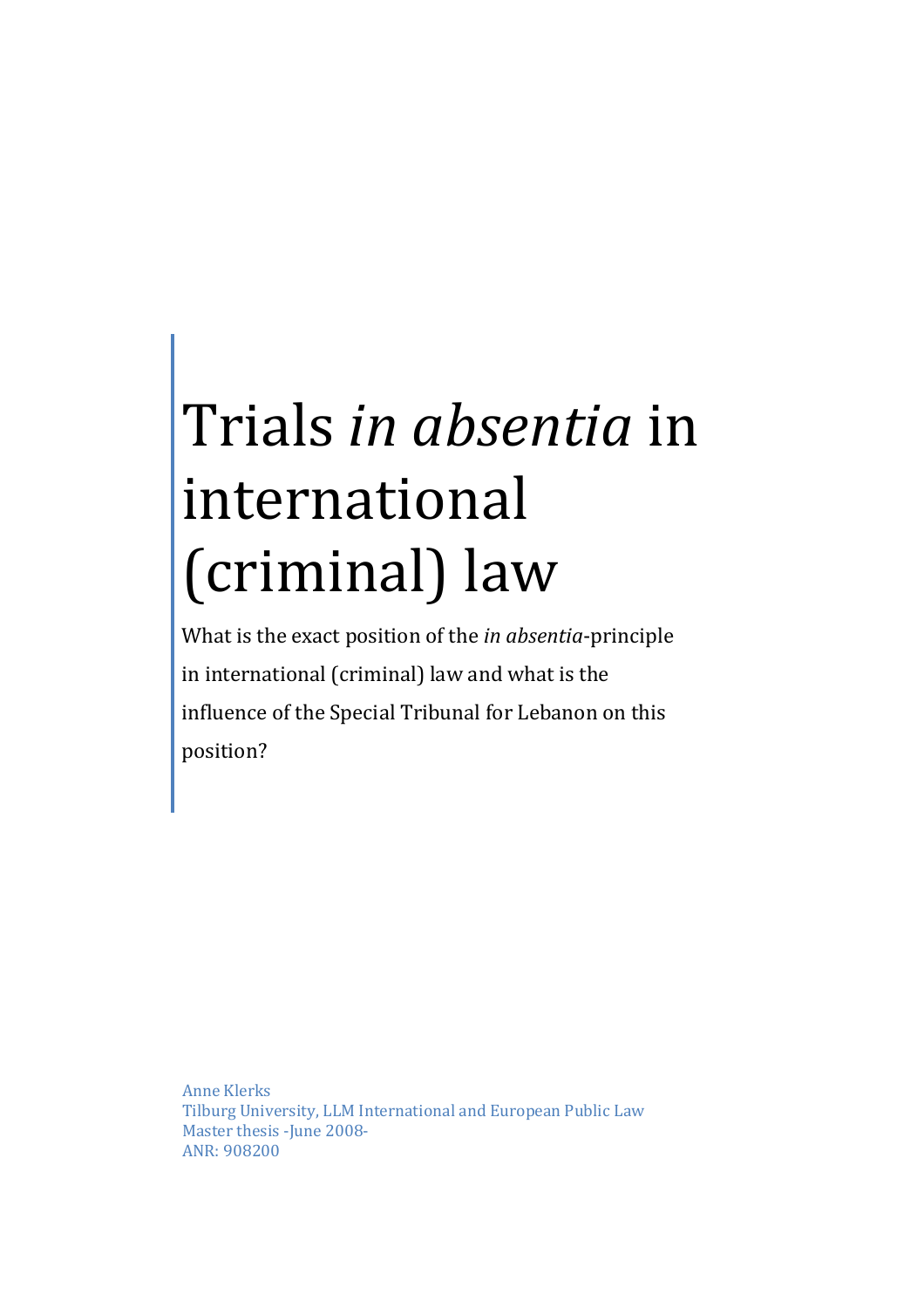# **Index**

| <b>Index</b>     |                                                                              | $1 - 3$   |
|------------------|------------------------------------------------------------------------------|-----------|
|                  | <b>Introduction</b>                                                          | $4 - 7$   |
|                  | Chapter 1 - General framework of the <i>in absentia</i> -principle           | $8 - 12$  |
|                  | in (inter)national law                                                       |           |
|                  | $\circ$ § 1.1. The in absentia-principle                                     |           |
|                  | $\circ$ § 1.2. The national level: the civil law versus common law tradition |           |
|                  | $\circ$ § 1.3. The International Covenant on Civil and Political Rights      |           |
|                  | $\circ$ § 1.4. The European Convention on Human Rights and                   |           |
|                  | <b>Fundamental Freedoms</b>                                                  |           |
|                  | <b>Chapter 2 - The Nuremberg &amp; Tokyo International Military</b>          | $13 - 18$ |
| <b>Tribunals</b> |                                                                              |           |
| O                | §2.1. The aftermath of the First World War                                   |           |
| O                | §2.2. The aftermath of the Second World War                                  |           |
| O                | §2.3. Trials in absentia before the International Military Tribunals         |           |
|                  | <b>Chapter 3 - The International Criminal Tribunal for the former</b>        | 19-33     |
|                  | <b>Yugoslavia and the International Criminal Tribunal for Rwanda</b>         |           |
| $\circ$          | § 3.1. The International Criminal Tribunal for                               |           |
|                  | the former Yugoslavia                                                        |           |
| $\circ$          | § 3.2. The International Criminal Tribunal for Rwanda                        |           |
| O                | § 3.3. Trials in absentia before the ICTY and ICTR                           |           |
| $\circ$          | $\S$ 3.3.1. The discussion on including the possibility of                   |           |
|                  | trials in absentia                                                           |           |
| $\circ$          | § 3.3.2. Rule 61 procedure: just a compromise?                               |           |
| $\circ$          | § 3.3.3. Case law on Rule 61 proceedings before the ICTY                     |           |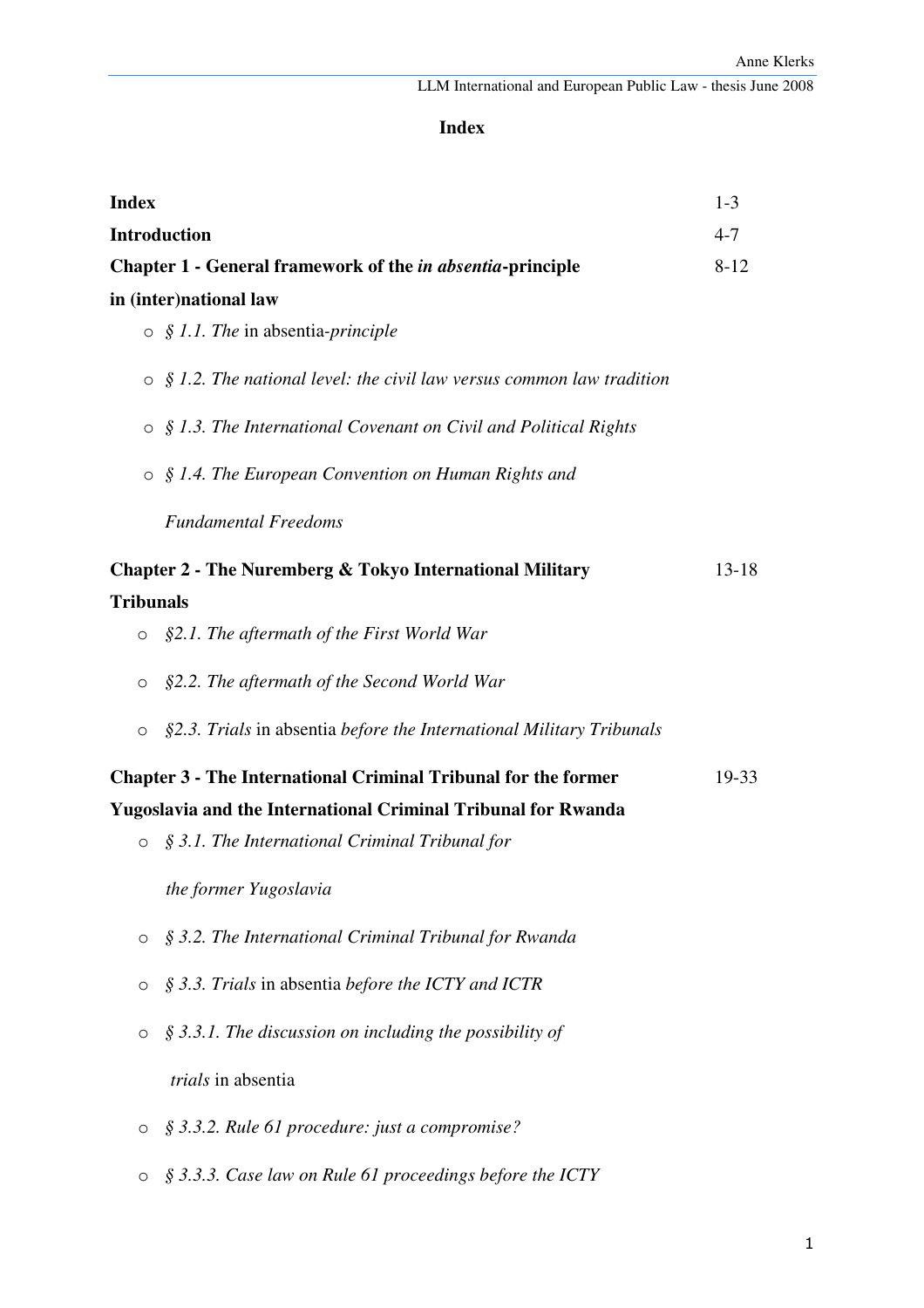o *§ 3.3.4. Rule 61: a balancing act* 

| <b>Chapter 4 - The International Criminal Court</b> |                                                                           |       |
|-----------------------------------------------------|---------------------------------------------------------------------------|-------|
| $\circ$                                             | $\S$ 4.1. The establishment of the International Criminal Court           |       |
| $\circ$                                             | $\S$ 4.2. The structure and jurisdiction of the                           |       |
|                                                     | <b>International Criminal Court</b>                                       |       |
| O                                                   | § 4.3. The International Criminal Court and trials in absentia            |       |
| O                                                   | $\S$ 4.3.1 The discussion on permitting trials in absentia                |       |
| O                                                   | $\S$ 4.3.2. The legal framework of the ICC and trials in absentia         |       |
| $\circ$                                             | $\S$ 4.3.3. Article 61 (2) of the Rome Statute vs. Rule 61                |       |
|                                                     | <b>Chapter 5 - Other courts with international elements and</b>           | 44-58 |
|                                                     | the <i>in absentia</i> -principle                                         |       |
| $\circ$                                             | $\S$ 5.1. The establishment of other courts with international elements   |       |
| $\circ$                                             | § 5.2.1. Internationalised Panels in Kosovo                               |       |
| $\circ$                                             | § 5.2.2. Trials in absentia before the Internationalised Panels in Kosovo |       |
| O                                                   | § 5.3.1. The Special Panels for Serious Crimes in Dili (East Timor)       |       |
| O                                                   | § 5.3.2. Trials in absentia before the Special Panels for                 |       |
|                                                     | Serious Crimes in Dili (East Timor)                                       |       |
| O                                                   | § 5.4.1. The Extraordinary Chambers in the Courts of Cambodia             |       |
| O                                                   | § 5.4.2. Trials in absentia before the Extraordinary                      |       |
|                                                     | Chambers in the Courts of Cambodia                                        |       |
| O                                                   | § 5.5.1. The Special Court for Sierra Leone                               |       |
| O                                                   | § 5.5.2. Trials in absentia before the Special Court for Sierra Leone     |       |
| O                                                   | § 5.6.1. The Iraqi High Tribunal                                          |       |

o *§ 5.6.2. Trials* in absentia *before the Iraqi High Tribunal*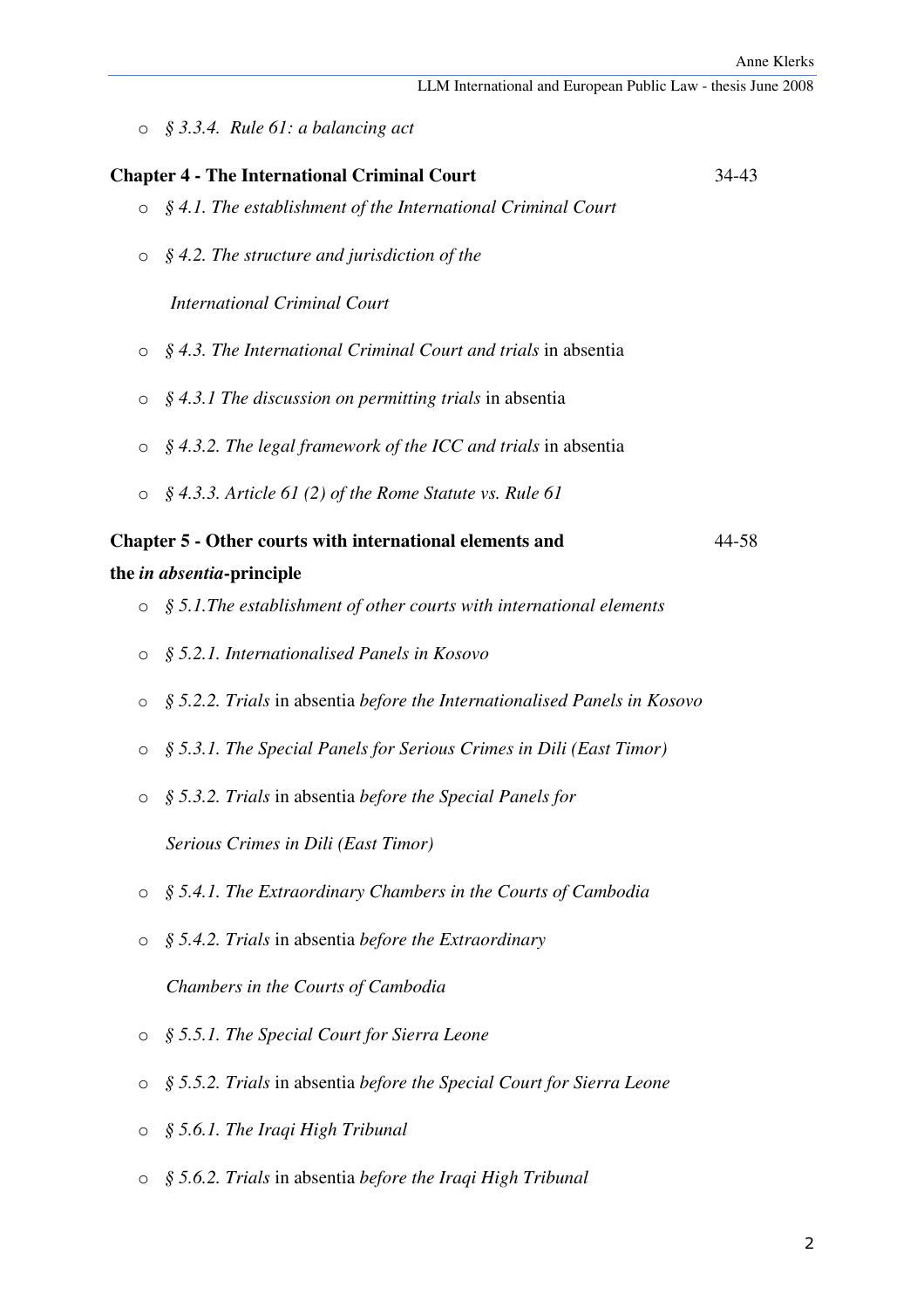- o *§ 5.7.1. The Bosnia and Herzegovina War Crimes Chamber*
- o *§ 5.7.2. Trials* in absentia *before the Bosnia and*

*Herzegovina War Crimes Chamber*

o *§ 5.8. Interim conclusions* 

#### **Chapter 6 - The Special Tribunal for Lebanon** 59-70

o *§ 6.1. A short overview of the history of conflicts in* 

*Lebanon within the last decades* 

- o *§ 6.2. The creation of the Special Tribunal for Lebanon*
- o *§ 6.3. The legal framework of the Special Tribunal for Lebanon*
- o *§ 6.4. The STL: a national court, an internationalised court or something else?*
- o *§ 6.5. The position of the STL on trials* in absentia
- o *§ 6.5.1 The influence of the civil law tradition on the STL:*

*permitting trials* in absentia

- o *§ 6.5.2. Trials* in absentia *before the STL*
- o *§ 6.5.3. Right to retrial*
- o *§ 6.6. Concluding remarks*

# **Chapter 7 - Conclusion** 71-75 **Bibliography** 76-91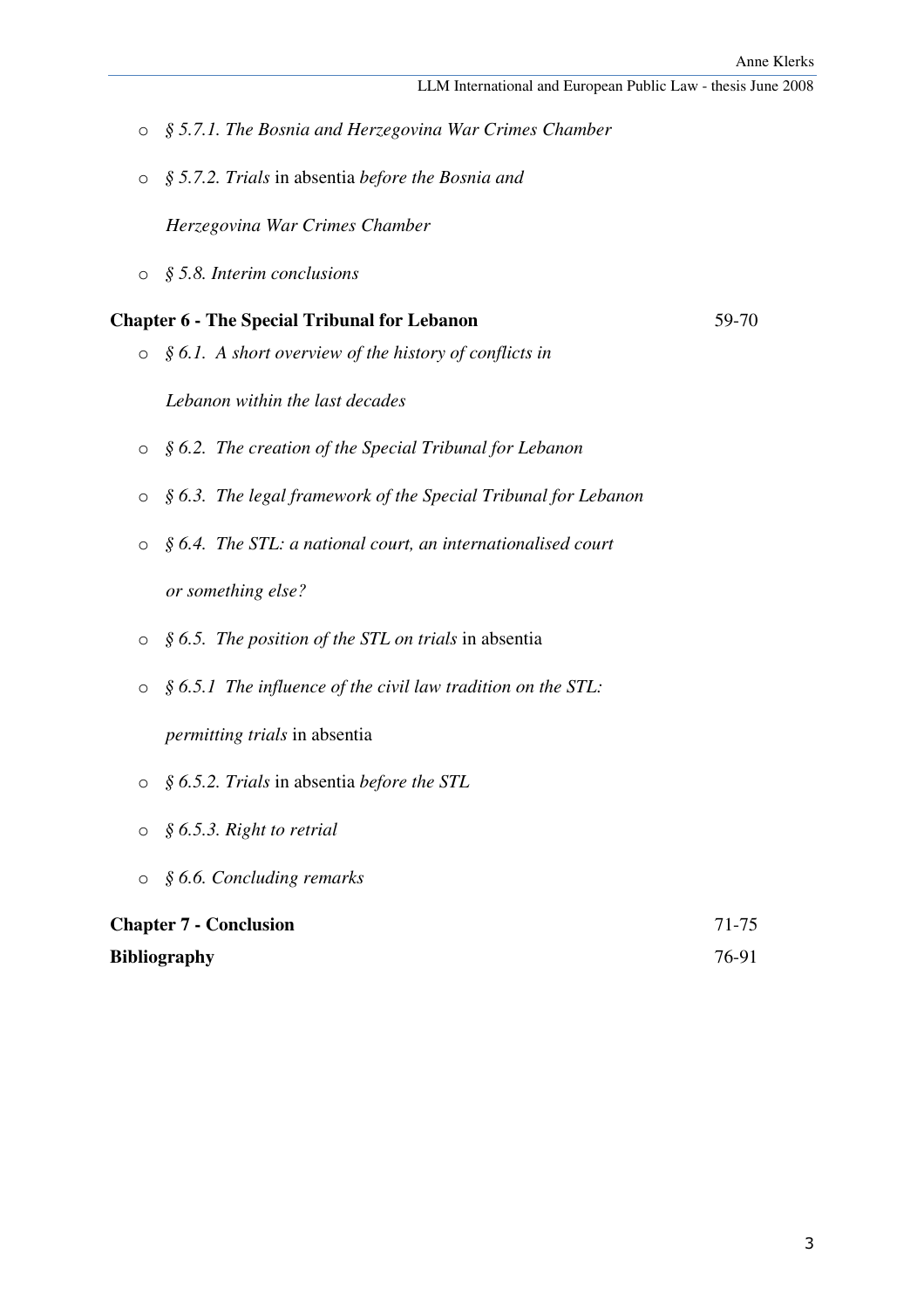#### **Introduction**

After half a century of disuse of international criminal tribunals and courts, there appears to be 'a re-emergence of these institutions to hold accountable persons who committed massive and cruel crimes that strike at the very core of humanity'.<sup>1</sup> However, these tribunals and courts that are set up to investigate and prosecute the most serious crimes of international concern, face urging problems.

A major problem is to catch high level suspects who are suspected of committing grave violations of international law. In the context of modern tribunals, such as the International Criminal Tribunal for the former Yugoslavia (hereinafter: ICTY) and the

<sup>1</sup> Harmon & Gaynor 2004, p. 403.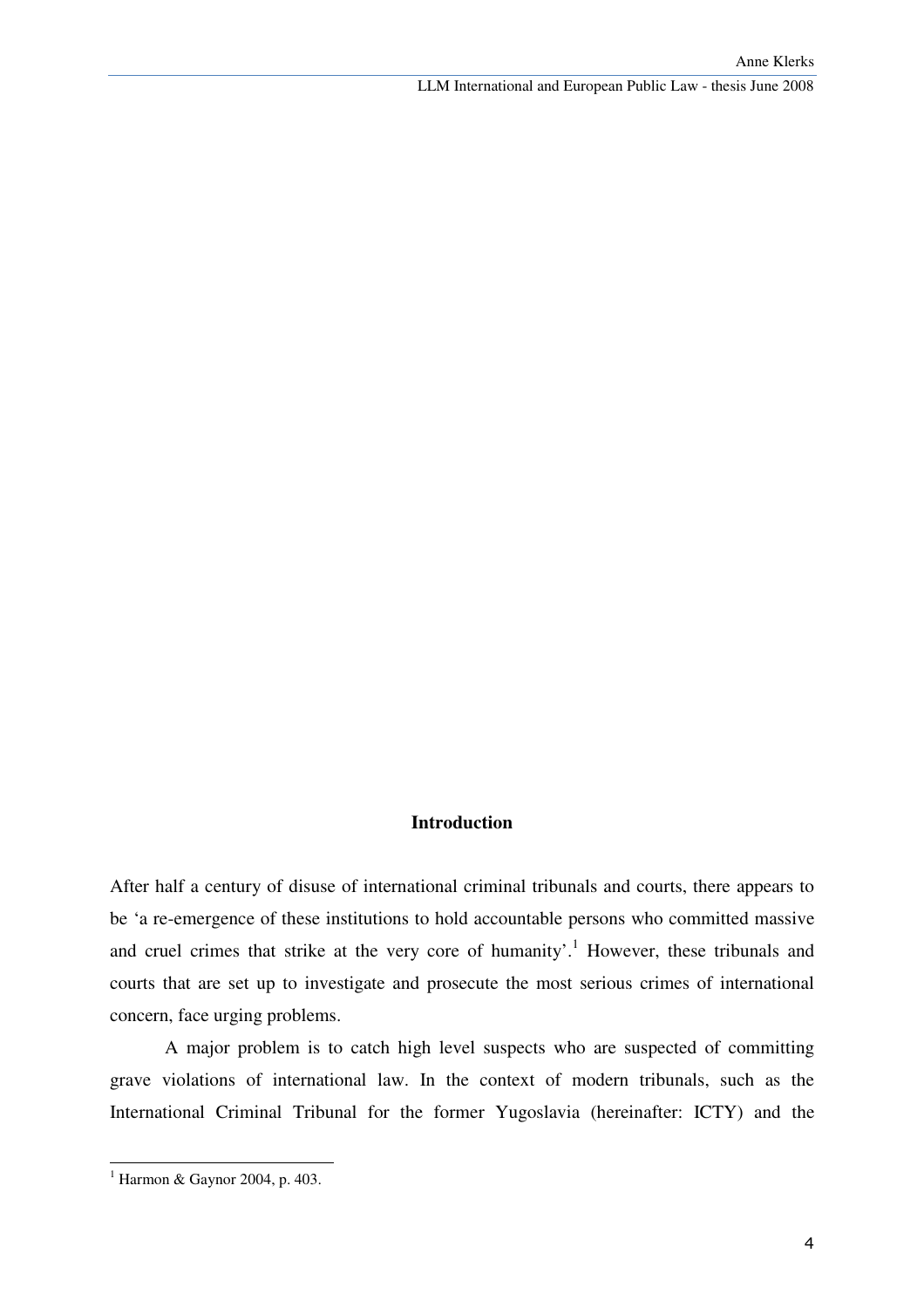International Criminal Tribunal for Rwanda (hereinafter: ICTR), it seems that no trial can proceed without the physical presence of an accused.<sup>2</sup> Without a trial, the tribunal or court cannot function, the goals which were set will not be achieved and justice cannot be done to the victims of these horrible crimes. $3$  In the greater part of these high level cases, it depends on international cooperation whether the suspects will eventually be tried before a tribunal or court. In a perfect world, all States fulfil their duty to cooperate based on international treaties and statutes. Unfortunately, the world we live in today is not that perfect.

The international criminal tribunals and courts cannot themselves implement arrest warrants and do not have their own police force.<sup>4</sup> Hence, most arrests are executed by national authorities or international forces like  $SFOR<sup>5</sup>$  Admittedly, in recent history we have seen many success stories in which the international criminal tribunals and courts were able to bring justice. The facts and figures on international justice acquired by the international criminal tribunals and courts speak for themselves. For example, up to this day, 44 judgments have been completed by the ICTY and before the ICTR, 28 cases have been handed down.<sup>6</sup> Moreover, 6 people are currently standing trial before the Special Court for Sierra Leone and the International Criminal Court issued 11 warrants of arrest, of which 3 people are transferred to the International Criminal Court.<sup>7</sup> Nevertheless, perhaps in quite some ('high

<sup>&</sup>lt;sup>2</sup> As stated in articles 20 (2) and 21 (4) ICTY Statute and articles 19 (2) and 20 (4) ICTR Statute. See also article 63 Rome Statute of the International Criminal Court; article 17 (4) (d) of the Statute of the Special Court for Sierra Leone; article 35 (d) of the law on the establishment of the Cambodia Extraordinary Chambers; section 5 of the Transitional rules of criminal procedure (East-Timor); section 1 of Regulation no. 2001/1 On the Prohibition of Trials *in absentia* for Serious Violations of International Humanitarian Law (Kosovo); article 20 (4) of the Iraqi High Tribunal; and article 247 of the Criminal Code of Bosnia and Herzegovina.

<sup>3</sup> Harmon & Gaynor 2004, p. 408.

<sup>4</sup> Harmon & Gaynor 2004, p. 409.

<sup>&</sup>lt;sup>5</sup> 'SFOR is a stabilisation force, whose mission is to provide for a safe and secure environment in Bosnia and Herzegovina'. SFOR Mission, WWW <http://www.nato.int/sfor/organisation/mission.htm>, consulted on 25 February 2008.

<sup>&</sup>lt;sup>6</sup> International Criminal Tribunal for the former Yugoslavia, judgements, WWW < http://www.un.org/icty/casese/index-t.htm>, last updated in 12 December 2007; see also International Criminal Tribunal for Rwanda, Status of cases WWW <http://69.94.11.53/default.htm>, consulted on 19 May 2008.

<sup>&</sup>lt;sup>7</sup> Special Court for Sierra Leone, cases, WWW < $\frac{http://www.sc-sl.org/Taylor.html>}{http://www.sc-sl.org/Taylor.html>}$ , consulted on 19 May 2008; see also International Criminal Court, situations and cases, WWW < http://www.icc-cpi.int/cases.html>, consulted on 19 May 2008 and International Criminal Court, Democratic Republic of the Congo, WWW < http://www.icc-cpi.int/cases/RDC.html>, consulted on 19 May 2008.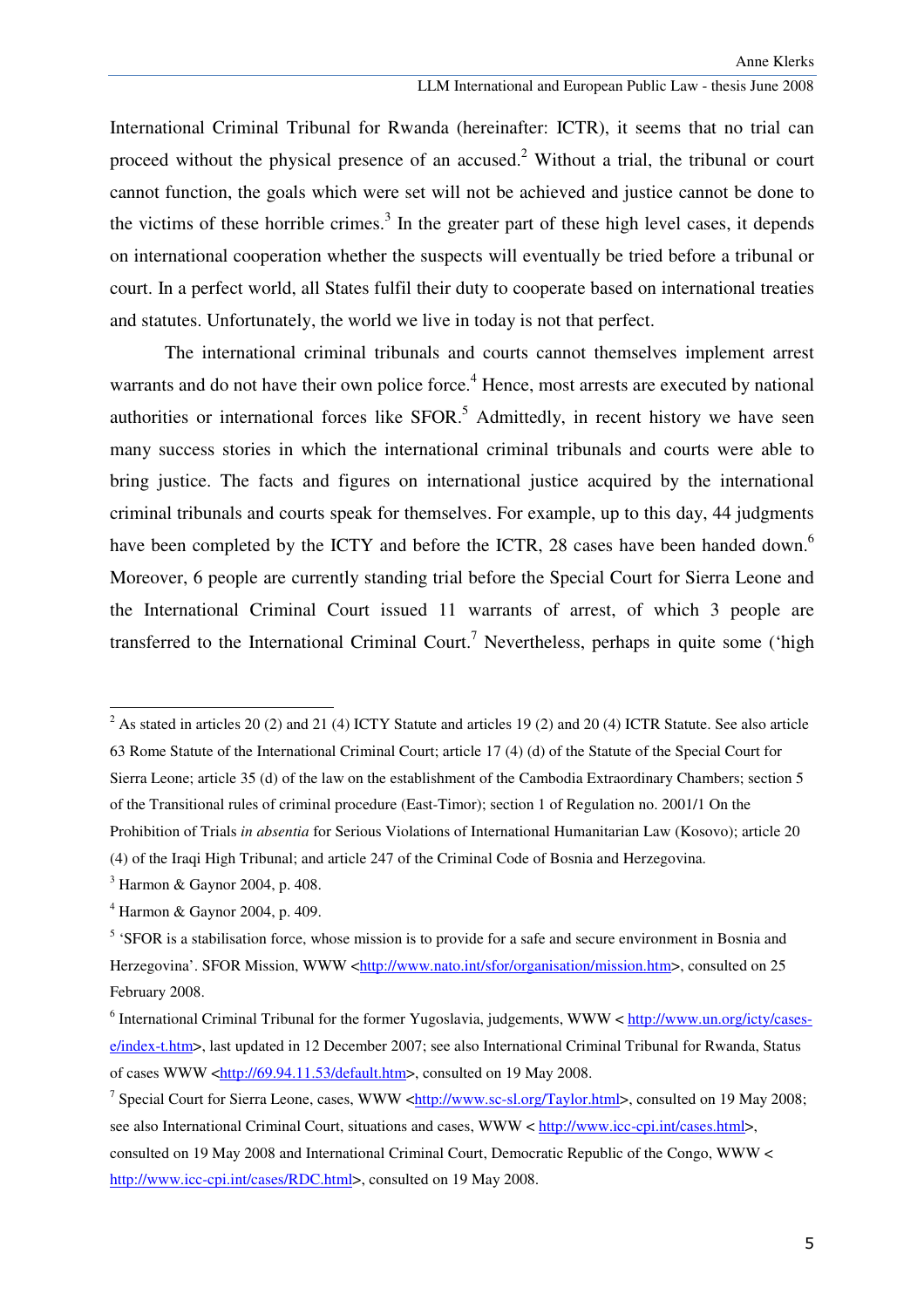level') cases, the international criminal tribunals and courts are faced with minimum cooperation or even non-compliance.

 The (non-) surrender of Radovan Karadžić and Ratko Mladić is an example of the failure of international cooperation of, in this case, the Bosnia Serb Government with the ICTY. Both Karadžić<sup>8</sup> and Mladić<sup>9</sup> are indicted for genocide, crimes against humanity and violations of the laws or customs of war, but they have up to this day successfully avoided capture. The former chief prosecutor of the ICTY, Carla del Ponte, urged in her farewell news conference the international community not to let Karadžić and Mladić off the hook. She stated that "the fact that [they] are still at large is a stain on our work, a stain on all these great achievements".<sup>10</sup>

 Another example is the case of Ali Kushayb, leader of the Janjaweed militias in Sudan. He is, together with Ahmad Harun who is nowadays minister of humanitarian affairs in Sudan, wanted by the International Criminal Court (hereinafter: ICC) for crimes against humanity and war crimes. In May 2007, the ICC issued an arrest warrant against Kushayb and Harun, yet the Sudanese Government refuses to surrender them to the authorities of the ICC. Again, because of not having a police force of its own, the ICC is dependent on the willingness of other actors to cooperate, in this case to execute the arrest warrant(s).

 $10$  Soares 2007, p. 32.

 $8$  The indictment charges Radovan Karadžic on the basis of his individual criminal responsibility (article 7(1) of the ICTY Statute) and superior criminal responsibility (article 7(3) of the ICTY Statute) with: "two counts of genocide (article 4 of the ICTY Statute - genocide, complicity in genocide), five counts of crimes against humanity (article 5 of the ICTY Statute - extermination, murder, persecutions on political, racial and religious grounds, inhumane acts (forcible transfer)), three counts of violations of the laws or customs of war (article 3 of the ICTY Statute - murder, unlawfully inflicting terror upon civilians, taking hostages), and one count of grave breaches of the Geneva Conventions (article 2 of the ICTY Statute - wilful killing)"; Case information sheet, "Bosnia and Herzegovina" & "Srebrenica", Karadžic case (IT-95-5/18). The case information sheet can be found on: WWW <http://www.un.org/icty/glance/karadzic.htm>, last updated on 23 June 2004.

<sup>9</sup> The amended indictment charges Ratko Mladić on the basis of his individual criminal responsibility (article 7(1) of the ICTY Statute) and his superior criminal responsibility (article 7(3) of the ICTY Statute) with: "two counts of genocide (article 4 of the ICTY Statute – genocide, complicity in genocide), seven counts of crimes against humanity (article 5 of the ICTY Statute – persecutions on political, racial and religious grounds, extermination, murder, deportation, inhumane acts (forcible transfer), inhumane acts), and six counts of violations of the laws or customs of war (article 3 of the ICTY Statute – murder, unlawfully inflicting terror upon civilians, cruel treatment, attacks on civilians, taking hostages)"; Case information sheet, "Bosnia and Herzegovina" & "Srebrenica", Mladić case (IT-95-5/18). The case information sheet can be found on: WWW <http://www.un.org/icty/glance/mladic.htm>, last updated on 23 June 2004.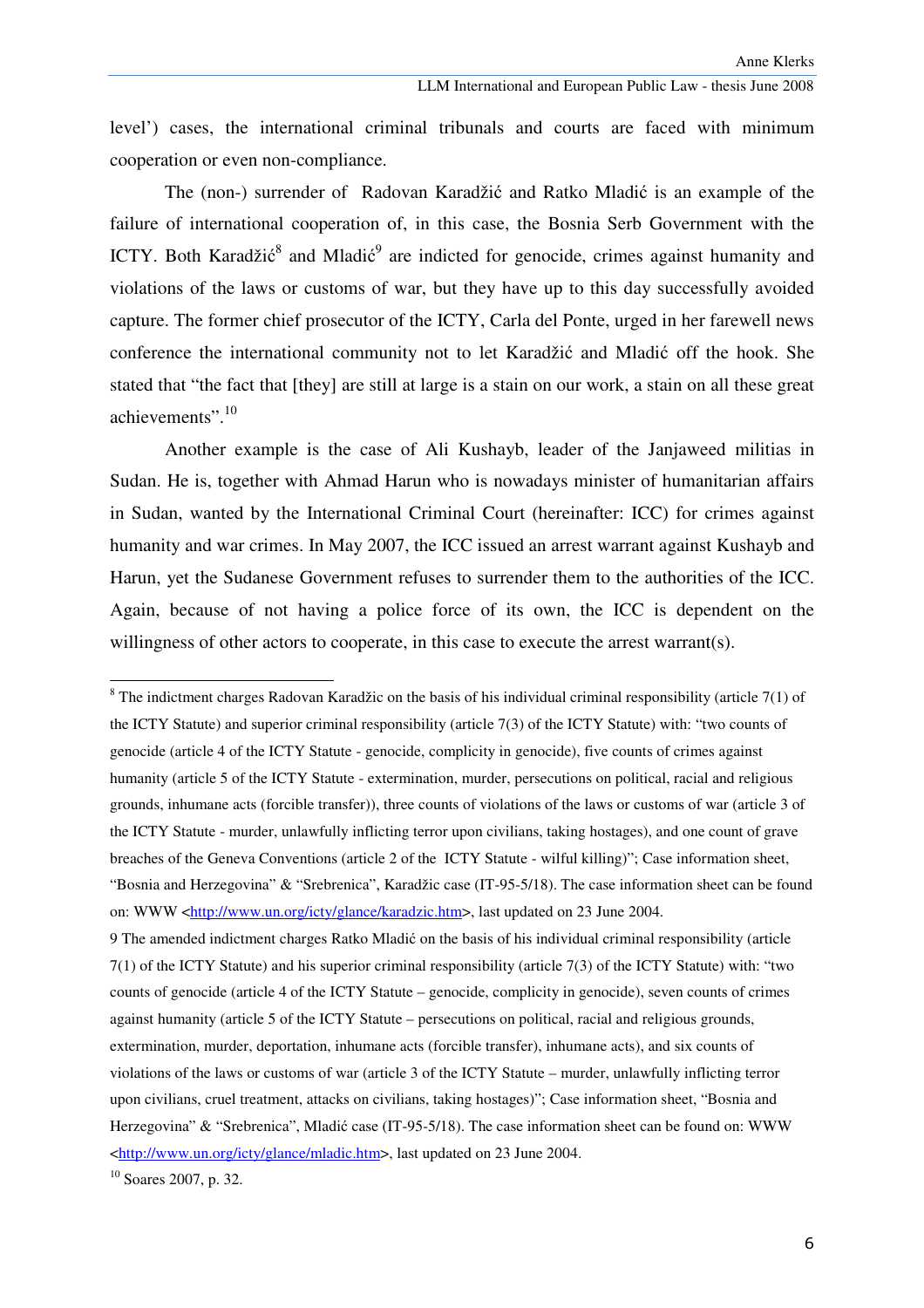For international criminal tribunals and courts to be truly effective and credible to investigate and prosecute the most serious crimes of international concern, there is an urgent need for a durable solution. It is crucial for them to deal with the problem of non-appearance of the accused. The possibility for trials *in absentia* could be the ultimate solution. When a trial in the absence of the accused is a legal possibility, there is no need to wait for the trial to proceed. The Statute of the Special Tribunal for Lebanon, that is principally set up to investigate the assassination of former Prime Minister of Lebanon Rafiq Hariri, contains this innovative solution. It would be interesting to examine whether this Lebanon-solution will be relevant for (future) international criminal tribunals or courts.

#### *This thesis will focus on the following research question:*

**What is the exact position of the** *in absentia***-principle in international (criminal) law and what is the influence of the Special Tribunal for Lebanon on this position?** 

I will examine this research question by focussing on the exact status of trials *in absentia* before international criminal tribunals and the internationalised courts. To be able to discuss this position, I will look at international (criminal) law and case law of these tribunals and courts. After this, I will examine the influence of the Special Tribunal for Lebanon on the position of the *in absentia*-principle in international (criminal) law.

In chapter one, I will discuss the general framework in which the *in absentia*-principle can be placed. The second chapter will deal with the possibility of trials *in absentia* before the Nuremberg and Tokyo International Military Tribunals. In the third chapter, I will look at the position of trials *in absentia* before the ICTY and ICTR by examining the (drafting process of the) Statutes and Rules of Procedure and Evidence of these tribunals and their case law. Whether the ICC has the same view on the possibility of holding trials *in absentia* will be discussed in chapter four. Chapter five will deal with the internationalised courts and the status of trials *in absentia* before these courts. The novelty concerning trials *in absentia* in the Statute of the Special Tribunal for Lebanon and the underlying arguments, are part of chapter six. This thesis will end with a recapitulation of the preceding chapters and an answer to the central question will be provided.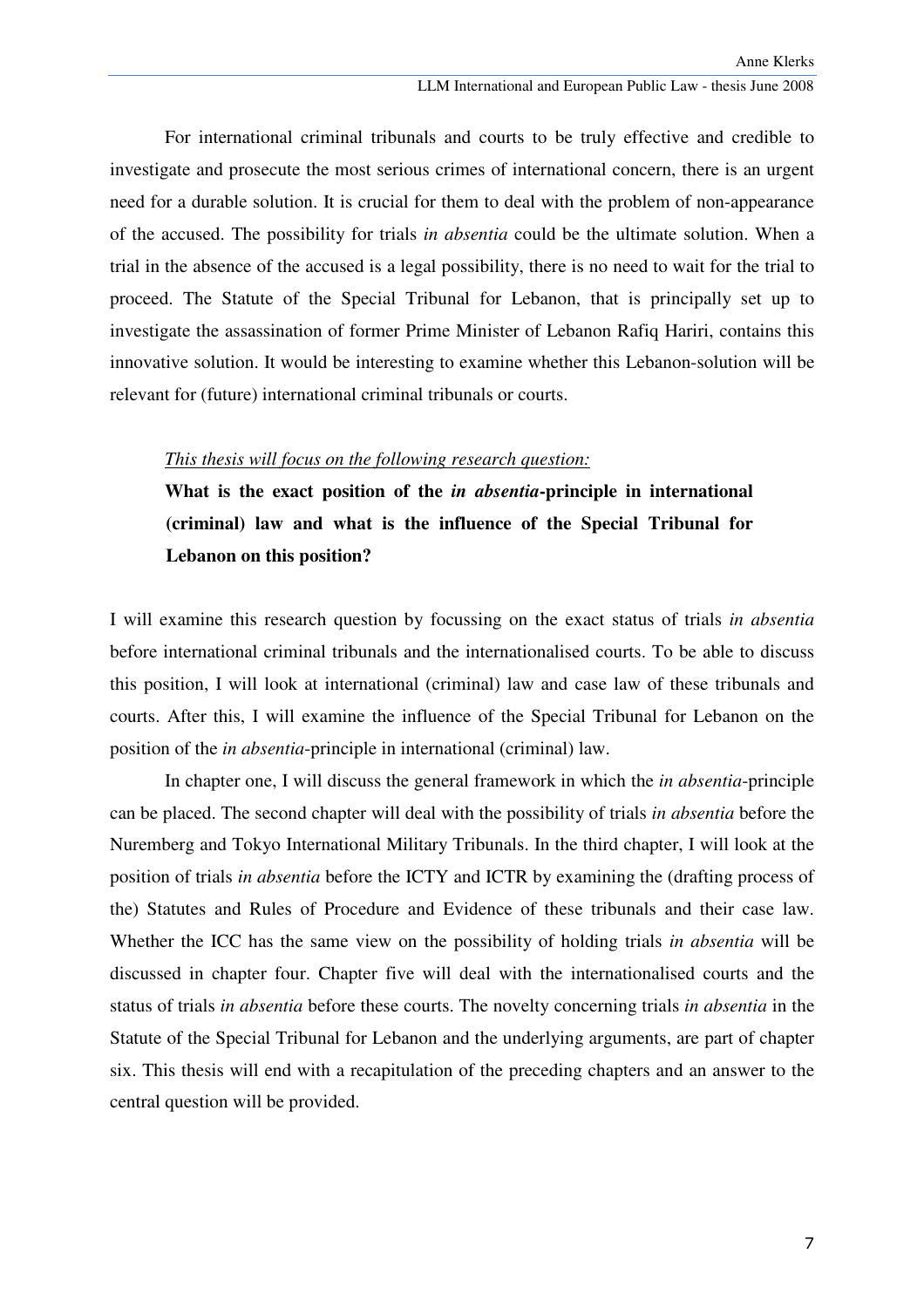#### **Chapter 1 - General framework of the** *in absentia***-principle in (inter)national law**

In order to discuss the status of trials *in absentia* in the context of the international criminal tribunals and internationalised courts, one should first look at what (inter)national law in general states about this principle. Before the international framework will be discussed, it is important to understand the national perspective on trials *in absentia*, by means of exploring the civil law as well as the common law tradition. But first of all, the basic definition of *'in absentia'* will be explained.

## *§ 1.1. The* **in absentia***-principle*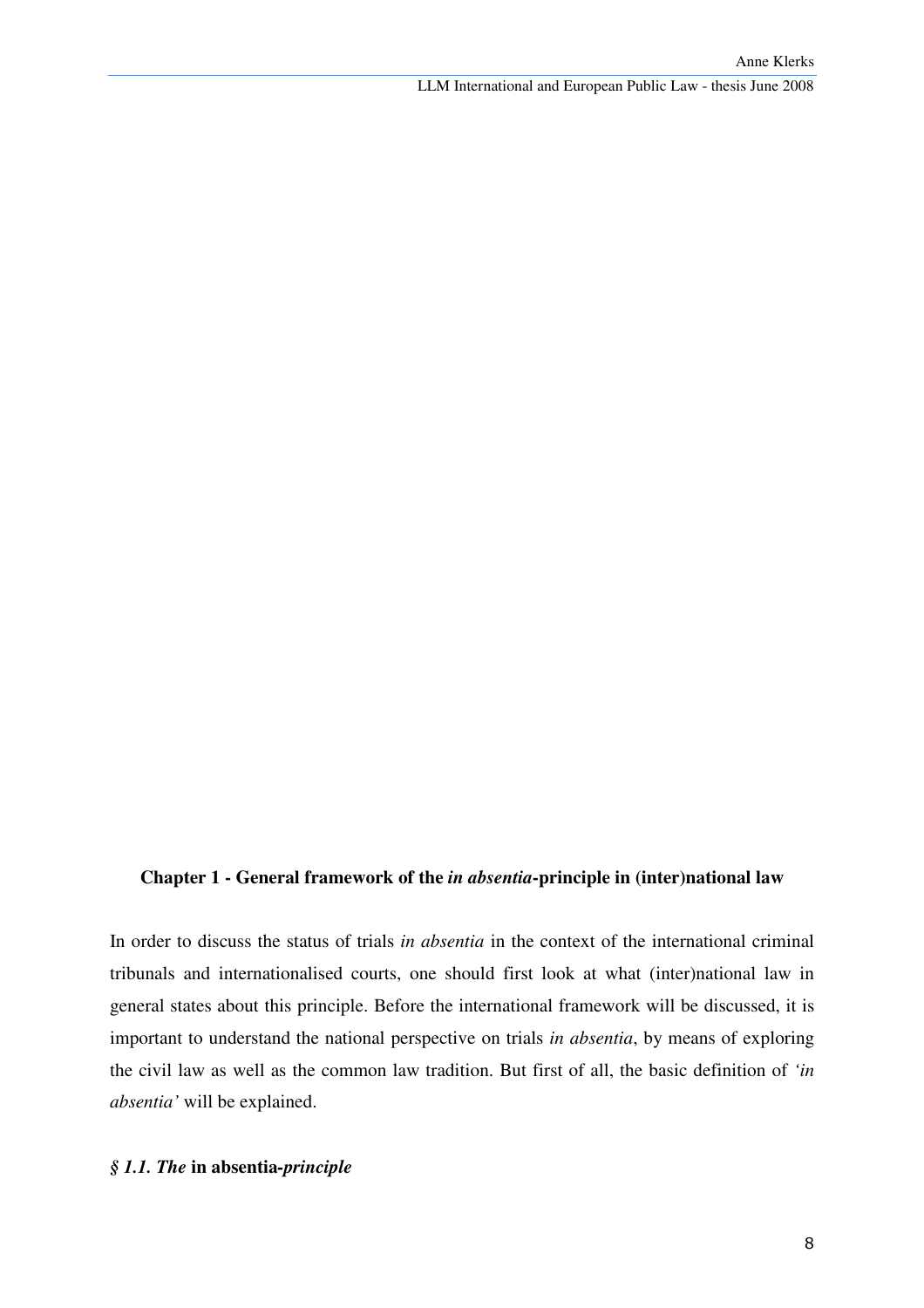According to the Black's Law Dictionary (8th ed. 2004), *in absentia* simply means: "in the absence of (someone); in (someone's) absence".<sup>11</sup> Nevertheless, one can at least consider two different scenarios which can be labelled as a trial *in absentia*. Firstly, the scenario in which the accused is present at least during the arraignment and the indictment, but in which, after this stage of the proceeding, the accused himself decides voluntarily not to attend trial.<sup>12</sup> The second scenario is when the accused has never appeared at any stage of the trial.<sup>13</sup> While the first scenario can be seen as a waiver of the right to be present by the accused, the second scenario poses significant questions on whether the accused knew about the trial and was properly served with an indictment.<sup>14</sup>

Next to these two scenarios, another situation of a trial that is conducted in the absence of the accused may appear, when the accused is removed by the judge because of, for example, disruption of the trial (only in exceptional circumstances). Nevertheless, the absence of the accused who is removed by the judge can not be seen as a waiver of the right to be present, since the accused itself does not chooses not to appear but this decision is made by the judge at the trial. Obviously, this situation neither poses any questions on whether the accused was informed on the trial or whether  $he^{15}$  has been properly served with an indictment.

Within the context of this thesis, I will discuss the *in absentia*-principle according to the all-embracing definition of the Black's Law Dictionary, thus not focusing on one particular scenario or situation.

#### *§ 1.2. The national level: the civil law versus common law tradition*

The international criminal tribunals and internationalised courts are considered to have a *sui generis<sup>16</sup>* character, which means that they are unique in character. Nevertheless inevitably, they are (even slightly) influenced by the domestic systems. As to be able to understand the position of the international criminal tribunals and internationalised courts on trials *in absentia*, it is important to look at the roots of this position which can be found in national

<sup>&</sup>lt;sup>11</sup> Black's Law Dictionary (8th ed. 2004), *in absentia*, 2004 Thomson/West.

<sup>12</sup> Starygin & Selth 2005, p. 171.

<sup>13</sup> Starygin & Selth 2005, p. 171.

<sup>14</sup> Starygin & Selth 2005, p. 171.

<sup>&</sup>lt;sup>15</sup> Please make sure that when referring to 'he/his/him', one should also read 'she/her/her'.

<sup>&</sup>lt;sup>16</sup> According to Black's Law Dictionary (8<sup>th</sup> ed. 2004), *sui generis* can be described as: "Of its own kind or class: unique or peculiar".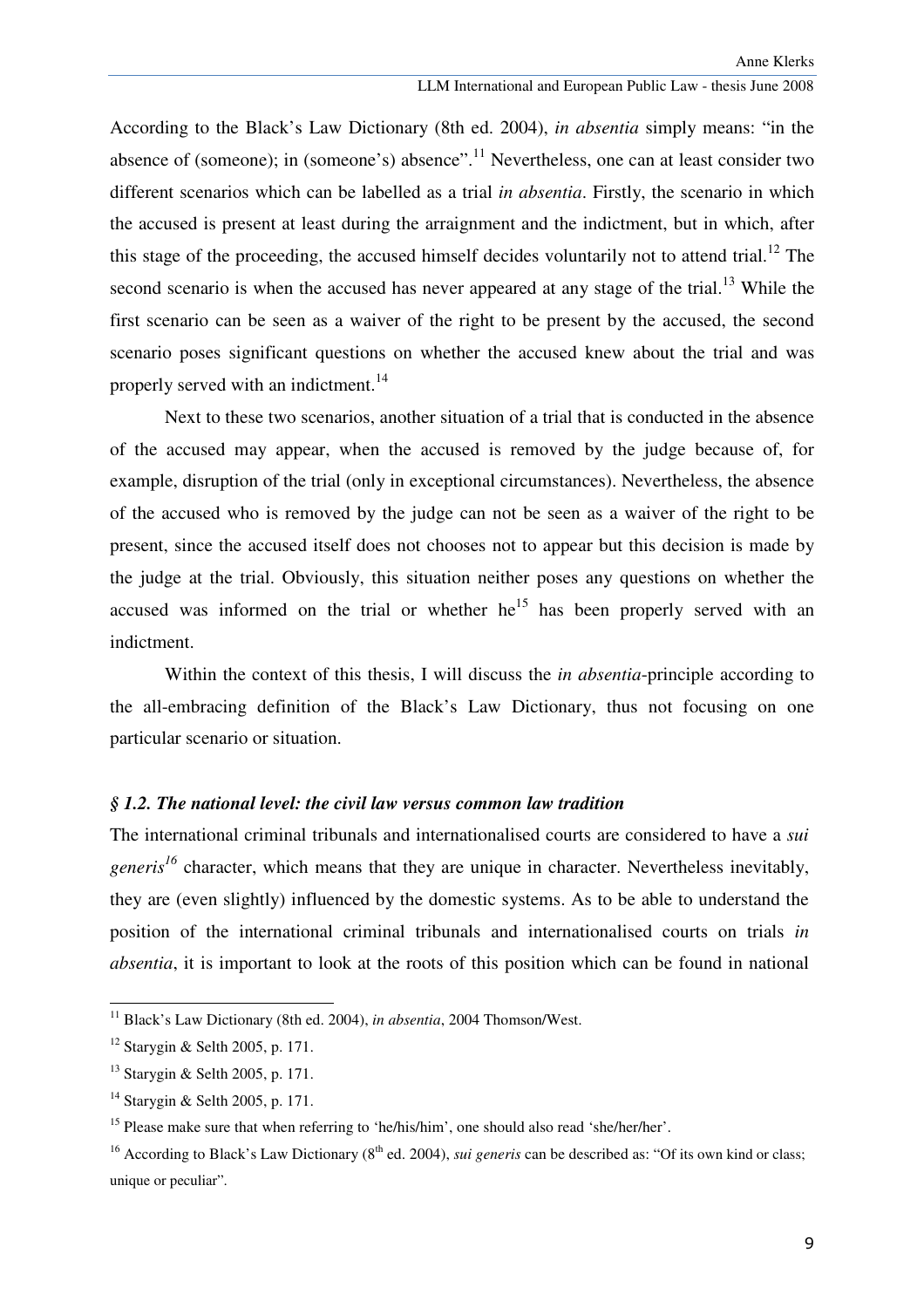law. That's why this paragraph will deal with the viewpoint of domestic legal systems on trials *in absentia*, by discussing the civil law- and the common law tradition.<sup>17</sup>

In the civil law tradition, trials *in absentia* are usually a normal part of the criminal system.<sup>18</sup> However, this does not mean that all civil law traditions allow for trials *in absentia*. Whether a State allows for trials *in absentia* depends on the national law of the State and often on the severity of the crime concerned. For instance, Germany does not allow for trials *in absentia* at all.<sup>19</sup> However, the French Code of Criminal Procedure permits trials *in absentia* for felony cases<sup>20</sup>, under the condition that when the suspect is captured, he has the right to a retrial.<sup>21</sup> Moreover, several States of the European Union, including the Netherlands<sup>22</sup>, allow for trials *in absentia*.

In countries that have a common law tradition, trials *in absentia* are however 'not an ordinary part of the criminal system'.<sup>23</sup> The requirements set by the national law differ in every country. For example, the United Kingdom requires that the accused is present throughout the trial when it concerns a serious offense. In a federal case in the United States of America, the defendant "must be present at every stage of his or her trial".<sup>24</sup> However, based on Rule 43 of the Federal Rules of Criminal Procedure<sup>25</sup>, the defendant automatically waives his or her right to be present when (s)he is voluntarily absent after the trial has begun. $^{26}$ 

When discussing the civil law and common law tradition, it is interesting to see that both traditions have a different perspective on the question in which kind of situations trials *in* 

 $17$  The main difference between the civil law tradition (Roman law) and the common law tradition (born in England) is that the civil law tradition has abstract rules which are codified and then applied by judges, while in the common law system, law is derived from judicial decisions instead of codified rules.

<sup>18</sup> Starygin & Selth 2005, p. 174.

<sup>19</sup> Starygin & Selth 2005, p. 174.

<sup>&</sup>lt;sup>20</sup> The term 'felony' shows that the case involves a serious/major crime instead of an offense (minor crime).

<sup>&</sup>lt;sup>21</sup> Starygin & Selth 2005, p. 174.

<sup>&</sup>lt;sup>22</sup> According to the Dutch Code of Criminal Procedure (1962), trials *in absentia* are allowed for when certain formalities have been observed, based on article 280. Importantly, the accused must be notified on the date and place of the trial, as made clear in the provisions of the Code of Criminal Procedure. See also: Stamhuis 2001, p. 717.

<sup>23</sup> Starygin & Selth 2005, p. 173.

<sup>24</sup> Illinois v. Allen (1970) 397 U.S. 370 at 338; Lewis v. United States (1892) 146 U.S. 370.

<sup>&</sup>lt;sup>25</sup> Federal Rules of Criminal Procedure (USA), Rule 43 (c) (1), WWW

<sup>&</sup>lt;http://www.law.cornell.edu/rules/frcrmp/Rule43.htm>, consulted on 2 March 2008.

<sup>26</sup> Starygin & Selth 2005, p. 174.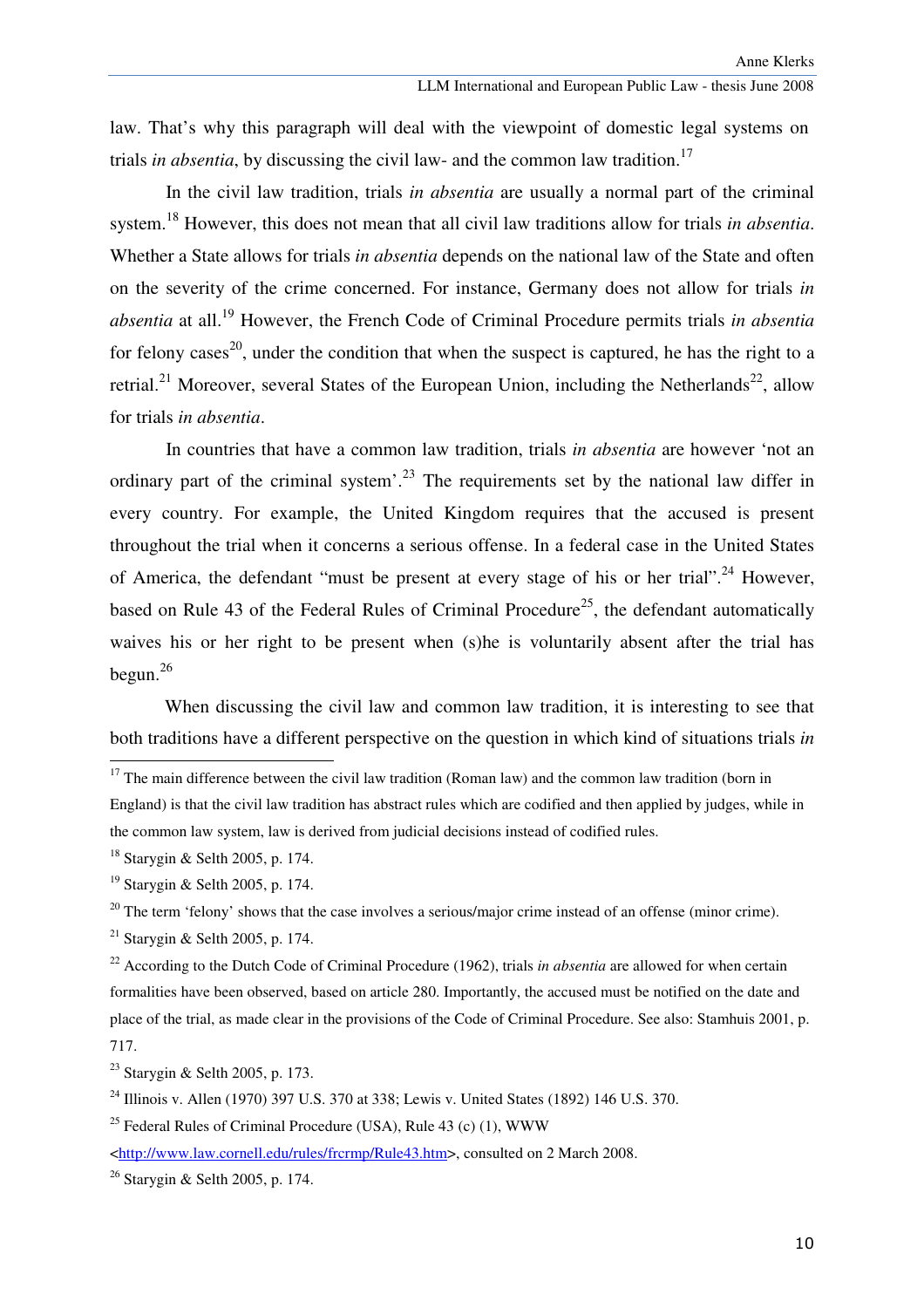*absentia* are allowed for. In France, a trial *in absentia* is only permitted in case of a serious/major crime. The perspective of the United Kingdom on trials *in absentia* is a totally different one. It requires the perpetrator of a serious crime to be present at his or her trial, *because of* the severity of the crime. This difference may be of interest when we will look at the international criminal tribunals and internationalised courts in the next chapters, because these tribunals and courts deal with the most serious crimes of international (criminal) law.

#### *§ 1.3. The International Covenant on Civil and Political Rights*

After looking at the roots of the position on holding trials *in absentia* in national law, the international framework will be discussed in the following paragraphs. This general framework is first of all formed by a provision in the International Covenant on Civil and Political Rights (hereinafter: ICCPR).<sup>27</sup> The ICCPR is a United Nations treaty and is considered to have significant meaning within the field of human rights. The preamble of the covenant notes that conditions must be created to enable everyone to enjoy his or her civil and political rights. The rights mentioned in the ICCPR are strict obligations and the signatory States are bound by the covenant.<sup>28</sup>

The provision in the covenant considering the *in absentia*-principle is article 14 (3) (d). This article is of importance to the position of the *in absentia*-principle in international law, since the ICCPR is "an authoritative legal instrument in the field of civil and political rights".<sup>29</sup> Article 14 (3) (d) ICCPR notes that everyone shall be entitled "to be tried in his presence, and to defend himself in person or through legal assistance of his own choosing".<sup>30</sup> If one looks strictly at the text of this article, it could be argued that this article does not bar trials *in absentia*. After all, it only states the right of the accused to be tried in his presence. That would mean that the accused can waive his right to be tried in his presence, implicitly leading to the fact that a trial can be held in the absence of the accused.

The meaning of article 14 (3) (d) ICCPR is further explained in General Comment No.13 of the Human Rights Committee.<sup>31</sup> In this Comment, the Committee makes clear that

 $^{27}$  International Covenant on Civil and Political Rights, adopted 16 December 1966 (entered into force 23 March 1976).

<sup>28</sup> Tomuschat 2003, p. 38.

 $^{29}$  Sun 2007, p. 17.

 $30$  Article 14 (3) (d) of the ICCPR.

 $31$  The Human Rights Committee is "a body entrusted with monitoring compliance by States with their obligations under the ICCPR". See Tomuschat 2003, p. 96.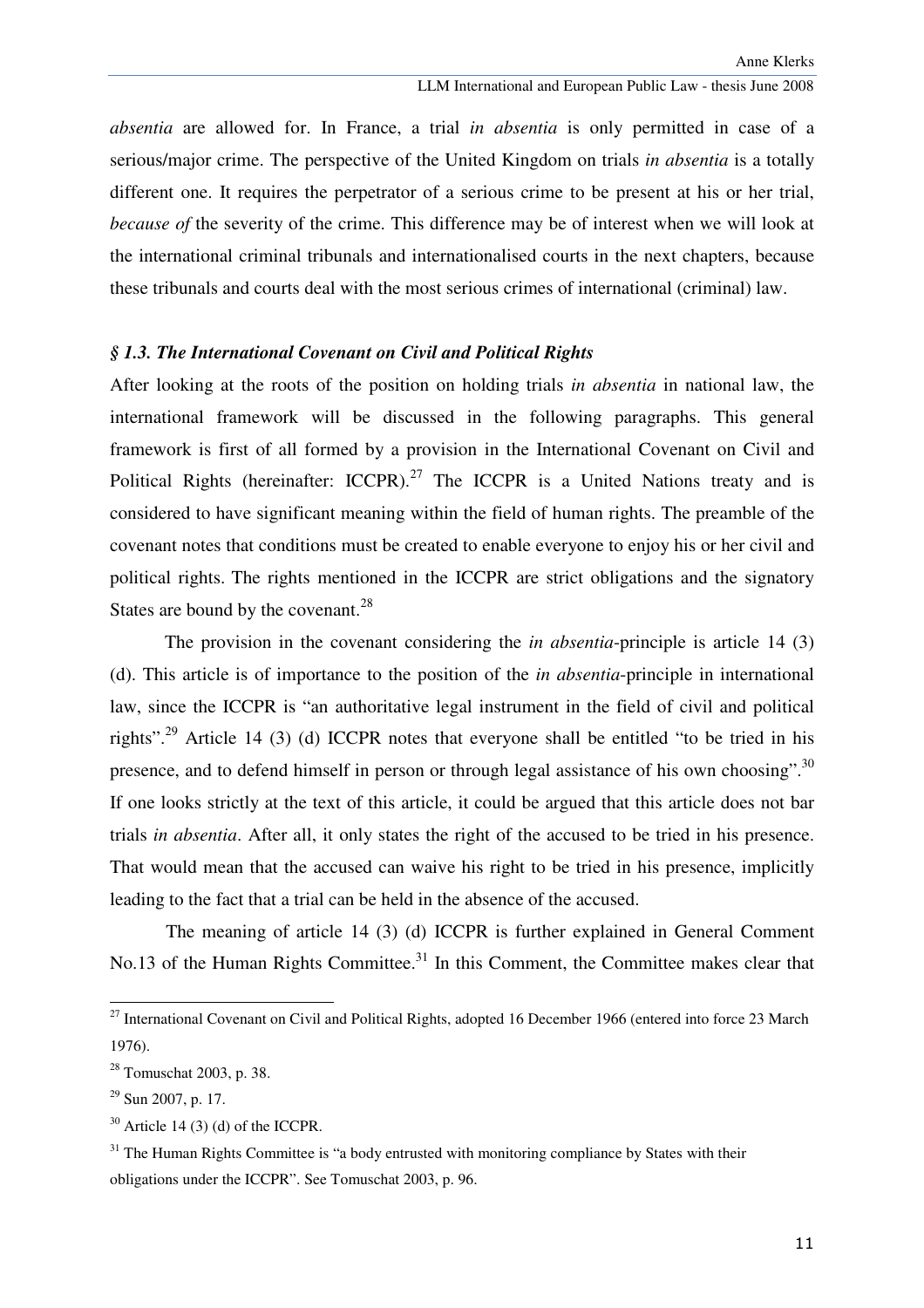"[w]hen exceptionally for justified reasons trials *in absentia* are held, strict observance of the rights of the defence is all the more necessary".<sup>32</sup> Based on this statement, trials *in absentia* are thus permitted in exceptional cases and for 'justified reasons'. Unfortunately, the Comment does not further explain the meaning of these conditions.

Although the Comment does not further explain when trials *in absentia* are actually allowed, the case of Mbenge v. Zaire may give some clarification since the Human Rights Committee held in this case that to adjudicate a person *in absentia* may be allowed in exceptional circumstances. These circumstances were that "the accused should be informed of the case and should be summoned to appear in a timely manner as to enable the accused to prepare his defence".<sup>33</sup>

#### *§ 1.4. The European Convention on Human Rights and Fundamental Freedoms*

Next to the ICCPR, the European Convention on Human Rights and Fundamental Freedoms (hereinafter: ECHR)<sup>34</sup>, forms also a part of the international framework. The convention is an important document in international law, as it "maintains and further realises human rights and fundamental freedoms".<sup>35</sup>

The European Court of Human Rights (hereinafter: ECtHR) permits trials *in absentia* under certain conditions which are laid down in case law. The ECtHR based its view on the interpretation of article 6 (3) (c) of the ECHR, which makes clear that everyone charged with

<sup>&</sup>lt;sup>32</sup> United Nations Human Rights Committee, Office of the High Commissioner for Human Rights, General Comment No. 13 'Equality before the courts and the right to a fair and public hearing by an independent court established by law', twenty-first session, 1984, WWW

<sup>&</sup>lt;http://www.unhchr.ch/tbs/doc.nsf/(Symbol)/bb722416a295f264c12563ed0049dfbd?Opendocument>, 1996- 2001, consulted on 3 March 2008.

<sup>&</sup>lt;sup>33</sup> Amnesty International USA, Fair Trials Manual, Chapter 21. The right to be present at trial and appeal, WWW <http://www.amnestyusa.org/Fair\_Trials\_Manual/211\_The\_right\_to\_be\_present\_at\_trial/page.do?id=1104724& n1=3&n2=35&n3=843>, consulted on 3 March 2008.

<sup>&</sup>lt;sup>34</sup> European Convention on Human Rights and Fundamental Freedoms, adopted 4 November 1950.

<sup>&</sup>lt;sup>35</sup> European Court of Human Rights, historical background, WWW

<sup>&</sup>lt;http://www.echr.coe.int/ECHR/EN/Header/The+Court/The+Court/History+of+the+Court/>, consulted on 28 April 2008.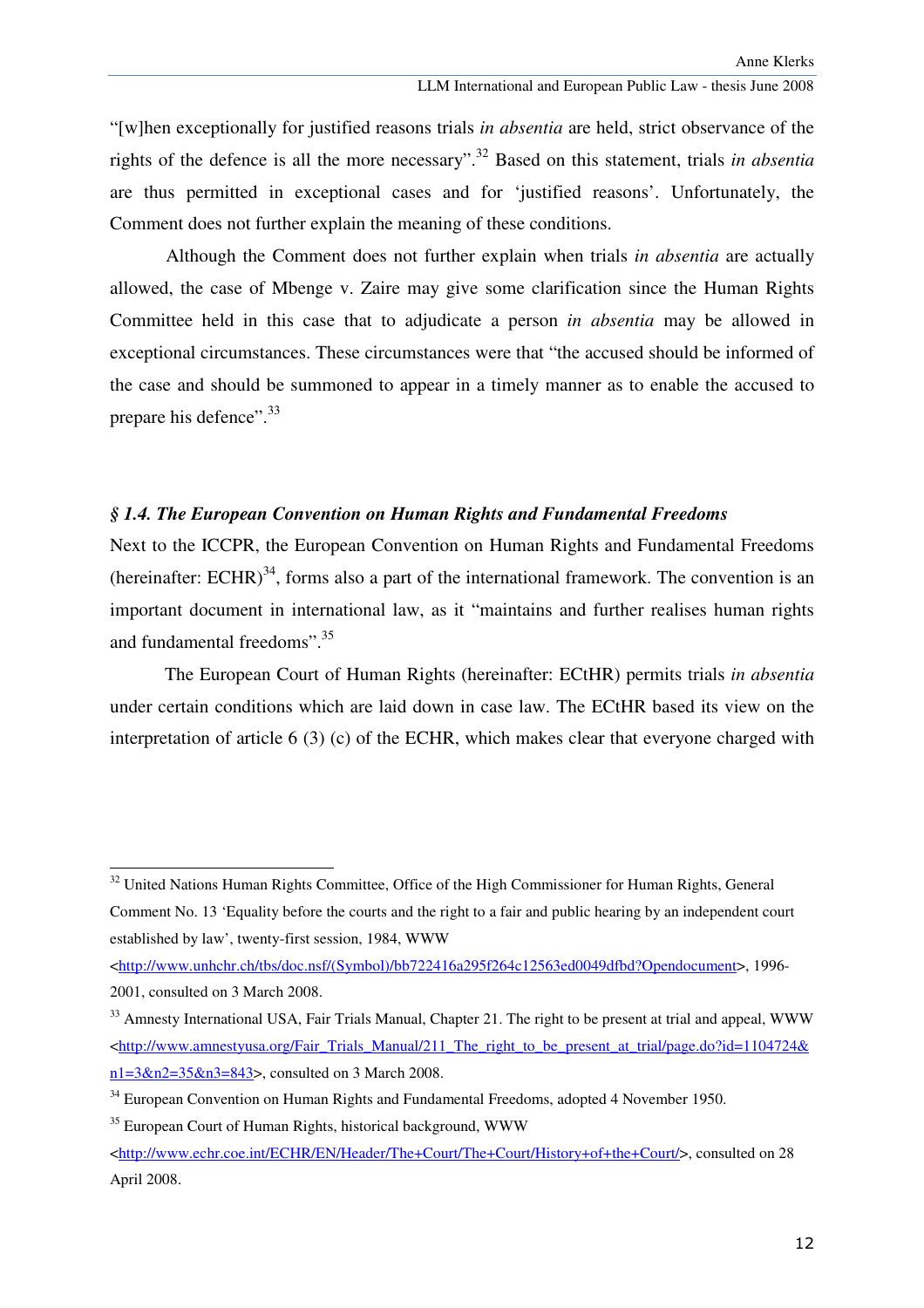a criminal offence "has the right to defend himself in person or through legal assistance of his own choosing".<sup>36</sup> In Colozza v. Italy<sup>37</sup>, the ECtHR added to that the right to be present at trial. According to the court, the accused should be able to take part in the hearing, based on the object and purpose of article 6 (3) (c) ECHR. It noted that the accused, to enjoy the rights granted to him by article 6, has to have the opportunity to be present at the trial.<sup>38</sup> Nevertheless, the court stated that trials *in absentia* are permitted, as long as "it could be understood as a waiver of the opportunity of the accused to be present at the trial".<sup>39</sup> Such a trial *in absentia* is only possible under the condition that the authorities must have taken all steps to inform the accused. When the accused becomes aware of the proceeding afterwards, he should be able to obtain a fresh determination of his case (a retrial).<sup>40</sup> The ECHR made clear in Thomann v. Switzerland<sup>41</sup> that the judges who tried the accused in the trial from which he was absent "are in no way bound by their first decision and (...) take a fresh consideration of the case". Hence, it can be concluded that the ICCPR and the ECHR both have the possibility of a trial *in absentia* under strict circumstances, but the possibility of a retrial is only granted by the ECHR.

#### **Chapter 2 – The Nuremberg & Tokyo International Military Tribunals**

In the previous chapter, we looked at the general framework of (inter)national law in which the *in absentia*-principle can be placed. This was done by discussing the possibility of trials *in absentia* on the national level, by reviewing the civil law and common law tradition, and after that the international perspectives of the ICCPR and ECHR were examined.

In this chapter, the first two international criminal tribunals that actually held responsible (major) leaders of a country who committed serious international crimes will be discussed. However, before examining the Nuremberg and Tokyo International Military Tribunals and their (non-) possibility of trials *in absentia*, some information will also be

 $\overline{a}$ 

<sup>&</sup>lt;sup>36</sup> European Convention for the Protection of Human Rights and Fundamental Freedoms (entered into force 3 September 1953), article 6 (3) (c).

<sup>&</sup>lt;sup>37</sup> European Court of Human Rights Series A 89/1985, Colozza v. Italy, 7 EHRR 516, paragraph 27.

<sup>38</sup> Stamhuis 2001, p. 722.

<sup>39</sup> Stamhuis 2001, p. 722.

<sup>40</sup> Stamhuis 2001, p. 722.

<sup>&</sup>lt;sup>41</sup> European Court of Human Rights Reports 1996-III Court (Chamber), Thomann v. Switzerland, paragraph 35.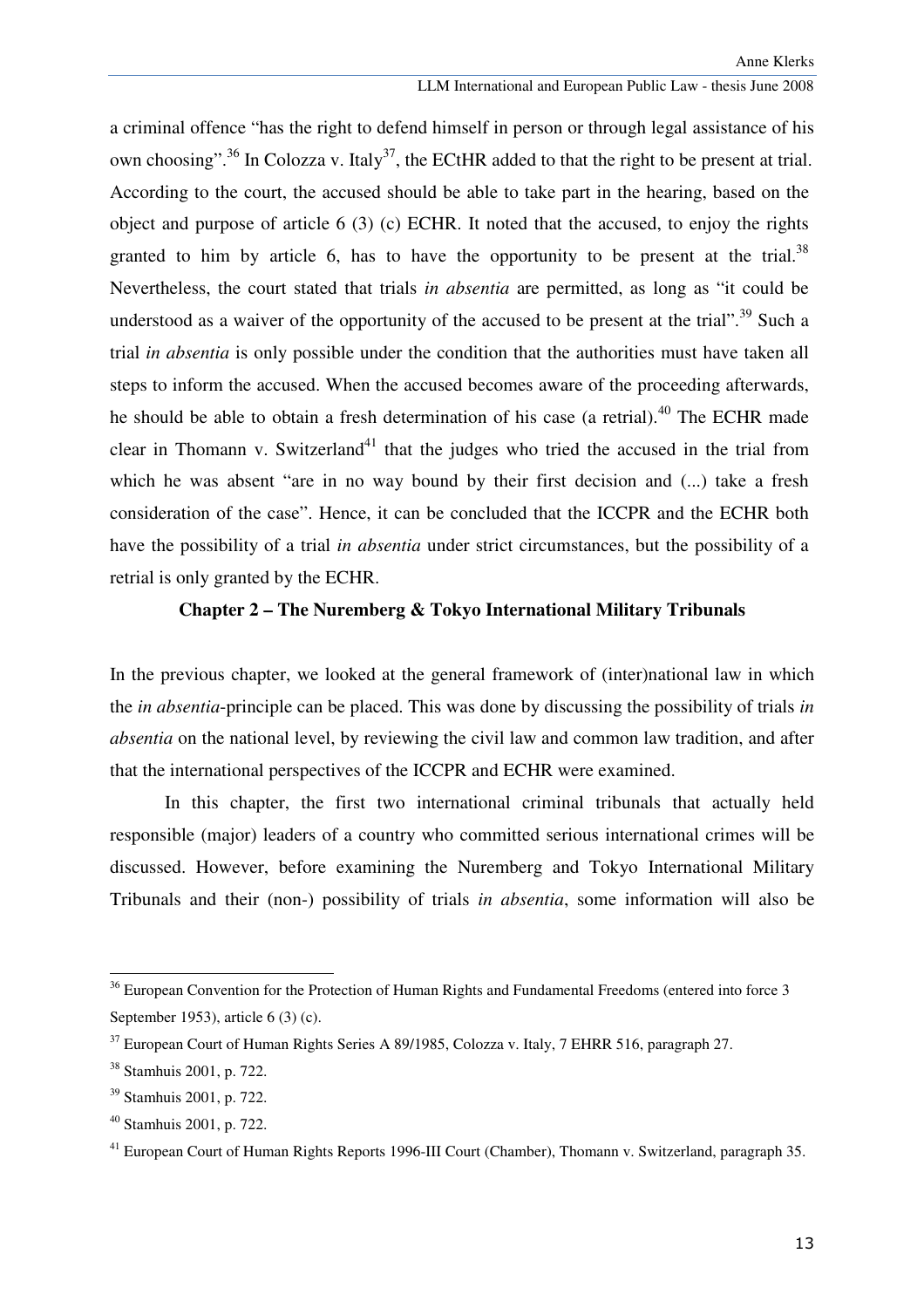provided on the first true efforts in modern history of setting up international -criminalinstitutions, namely in the aftermath of the First World War.

#### *§2.1. The aftermath of the First World War*

After the First World War, several attempts were made to establish international –criminalinstitutions. On 25 January 1919, the 'Commission on the Responsibility of the Authors of the War and on Enforcement of Penalties' was set up by the victorious Allies at the Paris Peace Conference. Two representatives from each of the five main Allied powers (the U.S., Britain, France, Italy and Japan) and one representative from Belgium, Greece, Poland, Romania and Serbia, gave shape to the Commission. The task of the Commission was to investigate the responsibility of the authors of the war and the violations of laws of war and humanity.<sup>42</sup> The creation of an Allied 'High Tribunal' which could try violations of the laws of war and humanity was discussed among the members of the Commission. Those responsible for committing 'crimes against the laws of humanity' were charged based on the so-called 'Martens clause' in the Preamble of the 1907 Hague Convention respecting the laws and customs of war on land.<sup>43</sup> However, the United States and Japan opposed to rely on the Martens Clause for charges based on "crimes against the laws of humanity".<sup>44</sup>

 On 28 June 1919, the Treaty of Versailles was signed by Germany and the Allied and Associated powers. This treaty provided for the prosecution of Kaiser Wilhelm II by an international tribunal (article 227), and the prosecution of German military personnel for committing war crimes by Allied Military Tribunals (articles 228 & 229). The Netherlands, where Kaiser Wilhelm II had sought refuge, refused however to hand over the Kaiser and the

ı

<http://www.icrc.org/Web/Eng/siteeng0.nsf/html/57JNHY>, consulted on 5 March 2008.

<sup>42</sup> Cherif Bassiouni 1997, p. 15.

<sup>&</sup>lt;sup>43</sup> The Martens Clause stresses that "Until a more complete code of the laws of war is issued, the High Contracting Parties think it right to declare that in cases not included in the Regulations adopted by them, populations and belligerents remain under the protection and empire of the principles of international law, as they result from the usages established between civilized nations, from the laws of humanity and the requirements of the public conscience". Rupert Ticehurst, International Review of the Red Cross no. 317, 'The Martens Clause and The Laws of Armed Conflict', 30 April 1997, WWW

<sup>&</sup>lt;sup>44</sup> Cherif Bassiouni 1997, p. 17. "The United States and Japan opposed, because they were of the opinion that the investigation of the uncodified violations of the laws of humanity (provisions on these violations were never really implemented and ratified), was not included within the Commission's mandate".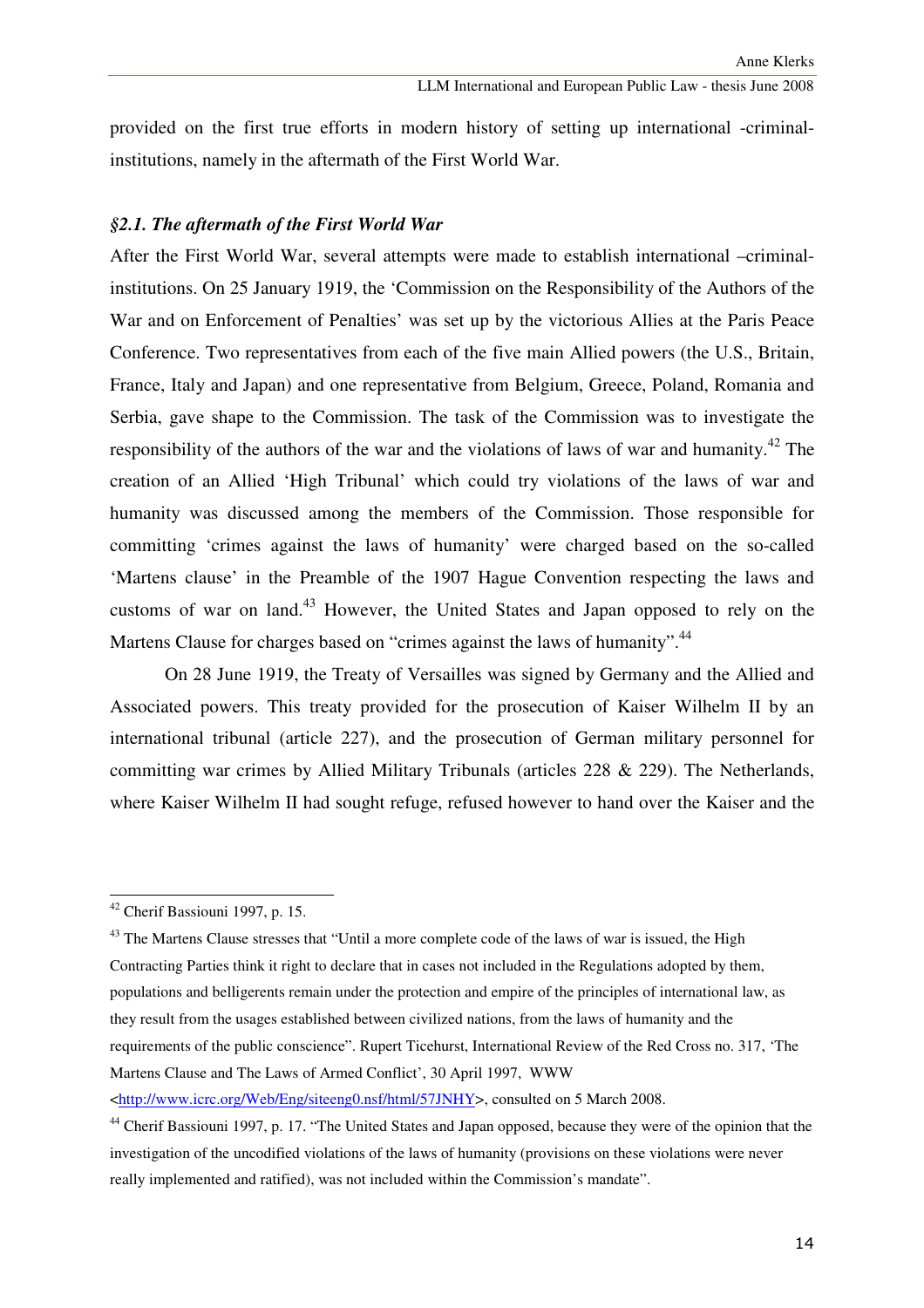Allied Powers omitted to place a formal request for extradition.<sup>45</sup> Hence, the international tribunal, pursuant to article 227, was never established. $46$ 

#### *§2.2. The aftermath of the Second World War*

In 1943, the Moscow Declaration was signed by the Allied States, in which it was promised to punish criminals from the European Axis countries.<sup>47</sup> During the Second World War, the idea occurred that an international tribunal was preferable to punish these war criminals.<sup>48</sup>

The Nuremberg International Military Tribunal (hereinafter: Nuremberg IMT), was set up as a response to the massive crimes perpetrated during the hideous Nazi regime in Europe. The London Agreement, which was the basis for the creation of the Nuremberg IMT, was signed by the four major Allied powers (France, the United Kingdom, the United States and the Union of Soviet Socialist Republics) on 8 August 1945. The Charter of the Nuremberg IMT was annexed to the London Agreement and nineteen other States supported the Charter later on.<sup>49</sup> The Nuremberg IMT had the task to deal with the major leaders who committed international crimes. The same crimes committed by lower-ranking officials were tried, on the basis of Control Council Law No. 10, before courts which were set up by the four Allied powers in their zones of occupation in Germany.<sup>50</sup>

 The Nuremberg IMT had, according to article 6 of the Charter, jurisdiction over crimes against peace, war crimes and crimes against humanity. The prosecution based on crimes against peace was without any legal precedent and whereas in 1919, the United States had still opposed to charges based on crimes against humanity, this was not a point of discussion anymore at that time. $51$ 

 The Tokyo International Military Tribunal (hereinafter: Tokyo IMT) was a response to the horrifying crimes that were committed during the Japanese occupation of many South East Asian nations. At the Potsdam declaration<sup>52</sup>, the four Allied powers declared that they were

<sup>45</sup> Cherif Bassiouni 1997, p. 18.

<sup>46</sup> Cherif Bassiouni 1997, p. 18.

<sup>&</sup>lt;sup>47</sup> The so-called 'Axis Powers' were the countries that opposed to the Allied Powers during the Second World War.

 $48$  Cryer and others 2007, p. 92.

<sup>49</sup> Biddle 1947, p. 684.

<sup>50</sup> Cassese 2003, p. 331.

<sup>51</sup> Cherif Bassiouni 1997, p. 26.

<sup>&</sup>lt;sup>52</sup> 'Proclamation Defining Terms for Japanese Surrender Issued', at Potsdam, 26 July 1945, WWW <http://www.ndl.go.jp/constitution/e/etc/c06.html>, paragraph 10, consulted on 5 March 2008.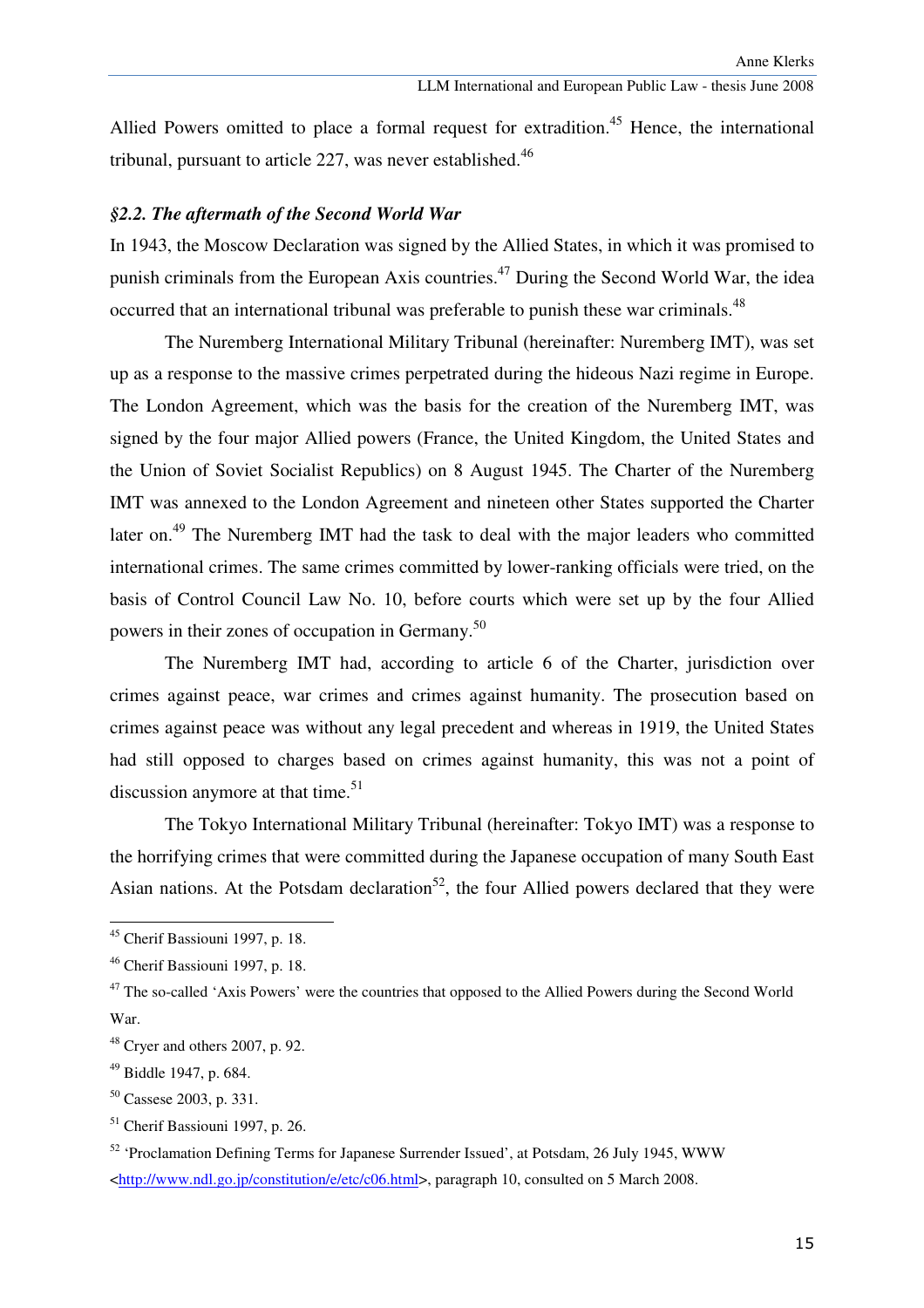willing to prosecute leading Japanese officials for the crimes they committed during wartime. On 19 January 1946, the Tokyo Charter was approved and just like the Nuremberg IMT, the Charter provided for jurisdiction over crimes against peace, war crimes and crimes against humanity.<sup>53</sup>

 Although both International Military Tribunals were revolutionary at that time by "breaking the State monopoly on criminal prosecution of international (war) crimes"<sup>54</sup>, they also contained some major drawbacks. One of these drawbacks was the fact that these tribunals were perceived as 'victor's justice', because judges and prosecutors were appointed from the Allied States themselves. At the Nuremberg IMT, no judge was appointed from a neutral country, but the Tokyo IMT bench did consist of persons from neutral countries, such as India and the Philippines.<sup>55</sup> Another element which could be seen as a proof that these tribunals constituted 'victor's justice' was the fact that crimes committed by military personnel from the Allied powers did not fall within the jurisdiction of the International Military Tribunals.<sup>56</sup> This is obviously a major drawback of the International Military Tribunals, since it shows that these Military Tribunals were willing excuse the Allied Powers for the crimes they committed in the conflicts. Moreover, the Statutes of the Nuremberg IMT and Tokyo IMT both provided for crimes against peace, in particular, the waging of a war of aggression. There was no legal basis for crimes against peace; the notion of aggression as an international crime did not exist at that time.<sup>57</sup> This leads to another element of victor's justice, namely the violation of the *nullum crimen sine lege* principle.<sup>58</sup> By prosecuting on the basis of retroactive application of rules, like rules on crimes against peace, some people supported the argument that the Nuremberg and Tokyo IMT violated the *nullum crimen sine* 

<sup>53</sup> Cassese 2003, p. 332.

<sup>54</sup> Cassese 2003, p. 333.

<sup>55</sup> Cassese 2003, p. 332.

<sup>56</sup> Tomuschat 2006, p. 832.

<sup>&</sup>lt;sup>57</sup> Nowadays, the crime of aggression is included in the Rome Statute of the International Criminal Court.

According to article 5 sub 1 (d) and sub 2 of the Rome Statute, the jurisdiction over the crime of aggression shall only be exercised once a provision is adopted by the States Parties that sets out a definition of the crime and under which conditions the court shall exercise its jurisdiction.

 $58$  This is the prohibition of applying ex post facto law ("a law that impermissibly applies retroactively, esp. in a way that negatively affects a person's rights, as by criminalizing an action that was legal when it was committed"). See Black's Law Dictionary (8th ed. 2004), 2004 Thomson/West.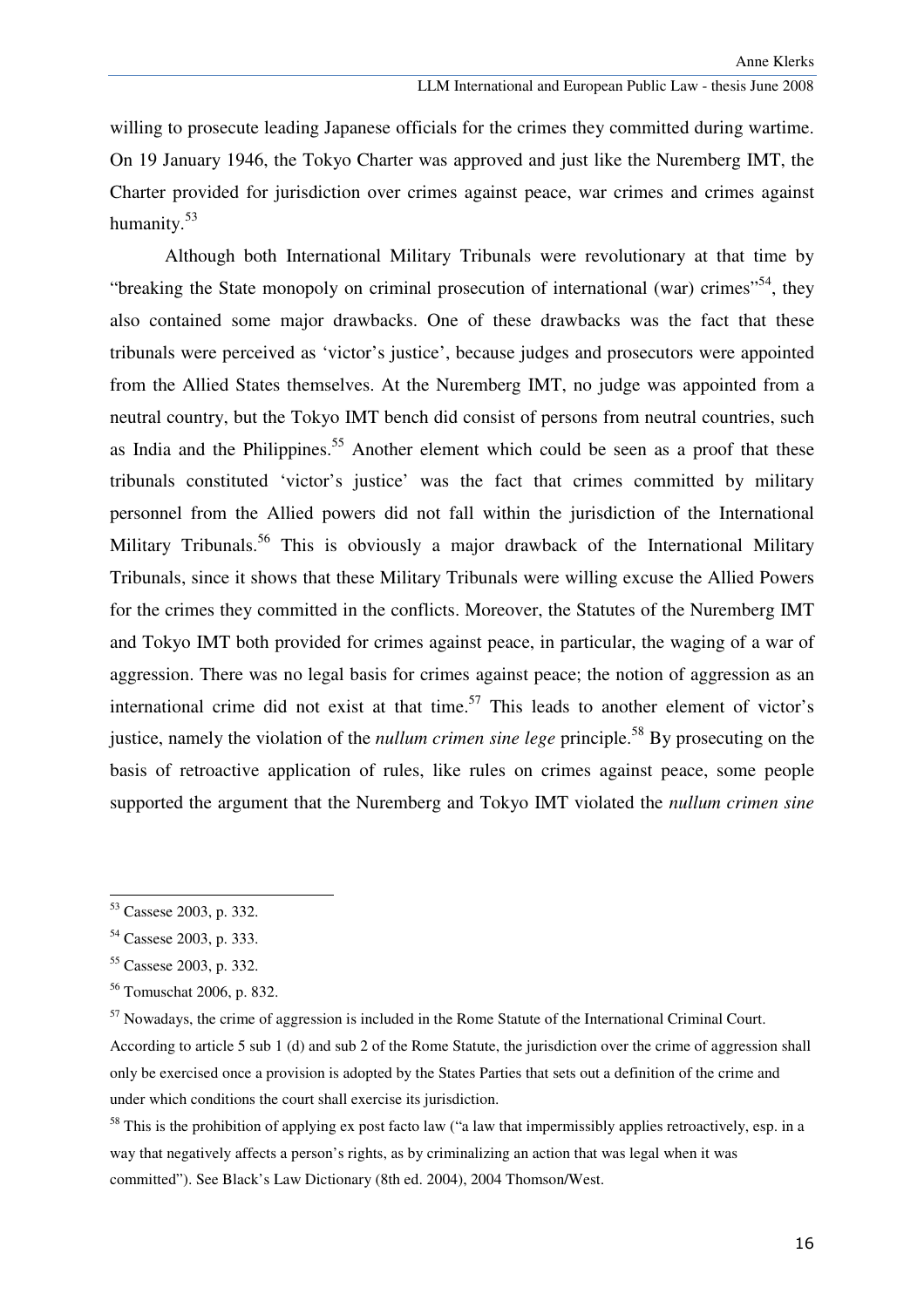*lege* principle. Nevertheless, others argued that prosecution of these crimes was already possible on the basis of customary international law.<sup>59</sup>

#### *§2.3. Trials* **in absentia** *before the Military Tribunals*

The Nuremberg IMT Charter provided for trials *in absentia* in article 12 of the Charter. It mentioned that:

The Tribunal shall have the right to take proceedings against a person charged with crimes set out in Article 6 of this Charter in his absence, if he has not been found or if the Tribunal, for any reason, finds it necessary, in the interests of justice, to conduct the hearing in his absence. $60$ 

This possibility to convict a person charged with crimes set out in the Nuremberg IMT's jurisdiction was used only once before the Tribunal in the case of Martin Bormann. He had a powerful position in the Nazi Party, mainly in the final period of the war. Martin Bormann was a general in the SchutzStaffel (also known as 'SS'), he gained control over all laws and orders issued by Hitler and he became the Nazi Party secretary in 1943.<sup>61</sup>

The indictment against Martin Bormann was based on participation in a common plan or conspiracy, war crimes and crimes against humanity, which are all included in article 6 of the Nuremberg Charter. Martin Bormann himself was not present at the trial. His counsel said that Martin Bormann was dead and that the Tribunal should not use article 12 of the Nuremberg Charter to convict his client *in absentia*. However, the Nuremberg IMT presumed him to be alive and at large and decided to convict Martin Bormann *in absentia*. <sup>62</sup> There appeared to be no further conditions for a conviction *in absentia* by the Nuremberg IMT.

<sup>&</sup>lt;sup>59</sup> Customary law is one of the major sources of International (Humanitarian) Law. Customary law "results from a general and consistent practice of States that is followed by them from a sense of legal obligation". See Meron 2007, p. 141.

 $60$  Avalon Project: Charter of the Nuremberg International Military Tribunal, WWW  $\lt$ 

http://www.yale.edu/lawweb/avalon/imt/proc/imtconst.htm#art12> article 12, consulted on 7 March 2008.

 $^{61}$  Avalon Project: Judgement Bormann, WWW <http://www.yale.edu/lawweb/avalon/imt/proc/judborma.htm> paragraphs 1 and 4, consulted on 7 March 2008.

<sup>&</sup>lt;sup>62</sup> Avalon Project: Judgement Bormann, WWW <http://www.yale.edu/lawweb/avalon/imt/proc/judborma.htm> paragraph 10, consulted on 7 March 2008.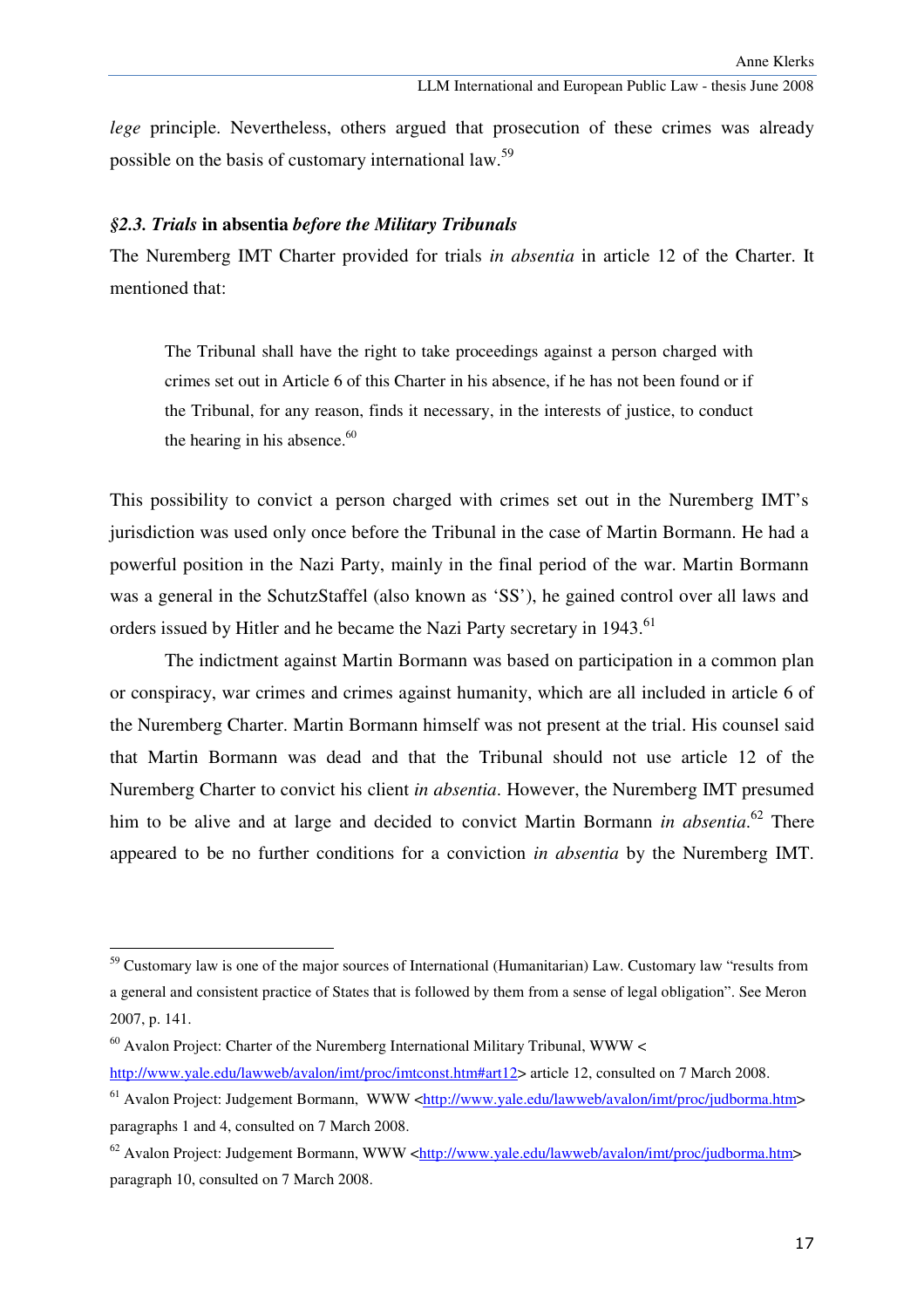Consequently, Bormann was found guilty of committing war crimes and crimes against humanity $^{63}$  and sentenced to death. $^{64}$ 

Based on article 29 of the Nuremberg Charter, the conviction could be altered or reduced if Bormann appeared to be alive and was apprehended after his conviction. It would then be possible for the Control Council of Germany "to consider mitigating facts, or to alter or reduce the sentence, when considered appropriate".<sup>65</sup>

Nevertheless, after the judgment of the Nuremberg IMT, the whereabouts of Martin Bormann remained unclear. Some people claimed he was already dead at the time of the verdict, others said he was alive and on the run. In 1998, it became clear that a body which was found at a Berlin building site in 1972 was the body of Martin Bormann.<sup>66</sup>

Another *in absentia*-case before the Nuremberg IMT was the case of Gustav Krupp von Bohlen und Halbach. His counsel noted that his health did not permit him to attend the trial and that a trial in his absence would not be desirable. Finally, Gustav Krupp von Bohlen und Halbach was not convicted *in absentia*, because he was declared mentally incapable of standing trial. $67$ 

 The Tokyo Charter did not include an article relating to trials *in absentia*. It did not mention an equivalent like article 12 of the Nuremberg IMT. Nevertheless, there appeared to be no prohibition of trials *in absentia* either. More importantly, article 9 of the Tokyo Charter, considering the notion of a fair trial for the accused, did not include the right of the accused to be present at trial.<sup>68</sup> This may lead to the conclusion that trials *in absentia* were allowed before the Tokyo IMT, but in any case, the Tribunal has never used this possibility.

<sup>&</sup>lt;sup>63</sup> Avalon Project: Judgement Bormann, WWW <http://www.yale.edu/lawweb/avalon/imt/proc/judborma.htm>, conclusion, consulted on 9 March 2008.

<sup>64</sup> Avalon Project: Judgement: Sentences, WWW <http://www.yale.edu/lawweb/avalon/imt/proc/judsent.htm>,

<sup>(&</sup>quot;The Tribunal sentences the Defendant Martin Bormann on the counts of the Indictment on which he has been convicted, to death by hanging"), consulted on 19 May 2008.

<sup>&</sup>lt;sup>65</sup> Avalon Project: Judgement Bormann, WWW <http://www.yale.edu/lawweb/avalon/imt/proc/judborma.htm>, paragraph 10, consulted on 7 March 2008.

<sup>66</sup> BBC News, 'Bormann's body identified', 4 May 1998, WWW

<sup>&</sup>lt;http://news.bbc.co.uk/1/hi/world/europe/87452.stm>, consulted on 9 March 2008.

 $67$  Avalon Project: Nazi conspiracy and aggression – Chapter IV. WWW

<sup>&</sup>lt;http://www.yale.edu/lawweb/avalon/imt/document/nca\_vol1/chap\_04.htm>, consulted on 9 March 2008.

 $68$  Avalon Project: the Charter of the International Military Tribunal for the Far East, WWW

<sup>&</sup>lt;http://www.yale.edu/lawweb/avalon/imtfech.htm >, consulted on 9 March 2008.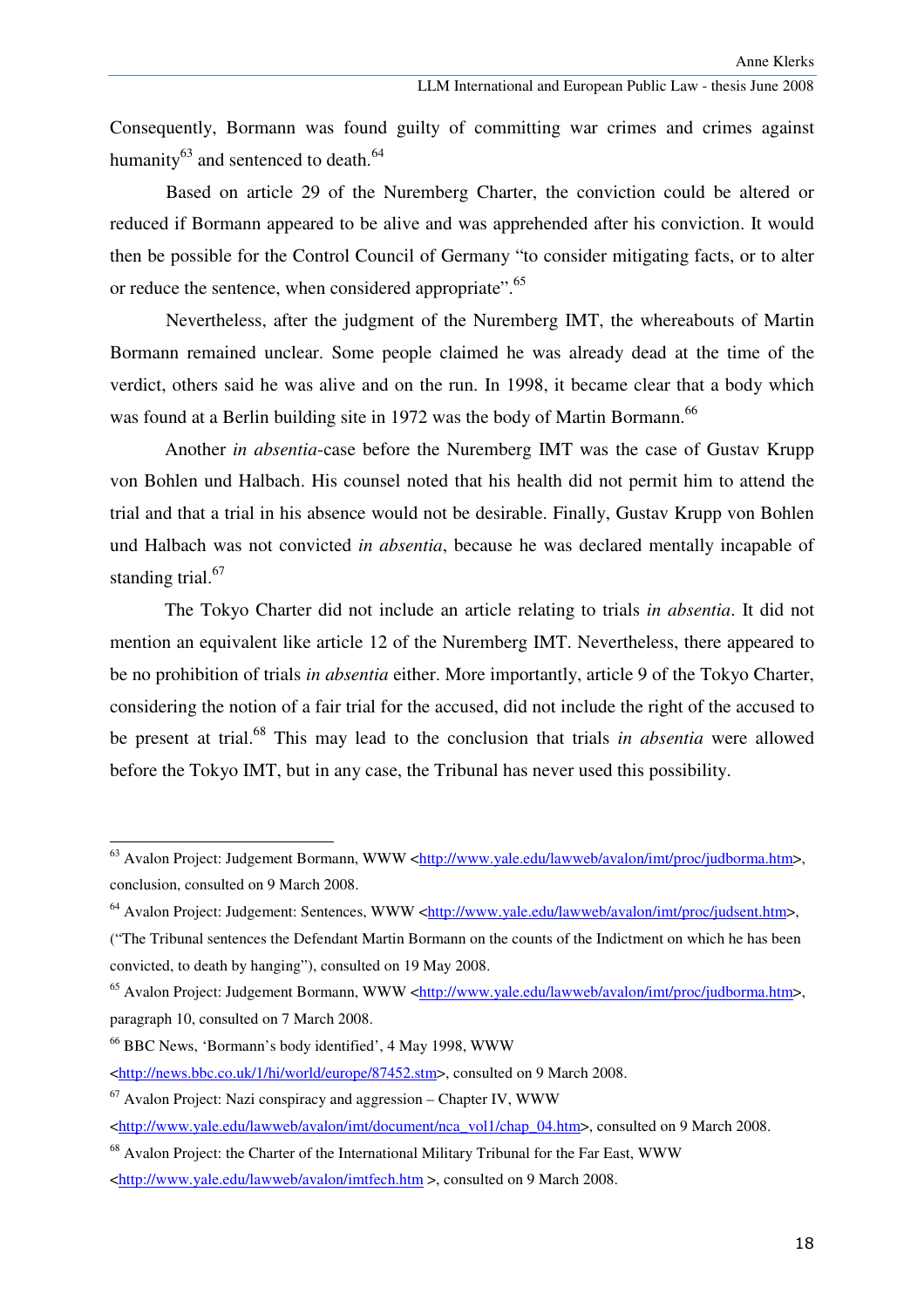# **Chapter 3 - The International Criminal Tribunal for the former Yugoslavia and the International Criminal Tribunal for Rwanda**

The legacy of the Nuremberg and Tokyo IMT(s) did not lead to a (frequent) use of international criminal tribunals. It would take nearly another 50 years before the idea of the use of international criminal tribunals revived. In the early 1990s, the fall of the Berlin Wall led to the end of a period of conflict and competition between the two superpowers, the United States and the Soviet Union.<sup>69</sup> Especially at that time, the need for international justice was felt by the international community, mainly based on the growing importance of human

<sup>&</sup>lt;sup>69</sup> The period of tension between the United States and the Soviet Union became also known as 'the Cold War'.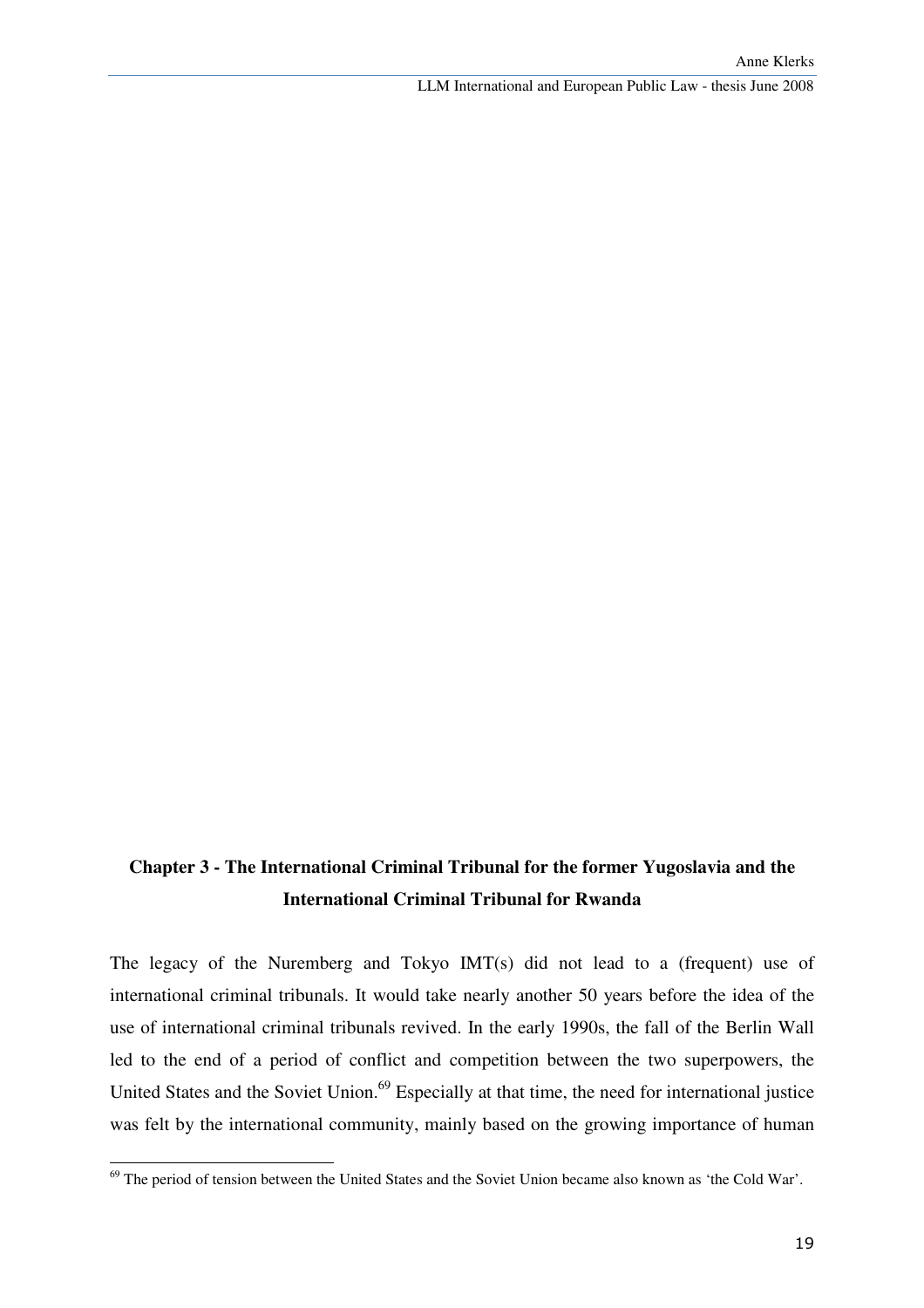rights. This became even clearer when the conflicts in the former Yugoslavia and Rwanda erupted. The stories about war crimes and pictures of prison camps led to a sense of outrage, the same feeling that was felt at the end of the Second World War.<sup>70</sup> There was an urging need for international criminal tribunals to punish the actors of grave violations of international humanitarian law. Eventually, the International Criminal Tribunal for the former Yugoslavia (hereinafter: ICTY) and the International Criminal Tribunal for Rwanda (hereinafter: ICTR) were established by resolutions of the United Nations Security Council. In contrast to the 'victor's justice' of the Nuremberg and Tokyo IMT(s), the ICTY and ICTR both have an actual international character, since their judges are not directly involved in the conflict and human rights norms are at the core of the legal framework of the ICTY and ICTR. Nevertheless, one may doubt whether the set up of a tribunal by the Security Council, in which only some countries play a major role, is really that legitimate.

In this chapter, the characteristics of the ICTY and ICTR will be briefly discussed and after that, the possibility of trials *in absentia* will be examined by looking at the (drafting process of the) Statutes and Rules of Procedure and Evidence of these tribunals. After this, we will consider the relevant case law.

#### *§ 3.1. The International Criminal Tribunal for the former Yugoslavia*

In 1991, armed conflicts arose in the Socialist Federal Republic of Yugoslavia<sup>71</sup>, when the Republic of Slovenia, the Republic of Croatia and the Republic of Macedonia declared their independence. Next to the call for independence of these parts of the former Yugoslavia, Bosnia and Herzegovina declared its independence in 1992. The Bosnian-Serbs who lived in this part of the former Yugoslavia did not want to become independent and they reacted with harsh violence on their fellow-citizens. They were supported by the army of the Federal Republic of Yugoslavia (which was then formed by Serbia and Montenegro). Finally, Bosnia was divided in two parts; the Federation of Bosnia-Herzegovina and the 'Republica Srpska'. In 1995, the area around the city Srebrenica was attacked by the Bosnian-Serb troops and they

<sup>70</sup> Cryer and others 2007, p. 102.

 $71$  The Socialist Federal Republic of Yugoslavia consisted of six Republics: Serbia (which also consisted of two autonomous provinces: Kosovo and Vojvodina), Croatia, Slovenia, Bosnia and Herzegovina, Macedonia and Montenegro. See BBC News, 'Timeline Break-up of Yugoslavia', last updated on 22 May 2006, WWW < http://news.bbc.co.uk/1/hi/world/europe/4997380.stm>, consulted on 21 May 2008.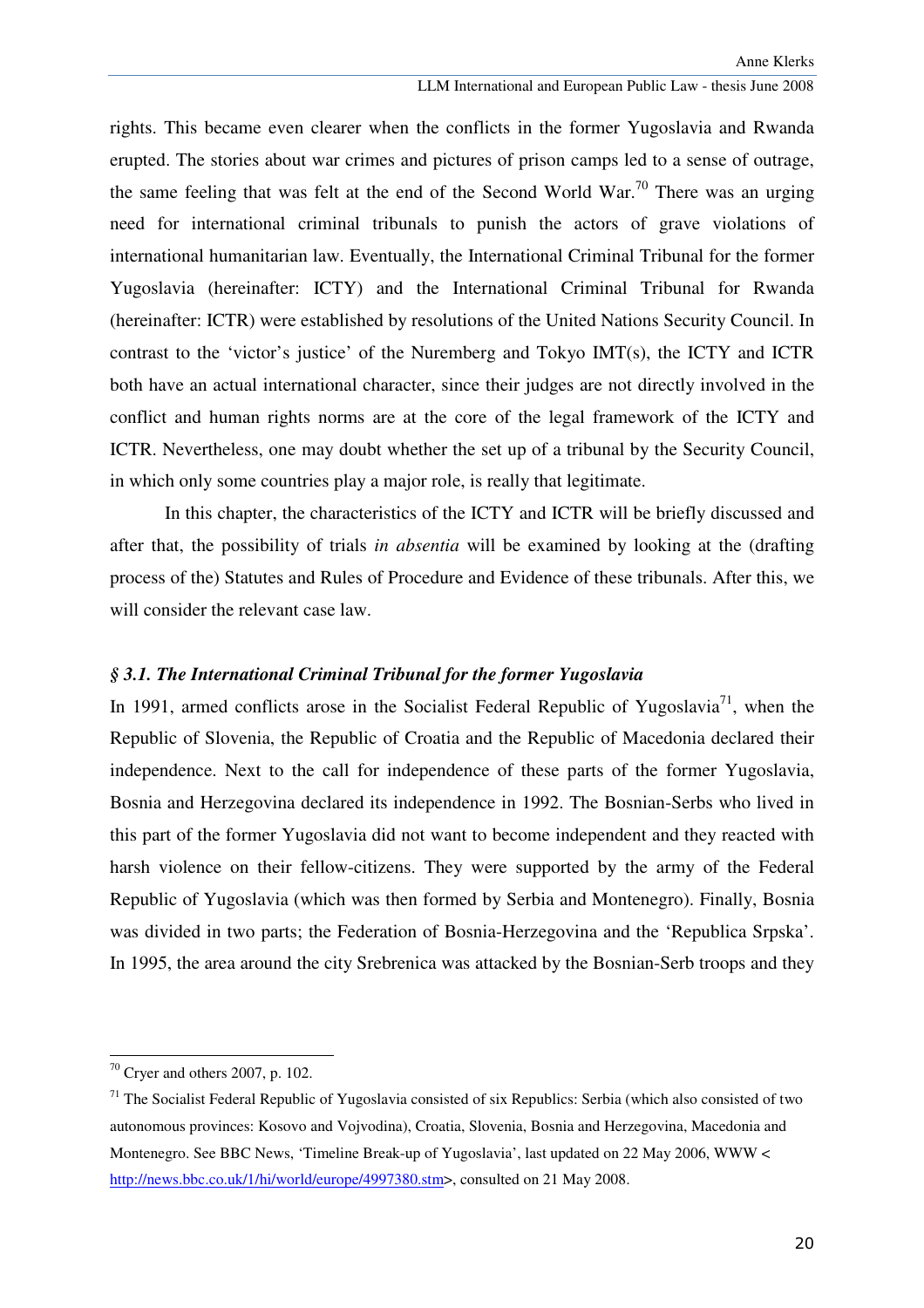killed more than 8,000 Muslim men and boys.<sup>72</sup> After this, the Dayton Peace Agreement was agreed upon by the Republic of Bosnia and Herzegovina, the Republic of Croatia and the Federal Republic of Yugoslavia, to bring an end to the conflict and to promote peace and security.<sup>73</sup>

The conflicts in the former Yugoslavia were marked by large-scale violations of international humanitarian law, especially by sexual offences and the practice of 'ethnic cleansing'.<sup>74</sup> In 1992, an impartial Commission of Experts was set up to examine and investigate allegations of international crimes in the former Yugoslavia.<sup>75</sup> While the Commission was still at work, the Secretary-General of the United Nations consulted States "on the creation of an international criminal tribunal to try those responsible for war crimes and crimes against humanity in the former Yugoslavia".<sup>76</sup> In Security Council Resolution 808 (22 February 1993), the Secretary-General recommended to set up the tribunal as a subsidiary organ of the UN by way of a Security Council resolution. Finally, the ICTY was established by Security Council Resolution 827 of 25 May 1993.<sup>77</sup> The creation of the tribunal by a Security Council Resolution had some advantages, namely that the tribunal could be set up rather fast and that all UN States are automatically bound by the Statute of the newly established tribunal.<sup>78</sup>

 The jurisdiction granted to the ICTY is explained in articles 1 to 9 of the Statute of the ICTY. The tribunal has jurisdiction over war crimes, crimes against humanity and genocide

<sup>72</sup> BBC News, 'Timeline Break-up of Yugoslavia', last updated on 22 May 2006, WWW < http://news.bbc.co.uk/1/hi/world/europe/4997380.stm>, consulted on 21 May 2008.

<sup>&</sup>lt;sup>73</sup> Office for the High Representative and EU Special Representative, 'Dayton Peace Agreement - General Framework Agreement', 14 December 1995, WWW <http://www.ohr.int/dpa/default.asp?content\_id=379>. consulted on 21 May 2008.

 $74$  Cryer and others 2007, p. 102.

<sup>75</sup> Security Council Resolution 780 of 6 October 1992, preamble.

 $76$  Cryer and others 2007, p. 103.

 $77$  The ICTY was established by the Security Council Resolution 827 of 25 May 1993, based on the powers granted to the Security Council by Chapter VII of the UN Charter. Chapter VII enables the Security Council to take action in case of threat to international peace and security. The establishment of the ICTY (and ICTR) has been (highly) criticized, as being an expansion of the powers granted to the Security Council on the basis of Chapter VII of the UN Charter.

 $78$  International Criminal Law Society, the International Criminal Law Tribunals for the former Yugoslavia and Rwanda, WWW <http://www.icls.de/index.html>, consulted on 2 May 2008.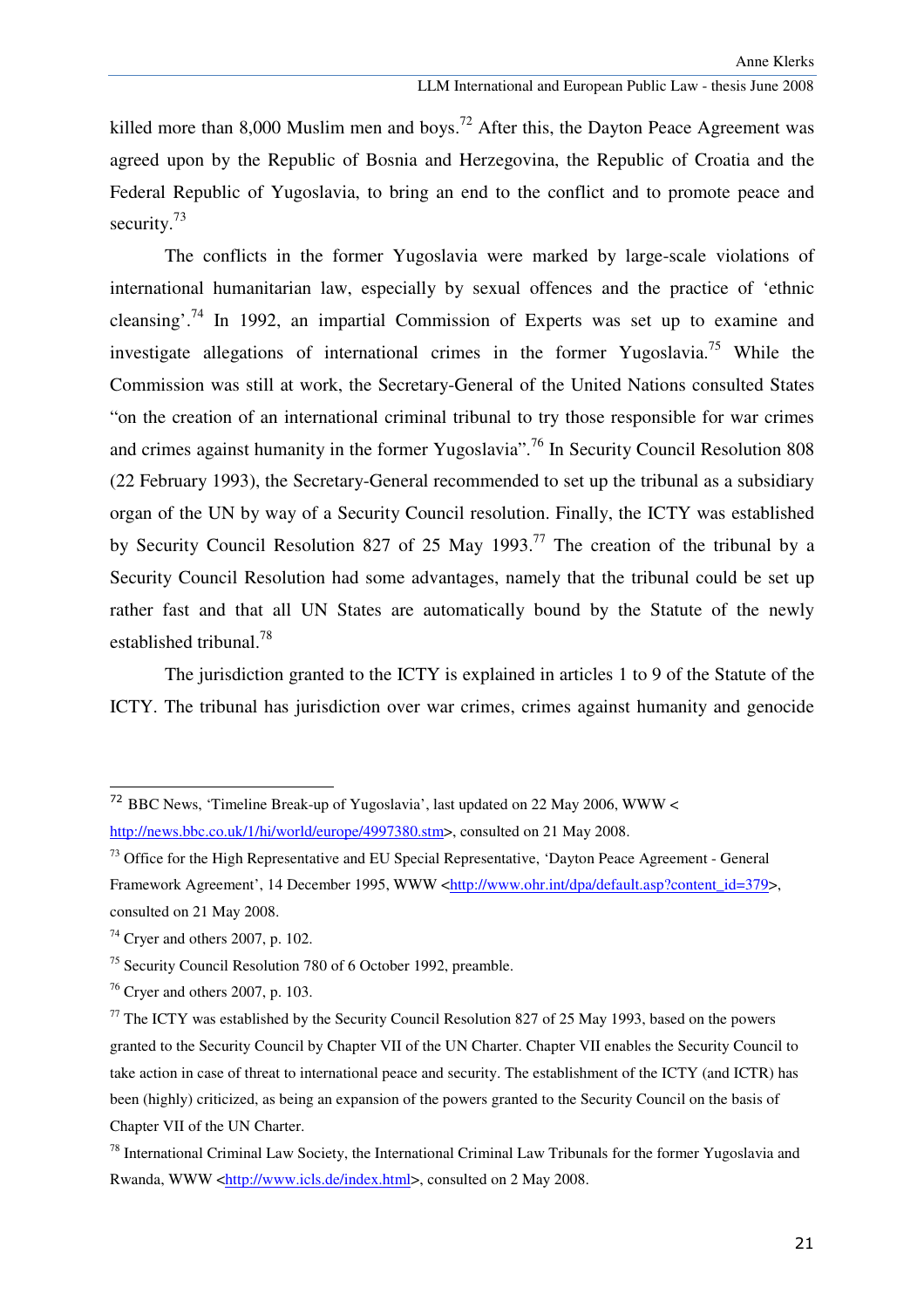committed after 1 January 1991 on the territory of the former Yugoslavia.<sup>79</sup> Moreover, it is important to note that the ICTY, based on article 9 (2) of the ICTY Statute, has primacy over national courts.

## *§ 3.2. The International Criminal Tribunal for Rwanda*

In 1994, the conflict between Hutu and Tutsi people, which is based on historical ethnic tension between the two groups, came to a climax. Months before the conflict was sparked by the death of the president of Rwanda, Hutu people were already called upon to kill Tutsi by the Radio Télévision Libre des Mille Collines. On 6 April 1994, an airplane in which the former president of Rwanda (Juvénal Habyarimana) and the former president of Burundi (Cyprien Ntaryamira) were flying, was shot down and both presidents died. Within hours after the shooting down of the airplane, violence was spread all over the country and triggered the genocide that took place between April and June in Rwanda.<sup>80</sup>

 The UN and its members condemned the situation in Rwanda and set up a Commission of Experts to examine violations of international humanitarian law committed in Rwanda.<sup>81</sup> The ICTR was set up by Security Council Resolution 955 (again based on its Chapter VII powers) and the Statute of the ICTR was drafted by the members of the UN. Rwanda, at that moment a member of the Security Council<sup>82</sup>, voted against the creation of the tribunal because of the fact that the death penalty was not included in the Statute and that other crimes than genocide were not excluded from the jurisdiction of the ICTR.<sup>83</sup>

 The ICTR has, like the ICTY, jurisdiction over war crimes, crimes against humanity and genocide, although there are some differences. In case of war crimes, the ICTY may prosecute on the basis of war crimes that are committed in international armed conflicts, as well as in non-international armed conflicts<sup>84</sup>, while the jurisdiction of the ICTR is limited to

ı

 $83$  Cryer and others 2007, p. 113.

 $79$  Cryer and others 2007, p. 104.

<sup>80</sup> Braeckman 2007, p. 236.

 $81$  Security Council Resolution 935 of 1 July 1994, paragraph 1.

 $82$  The Security Council is composed of five permanent members (China, France, the Russian Federation, the United Kingdom and the United States) and ten non-permanent members who are elected by the Secretary-General of the UN for a two-year term. These ten non-permanent members cannot be re-elected immediately after their term ends. In 1994-1995, Rwanda was one of the ten non-permanent members. See also: Membership of the Security Council, WWW <http://www.un.org/sc/members.asp>, consulted on 10 March 2008.

<sup>&</sup>lt;sup>84</sup> As decided in the Tadić case: Prosecutor v. Duŝko Tadić, Decision in Case No. IT-94-1-AR72, 2 October 1995, paragraphs 86-93.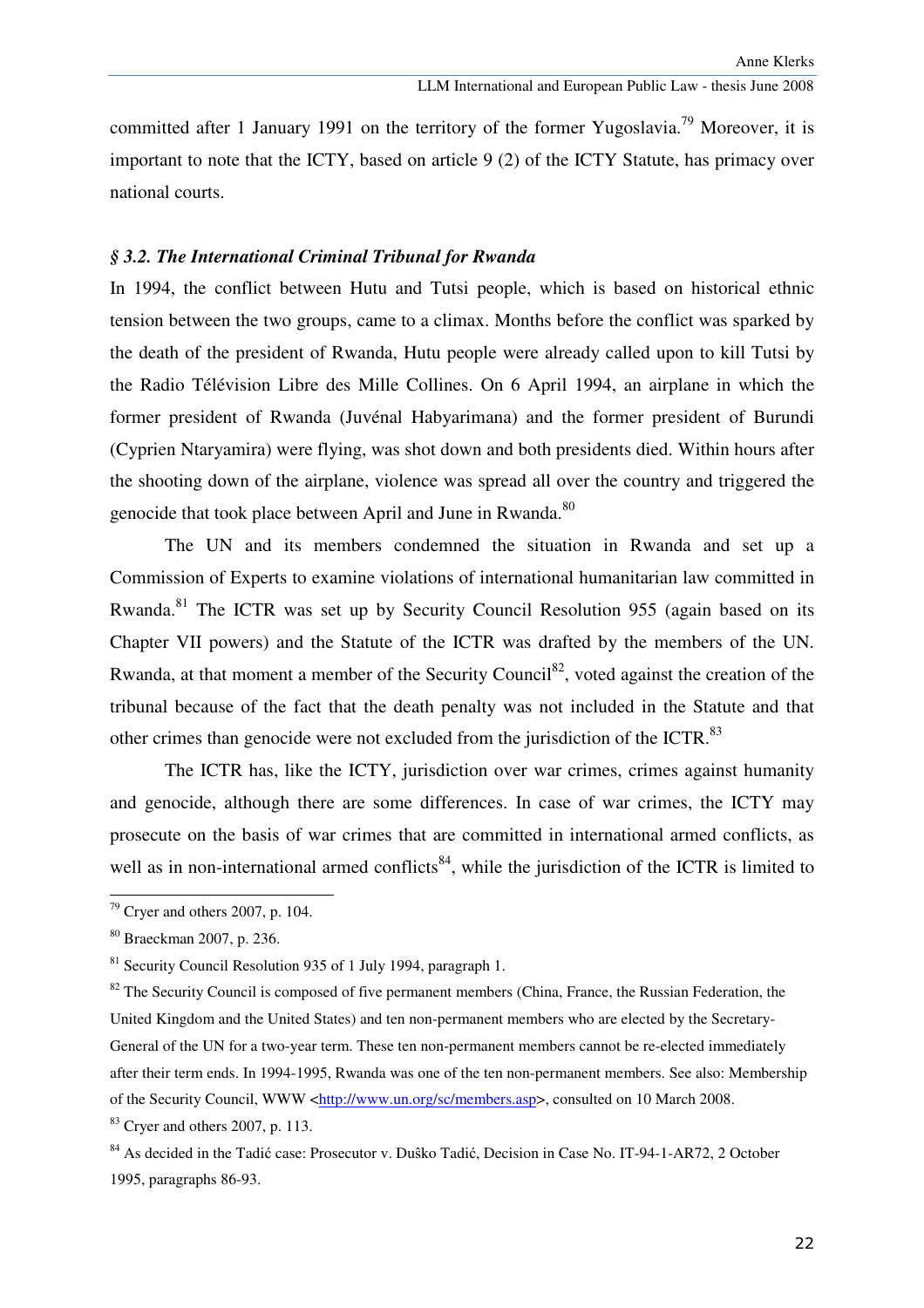non-international war crimes. $85$  As to crimes against humanity, the ICTR has an additional requirement of discrimination, which the article on crimes against humanity of the ICTY does not have.<sup>86</sup> Moreover, the ICTY and ICTR both adopted the definition of genocide found in article II of the 1948 Genocide Convention on the Prevention and Punishment of the crime of Genocide.

The jurisdiction of the ICTR is limited to "prosecution of persons responsible for serious violations of international humanitarian law committed in the territory of Rwanda and Rwandan citizens responsible for such violations committed in the territory of neighbouring States, between 1 January 1994 and 31 December 1994".<sup>87</sup>

#### *§ 3.3. Trials* **in absentia** *before the ICTY and ICTR*

After looking at the establishment of the ICTY and ICTR, the possibility of *trials in absentia* will be discussed in this subsection. First, the (drafting process of the) Statutes and Rules of Procedure and Evidence of these tribunals will be discussed and after that we will look at case law on the position of the *in absentia-*principle before the ICTY and ICTR.

## *§ 3.3.1. The discussion on including the possibility of trials* **in absentia**

The major problem of enforcement of arrest warrants and other orders was the main reason for the ICTY and ICTR to take into consideration, when discussing to allow for trials *in absenti*a during the draft of the statutes of these tribunals. As stated before, both the international ad hoc tribunals<sup>88</sup> are dependent on the cooperation of States or international forces to enforce arrest warrants and to catch (high level) suspects. Although States are

<sup>&</sup>lt;sup>85</sup> As noted in Statute of the International Criminal Tribunal for Rwanda, article 4.

<sup>&</sup>lt;sup>86</sup> The Statute of the International Criminal Tribunal for Rwanda makes clear in article 3 that the ICTR may prosecute persons responsible for crimes "when committed as part of a widespread or systematic attack against any civilian population on national, political, ethnic, racial or religious grounds". The Statute of the International Criminal Tribunal for the former Yugoslavia only states in article 5: "when committed in armed conflict, whether international or internal in character, and directed against any civilian population".

 $87$  Statute of the International Criminal Tribunal for Rwanda, article 1.

<sup>&</sup>lt;sup>88</sup> The tribunals are also called 'ad hoc' tribunals because they are set up with a specific purpose, namely to try those who committed violations of international humanitarian law in the territory of the former Yugoslavia and Rwanda.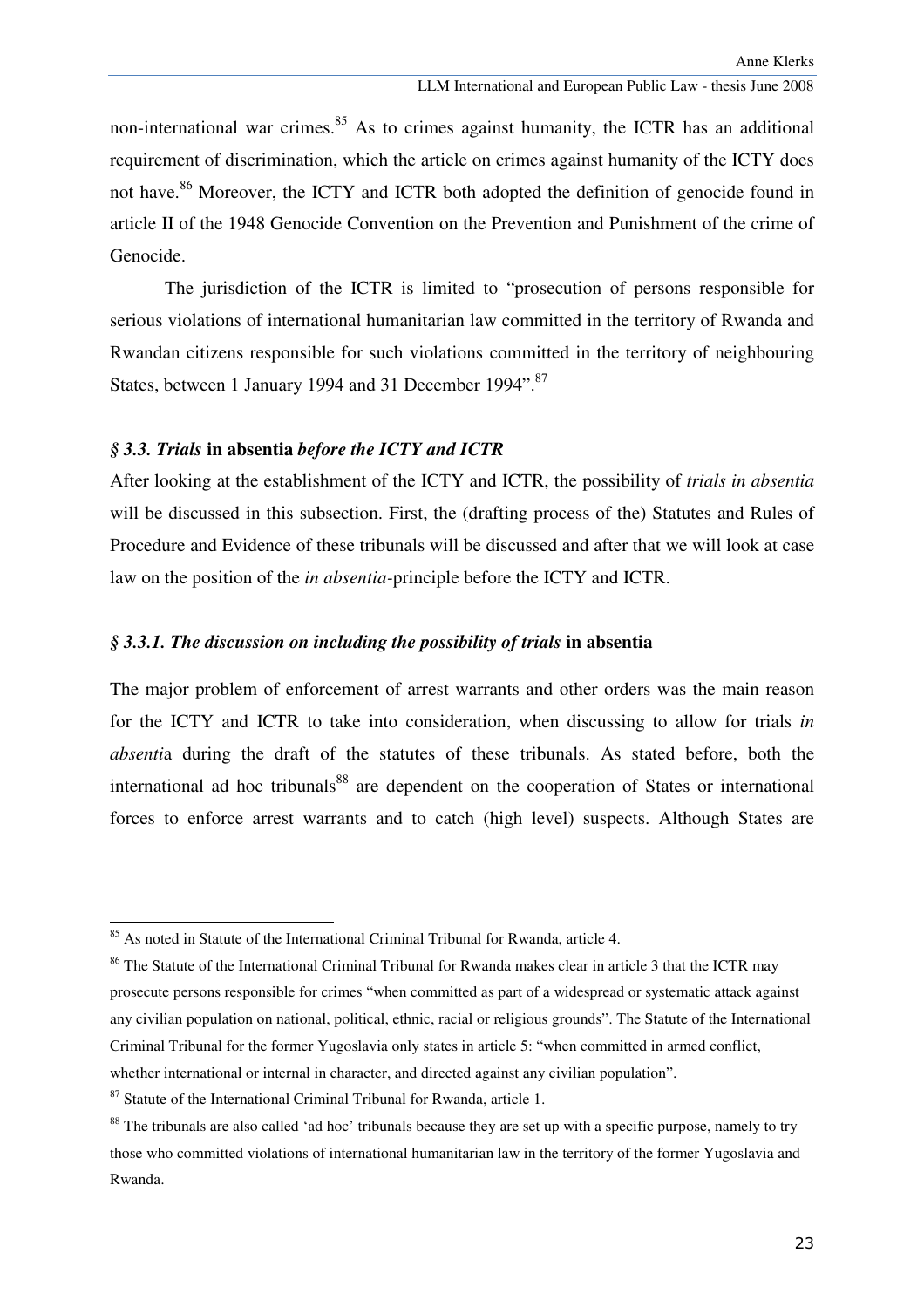obliged to cooperate with the ICTY and ICTR<sup>89</sup>, the ad hoc tribunals do not have the power to force this cooperation and the non-cooperation of some, or all, of the republics of the former Yugoslavia was already envisaged by the ICTY at its set up. $90$ 

To decide whether to allow for trials *in absentia*, internationally recognized standards and in particular article 14 (3) (d) of the ICCPR, were taken into consideration.<sup>91</sup> As explained in the previous chapter, article 14 (3) (d) ICCPR does not prohibit trials *in absentia*, but this article makes clear that these kinds of trials are only allowed for under exceptional circumstances. In spite of the acceptance of trial *in absentia* under exceptional circumstances, the United Nations Secretary-General gave a somewhat different interpretation at the time of the set up of the ICTY. He made clear that "a trial should not start without the (physical) presence of the accused and that trials *in absentia* should not be provided for by the Statute of the ICTY, since this would be inconsistent with article 14 (3) (d) ICCPR".<sup>92</sup>

Moreover, when discussing whether to include the possibility of trials *in absentia*  within the ICTY Statute, there were some concerns that these kinds of trials would become the standard rather than the exception and there were concerns that the trials would end up being 'show trials' when the States Parties refuse to surrender the accused. Besides that, there was a strong feeling that the ICTY, with its limited financial resources, should focus on the accused in custody rather than giving priority to the accused prosecuted on the basis of an *in absentia* trial.<sup>93</sup> Since the ICTR was set up after the ICTY, one can envisage that the

<sup>&</sup>lt;sup>89</sup> The obligation to cooperate with the ICTY and ICTR is created by the fact that both tribunals are established on the basis of Chapter VII-powers of the Security Council. All States have to assist in all stages of the proceeding and they shall give effect to orders issued by the Trial Chambers. This is laid down in general in article 25 of the UN Charter and more specifically in article 29 of the ICTY Statute and article 28 of the ICTR Statute. See also: 'Report of the Secretary-General pursuant to Paragraph 2 of Security Council Resolution 808 (1993)', UN doc. S/25704, 3 May 1993, paragraph 125, available on: WWW <http://www.un.org/icty/legaldoce/basic/statut/s25704.htm#VB>, consulted on 12 March 2008.

<sup>90</sup> McDonald 2004, p. 560.

 $91$  'Report of the Secretary-General pursuant to Paragraph 2 of Security Council Resolution 808 (1993)', UN doc. S/25704, 3 May 1993, paragraph 106, available on: WWW <http://www.un.org/icty/legaldoce/basic/statut/s25704.htm#VB>, consulted on 12 March 2008.

<sup>&</sup>lt;sup>92</sup> 'Report of the Secretary-General Pursuant to Paragraph 2 of Security Council Resolution 808 (1993)', UN Doc. S/25704, 3 May 1993, paragraph 101, available on: WWW <http://www.un.org/icty/legaldoce/basic/statut/s25704.htm#VB>, consulted on 12 March 2008.

<sup>93</sup> Furuya 1999, p. 638 & 639.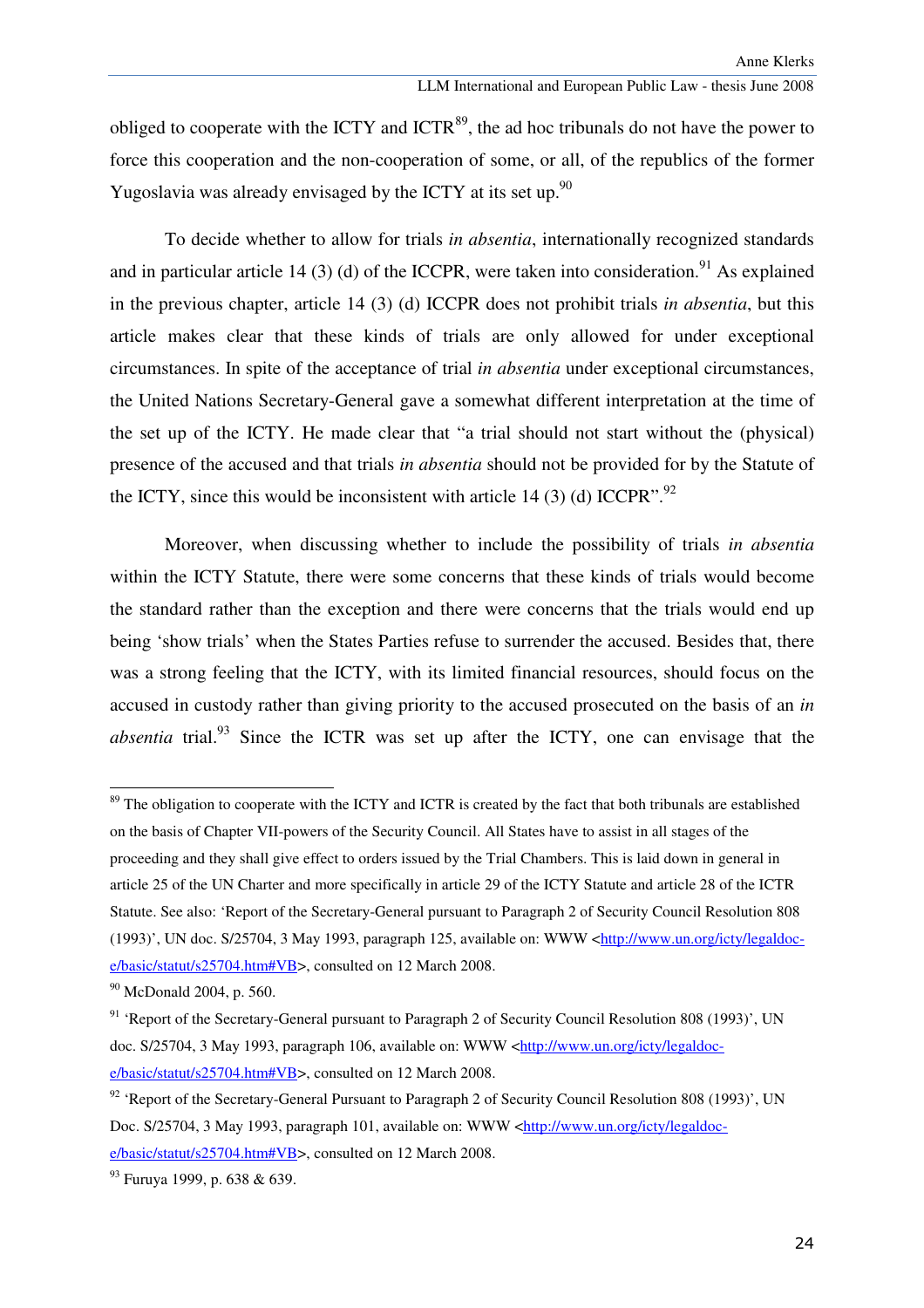considerations mentioned above were automatically taken into account at the set up of the ICTR.

After discussing the pro arguments for permitting trials *in absentia* (make sure orders issued by the Tribunals would not be obstructed or refused) and the contra arguments (anxiety that trials *in absentia* would become the rule instead of the exception), it was decided that trials *in absentia* had to be ruled out before the ICTY and ICTR. This was done by the inclusion of two articles in each of the Statutes of the ICTY and ICTR, namely in articles 20  $\&$  21 (4) (d) of the ICTY Statute and articles 19  $\&$  20 (4) (d) of the ICTR Statute. These articles ensure that the accused shall be tried in his or her presence and that the Chamber shall read the indictment to the accused, which means that the physical presence of the accused is required.

Although the possibility of trials *in absentia* was ruled out when drafting the Statutes, in the drafting process of the Rules of Procedure and Evidence of the  $\text{ICTY}^{94}$ , it became clear that some judges were still in favour of including some provisions on trials *in absentia*. The judges created a sort of settlement, which was laid down in Rule 61.

# *§ 3.3.2. Rule 61 procedure: just a compromise?*

ı

After having discussed the final ruling out of trials *in absentia* in the context of the ICTY and ICTR Statutes, the Rule 61 proceedings will be examined in this paragraph. Before exploring these special kinds of proceedings, one must take into account that they were not of great importance before the ICTR. In fact, research has shown that Rule 61 proceedings have never been used before the ICTR.<sup>95</sup> This is why, while discussing Rule 61, the focus will be on information based on the Rule 61 proceedings before the ICTY.

<sup>&</sup>lt;sup>94</sup> These rules "govern the conduct of proceedings –from the pre-trial to the appeal phase-, the administration of evidence and the protection of witnesses". This is explained at the website of the ICTY: International Criminal Tribunal for the former Yugoslavia, Basic Legal Documents, WWW <http://www.un.org/icty/legaldoc-e/indext.htm>, consulted on 30 April 2008.

<sup>&</sup>lt;sup>95</sup> The Rules of Procedure and Evidence of the ICTR also provide for a trial in the absence of the accused when the accused refuses to appear before the Trial Chamber. According to Rule 82*bis*, "the Chamber may order, upon satisfaction of the requirements mentioned in this rule, that the trial proceed in the absence of the accused for so long as his refusal persists". This rule is used before the ICTR, for example in the case of Jean Bosco Barayagwiza (ICTR-97-19), who chose not to attend his trial. Because the accused itself chose not to attend the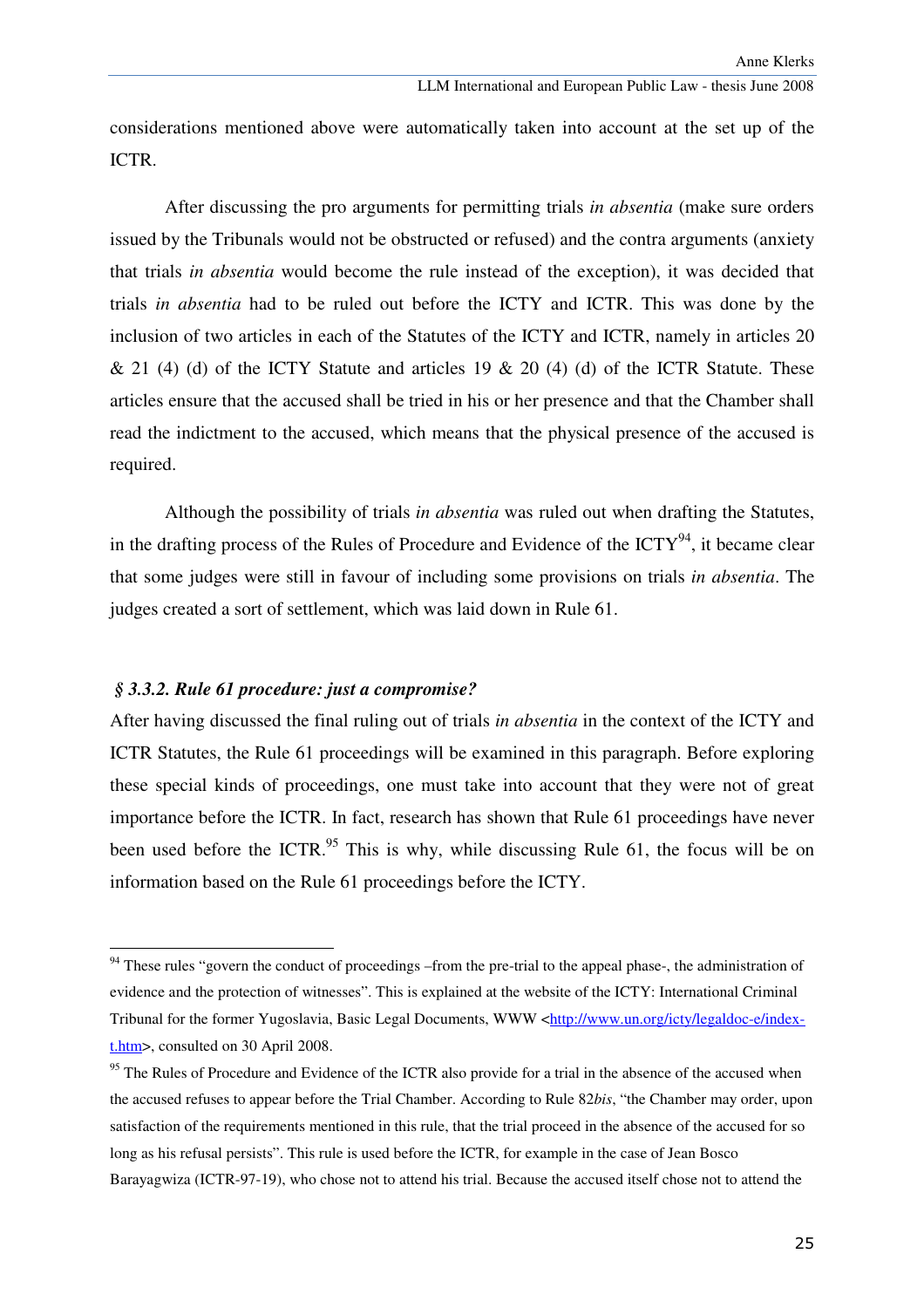The Rules of Procedure and Evidence of both the ICTY and ICTR provide for a procedure in case of failure to execute a warrant, namely in Rule 61. This rule can be invoked in a case "where the arrest warrant, which was issued after the indictment was confirmed by one Judge, has not been executed and where, because of the non-execution of the arrest warrant, the indictment has not been served to the accused".<sup>96</sup> There can be various reasons for the non-execution of the arrest warrant: the authorities of the territory concerned do not want to cooperate with the Tribunal or the authorities concerned were not able to find the accused.<sup>97</sup>

The initiative to begin a Rule 61-procedure is placed on the side of the Prosecutor. In order to invoke such a procedure, the Prosecutor shall have to ensure that the Judge (who originally confirmed the indictment) is satisfied that two requirements are met. These two requirements are laid down in Rule 61 under A (i) and (ii). The Prosecutor (and Registrar<sup>98</sup>) must show that he has taken all reasonable steps to 1) secure the arrest of the accused and; 2) to ascertain his/her whereabouts in case his/her whereabouts are unknown. The Judge shall then order that the indictment shall be submitted by the Prosecutor to the Trial Chamber.

The indictment shall be submitted to the Trial Chamber, together with all the evidence (or any additional evidence) that was before the Judge who initially confirmed the indictment. The Prosecutor may call and examine witnesses whose statements have been submitted to the confirming Judge or the Trial Chamber may request the Prosecutor to do so. $99$  Rule 61 (C) clarifies that if the Trial Chamber is satisfied that there are reasonable grounds to believe that the accused has perpetrated the crimes charged in the indictment, it will then request the

<sup>97</sup> ICTY Press and Information Office, Information Memorandum on Rule 61, '*Rule 61: the voice of the victims'*, 27 February 1996.

<sup>98</sup> The Registry is headed by the Registrar and performs administrative as well as judicial support services for the Tribunal. The registry provides for judicial and legal services for the Trial Chambers and the Prosecution.

Moreover, it performs other judicial duties assigned to it by the Tribunal's Rules of Procedure and Evidence.

See: ICTY at a glance, organs of the tribunals, WWW < http://www.un.org/icty/glance-e/index-t.htm >,

 $\overline{a}$ 

trial, this can be seen as a waiver of the accused of his or her right to be present. Interestingly, the Rules of Procedure and Evidence of the ICTY do not include this possibility.

<sup>96</sup> ICTY Press and Information Office, Information Memorandum on Rule 61, '*Rule 61: the voice of the victims'*, 27 February 1996. The invocation of Rule 61 means that the steps taken in Rules 47, 52, 56 and finally 59 (have) all failed.

consulted on 12 March 2008. Also: International Criminal Tribunal for Rwanda, general information, WWW < http://69.94.11.53/default.htm >, consulted on 12 March 2008.

<sup>&</sup>lt;sup>99</sup> Rules of Procedure and Evidence of the ICTY and ICTR, Rule 61 (B).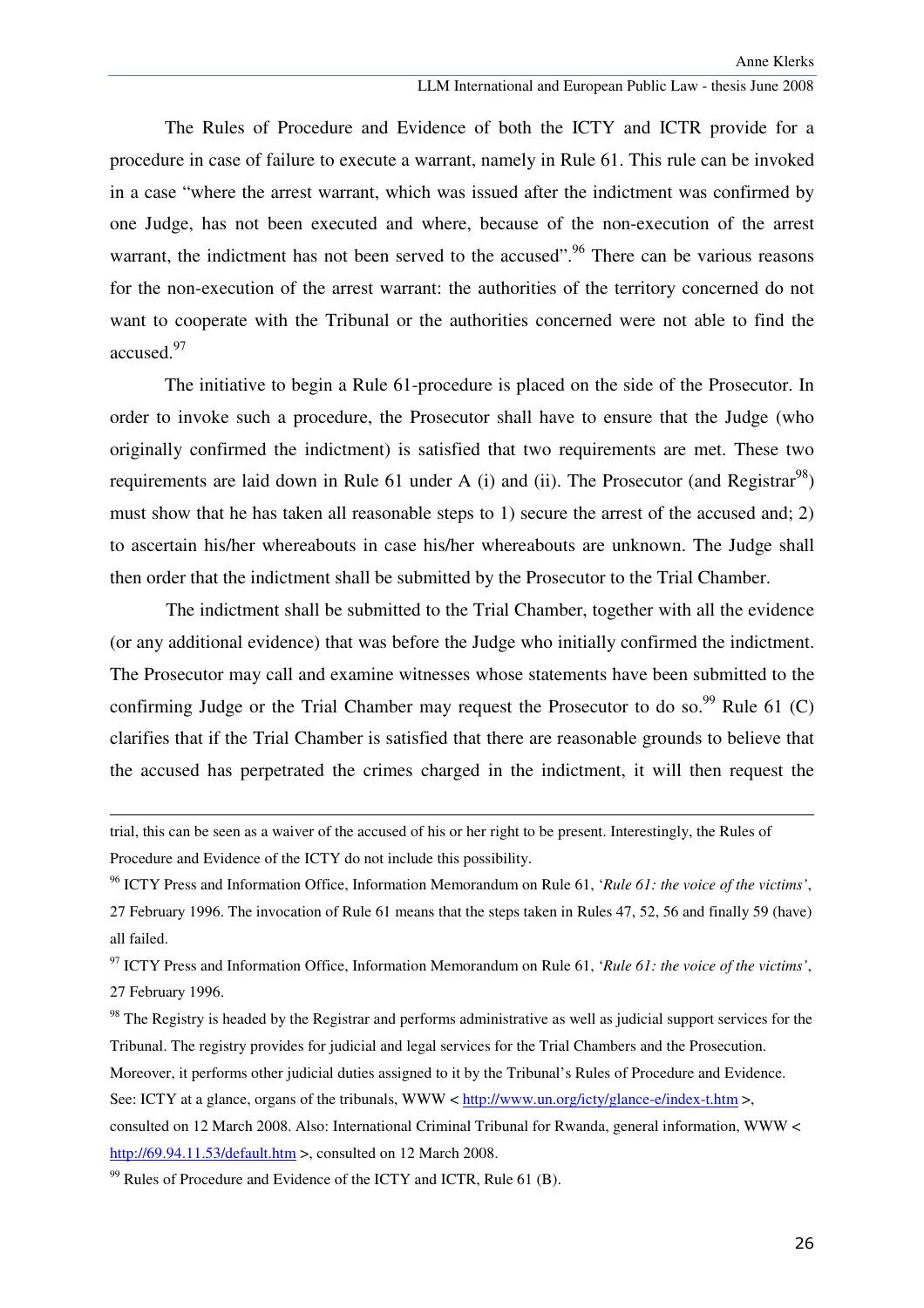Prosecutor to read the indictment aloud in open court. Pursuant to Rule 61 (D), the Trial Chamber will issue an international arrest warrant that will be transmitted to all States and consequently brand the accused as an "international fugitive".<sup>100</sup> Under the same provision, the Trial Chamber may also "order a State (or States) to adopt provisional measures to freeze the assets of the accused". Under Rule 61 (E), the President of the Tribunal may notify the Security Council if the failure to effect personal service of the indictment was due to (or in part due to) a failure or refusal of a State to cooperate with the Tribunal. The Security Council may, upon notification of the Tribunal's President, decide to take measures assigned to it by the UN Charter against the State.<sup>101</sup> Despite of the creation of a public record by the issuance of an international arrest warrant, there are no sanctions or sentences involved in Rule 61 and there will be no determination of the accused's guilt. However, Rule 61 proceedings do have some major practical implications.

The first implication is, as stated in Rule 61 (C), the reconfirmation of the indictment in open court. By reconfirming the indictment in open court, the Tribunal may give notice to the indictments that have been issued on the alleged war criminal and allow the procedure to continue by issuing an international arrest warrant. Secondly, by invocation of Rule 61 (E), it becomes clear who is responsible for the failure to effect personal service of the indictment (by executing the arrest warrant) and based on this, the Security Council may decide to take (economic) measures.<sup>102</sup> Maybe even more importantly, Rule 61 affords a "formal means of redress to victims".<sup>103</sup> The victims of crimes allegedly perpetrated by the accused play a key role in the (success of a) Rule 61 proceeding.<sup>104</sup> They are given the opportunity to speak out in court and to give their testimony either directly in open court or pre-recorded and read into the record of the Prosecutor.<sup>105</sup> The testimony of the victim(s) will be saved as a part of the official record against the accused and will be preserved for posterity.<sup>106</sup> Importantly, the participation of the victims in Rule 61 cuts both ways; it enables the victims to start the

<sup>100</sup> ICTY Press and Information Office, Information Memorandum on Rule 61, '*Rule 61: the voice of the* 

*victims'*, 27 February 1996.

<sup>&</sup>lt;sup>101</sup> Ouintal 1998, p. 750.

<sup>102</sup> Furuya 1999, p. 644.

<sup>103</sup> Furuya 1999, p. 644.

<sup>&</sup>lt;sup>104</sup> Rule 61 is also described as "The voice of the victims", as proudly stated in the Information Memorandum on Rule 61 of 27 February 1996.

<sup>105</sup> ICTY Press and Information Office, Information Memorandum on Rule 61, '*Rule 61: the voice of the victims'*, 27 February 1996.

<sup>106</sup> Hildreth 1998, p. 514.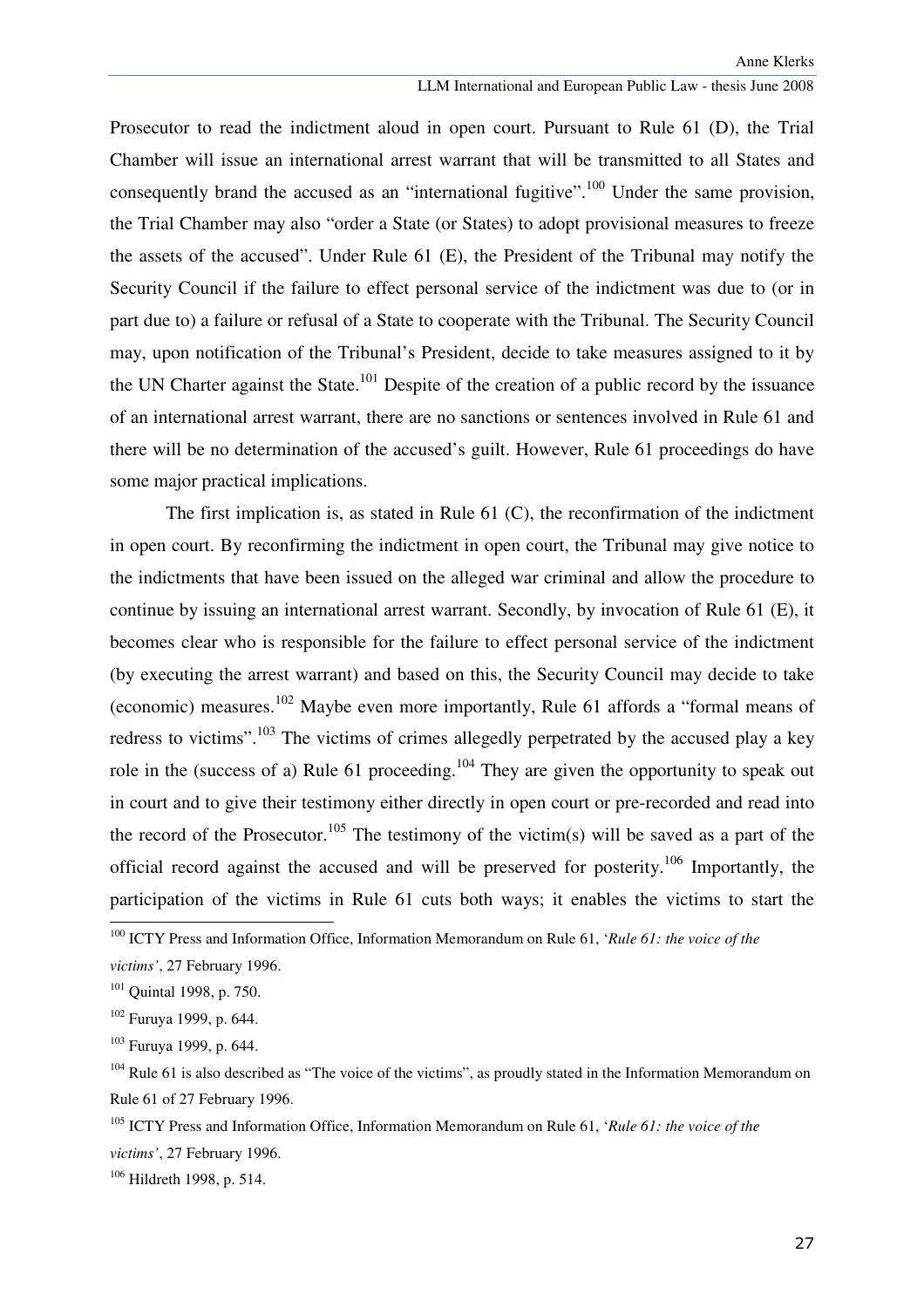healing process and it will assist, through the testimony of the victims, the Tribunal in the prosecution of the accused.<sup>107</sup>

Nevertheless, the Rule 61 proceedings have also generated much controversy. A significant argument that has been made is that (a part of) Rule 61 is redundant since it repeats already mentioned obligations.<sup>108</sup> The obligation to cooperate with the Tribunal as stated in Rule 61 (D) is already noted in article 29 of the ICTY Statute (and article 28 of the ICTR Statute). The obligation to comply in article 29 of the ICTY Statute should make issuing an international arrest warrant even unnecessary, since all States should already assist in making arrests when the initial warrant is issued. $109$  Furthermore, the notification to the Security Council when the failure to effect personal service of the indictment was due to (or in part due to) a failure or refusal of a State to cooperate with the Tribunal as stated in Rule 61 (E), is already part of Rule 59 (B) of the ICTY and ICTR Statute.<sup>110</sup> This means that if Rule 59 (B) is properly executed, the Security Council must already have taken some sort of action against the non-cooperation of the State and this should make Rule 61 (E) redundant.<sup>111</sup>

Another point of major controversy is the fact that the Rule 61 proceeding does not fully fit to norms of due process.<sup>112</sup> More specifically, in case of Rule 61, it is argued that the witness examination is done ex parte<sup> $113$ </sup> and that a record is made without granting the possibility to the defence for cross-examination. Although it is obvious that in a Rule 61 proceeding witness examination is done ex parte, since in this proceeding a warrant of arrest has not been executed and thus the accused is not present, it can be seen as a violation of

<sup>&</sup>lt;sup>107</sup> Hildreth 1998, p. 514.

<sup>108</sup> Quintal 1998, p. 754.

<sup>109</sup> Quintal 1998, p. 754.

<sup>&</sup>lt;sup>110</sup> Rule 59 (B) of the ICTY and ICTR Statute makes clear that: "If, within a reasonable time after the warrant of arrest or transfer order has been transmitted to the State, no report is made on action taken, this shall be deemed a failure to execute the warrant of arrest or transfer order and the Tribunal, through the President, may notify the Security Council accordingly".

<sup>&</sup>lt;sup>111</sup> Ouintal 1998, p. 754.

<sup>&</sup>lt;sup>112</sup> Ouintal 1998, p. 754. Due process can be described as: "The conduct of legal proceedings according to established rules and principles for the protection and enforcement of private rights, including notice and the right to a fair hearing before a tribunal with the power to decide the case." Black's Law Dictionary (8th ed. 2004), due process, 2004 Thomson/West.

 $113$  Ex parte means: "On or from one party only, usu, without notice to or argument from the adverse party". Black's Law Dictionary (8th ed. 2004), ex parte, 2004 Thomson/West.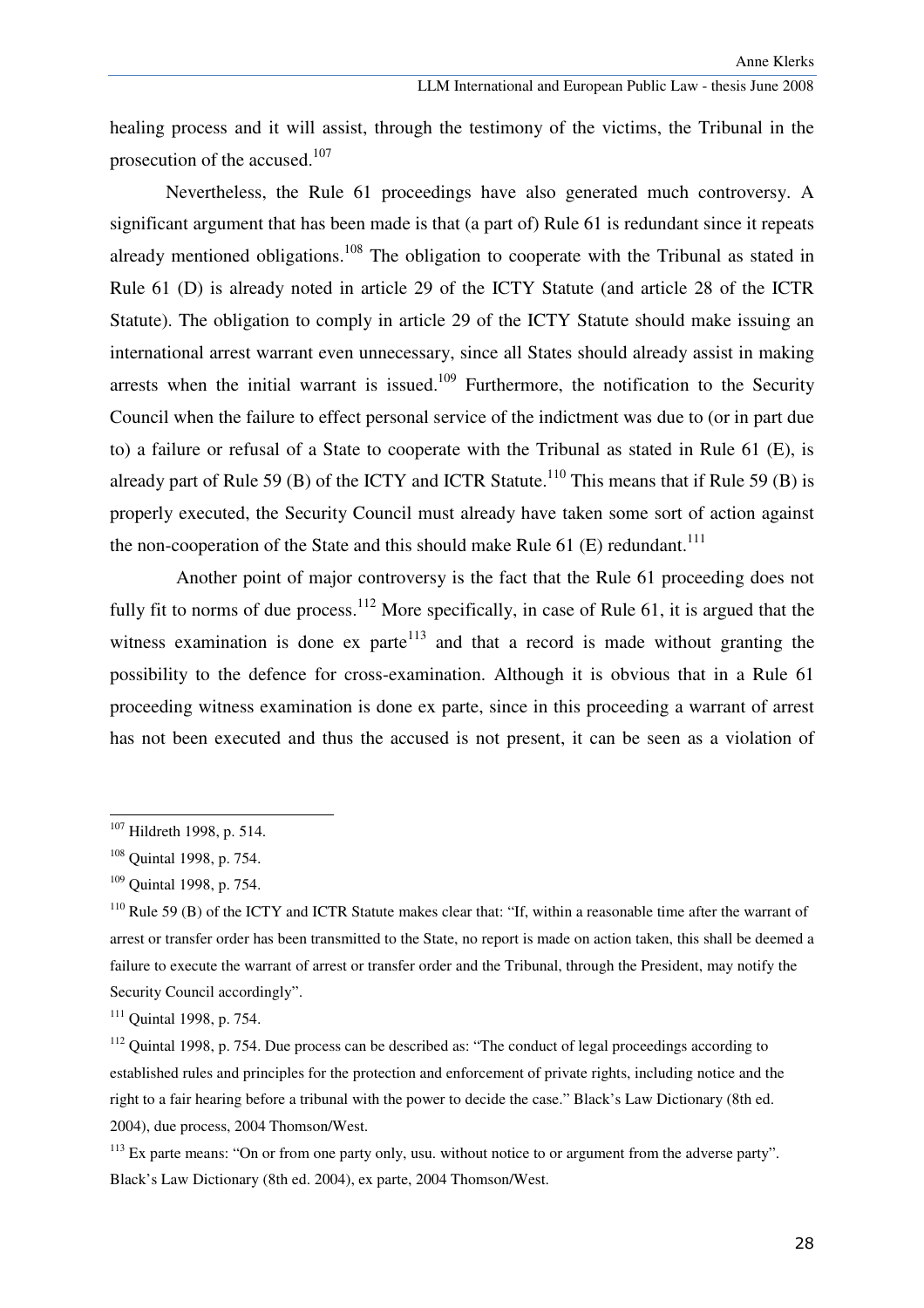article 14 (3) (e) ICCPR. This article gives the defendant the minimum guarantee to confront and cross-examine the witness against him.

 One may argue as well that by conducting a Rule 61 hearing, a great amount of evidence will be exposed and this may increase the possibility of witness intimidation. The Rule 61 hearing may also lead to more workload for the Prosecutor's Office.<sup>114</sup> Nevertheless, in spite of these controversies, those affiliated with the Tribunal consider Rule 61 to be successful. $^{115}$ 

## *§ 3.3.3. Case law on Rule 61 proceedings before the ICTY*

As stated before, the ICTR has not used the possibility of Rule 61 proceedings. Therefore, in this paragraph, only the case law of the ICTY on Rule 61 will be discussed.

To this date, there have been five Rule  $61$  proceedings before the ICTY.<sup>116</sup> Of these five cases, only in the case of Prosecutor v. Radovan Karadžić and Ratko Mladić, both the accused still remain at large. The 'Review of Indictment Pursuant to Rule 61' in this case will be discussed in the next paragraphs and after that, the case of Prosecutor v. Ivica Rajić a/k/a 'Viktor Andrić' will be looked at, because since this case, the Rule 61 proceeding has never been invoked before the ICTY. The other cases may consider other interesting elements as well, but to discuss them all is not within the scope of this thesis.

 On 25 July 1995, the first indictment against Radovan Karadžić and Ratko Mladić was confirmed and this indictment "charged them with genocide and other crimes committed against the civilian population in the territory of Bosnia and Herzegovina. The second indictment, confirmed on 16 November 1995, dealt with the events that took place on the territory of Srebrenica in July 1995".<sup>117</sup> On the same dates that the indictments were issued,

<sup>&</sup>lt;sup>114</sup> Arbour 2004, p. 399.

<sup>115</sup> Quintal 1998, p. 755.

<sup>&</sup>lt;sup>116</sup> The cases in which the Rule 61 proceeding is used, are: (1) Prosecutor v. Dragan Nikolić a/k/a 'Jenki', Review of Indictment Pursuant to Rule 61 of the Rules of Procedure and Evidence, Case No. IT-94-2-R61, 20 October 1995; (2) Prosecutor v. Milan Martić 'RSK', Case No. IT-95-11-R61, 8 March 1996; (3) Prosecutor v. Mrksić, Radić and Sljivancanin 'Vukovar Hospital', Review of Indictment Pursuant to Rule 61, Case No. IT-95- 13-R61, 3 April 1996; (4) Prosecutor v. Radovan Karadžić and Ratko Mladić, Review of Indictment Pursuant to Rule 61, Case No. IT-95-5-R61 and IT-95-18-R61, 11 July 1996; (5) Prosecutor v. Ivica Rajić a/k/a 'Viktor Andrić', Case No. IT-95-12-R61, 13 September 1996.

<sup>&</sup>lt;sup>117</sup> Case information sheet. "Bosnia and Herzegovina" & "Srebrenica" (IT-95-5/18), Karadžić and Mladić. The case information sheet can be found on: WWW <http://www.un.org/icty/cases-e/index-t.htm>, consulted on 18 March 2008.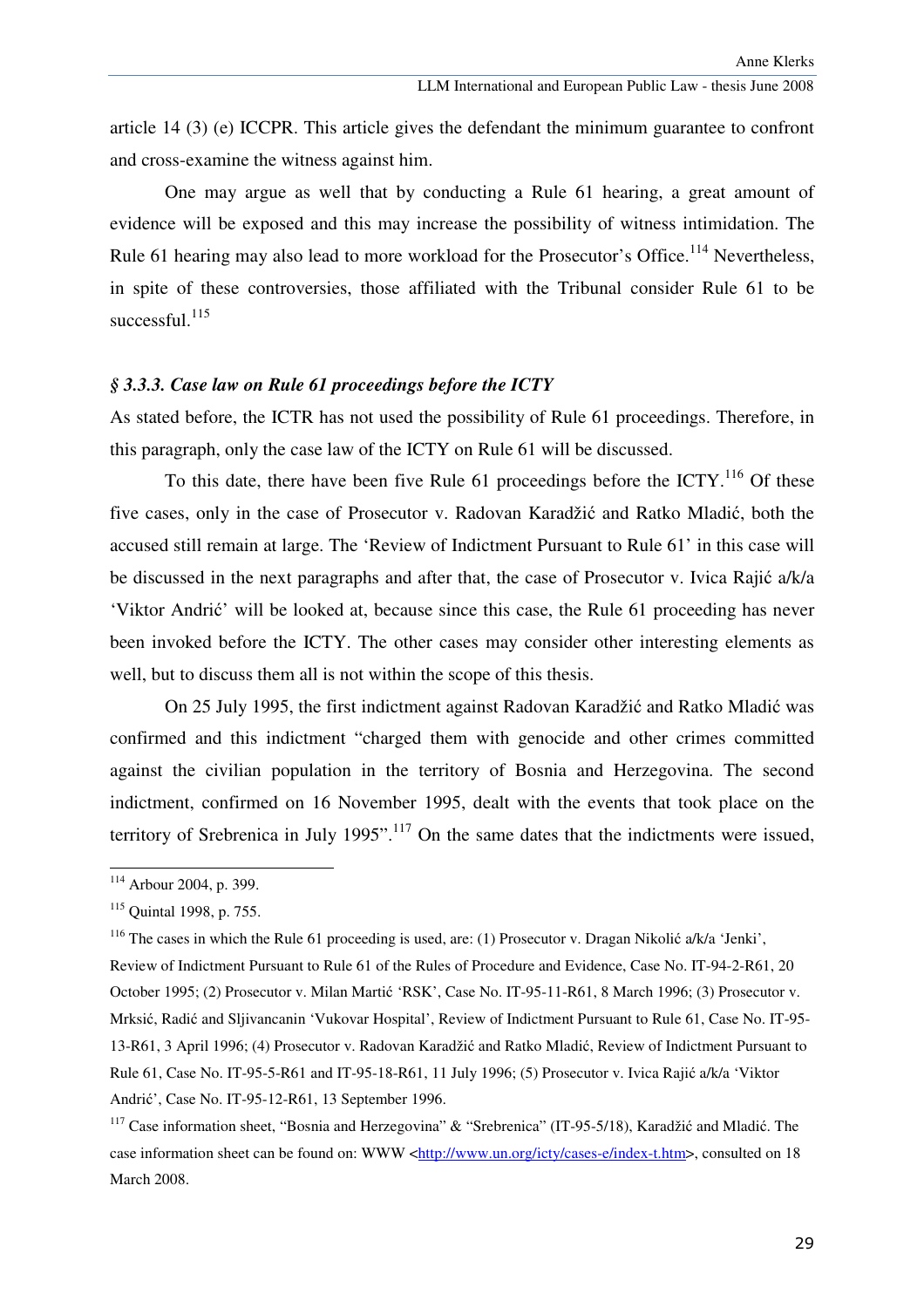warrants of arrest were sent to the Federal Republic of Yugoslavia (Serbia and Montenegro), the Republic of Bosnia and Herzegovina and the Bosnian Serb Administration in Pale. These warrants of arrest were not executed up to 18 June 1996 and on this day, the Judges concerned decided that a reasonable time had elapsed and that the Prosecutor had taken all reasonable steps to inform the accused on the existence of the indictments.<sup>118</sup> The indictments were submitted to the Trial Chamber for review under Rule 61 of the Rules of Procedure and Evidence of the ICTY. $^{119}$ 

 To decide whether there are reasonable grounds for believing that Radovan Karadžić and Ratko Mladić committed the alleged crimes, the Trial Chamber reviewed all the submitted evidence as well as the additional material produced during the hearings. Furthermore, it heard witnesses and two amici curiae.<sup>120</sup> Before the hearings took place, applications were filed by two attorneys to represent Radovan Karadžić and to have access to the courtroom and all the relevant documents. The Trial Chamber refused the request, and based its argument on the fact that a Rule 61 proceeding cannot be considered to be a trial. Nevertheless, the Trial Chamber ordered the Registrar to read the indictments against Radovan Karadžić to the attorney of first choice and the attorneys were granted an observer status at the public gallery.<sup>121</sup>

Being satisfied that the Prosecutor had shown evidence that constituted reasonable grounds for believing that Radovan Karadžić and Ratko Mladić had committed the alleged crimes, the Trial Chamber reconfirmed the indictments on all counts on 11 July 1996. An international arrest warrant was issued and was sent to all States and the multinational military Implementation Force (which was led by NATO).<sup>122</sup>

<sup>&</sup>lt;sup>118</sup> Case information sheet, "Bosnia and Herzegovina" & "Srebrenica" (IT-95-5/18), Karadžić and Mladić. The case information sheet can be found on: WWW <http://www.un.org/icty/cases-e/index-t.htm>, consulted on 18 March 2008.

<sup>&</sup>lt;sup>119</sup> Prosecutor v. Radovan Karadžić and Ratko Mladić, Review of Indictment Pursuant to Rule 61, Case No. IT-95-5-R61 and IT-95-18-R61, 11 July 1996, paragraph 1.

<sup>&</sup>lt;sup>120</sup> The Chamber may, on the basis of Rule 74 of the Rules of Procedure and Evidence of the ICTY, "grant leave to or invite a State, organization or person to appear before the Chamber and make submissions on the issue specified by the Trial Chamber". See also: Furuya 1999, p. 648.

<sup>&</sup>lt;sup>121</sup> Prosecutor v. Radovan Karadžić and Ratko Mladić, Review of Indictment Pursuant to Rule 61, Case No. IT-95-5-R61 and IT-95-18-R61, 11 July 1996, paragraph 4.

<sup>&</sup>lt;sup>122</sup> Case information sheet. "Bosnia and Herzegovina" & "Srebrenica" (IT-95-5/18), Karadžić and Mladić. The case information sheet can be found on: WWW <http://www.un.org/icty/cases-e/index-t.htm>, consulted on 18 March 2008.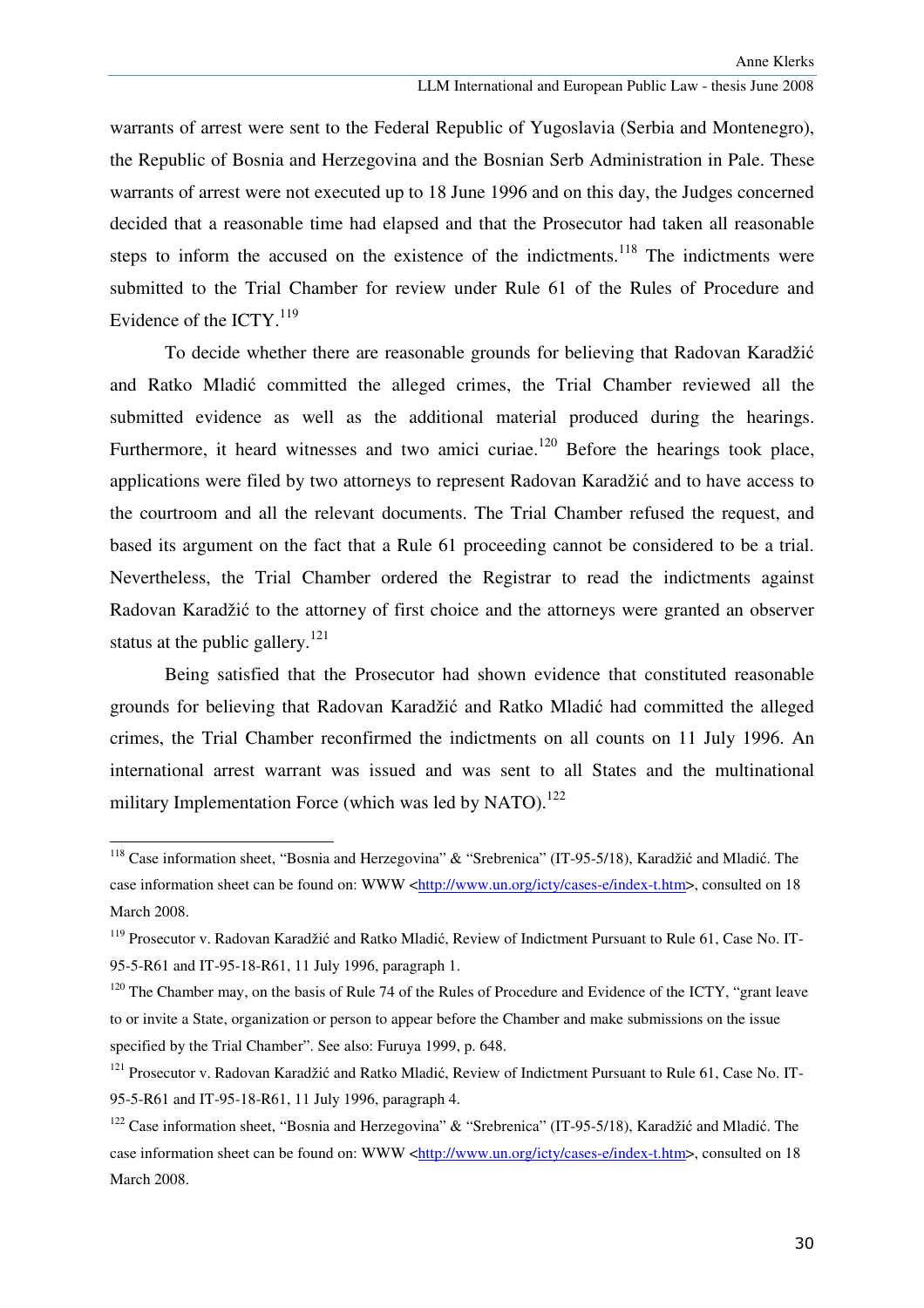#### LLM International and European Public Law - thesis June 2008

 The Trial Chamber considered that the Bosnia Serb Administration was bound under rules and regulations of the ICTY and especially article 29 of the ICTY('s) Statute and the obligations laid down in the Dayton Peace Agreement<sup>123</sup> to cooperate with the Tribunal, but that the Administration had failed in its obligations. Both the accused were present on the territory of the Bosnia Serb Administration, but the Administration neither served the two indictments to the accused nor did it execute the warrants of their arrest.<sup>124</sup> The Federal Republic of Yugoslavia allowed the two accused on its territory on several occasions and the Republic failed, even upon request of the President of the ICTY, to cooperate on the execution of the arrest warrants.<sup>125</sup> Based on these facts, the President of the ICTY decided to report these failures to the Security Council. The Security Council issued a number of resolutions to force cooperation and on 29 April 2008, the Member States of the European Union decided to sign the Stabilisation and Association Agreement on the future membership of Serbia, but the Member States made clear that the treaty will only be ratified when Serbia will cooperate with the ICTY by handing over Radovan Karadžić and Ratko Mladić. Nevertheless, even up to this day Radovan Karadžić and Ratko Mladić still remain at large.

The case of Prosecutor v. Ivica Rajić a/k/a 'Viktor Andrić'<sup>126</sup> concerned a 'Review of Indictment Pursuant to Rule 61' as well. The initial indictment was confirmed on 29 August 1995, which charged Ivica Rajić on the basis of individual criminal responsibility (article 7 (1) of the ICTY Statute) and superior criminal responsibility (article 7 (3) of the ICTY Statute) with grave breaches of the Geneva Conventions of 1949 (article 2) and violations of

<sup>&</sup>lt;sup>123</sup> The Dayton Peace Agreement was signed on 14 December 1995. Article IX obliges all Parties to the agreement "to cooperate fully with all entities involved in implementation of this peace settlement". Available on: Office for the High Representative and EU Special Representative, 'Dayton Peace Agreement - General Framework Agreement', 14 December 1995, WWW <http://www.ohr.int/dpa/default.asp?content\_id=379>, article IX, consulted on 18 March 2008.

<sup>&</sup>lt;sup>124</sup> Prosecutor v. Radovan Karadžić and Ratko Mladić, Review of Indictment Pursuant to Rule 61, Case No. IT-95-5-R61 and IT-95-18-R61, 11 July 1996, paragraph 98.

<sup>&</sup>lt;sup>125</sup> Prosecutor v. Radovan Karadžić and Ratko Mladić, Review of Indictment Pursuant to Rule 61, Case No. IT-95-5-R61 and IT-95-18-R61, 11 July 1996, paragraphs 98, 99 & 100.

<sup>&</sup>lt;sup>126</sup> Prosecutor v. Ivica Rajić a/k/a 'Viktor Andrić', Case No. IT-95-12-R61, 13 September 1996. Ivica Rajić was the commander of the Croatian Defence Council's (HVO). He commanded an attack on the Bosnian village of Stupni Do and he commanded forces that attacked and looted the town of Vareš. At both attacks, horrible crimes were committed.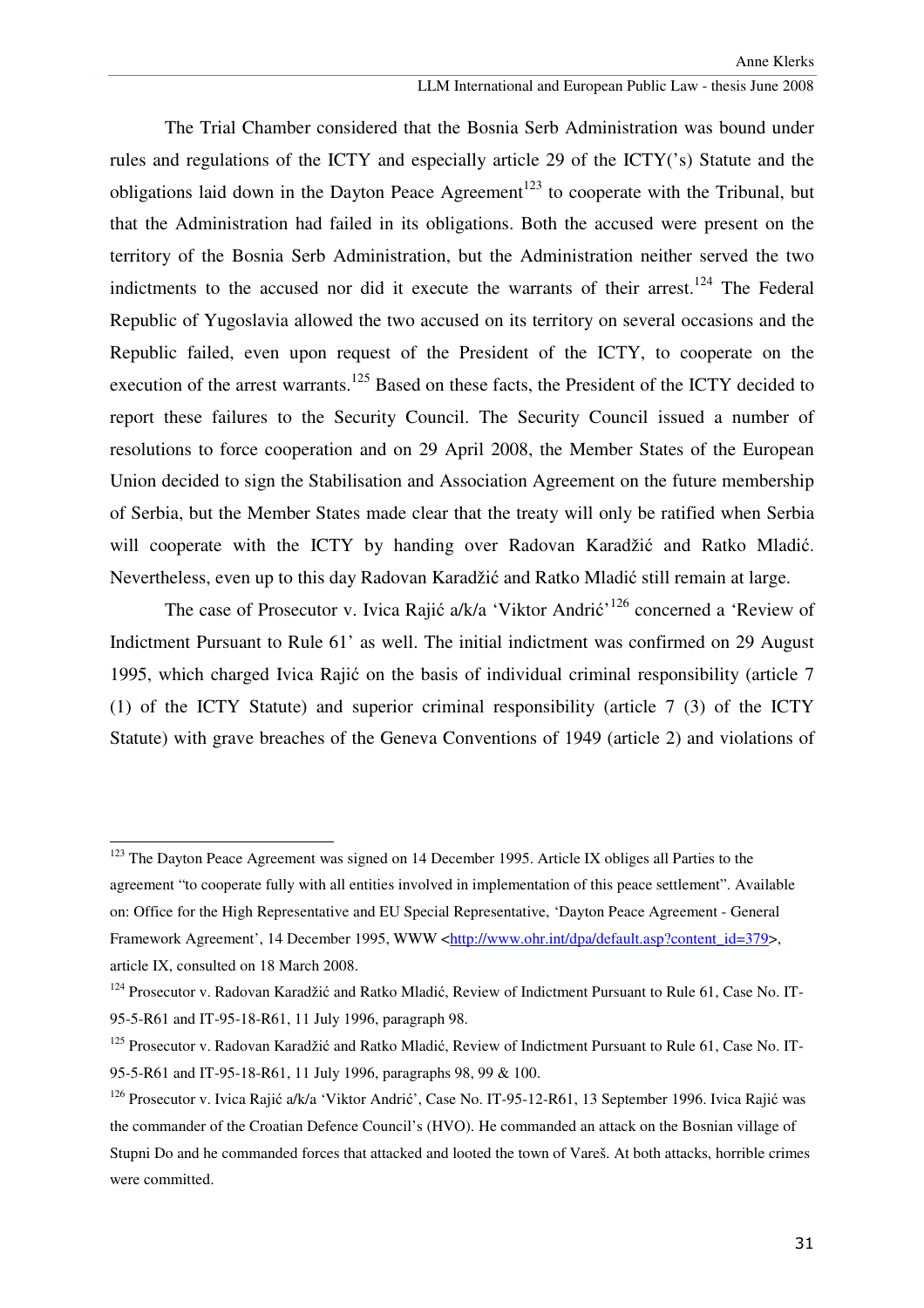the customs of the laws of war (article 3) and was published on 6 September 1995.<sup>127</sup> Ivica Rajić assigned Mr. Zvonamir Hodak to act as his legal representative, by sending a power of attorney to the ICTY on 9 February 1996.

On 6 March 1996, the Judge asked the Prosecutor to "report on his efforts to effect service of the indictment".<sup>128</sup> On that same day, after the Judge was satisfied that a reasonable time had elapsed and that the Prosecutor had taken all reasonable steps to inform the accused on the existence of the indictments, he ordered that the indictment against Ivica Rajić for review pursuant to Rule 61 was submitted to the ICTY. Before the Rule 61 hearing took place on 13 September 1996, evidence and material was submitted to the Trial Chamber.<sup>129</sup>

 The first issue that the Trial Chamber had to consider was whether it had subjectmatter jurisdiction over the crimes alleged against Ivica Rajić. The Trial Chamber examined articles 2 and 3 of the ICTY Statute, under which Ivica Rajić was charged and found that it had subject-matter jurisdiction on counts III and VI of the indictment.<sup>130</sup> Secondly, the Trial Chamber reviewed on the basis of Rule 61 (C) whether there were reasonable grounds for believing that Ivica Rajić committed the crimes charged in the indictment. Based on substantial evidence and several witness statements, the Trial Chamber was satisfied that the Prosecutor had presented reasonable evidence for believing that Ivica Rajić committed the crimes charged in the indictment. After this, international warrants of arrest were issued to the multinational military Implementation Force (led by NATO) and all States were ordered to cooperate with the Tribunal. Moreover, the Trial Chamber stated that the failure to effect personal service of the indictment and to execute the arrest warrants was seen as a refusal to cooperate with the Tribunal by the Republic of Croatia and the Federation of Bosnia and

<sup>&</sup>lt;sup>127</sup> The indictment was amended on 14 January 2004, based on an order of the Trial Chamber. Case information sheet, "Stupni Do" (IT-95-14/1) Ivica Rajic. The case information sheet can be found on: WWW < http://www.un.org/icty/cases-e/cis/rajic/cis-rajic.pdf>, consulted on 22 March 2008.

<sup>&</sup>lt;sup>128</sup> Prosecutor v. Ivica Rajić a/k/a 'Viktor Andrić', Review of Indictment Pursuant to Rule 61, Case No. IT-95-12-R61, 13 September 1996, introduction.

<sup>&</sup>lt;sup>129</sup> Prosecutor v. Ivica Rajić a/k/a 'Viktor Andrić', Review of Indictment Pursuant to Rule 61, Case No. IT-95-12-R61, 13 September 1996, introduction.

 $130$  A more detailed discussion of the case is not within the scope of this thesis. See also: Prosecutor v. Ivica Rajić a/k/a 'Viktor Andrić', Review of Indictment Pursuant to Rule 61, Case No. IT-95-12-R61, 13 September 1996, paragraph 49.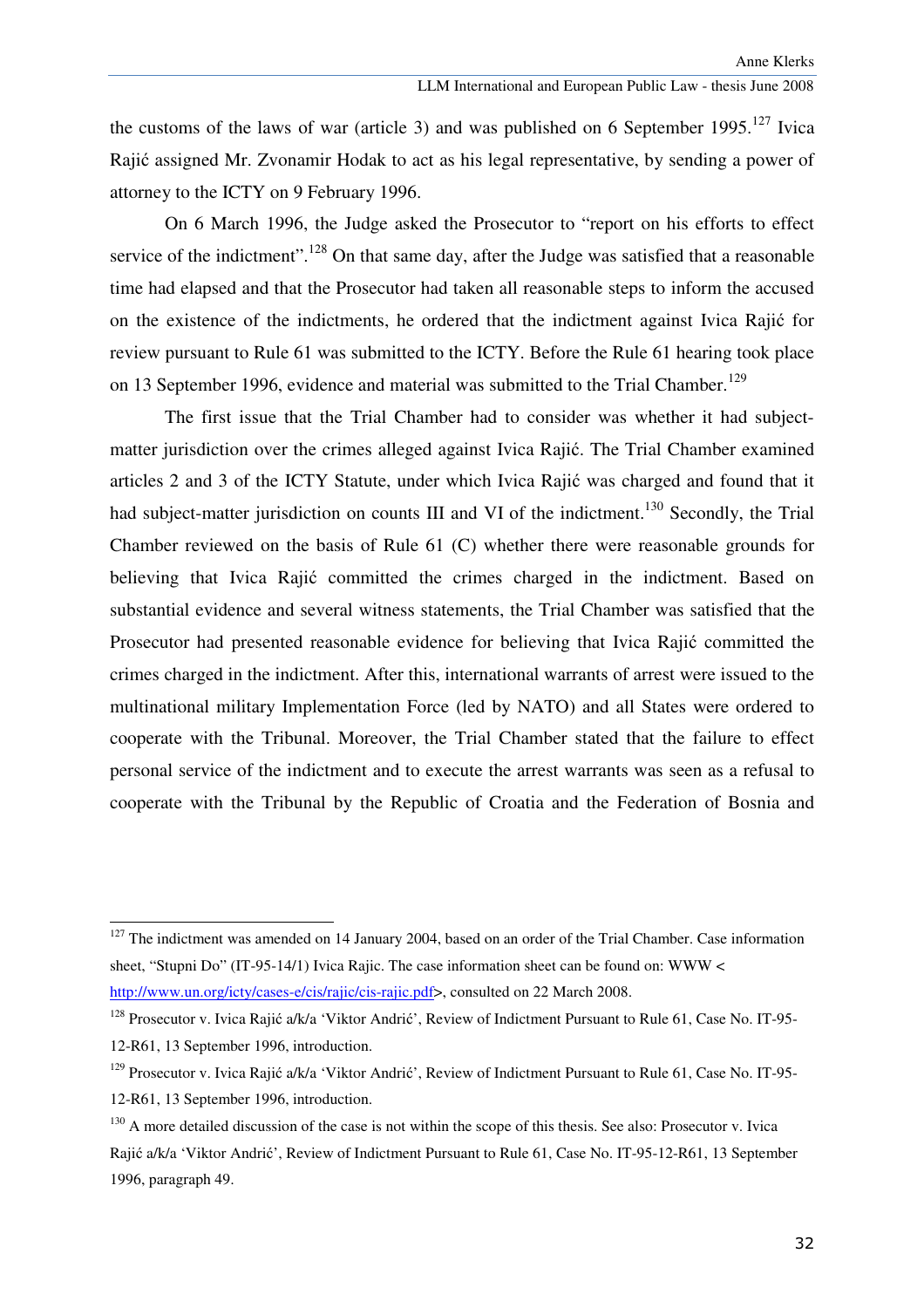Herzegovina.<sup>131</sup> On the basis of Rule 61 (E), the Security Council was notified on this failure by the President of the ICTY.

 Eventually, Ivica Rajić was arrested on 5 April 2003 by Croatian authorities and then transferred to the ICTY. The indictment was amended and he pleaded guilty to grave breaches of the Geneva Conventions on 26 October 2005. On 8 May 2006, Ivica Rajić was sentenced to 12 years' imprisonment.<sup>132</sup>

 After the case of Prosecutor v. Ivica Rajić a/k/a 'Viktor Andrić, no Rule 61 proceedings have been held before the ICTY. The Tribunal has adopted a new strategy; certain new indictments remain sealed upon request by the Prosecutor and these indictments are handed over to SFOR or other entities which have the ability to arrest and detain the indicted person.<sup>133</sup> Perhaps, this new strategy may be a more favourable approach, because by keeping certain indictments unsealed, at least evidence will not be exposed and witnesses might be less intimidated.

#### *§ 3.3.4. Rule 61: a balancing act*

As shown, the application of a Rule 61 proceeding leads to a balancing act between effectiveness and fairness. It is not easy to keep this balance: on the one hand, the decision under Rule 61 is merely provisional but on the other hand, the Tribunal sets a historical record and brands the indicted person as an "international fugitive".

 The case law of the ICTY makes clear that a Rule 61 (provisional) decision does not necessarily lead to the arrest of the indicted person. The State which is strongly "requested" to cooperate with the Tribunal may decide not to live up to this question and wait for possible measures by the Security Council. In any case, when the indicted person is caught, the decisions taken within the context of Rule 61 must be reconsidered later on in a trial, after the accused has appeared before the Tribunal. There is no possibility to rely on the Rule 61 decision, since this proceeding holds a lower threshold considering the fairness of the procedure; testimony of witnesses and victims under Rule 61, for example, is accepted by the Trial Chamber without any cross-examination.<sup>134</sup> So, while the Tribunal needs to enjoy the

<sup>&</sup>lt;sup>131</sup> Prosecutor v. Ivica Rajić a/k/a 'Viktor Andrić', Review of Indictment Pursuant to Rule 61, Case No. IT-95-12-R61, 13 September 1996, paragraph 70.

<sup>&</sup>lt;sup>132</sup> Case information sheet, "Stupni Do" (IT-95-14/1) Ivica Rajic. The case information sheet can be found on: WWW < http://www.un.org/icty/cases-e/cis/rajic/cis-rajic.pdf>, consulted on 22 March 2008.

<sup>133</sup> Furuya 1999, p. 662.

<sup>134</sup> Quintal 1998, p. 752-754.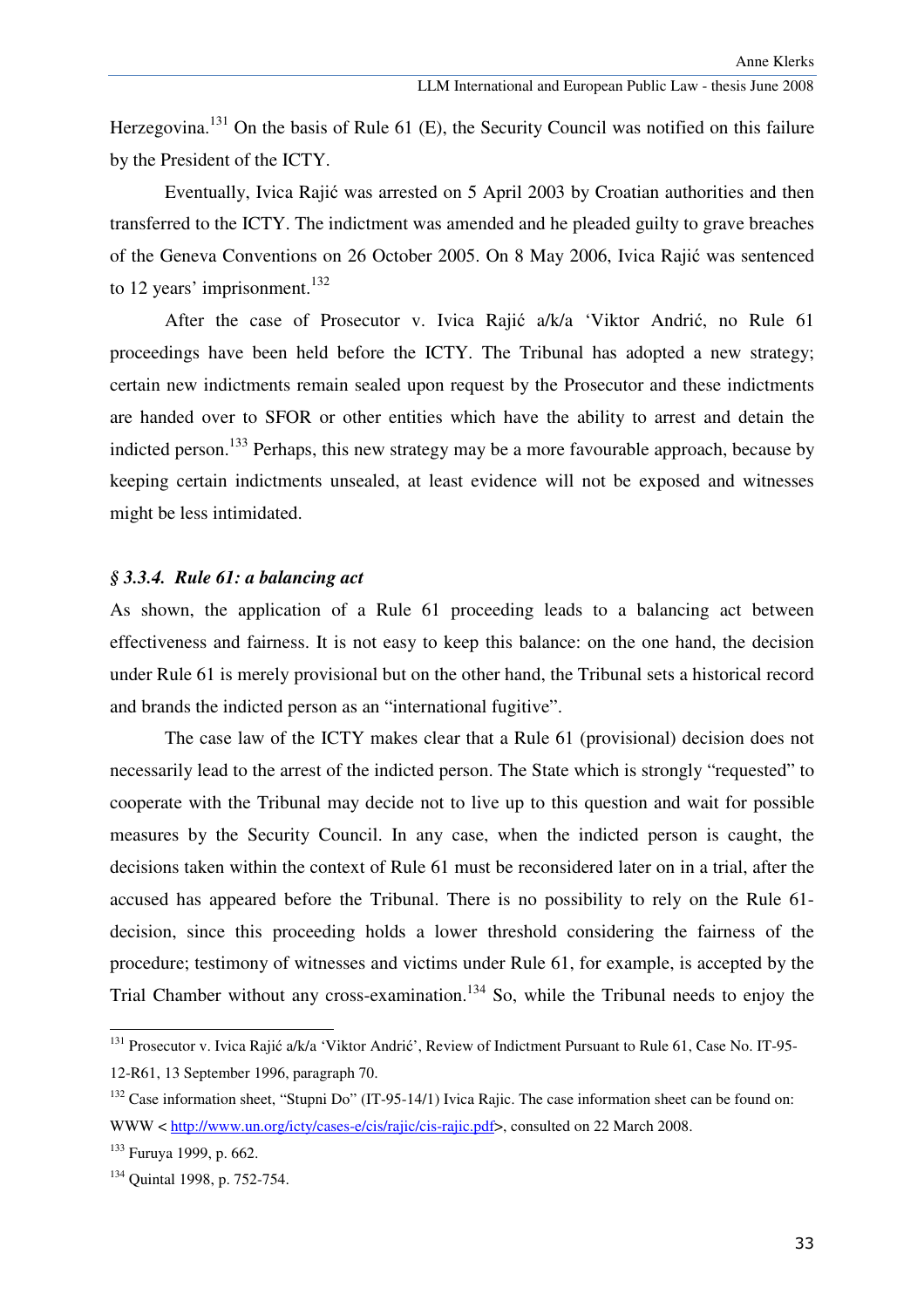effectiveness of a Rule 61 proceeding as much as possible to be able to catch high-level suspects, it also needs to consider the fairness of the provisional decision taken in a Rule 61 proceeding.

 Obviously, presence of the indicted person before the court is the most ideal situation for the international criminal tribunals to make sure justice is done. However, as was made clear in the previous paragraphs, the presence of the indicted person cannot always be taken for granted. The ICTY (and ICTR, although never applied) tries to deal with the nonappearance of the accused by invoking Rule 61 of the Rules of Procedure and Evidence. The tension between the need to be truly effective and having a fair procedure, is fully present in the Rule 61 proceeding. It grants a great opportunity to victims of crimes committed to testify and to be able to go on with their lives, but it does not resolve this tension. At best, the Rule 61 proceeding may be described as a compromise.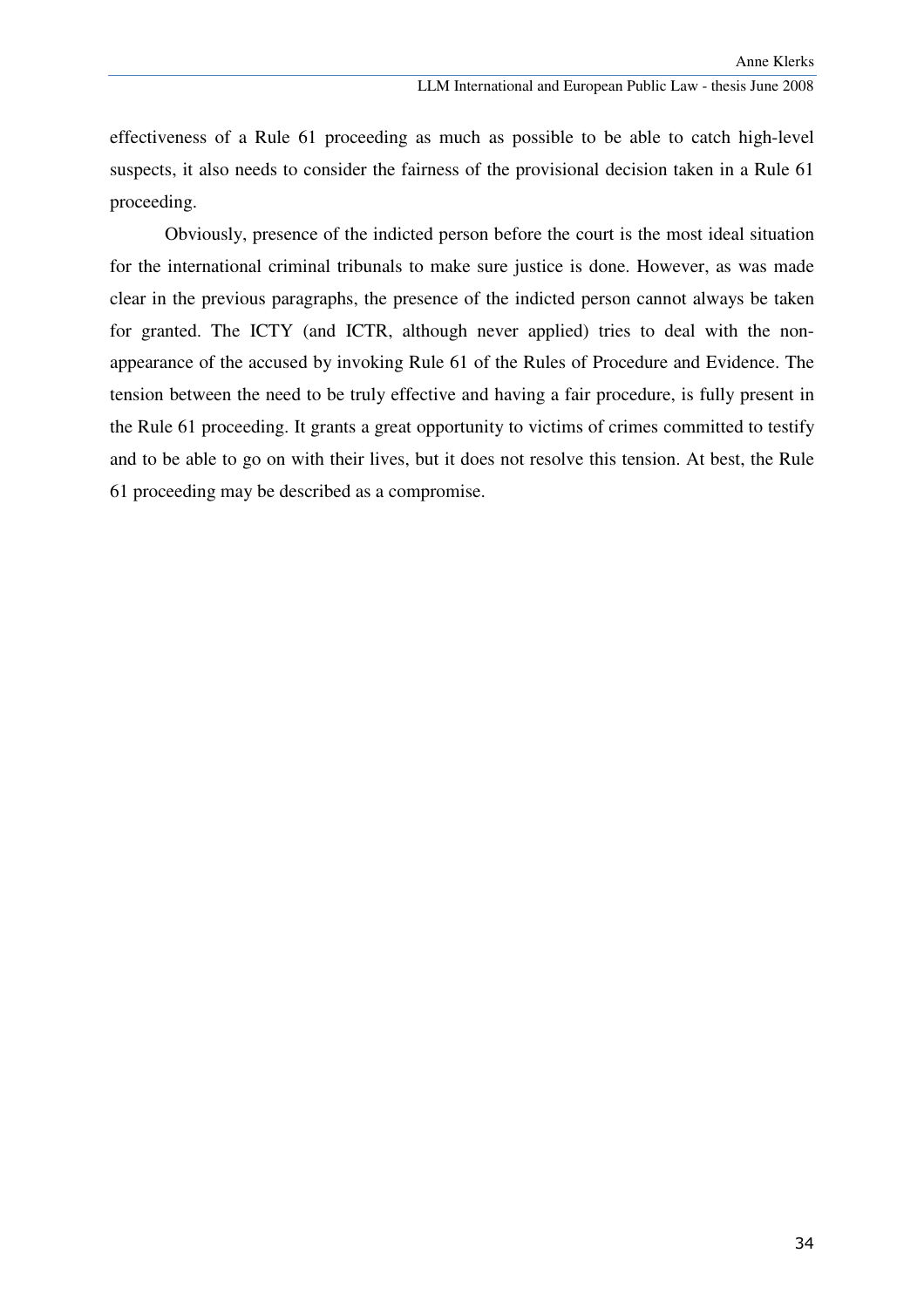# **Chapter 4 – The International Criminal Court**

In the previous chapter, we looked at the ICTY and ICTR and whether both tribunals allow for trials *in absentia*. As we have seen, they do not explicitly provide for trials *in absentia*, but a compromise was created in Rule 61. In this chapter, we will discuss the possibility of holding trials *in absentia* before the International Criminal Court. However, before going into this, the background of the establishment of this court and the structure and jurisdiction itself will be looked at.

# *§ 4.1. The establishment of the International Criminal Court*

The set up of a permanent international court was already discussed in 1948, during the negotiations on the Genocide Convention. However, it was then agreed that the Genocide Convention would only look at the possibility of the establishment of such a permanent court.<sup>135</sup> Subsequently, the UN General Assembly asked the International Law Commission<sup>136</sup> to study the desirability and possibility to set up a permanent international court to prosecute the crime of genocide. The outcome of the report was positive and a special committee was set up. Nevertheless, the concept of an international court lacked universal support and the progress on the establishment stagnated.<sup>137</sup>

 In 1989, the International Law Commission was asked by the UN General Assembly (upon a proposal by Trinidad and Tobago) to draft a Statute for a permanent international court and a final text was created in 1994. At first, some States still hesitated on the desirability of such a court, but there was enough support for a Preparatory Committee on the establishment of an International Criminal Court in 1995.<sup>138</sup> This Committee met six times during the years 1995-1998 and it finally completed the drafting of the text in the spring of

 $135$  Cryer and others 2007, p. 119.

 $136$  The International Law Commission (ILC) shall have for its object "the promotion of the progressive development of international law and its codification" (article 1 of its Statute). The members of the Commission "shall be persons of recognized competence in international law" (article 2 par. 1 of its Statute). In practice, the ILC works on a topic "by balancing between progressive development and codification of international law". See also: International Law Commission, Introduction, WWW < http://www.un.org/law/ilc/>, consulted on 21 April 2008.

<sup>&</sup>lt;sup>137</sup> Cryer and others 2007, p. 119-121.

<sup>138</sup> Cryer and others 2007, p. 121.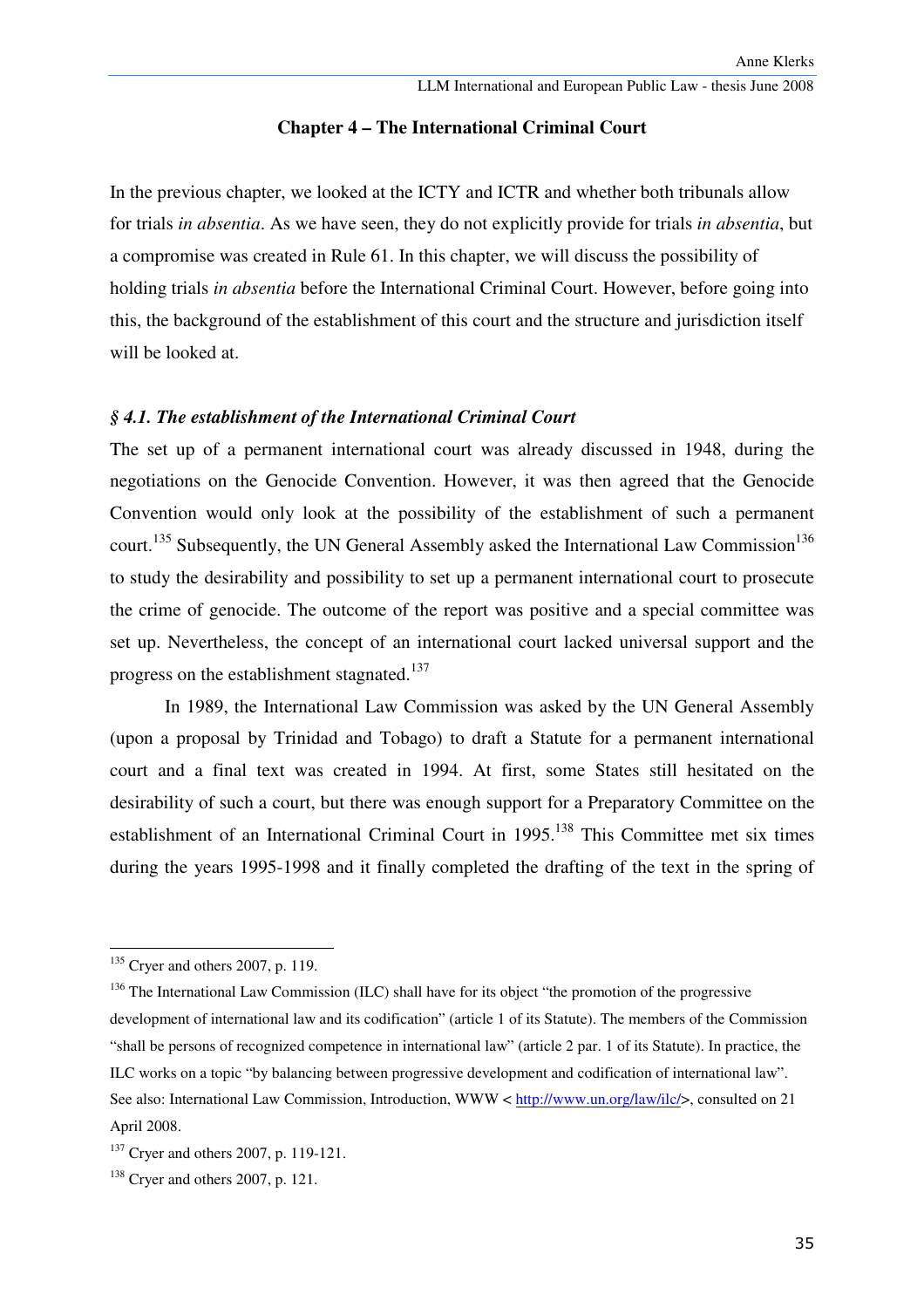1998. The Rome Statute<sup>139</sup> was adopted by the United Nations Diplomatic Conference of Plenipotentiaries on the Establishment of an International Criminal Court (hereinafter: ICC) in Rome, on 17 July 1998. After the adoption, a Preparatory Commission for the establishment of the ICC was created by the UN and all States were invited to participate in this Commission. The Committee had a difficult task, because before a decision could take effect, all States had to agree on it. The Preparatory Commission agreed upon the Rules of Procedure and Evidence and the Elements of Crimes<sup>140</sup> and these were then adopted by the Assembly of States Parties.<sup>141</sup>

 The Rome Statute is considered to be bounding on States which formally declare their consent to be committed by its provisions. It could only enter into force when 60 States had become Party to the Statute. On 1 July 2002, this requirement was fulfilled and the Statute of the ICC came into force. Up to this day, 105 States are party to the Rome Statute and the ICC sits in The Hague.<sup>142</sup>

## *§ 4.2. The structure and jurisdiction of the International Criminal Court*

ł

In this paragraph, the structure and jurisdiction of the court will be discussed. The ICC is the first permanent -treaty-based- international court.<sup>143</sup> It is important to note that the ICC is not an organ of the UN, nor it is created by the UN (unlike the ICTY and ICTR). The ICC is an independent international organisation and is not a part of the United Nations system, but it does cooperate with the UN.

<sup>&</sup>lt;sup>139</sup> The Statute of the International Criminal Court is also called the 'Rome Statute', since it was agreed upon during the conference in Rome in the summer of 1998.

<sup>&</sup>lt;sup>140</sup> The Elements of Crimes entered into force on 9 September 2002 and "assist the Court in the interpretation and application of articles on the crimes of genocide, crimes against humanity and war crimes" (articles 6, 7 and 8 of the Rome Statute). See also: The Official Journal of the International Criminal Court, Elements of Crimes, WWW < http://www.icc-cpi.int/about/Official Journal.html>, consulted on 21 April 2008.

<sup>&</sup>lt;sup>141</sup> The Assembly of States Parties is composed of representatives of the States that have ratified and acceded to the Rome Statute. It functions as "the management oversight and legislative body of the International Criminal Court". See also: International Criminal Court, Assembly of States Parties, WWW < http://www.icccpi.int/asp.html>, consulted on 21 April 2008.

 $142$  International Criminal Court, Establishment of the Court, WWW < http://www.icccpi.int/about/ataglance/establishment.html>, consulted on 21 April 2008.

 $143$  International Criminal Court, Fact sheet; the ICC at a glance, WWW < http://www.icccpi.int/library/about/ataglance/ICC-Ataglance\_en.pdf>, consulted on 21 April 2008.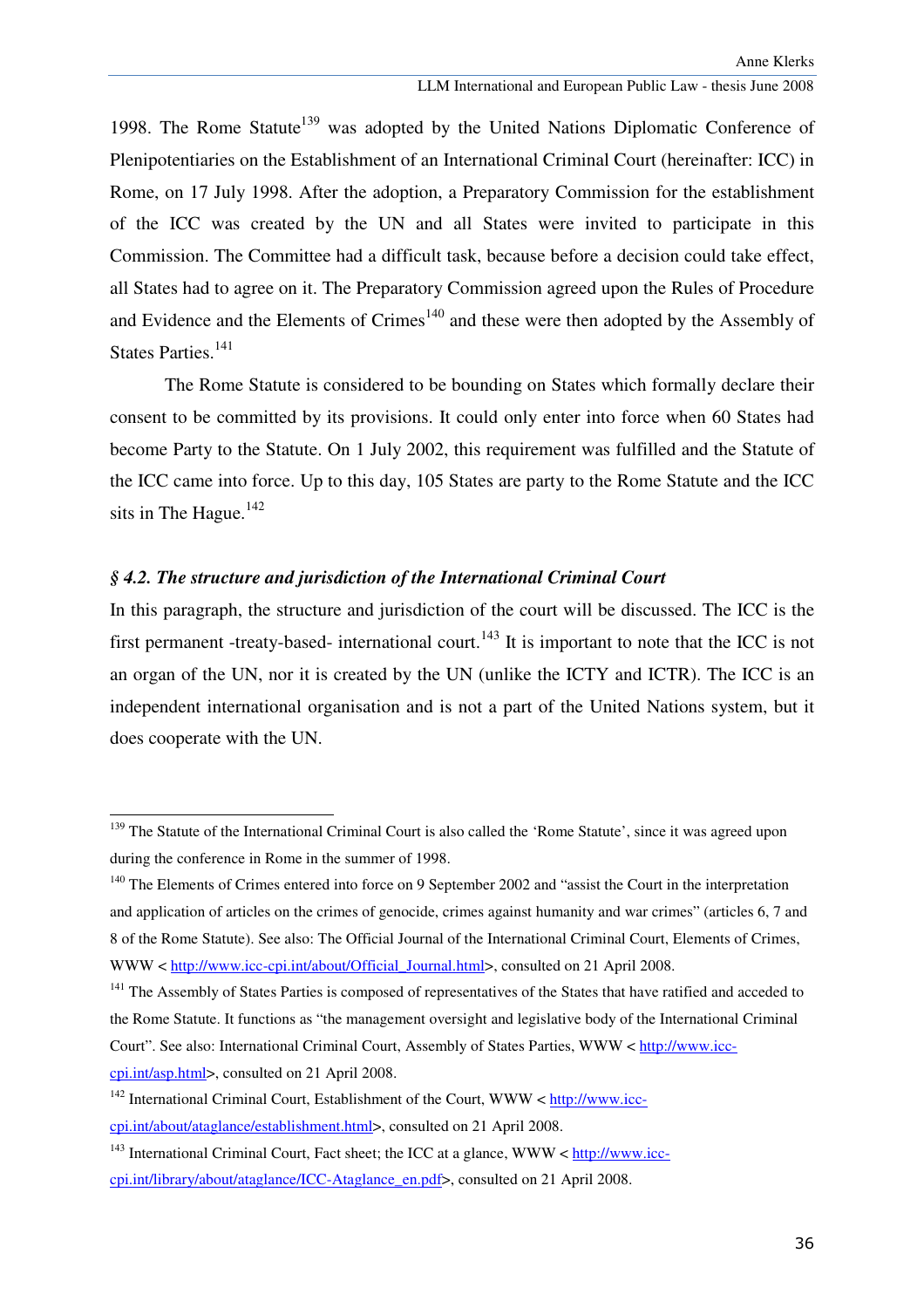A case may be referred to the Prosecutor of the ICC by a State Party itself<sup>144</sup>, by the United Nations Security Council<sup>145</sup> or the Prosecutor may start an investigation on his own initiative.<sup>146</sup> However, not all cases are eligible since the ICC has, according to article 5 of the Rome Statute, jurisdiction only over "the most serious crimes of concern to the international community as a whole". These crimes are: genocide (article 6), crimes against humanity (article 7), war crimes (article 8) and the crime of aggression.<sup>147</sup> The court may prosecute individuals who are accused of having committed the crimes mentioned in the Rome Statute.

 Another restriction is that the court has only jurisdiction with respect to crimes committed after 1 July 2002. When a State has become party to the Rome Statute after 1 July 2002, the jurisdiction of the court is limited to the date of entry into force of this Statute for that State.<sup>148</sup> The jurisdiction of the ICC cannot to be considered universal, since it may only exercise jurisdiction if:

The accused is a national of a State Party or a State otherwise accepting the jurisdiction of the Court; the crime took place on the territory of a State Party or a State otherwise accepting the jurisdiction of the Court; or the United Nations Security Council has referred the situation to the Prosecutor, irrespective of the nationality of the accused or the location of the crime.<sup>149</sup>

 However, the Court will not always act when it has jurisdiction over a case. This is laid down in the 'principle of complementarity'. This principle is included, since the intention of the ICC is not to replace the national courts but to supplement them.<sup>150</sup> The principle makes clear that the ICC will not exercise its jurisdiction, unless the national judicial system failed to act. The failure of the national system "may arise when a country is either unwilling or unable genuinely to carry out the investigation or prosecution".<sup>151</sup> The determination of

<sup>&</sup>lt;sup>144</sup> Article 14 of the Rome Statute.

<sup>&</sup>lt;sup>145</sup> Article 13 (b) of the Rome Statute.

<sup>&</sup>lt;sup>146</sup> Article 15 of the Rome Statute.

 $147$  The jurisdiction over the crime of aggression shall only be exercised once a provision is adopted by the States Parties that sets out a definition of the crime and under which conditions the court shall exercise its jurisdiction (article 5 (2) of the Rome Statute). This provision is not yet adopted.

 $148$  Unless this State has made a declaration as provided for in article 12 (3) of the Rome Statute.

 $149$  This is mentioned in articles 12 and 13 of the Rome Statute.

 $150$  Cryer and others 2007, p. 127.

<sup>&</sup>lt;sup>151</sup> Article 17 (1) (a) of the Rome Statute.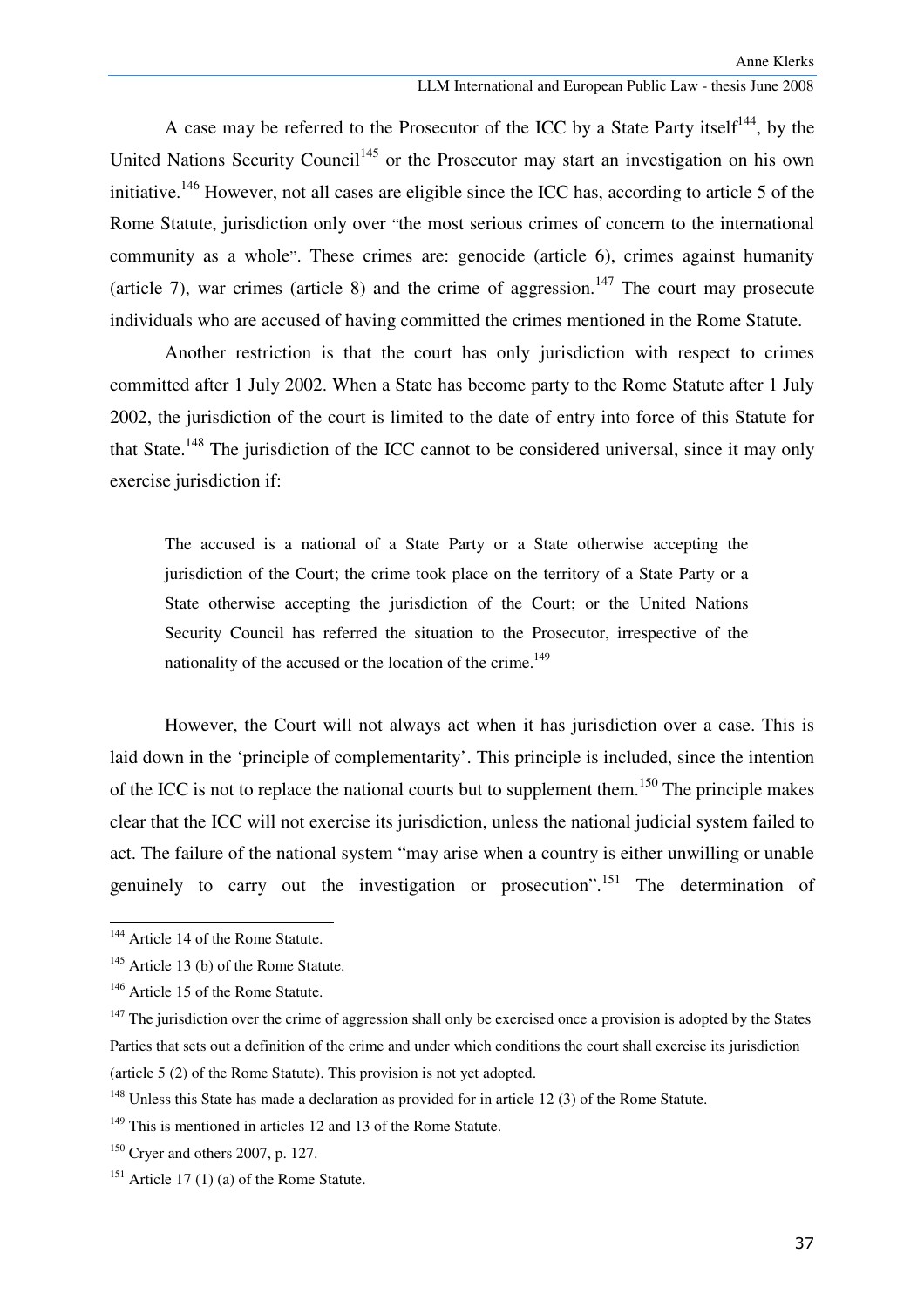unwillingness or inability is a task of the Court, which will consider some elements as laid down in article 17 (2) and (3) of the Rome Statute.<sup>152</sup>

 At this moment, four situations are referred to the ICC. Three of them are referred by the State Party itself (Uganda, Democratic Republic of the Congo and Central African Republic) and one has been referred to the ICC by the United Nations Security Council (the situation of Darfur, Sudan). At the end, the Prosecutor decided, taking into consideration issues of jurisdiction and admissibility, to investigate all four situations. Like the ICTY and ICTR, the ICC is dependent on the cooperation of States and international forces. Pursuant to article 86, States Parties are obliged to cooperate fully with the Court. The Court may also enter into agreements to provide cooperation and receive cooperation of non-State Parties.<sup>153</sup>

### *§ 4.3. The International Criminal Court and trials* **in absentia**

In this subsection, we will discuss whether or not trials *in absentia* are provided for by the Rome Statute. But before we will look at the relevant articles of the Rome Statute, the discussions that took place in the International Law Commission when drafting the Statute, the Working Group and the Preparatory Committee of the UN will be reviewed.

## *§ 4.3.1 The discussion on permitting trials* **in absentia**

Before the final draft of the Rome Statute was agreed upon and entered into force, a lengthy discussion on the possibility of trials *in absentia* took place in the International Law Commission, in written comments of Government representatives and in the Preparatory Committee of the UN. National sentiments and the different national systems (common lawvs. civil law tradition), played a role within these discussions.

<sup>&</sup>lt;sup>152</sup> Article 17 (2) of the Rome Statute makes clear that the Court shall consider whether "(a) The proceedings were or are being undertaken or the national decision was made for the purpose of shielding the person concerned from criminal responsibility for crimes within the jurisdiction of the Court referred to in article 5; (b) There has been an unjustified delay in the proceedings which in the circumstances is

inconsistent with an intent to bring the person concerned to justice; (c) The proceedings were not or are not being conducted independently or impartially, and they were or are being conducted in a manner which, in the circumstances, is inconsistent with an intent to bring the person concerned to justice". Article 17 (3) of the Rome Statute notes that "in order to determine inability in a particular case, the Court shall consider whether, due to a total or substantial collapse or unavailability of its national judicial system, the State is unable to obtain the accused or the necessary evidence and testimony or otherwise unable to carry out its proceedings".

<sup>&</sup>lt;sup>153</sup> Article 89 of the Rome Statute.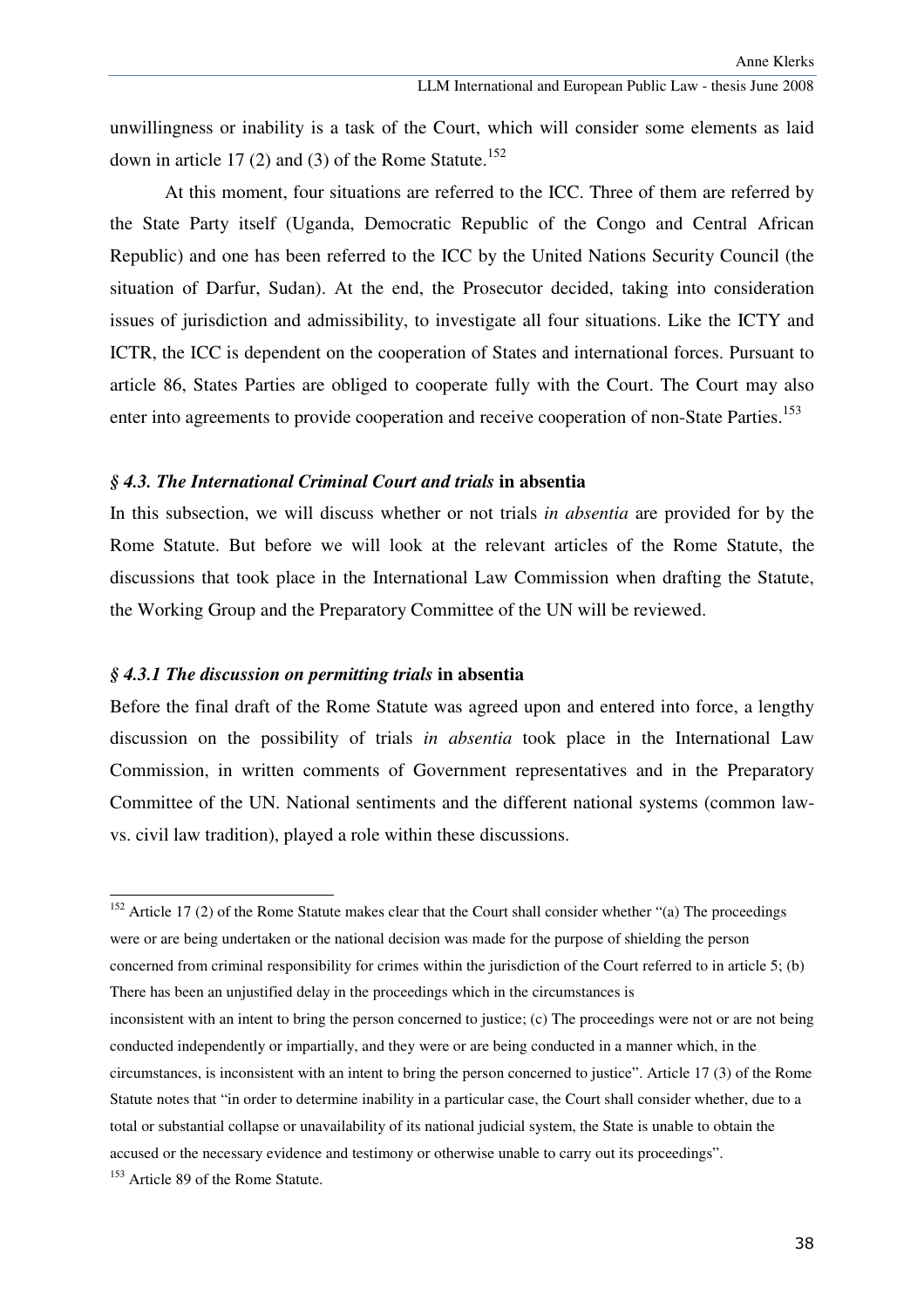#### LLM International and European Public Law - thesis June 2008

The Draft Statute of the International Law Commission provided in article 44 (1) (h) for "the presence of the accused at trial unless the Court, having heard such submissions and evidence as it deems necessary, concludes that the absence of the accused is deliberate".<sup>154</sup> The possibility of holding trials *in absentia* gave rise to discussion within the Working Group on a draft statute for an international criminal court.<sup>155</sup> Some members were against the inclusion of trials *in absentia*, arguing that this was unacceptable to the notion of fair trial in article 14 (3) (d) ICCPR and they argued that judgments of the Court that lacked the actual possibility of implementing them, might lead to loss of authority and effectiveness of the court in the eyes of the public.<sup>156</sup> Others were in favour of trials *in absentia* in cases where the accused was duly notified but cho(o)se(s) not to appear before the Court or when the accused was already arrested but escaped before the trial was completed.<sup>157</sup> The Working Group then encouraged the International Law Commission and General Assembly of the UN to give their comments on the issue of trials *in absentia*. 158

 Subsequently, article 44 was transformed by the Working Group (on a draft statute for an international criminal court) into article 37. This article stated that the accused shall be

<sup>&</sup>lt;sup>154</sup> UN Doc. A/48/10. 'Report of the International Law Commission on the work of its forty-fifth session', 3 May -23 July 1993, comments on article 44. Available on: WWW

<sup>&</sup>lt;http://untreaty.un.org/ilc/documentation/english/A\_48\_10.pdf>, consulted on 22 April 2008.

<sup>&</sup>lt;sup>155</sup> The Working Group on a draft statute for an international criminal court (before 25 May 1993 known as 'the Working Group on the question of an international criminal jurisdiction'), was a subsidiary organ of the International Law Commission and especially created to deal with this topic. It "examined a series of draft provisions dealing with the more general and organizational aspects of a draft statute for an international criminal court. Moreover, the Working Group produced a preliminary consolidated draft text for a statute which was submitted for further examination by the Working Group". See UN Doc. A/48/10, 'Report of the International Law Commission on the work of its forty-fifth session', 3 May -23 July 1993, Introduction, p. 100. Available on: WWW <http://untreaty.un.org/ilc/documentation/english/A\_48\_10.pdf>, consulted on 20 May 2008.

<sup>&</sup>lt;sup>156</sup> UN Doc. A/48/10, 'Report of the International Law Commission on the work of its forty-fifth session', 3 May-23 July 1993, comments on article 44, paragraph (2). Available on: WWW

<sup>&</sup>lt;http://untreaty.un.org/ilc/documentation/english/A\_48\_10.pdf>, consulted on 22 April 2008.

<sup>&</sup>lt;sup>157</sup> UN Doc. A/48/10, 'Report of the International Law Commission on the work of its forty-fifth session', 3 May - 23 July 1993, comments on article 44, paragraph (3). Available on: WWW

<sup>&</sup>lt;http://untreaty.un.org/ilc/documentation/english/A\_48\_10.pdf>, consulted on 22 April 2008.

<sup>158</sup> UN Doc. A/48/10, 'Report of the International Law Commission on the work of its forty-fifth session', 3

May - 23 July 1993, comments on article 44, paragraph (6). Available on: WWW

<sup>&</sup>lt;http://untreaty.un.org/ilc/documentation/english/A\_48\_10.pdf>, consulted on 20 May 2008.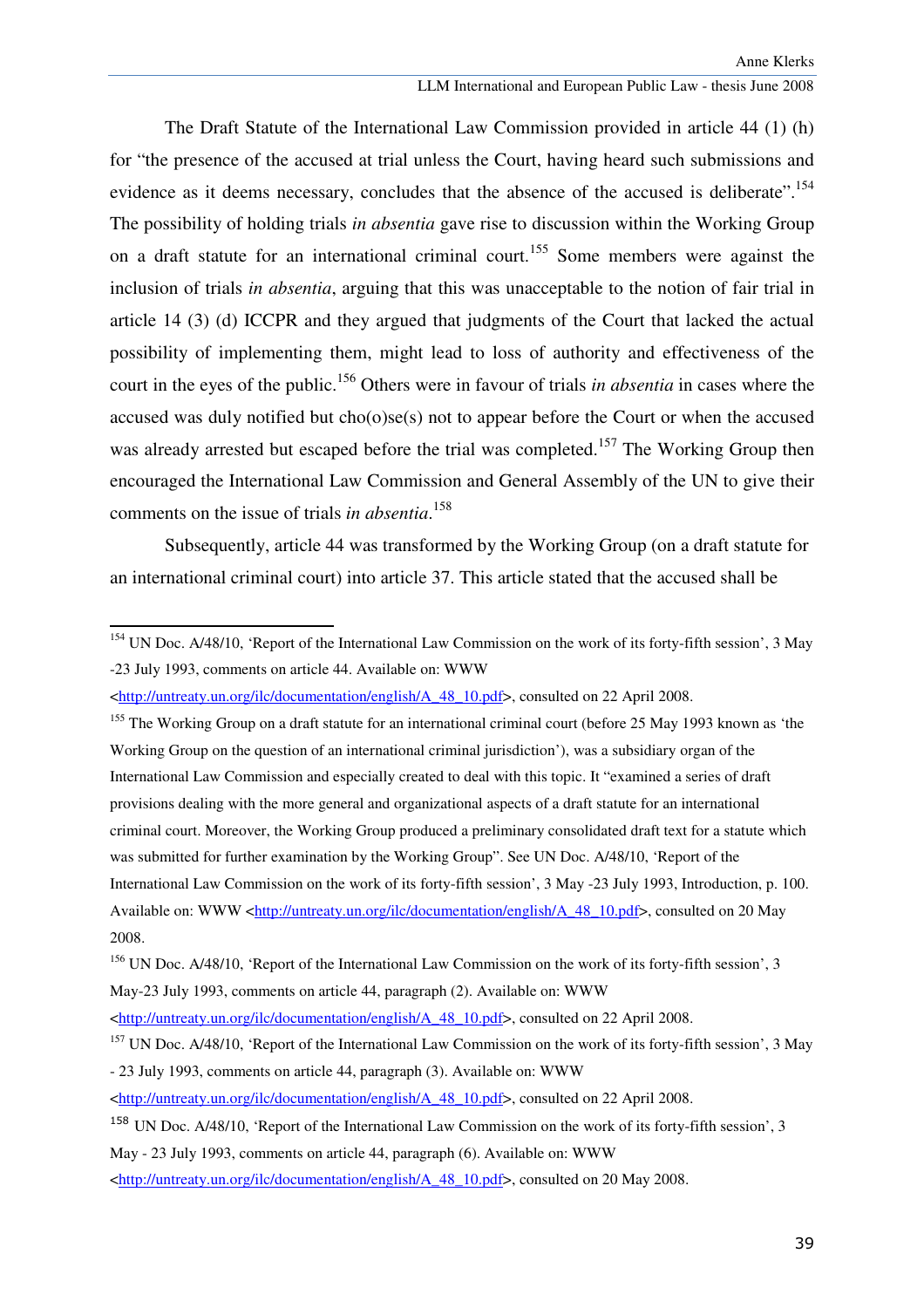present during the trial. However, it also provided in article 37 (2) of the Draft Statute of the International Law Commission for some exceptions so that the Trial Chamber could order the trial to proceed in the absence of the accused, namely in situations where "(a) the accused is in custody, or has been released pending trial, and for reasons of security or the ill health of the accused it is undesirable for the accused to be present; (b) the accused is continuing to disrupt the trial; (c) or the accused has escaped from lawful custody under this Statute or has broken bail". There were some concerns as to these exceptions, which were expressed by the members of the Preparatory Committee in its Report on the Establishment of an International Criminal Court. In general it was observed that "even the limited exceptions provided for in that paragraph were not in conformity with the rights of the accused as contained in various international human rights instruments and national constitutions, and should therefore be deleted".<sup>159</sup>

In reaction to this report of the Preparatory Committee, some members of the International Law Commission and Government representatives argued that permitting trials *in absentia* would be contrary to important judicial guarantees (particularly article 14 (3) (d) ICCPR). Others still favoured the inclusion of trials *in absentia*, by stating that it will be very difficult to apprehend fugitives in the international context.<sup>160</sup>

Finally, it was agreed by all parties, taking into account all pro and contra arguments and especially the goals set by the ICC (deterrence, redress to victims, post-conflict reconciliation and perception of fairness of the court<sup>161</sup>), that the ICC would not allow trials *in absentia* to take place, or to put it in another way; that the accused shall be present during the trial.

#### *§ 4.3.2. The legal framework of the ICC and trials* **in absentia**

The final draft of the Rome Statute, adopted at the Rome Conference on 17 July 1998, makes clear in article 63 (1) that the accused shall be present during the trial. This article let go of the exceptions provided for in the draft statute in article 37 (2), and it makes clear that the only exception which is provided for (under strict conditions) by the Rome Statute is "when the

<sup>&</sup>lt;sup>159</sup> UN Doc. General Assembly Official Record, 51st session, Supplement No. 22 (A/51/22), Report of the

Preparatory Committee on the Establishment on an International Criminal Court, March-April and August 1996, page 55, paragraph 256.

<sup>160</sup> Brown 1998-1999, p. 782.

<sup>&</sup>lt;sup>161</sup> Figá-Talamanca 1998, p. 215-216.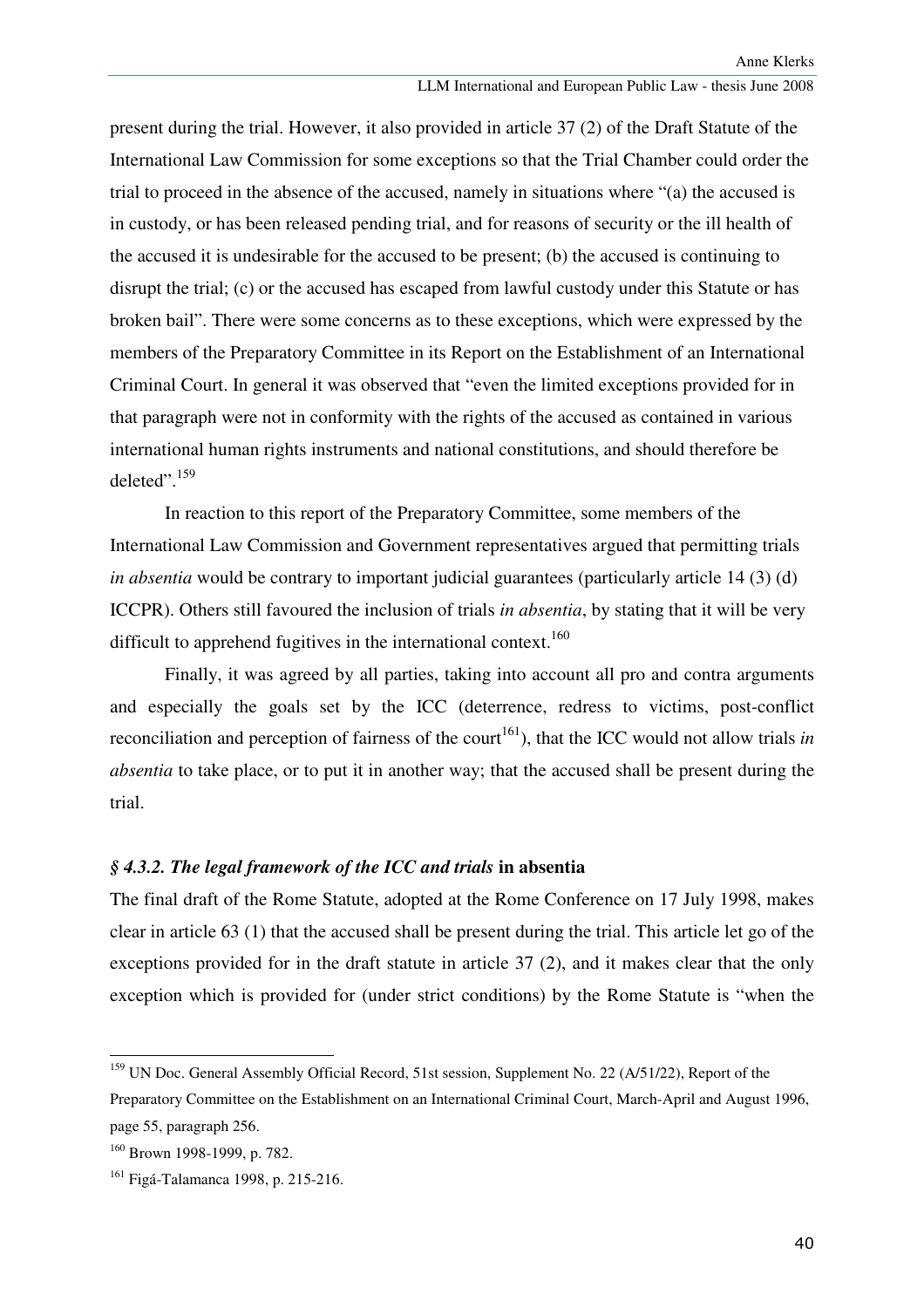### LLM International and European Public Law - thesis June 2008

accused who is being present for the Court continues to disrupt the trial".<sup>162</sup> The Court may then remove the accused for the duration that is strictly required, but (s)he shall have the ability to observe the trial and instruct his or her counsel from outside the courtroom, through the use of communications technology if necessary. However, the possibility to remove the accused when disrupting the trial "shall only be used in exceptional circumstances after other reasonable alternatives have proved inadequate".<sup>163</sup> This means that in order to start a trial, the Court shall under all circumstances first have to gain physical control over the accused. After all, the accused can only be removed by the Court for disruption of the trial, when he or she physically attends the trial. For the Court to gain physical arrest over the accused, it is dependent on the cooperation of States with the ICC.<sup>164</sup> As already stated, the ICC also suffers from lack of cooperation of States as proved in the case of the Prosecutor v. Ahmad Muhammad Harun ("Ahmad Harun") and Ali Muhammad Ali Abd-Al-Rahman ("Ali Kushayb").

Notwithstanding this, the Rome Statute contains a remarkable feature that does provide for some sort of pre-trial *in absentia*. As stated in article 61 (2) of the Rome Statute, "the Pre-Trial Chamber may hold a hearing in the absence of the person charged to confirm the charges on which the Prosecutor intends to seek trial".<sup>165</sup> The involvement of judges in an early stage (pre-trial) is consistent with the trend in international criminal law to "speedily prepare the trial".<sup>166</sup> The initiative to hold such a hearing may be put on the Prosecutor or be requested by a motion of the Pre-Trial Chamber itself. Nevertheless, this mini pre-trial in absence of the accused can only be invoked when the person has waived his or her right to be present or fled or cannot be found.<sup>167</sup>

ı

"The Pre-Trial Chamber may, upon request of the Prosecutor or on its own motion, hold a hearing in the absence of the person charged to confirm the charges on which the Prosecutor intends to seek trial when the person has:

(a) Waived his or her right to be present; or

(b) Fled or cannot be found and all reasonable steps have been taken to secure his or her appearance before the Court and to inform the person of the charges and that a hearing to confirm those charges will be held.

In that case, the person shall be represented by counsel where the Pre-Trial Chamber determines that it is in the interests of justice".

<sup>&</sup>lt;sup>162</sup> Article 63 of the Rome Statute.

<sup>&</sup>lt;sup>163</sup> Article 63 (2) of the Rome Statute.

<sup>164</sup> Tiribelli 2006, p. 383.

<sup>&</sup>lt;sup>165</sup> Article 61 (2) of the Rome Statute.

<sup>166</sup> Aptel 2007, p. 1117.

 $167$  This is stated in article 61 (2) of the Rome Statute: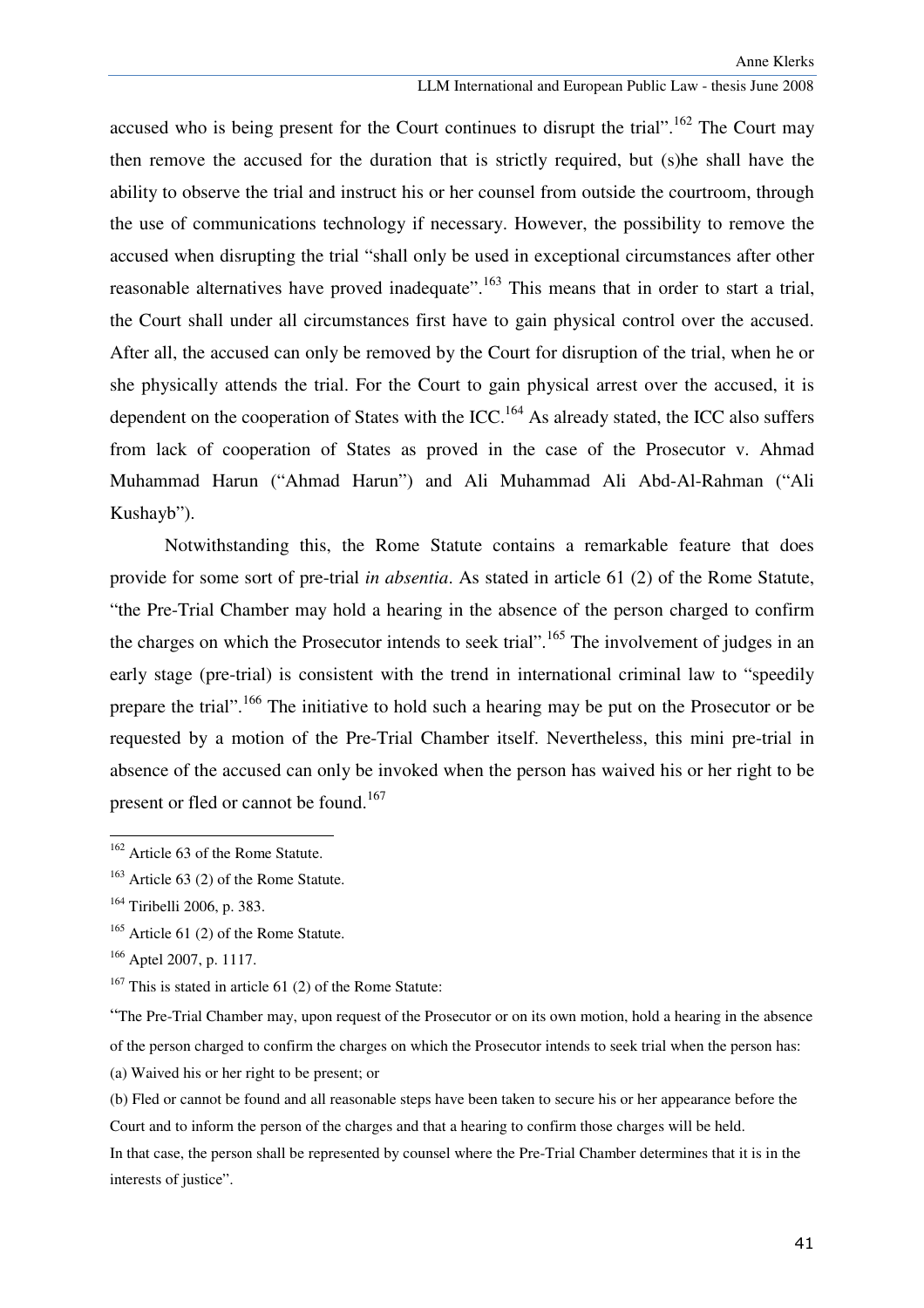#### LLM International and European Public Law - thesis June 2008

The requirements for a decision to hold a confirmation hearing in the absence of the person accused and the hearing itself can be found in Rule 125 and 126 of the Rules of Procedure and Evidence of the ICC. When the Pre-Trial Chamber decides to hold a confirmation hearing in absence of the person accused, it shall set a date and make this date public.<sup>168</sup> The Prosecutor and (when possible) the person concerned or his or her counsel, shall also be informed on the date of the hearing.<sup>169</sup> When the actual confirmation hearing takes place, Rules 121 and 122 shall be applied in the same way by the Pre-Trial Chamber, as when the person accused is present at the confirmation hearing.<sup>170</sup> If the Chamber has decided that the person shall be represented by counsel, then counsel shall be able to exercise the rights of the person concerned (Rule 126 (2). Importantly, when the person concerned has fled and is subsequently arrested and the Court has confirmed the charges (in a confirmation of charges hearing in absence of the person concerned) on which the Prosecutor seeks trial, the accused shall be committed to the Trial-Chamber. He or she may then ask that preliminary issues are referred to the Pre-Trial Chamber, in order for the Trial Chamber to function "in an effective and fair way".<sup>171</sup> This may mean that the person concerned may ask for the Pre-Trial Chamber to (re)consider the charges that were confirmed when the person was not present before the Court.

In the case of Prosecutor v. Ahmad Muhammad Harun ("Ahmad Harun") and Ali Muhammad Ali Abd-Al-Rahman ("Ali Kushayb"), this possibility of confirmation of charges in absence of the accused has not been used (yet). The warrants of arrest have been issued, but the accused remain at large due to the fact that the Government of Sudan refuses to hand them over to the ICC. Perhaps article 61(2) of the Rome Statute can be useful in this case, to at least have the charges confirmed on which the Prosecutor seeks trial and possibly speeding up the cooperation of States with the ICC on this case. However, the chance that the Government of Sudan will suddenly start to cooperate with the ICC because of the confirmation of charges, is rather insignificant.

### *§ 4.3.3. Article 61 (2) of the Rome Statute vs. Rule 61*

In this paragraph, article 61 (2) of the Rome Statute will be compared with the proceedings of Rule 61 of the ICTY and ICTR. The ICC is set up after the ICTY and ICTR, so it will be

 $168$  Rule 125 (1) of the Rules of Procedure and Evidence.

 $169$  Rule 125 (2) of the Rules of Procedure and Evidence.

 $170$  Rule 126 (1) of the Rules of Procedure and Evidence.

 $171$  Rule 126 (3) of the Rules of Procedure and Evidence.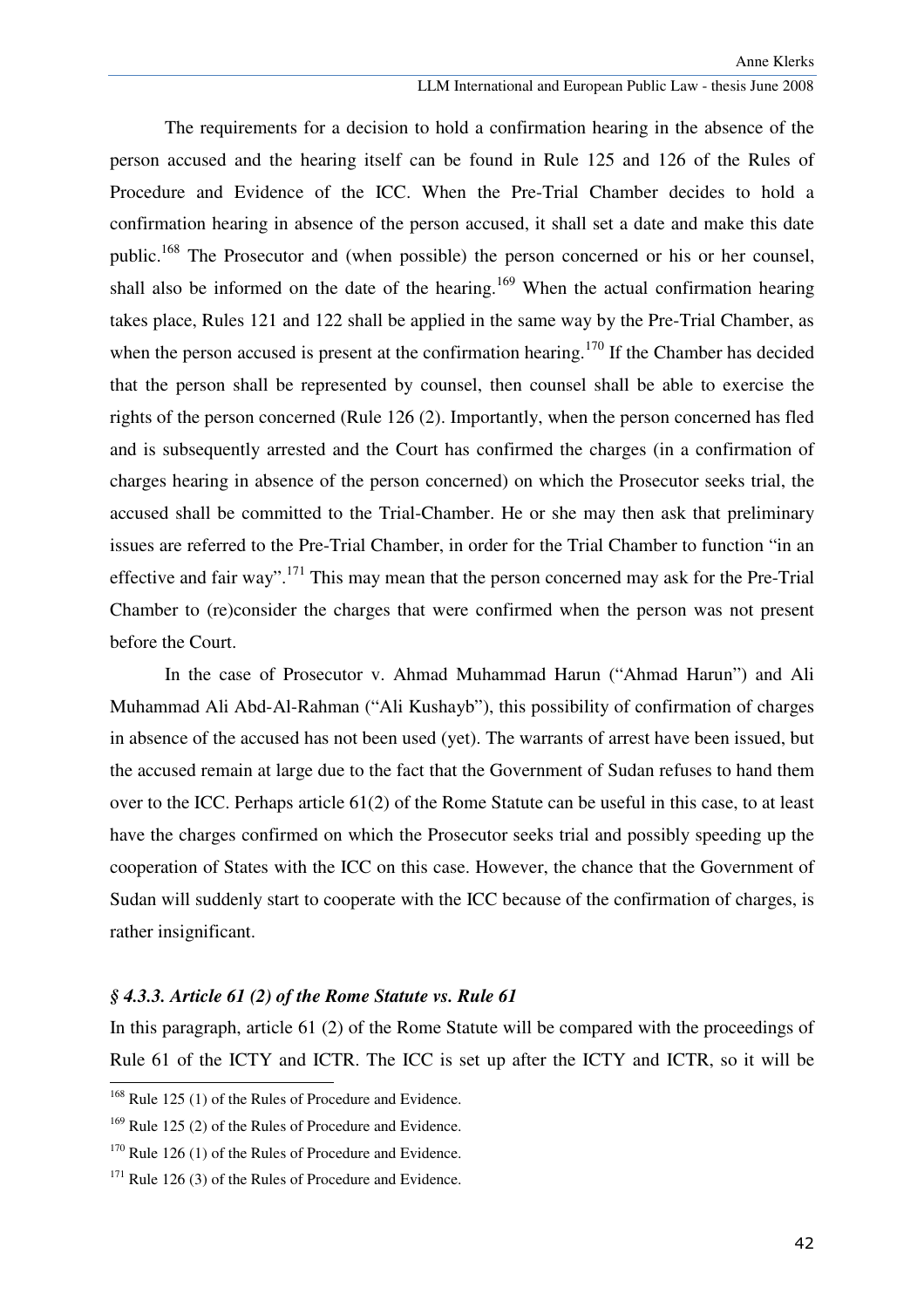interesting to see whether the Rome Statute contains similar provisions on trials *in absentia* as the ICTY and ICTR in Rule 61. Maybe both have common features, or perhaps the ICC has a totally different way of dealing with such trials?

The provision of article 61 (2) of the Rome Statute does bear some minor resemblance to Rule 61 of the ICTY and ICTR. In both Rule 61 and article 61 (2) of the Rome Statute, the initiative to start such a procedure is (also) put on the Prosecutor's side. Moreover, in both cases, all reasonable steps must have been taken to secure the appearance/arrest of the person charged or when the whereabouts of the person are unknown, to at least inform this person on the hearing.

Nevertheless, (the proceeding of) Rule 61 concerns the reconfirmation of the indictment in open court at trial level, while the provision in article 61 (2) of the Rome Statute only provides for a confirmation of charges at the pre-trial stage. One could wonder whether the pre-trial *in absentia* made possible by article 61 (2), is also available at the trial level before the ICC?<sup>172</sup> When one looks at this article in combination with article 63, it is most probable that the mini trial *in absentia* is only available at the pre-trial stage, since article 63 makes clear that the presence of the accused is the rule and this rule shall only be deviated from when the person accused continues to disrupt the trial.

Moreover, if one compares the provisions of the ICTY and ICTR with the provisions of the Rome Statute, one cannot say that there appears to be a strong development towards (dis)allowing the possibility of holding trials *in absentia*. The articles 20 & 21 (4) (d) of the ICTY Statute and articles 19 & 20 (4) (d) of the ICTR Statute exclude the option of holding trials *in absentia*, but both do provide for a compromise in Rule 61. This compromise makes it possible to reconfirm the indictment in open court, to provide redress to the victims of horrible crimes and it makes clear who is responsible for the failure to execute the arrest warrants. In contrast to this, the ICC provisions do not totally rule out the option of a trial *in absentia*, by including the exception of removal of the accused when he or she continues to disrupt the trial. Besides this, a sort of pre-trial *in absentia* in a confirmation of charges hearing is provided for by the Rome Statute, which does not exists before the ICTY or ICTR.

Possibly, what both the Rule 61 proceedings and article 61 (2) mostly have in common is that their value is questionable. As made clear in the previous chapter, a Rule 61 proceeding leads to a provisional decision that may not necessarily lead to the arrest of the

<sup>&</sup>lt;sup>172</sup> Brown 1998-1999, p. 794.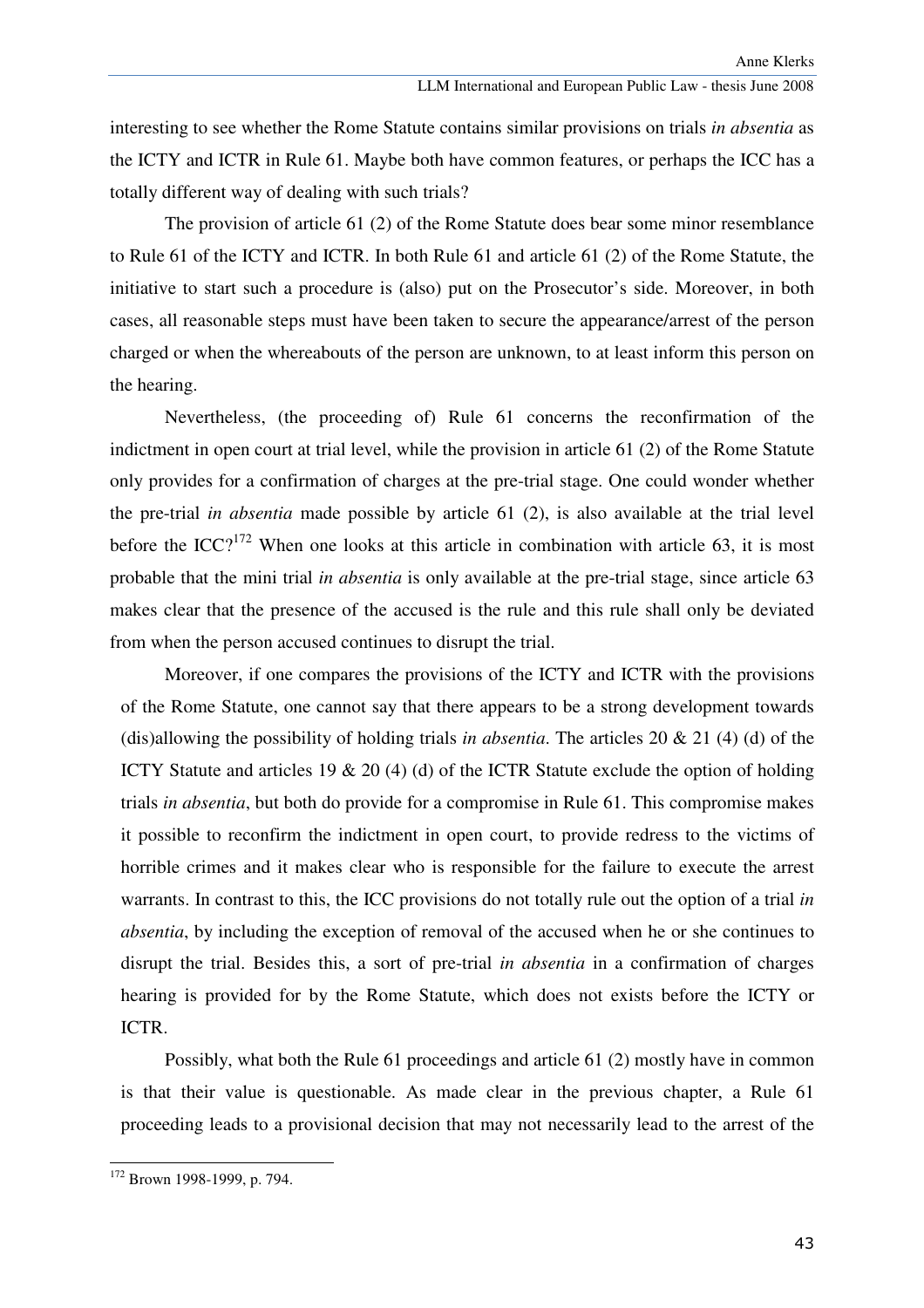indicted person. In some way, the same can be said about article 61 (2), since the confirmation of charges does not substitute a trial, is only preliminary and cannot result in any verdict. When the person charged is apprehended, different conclusions (than at the confirmation of charges in absence of the person concerned) may be drawn before the Pre-Trial Chamber.

The only firm conclusion is that both do not allow a trial *in absentia* at full, but they created a totally different way to deal with the absence of the accused, which nevertheless leads in both instances to a questionable output. Hence, the ICC did not build on the experience of the ICTY and ICTR: it provides for a new perspective of trials *in absentia*.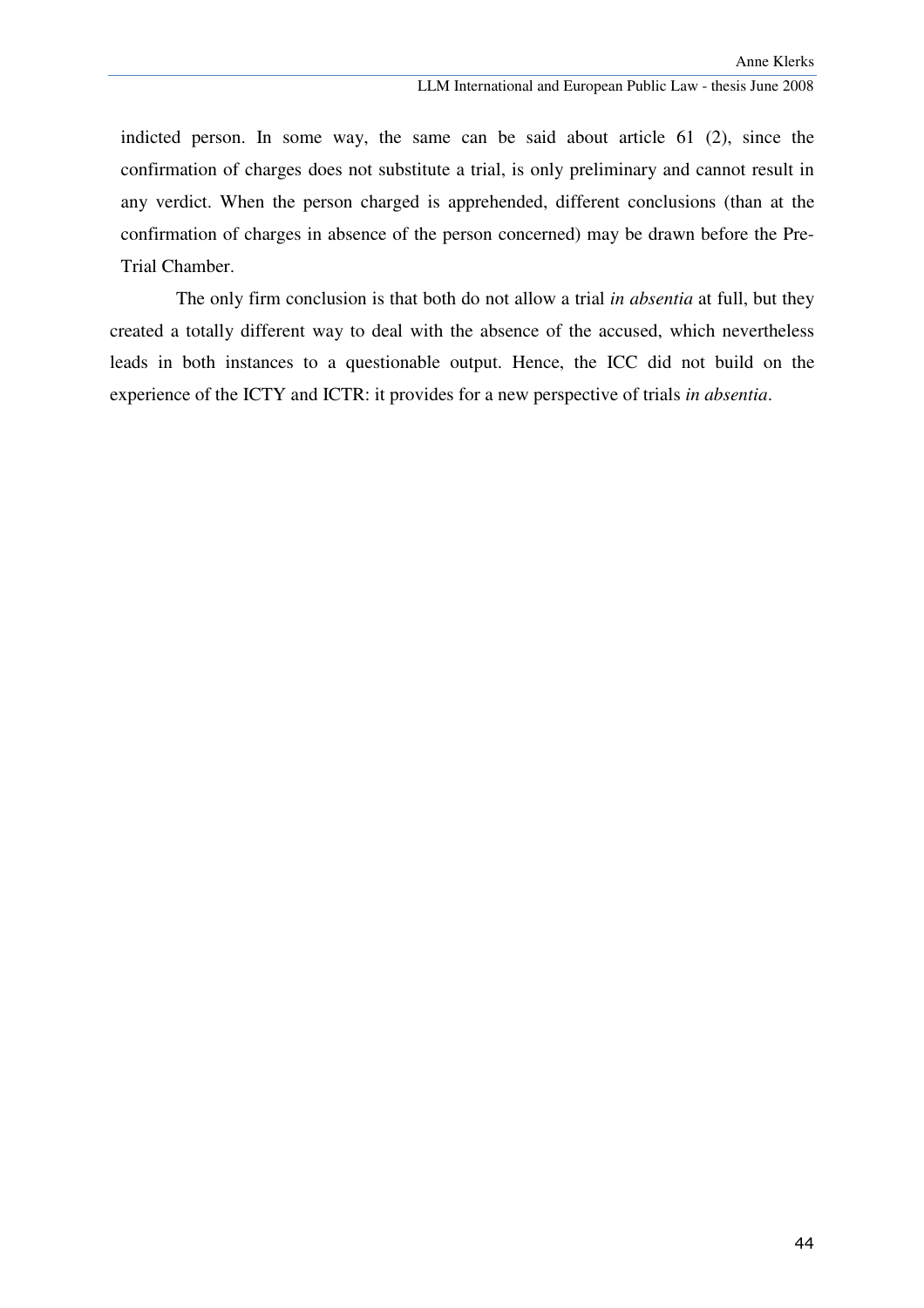### **Chapter 5 – Other courts with international elements and the** *in absentia***-principle**

#### *§ 5.1.The establishment of other courts with international elements*

Since the establishment of the ICTY and ICTR, the model of setting up ad hoc international criminal tribunals has not been used. Instead of these tribunals, States respond to large-scale atrocities by the creation of courts with international elements. These courts, also called internationalised or hybrid courts, are mixed in their composition, combine international law and municipal law to deal with international crimes (which are in this context: genocide, war crimes and crimes against humanity), all have (unlike the ICTY, ICTR or ICC) a seat in the country concerned and are far less expensive than ordinary international criminal tribunals.<sup>173</sup>

 One can divide the internationalised courts in different models, based on the way they are established. The Internationalised Panels in Kosovo and the Special Panels for Serious Crimes in Dili (East Timor) are both created as a "direct result of international intervention and installation of an international transitional administration".<sup>174</sup> The Bosnia and Herzegovina War Crimes Chamber also falls within this category, but is established by the United Nations (as an initiative of the ICTY and the Office of the High Representative).<sup>175</sup> The Special Court for Sierra Leone and the Extraordinary Chambers in the Courts of Cambodia are established by an agreement between the UN and the post-conflict government. This is also true for the Special Tribunal for Lebanon, but this tribunal will be discussed at length in chapter 6. Another model has been constructed for the establishment of the Iraqi High Tribunal, which was created by the occupying powers.

#### *§ 5.2.1. Internationalised Panels in Kosovo*

Since ages, Kosovo has been an area of political and territorial conflict between the Serbian (before: Yugoslav) government and Kosovo's ethnic-Albanian population. The conflict intensified in 1998, when the Kosovo Liberation Army (KLA) entered the conflict and the Serbian government reacted with harsh violence. At that time, thousands of Albanians were driven out of their homes and massacres were discovered.

 On 23 September 1998, the UN Security Council adopted Resolution 1199. The objectives of this Resolution were an immediate cease-fire, the presence of the international

<sup>&</sup>lt;sup>173</sup> Cassese 2003, p. 343. Note however that the 'mixed composition' element is not entirely true for the Iraqi High Tribunal. This will be further discussed in paragraph 5.6.1.

 $174$  Cryer and others 2007, p. 149.

<sup>175</sup> Cryer and others 2007, p. 159.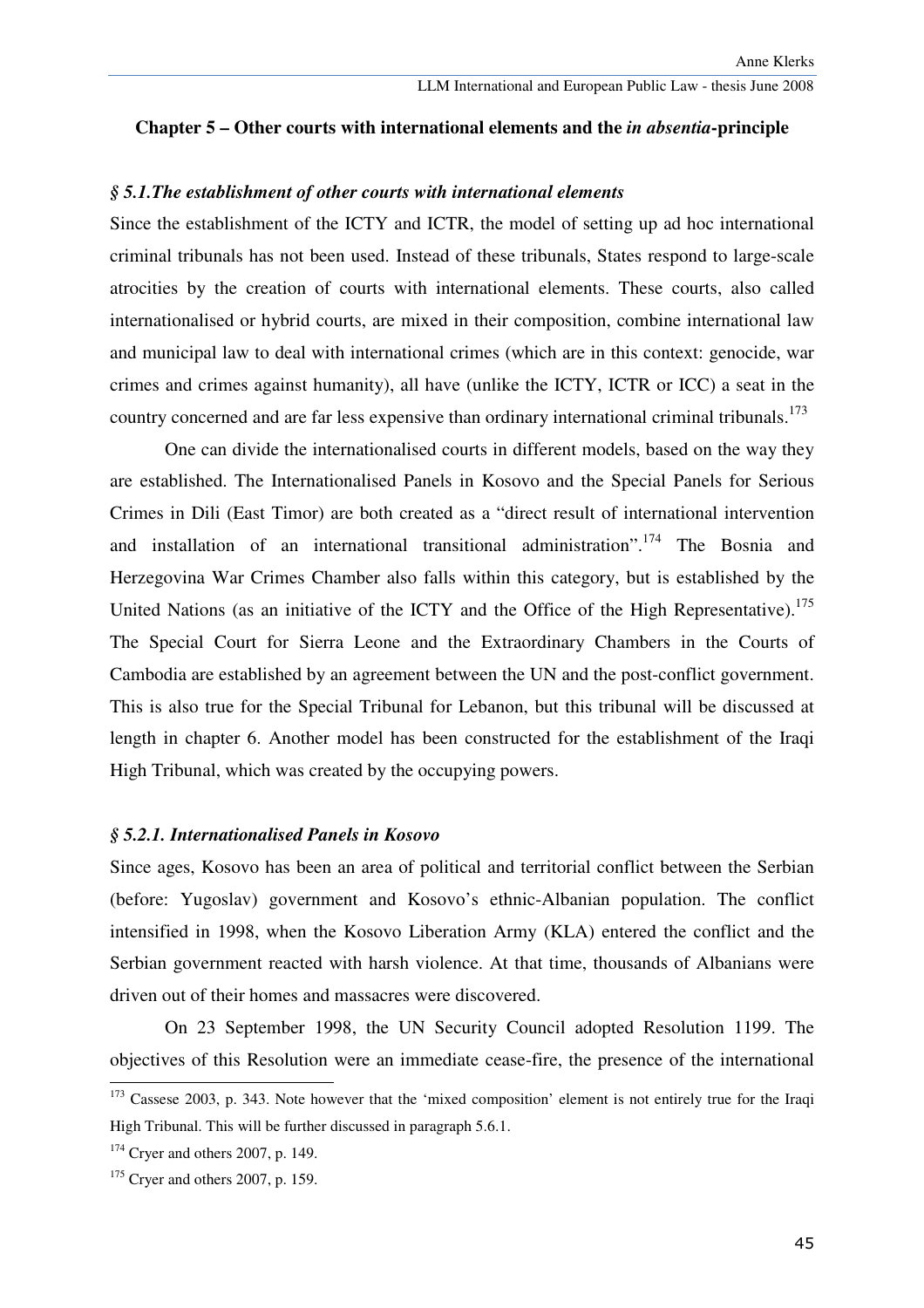community in Kosovo to monitor the cease-fire and a discussion on the future of Kosovo. These objectives were not fulfilled and NATO started a bombing campaign against the Federal Republic of Yugoslavia, which lasted from 24 March 1999 until 9 June 1999. Unfortunately, no solution was found to end the conflict.<sup>176</sup>

Finally, a peace plan was embodied in UN Security Council Resolution 1244.<sup>177</sup> This Resolution stated that Kosovo had to be deployed under UN auspices, by means of an international civil and security presence. Kosovo was placed under transitional UN administration (UNMI $K^{178}$ ) and the UN authorized the NATO participation in the security presence in Kosovo. At this moment, the head of this UN mission is the Special Representative of the Secretary General for Kosovo: Joachim Rücker.

 The prosecution of international crimes was envisaged under the 'justice task' of UNMIK ('to perform basic civilian administrative functions'), since Resolution 1244 did not explicitly mention the role of the UN mission in international criminal trials. Initially, it was planned to establish a transitional court, but this plan was politically sensitive and expensive. Therefore it was decided, by means of a Regulation, to embed international judges and prosecutors in the ordinary courts of  $Kosovo$ .<sup>179</sup> The international judges and prosecutors are all placed in municipal courts and the Supreme Court of Kosovo and they work together with their Kosovar colleagues. This means that the international judges and prosecutors do not work in a centralized court, but in different courts all over the country. This is an exceptional feature of the Internationalised Panels in Kosovo.

The focus of these panels is not especially on the conflict of 1998-1999, but they mainly concentrate on the current criminal activity in Kosovo, such as human trafficking. In cases of crimes concerning the 1998-1999 conflict, the ICTY has primary jurisdiction, yet the

ı

 $176$  Cryer and others 2007, p. 155.

<sup>&</sup>lt;sup>177</sup> Security Council Resolution 1244 of 10 June 1999.

<sup>&</sup>lt;sup>178</sup> The abbreviation 'UNMIK' stands for: United Nations Interim Administration Mission in Kosovo. The tasks of UNMIK are stated in Resolution 1244: "perform basic civilian administrative functions; promote the establishment of substantial autonomy and self-government in Kosovo; facilitate a political process to determine Kosovo's future status; coordinate humanitarian and disaster relief of all international agencies; support the reconstruction of key infrastructure; maintain civil law and order; promote human rights; and assure the safe and unimpeded return of all refugees and displaced persons to their homes in Kosovo".

 $179$  UNMIK Regulations 2000, Reg. No. 2000/6 of 15 February 2000 and Reg. 2000/34 of 29 May 2000, available on: WWW

<sup>&</sup>lt;http://www.unmikonline.org/regulations/unmikgazette/02english/E2000regs/E2000regs.htm>, consulted on 30 March 2008.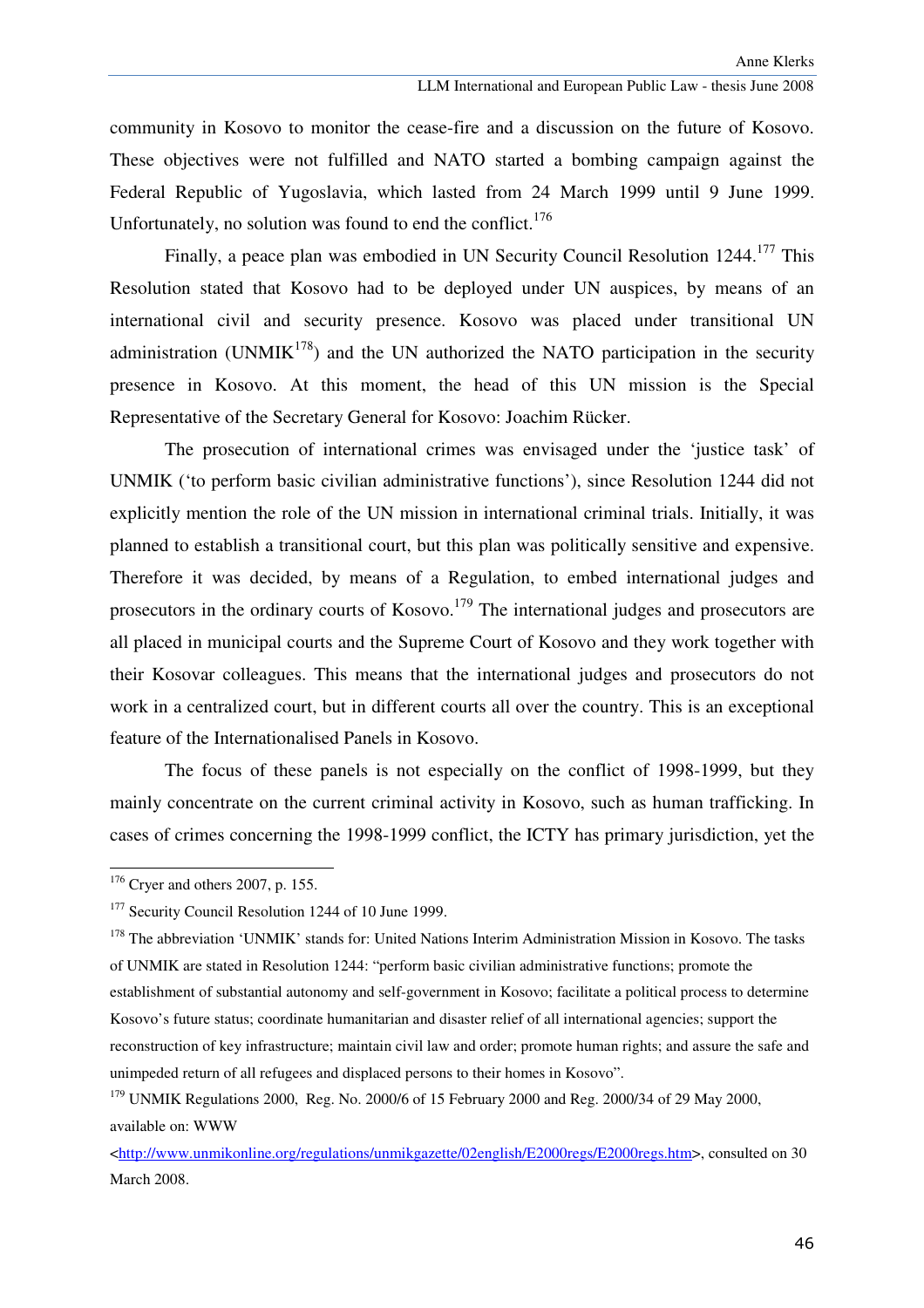prosecutor of the ICTY has stated that the ICTY will only try the principal perpetrators of international crimes. This means that the Internationalised Panels have jurisdiction over cases concerning lower-level perpetrators as well.

On 17 February 2008, the Parliament of Kosovo declared independence from Serbia. The prime minister recognized that Kosovo's independence will contain some limitations because of the international military and civilian presence in the country and he made clear that Kosovo would be built according to the UNMIK plan.<sup>180</sup> The declaration was followed by violence in the ethnic Serbian area, Russian protest and recognition of Kosovo's independence by several (EU) States. After the declaration of independence, Kosovo will have to wait some time before the independence will come to effect. During that time, the EU will deploy officials for a mission and eventually, the UN will leave Kosovo. The government of Kosovo will then run its own country, with help of the EU mission.<sup>181</sup> The question then is what will happen to the Internationalised Panels of Kosovo. Will they remain, or will the international judges and prosecutors hand over their cases to their national colleagues as to enable Kosovo to enjoy full independence?

### *§ 5.2.2. Trials* **in absentia** *before the Internationalised Panels in Kosovo*

The UNMIK decided to apply pre-existing domestic law before the Internationalised Panels, such as the Yugoslav Federal Criminal Code, and to add international human rights law which was incorporated in domestic law. But after a while, UNMIK increasingly introduced new legislation which consisted of new regulations. One of these regulations contained a statement on the prohibition of trials *in absentia.*

Regulation No. 2001/1 on the prohibition of trials *in absentia* for serious violations of international humanitarian law was issued on 12 January 2001. In this regulation, the Special Representative of the Secretary-General announced in section 1 that: "No person may be tried in absentia for serious violations of international humanitarian law, as defined in Chapter XVI

<sup>180</sup> BBC News, 'Kosovo MPs proclaim independence', 17 January 2008, WWW <http://news.bbc.co.uk/1/hi/world/europe/7249034.stm >, consulted on 30 March 2008.

<sup>&</sup>lt;sup>181</sup> BBC News, 'O&A: Kosovo's future', 10 March 2008, WWW

<sup>&</sup>lt;http://news.bbc.co.uk/2/hi/europe/6386467.stm>, consulted on 30 March 2008.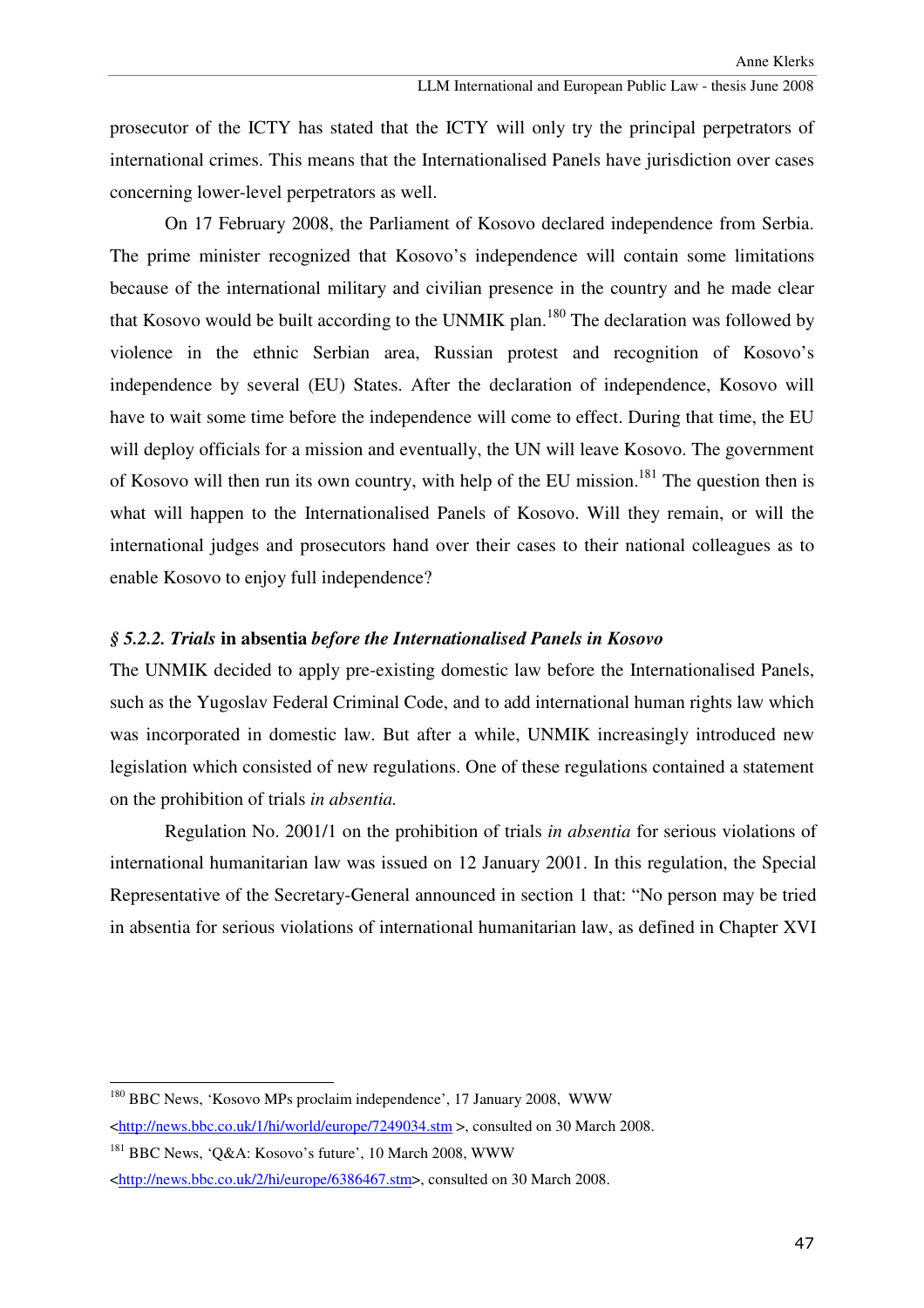of the applicable Yugoslav Criminal Code or in the Rome Statute of the International Criminal Court (17 July 1998)".<sup>182</sup>

The question that comes to one's mind is whether this implicitly means that trials *in absentia* are allowed for crimes, not defined in Chapter XVI of the applicable Yugoslav Criminal Code or in the Rome Statute of the International Criminal Court? The case law of the Internationalised Panels may provide an answer to this question, but this answer will remain unclear since the case law is not accessible for the public.

## *§ 5.3.1. The Special Panels for Serious Crimes in Dili (East Timor)*

The island of East Timor, as a former Portuguese colony, was invaded by Indonesia in 1975 and it remained to be an Indonesian province for almost 24 years. In 1999, the majority of the population of East Timor voted for independence and this call for independence was followed by violence of pro-Indonesian militias, which was ended by intervention of UN forces.<sup>183</sup> The UN Transitional Administration in East Timor (UNTAET) was then set up, by means of Security Council Resolution 1272.<sup>184</sup>

At that time, the court structure of East Timor was totally destructed by the withdrawal of Indonesia. There were almost no qualified lawyers in East Timor, since under the Indonesian occupation the courts were exclusively guided by Indonesian personnel.<sup>185</sup> The UNTAET managed however to establish a new court system, by creating six district courts and a Court of Appeal. This was followed by the set up of the Special Panels for Serious Crimes in East Timor's capital city Dili, which have jurisdiction over genocide, crimes against humanity and war crimes (which are defined in UNTAET Regulation 2000/15) as well as over murder, sexual offences and torture (based on national law). The crimes must be "committed in East Timor, or when committed elsewhere, by or against an East Timor citizen,

<sup>182</sup> UNMIK, Bernard Kouchner, 'Regulation No. 2001/1 on the prohibition of trials *in absentia* for serious violations of international humanitarian law', 12 January 2001, available on: WWW <

http://www.unmikonline.org/regulations/2001/reg01-01.html>, consulted on 30 March 2008.

<sup>183</sup> Cryer and others 2007, p. 155.

<sup>&</sup>lt;sup>184</sup> Security Council Resolution 1272 of 25 October 1999. This Resolution stated that the mandate of the UNTAET would consist of the following tasks: "to provide security and maintain law and order throughout the territory of East Timor; to establish an effective administration; to assist in the development of civil and social services; to ensure the coordination and delivery of humanitarian assistance, rehabilitation and development assistance; to support capacity-building for self-government; to assist in the establishment of conditions for sustainable development".

<sup>185</sup> De Bertodano 2003, p. 229.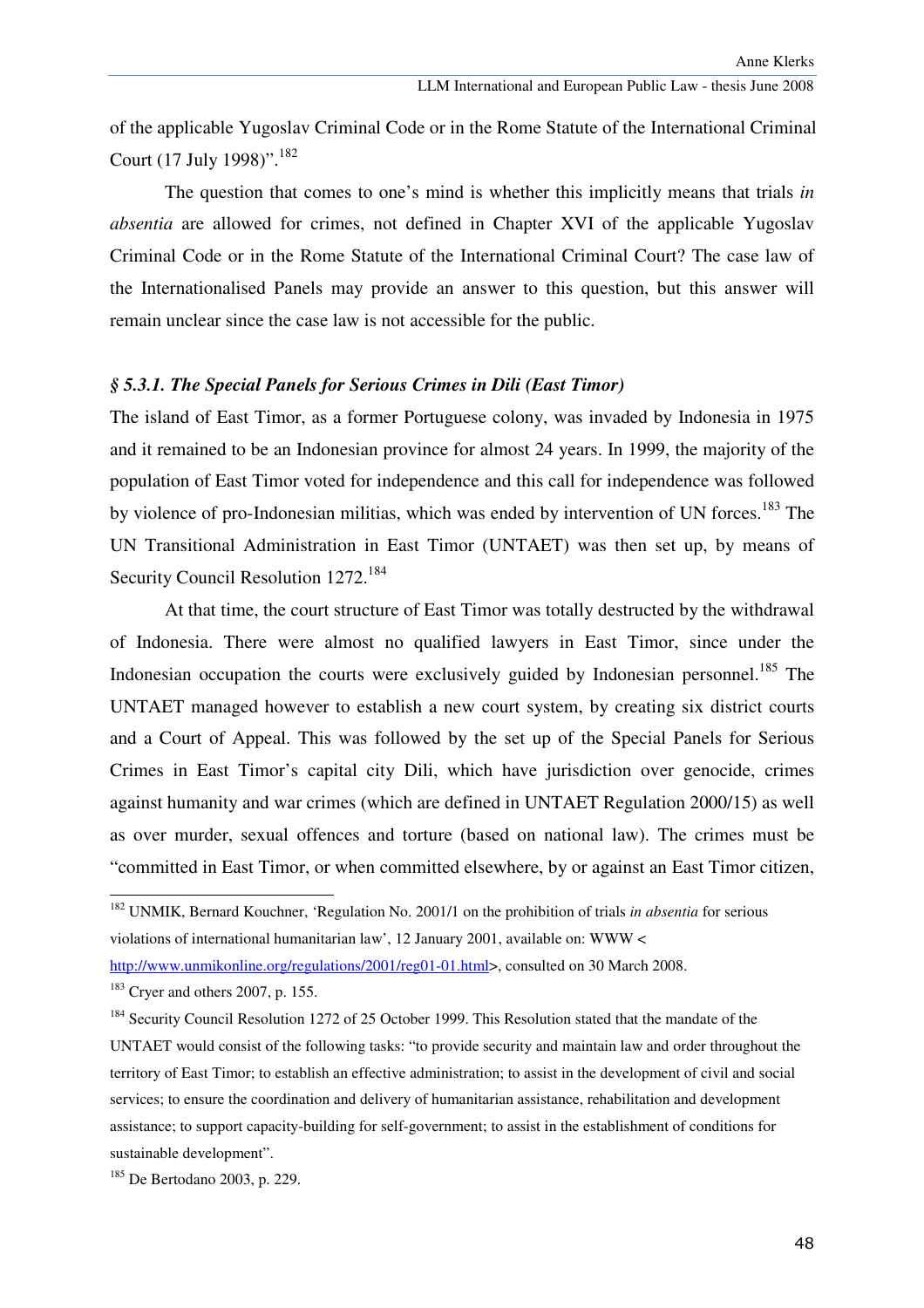during 1 January 1999 until 25 October 1999".<sup>186</sup> The Special Panels have a mixed composition of international judges and national judges.

 On 20 May 2002, UNTAET was replaced by another UN mission and authority was handed over to the new institutions. The Special Panels for Serious Crimes were still at work, but now under the authority of the new Constitution of East Timor. The UNTAET regulations were replaced step-by-step and in the end, the Special Panels for Serious Crimes handed all their cases over to the ordinary courts of East Timor.

### *§ 5.3.2. Trials* **in absentia** *before the Special Panels for Serious Crimes in Dili (East Timor)*

The procedural law of the Special Panels for Serious Crimes was governed by a regulation of UNTAET.<sup>187</sup> Whether trials *in absentia* were allowed for, was stated in Section 5 of Regulation 2000/30. This section made clear that trials *in absentia* were not allowed for, by stating that "no trial of a person shall be held *in absentia*". However, as Section 5 made clear, there were some exceptions to this rule. The proceeding may continue "when the accused at any stage following the preliminary hearing is absent, because he flees or is voluntarily absent".<sup>188</sup> Moreover, when the accused is removed from the court, the proceeding may continue in absence of the accused. In that case, the process may continue, until the court finds that the decision based on the disruptive conduct does not longer apply. From that moment on, the accused shall be present again during the trial.<sup>189</sup>

 Thus, it can be concluded that within the context of the Special Panels for Serious Crimes, a trial of a person could be held *in absentia* under the strict conditions as stated in regulation 2000/30.

ı

<sup>&</sup>lt;sup>186</sup> UNTAET 'Reg. 2000/15', 5 July 2000, section 2, available on: WWW <

http://www.un.org/peace/etimor/untaetR/Reg0015E.pdf>, consulted on 30 March 2008.

<sup>&</sup>lt;sup>187</sup> UNTAET 'Reg. 2000/30 on the Transitional Rules of Criminal Procedure', 25 September 2000, available on: WWW < http://www.un.org/peace/etimor/untaetR/reg200030.pdf>, consulted on 1 April 2008.

<sup>188</sup> UNTAET 'Regulation 2000/30 on Transitional Rules of Criminal Procedure', 25 September 2000, section

<sup>5.2,</sup> available on: WWW < http://www.un.org/peace/etimor/untaetR/reg200030.pdf>, consulted on 1 April 2008.

<sup>&</sup>lt;sup>189</sup> UNTAET 'Regulation 2000/30 on Transitional Rules of Criminal Procedure', 25 September 2000, section

<sup>5.3., 5.4 &</sup>amp; 48.2., available on: WWW < http://www.un.org/peace/etimor/untaetR/reg200030.pdf>, consulted on 1 April 2008.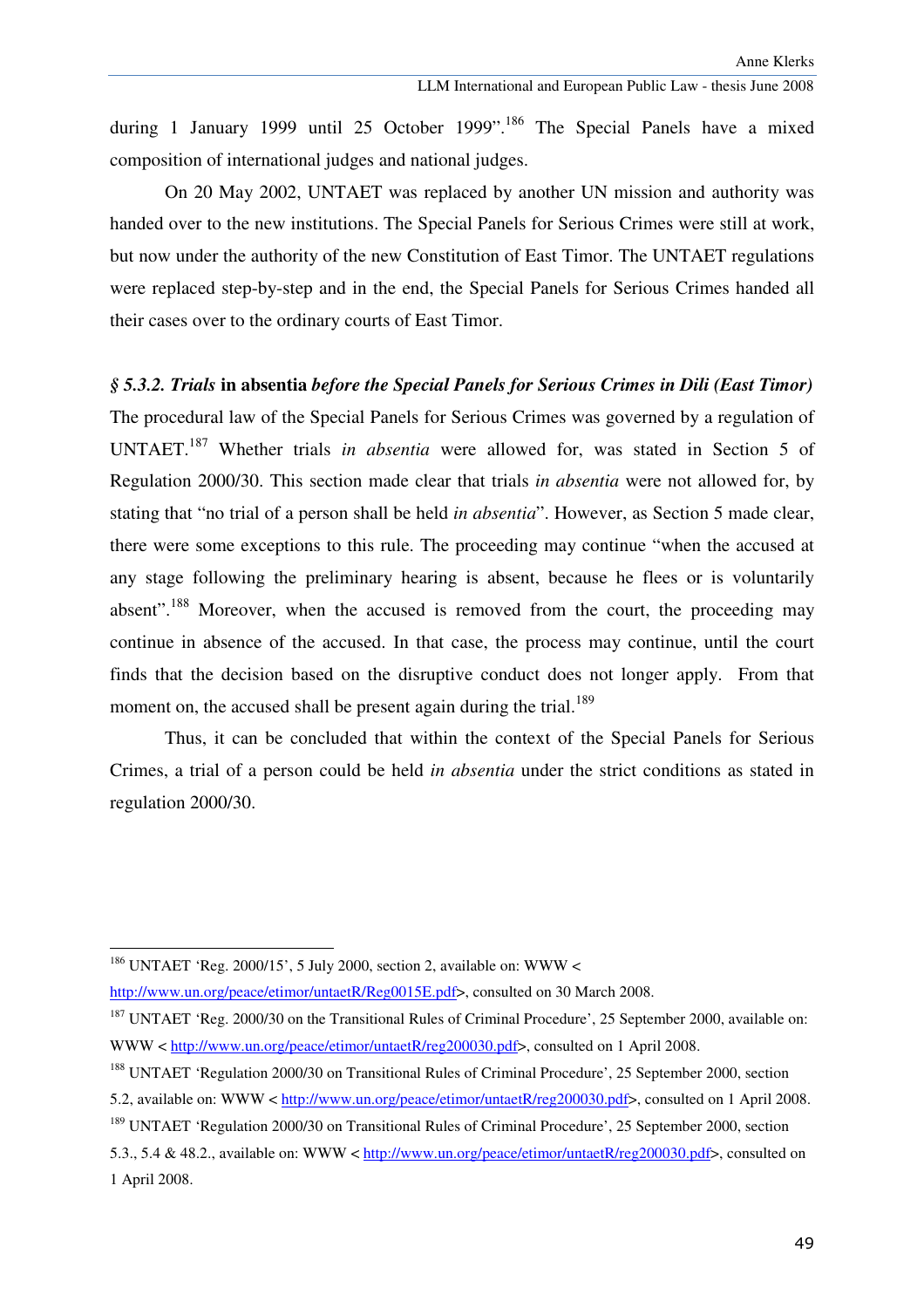## *§ 5.4.1. The Extraordinary Chambers in the Courts of Cambodia*

In 1975, the Communist Party of Kampuchea (better known as "Khmer Rouge") seized the capital city of Cambodia Phnom Penh. During four years, atrocities were committed by the Party under leadership of Pol Pot and millions of people died by execution, disease, forced labour or starvation. After the Khmer Rouge period, a civil war started which only ended in 1998. After 20 years of civil war, Cambodia sought the assistance of the UN to bring to justice those who committed the horrendous crimes in the period of 17 April 1975 until 6 September 1979. Unfortunately, the one person most responsible for the atrocities committed in Cambodia will never stand trial, because Pol Pot died on 16 April 1998.<sup>190</sup>

 After the request of assistance by the Cambodian government, negotiations were held to discuss the introduction of Extraordinary Chambers and the establishment of an ad hoc Tribunal.<sup>191</sup> However, the fear of corruption within the Cambodian judicial system led to the withdrawal of the UN Secretary-General from the process.<sup>192</sup>

 At the end of 2002, the UN General Assembly adopted a resolution to welcome the publication of the Law on the Establishment of the Extraordinary Chambers in the Courts of Cambodia for the Prosecution of Crimes Committed during the Period of Democratic Kampuchea and asked the Security Council to resume negotiations.<sup>193</sup> In May 2003, an agreement between the UN and Cambodia, "concerning the Prosecution under Cambodian Law of Crimes Committed during the Period of Democratic Kampuchea", was adopted and the Cambodian National Assembly ratified the agreement in October 2004.<sup>194</sup>

 The Extraordinary Chambers are part of the Cambodian court system and composed of national prosecutors and judges and international personnel. Their main task is, according to article 1: "to bring to trial senior leaders of Democratic Kampuchea and those who were most responsible for the crimes and serious violations of Cambodian penal law, international humanitarian law and custom, and international conventions recognized by Cambodia, that

<sup>190</sup> De Bertodano 2003, p. 227.

 $191$  The creation of the Extraordinary Chambers is a domestic solution, since Cambodia did not agree on the establishment of an ad hoc tribunal. The ad hoc tribunals differ from the Extraordinary Chambers since the ad hoc tribunals do not form a part of the domestic court system and apply international humanitarian law only (hence, they do not apply national law).

 $192$  Cryer and others 2007, p. 153.

<sup>&</sup>lt;sup>193</sup> General Assembly, Resolution 57/228A of 18 December 2002.

<sup>&</sup>lt;sup>194</sup> General Assembly. Resolution 57/228B of 13 May 2003 (the agreement is attached to the resolution).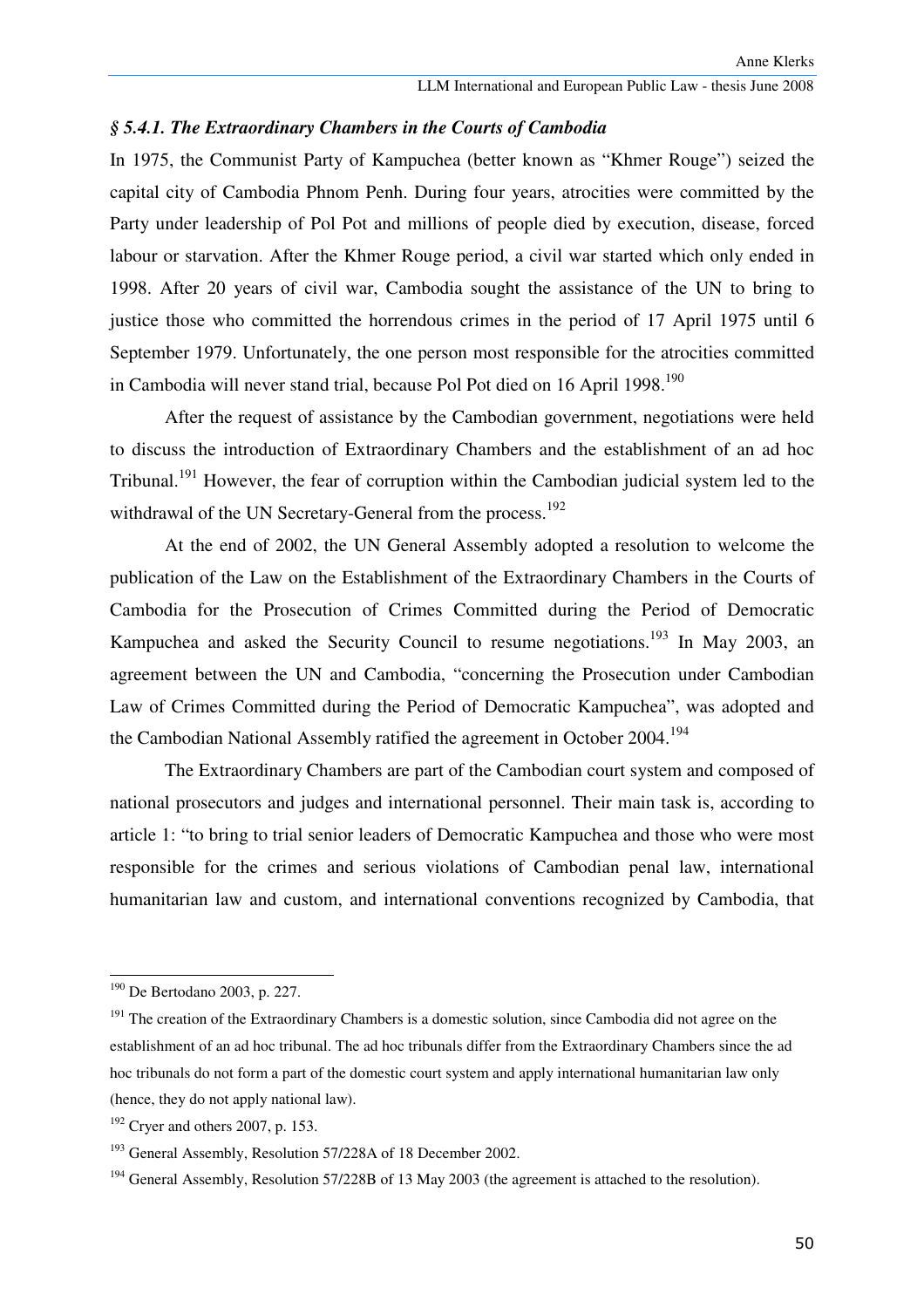were committed during the period from 17 April 1975 to 6 January 1979".<sup>195</sup> The trials are held in Cambodia and suspects may be charged with crimes under Cambodian law (murder, torture and religious persecution) and crimes under international law (genocide, war crimes, crimes against humanity and crimes against internationally protected persons).

## *§ 5.4.2. Trials* **in absentia** *before the Extraordinary Chambers in the Courts of Cambodia*

As stated in article 33 of the Law on the Establishment of the Extraordinary Chambers, the jurisdiction of the Extraordinary Chambers shall be practised in accordance with the international standards of justice, fairness and due process of law.<sup>196</sup> More specifically, this article makes clear that the chambers' exercise of jurisdiction shall be in accordance with articles 14 and 15 of the ICCPR.<sup>197</sup> The right of the accused to be tried in his or her presence, based on article 14 (3) (d) of the ICCPR, is more explicitly stated in article 35 (d) of the Law on the Establishment of the Extraordinary Chambers.

 Moreover, Rule 81 of the Internal Rules of Procedure of the Cambodian Extraordinary Chambers states "the right of the accused to be tried in his or her own presence".<sup>198</sup> Nevertheless, in this rule, some exceptions to this right are laid down. When, after his or her initial appearance and after having been duly summoned, the accused refuses or fails to attend the proceedings, the proceedings may continue in his or her absence. He or she may then be defended by his or her own lawyer or, when (s)he refuses to choose a lawyer, (s)he will be assigned a lawyer by the Chamber. In cases where the accused has been expelled from the

<sup>&</sup>lt;sup>195</sup> Law on the Establishment of the Extraordinary Chambers, with inclusion of amendments as promulgated on 27 October 2004 (NS/RKM/1004/006), article 1. Available on: WWW

 $\text{thtn://www.eccc.gov.kh/english/cabinet/law/4/KR}$  Law as amended 27 Oct 2004 Eng.pdf  $>$ , consulted on 1 April 2008.

<sup>&</sup>lt;sup>196</sup> Law on the Establishment of the Extraordinary Chambers, with inclusion of amendments as promulgated on 27 October 2004 (NS/RKM/1004/006), article 33. Available on: WWW <

http://www.eccc.gov.kh/english/cabinet/law/4/KR\_Law\_as\_amended\_27\_Oct\_2004\_Eng.pdf >, consulted on 1 April 2008.

 $197$  Cambodia signed and ratified the ICCPR on 26 May 1992, which is directly enforceable in the domestic legal order (based on Article 31 of the 1993 Constitution of Cambodia).

<sup>&</sup>lt;sup>198</sup> Extraordinary Chambers in the Courts of Cambodia, Internal Rules (rev.1) as revised on 1 February 2008, Rule 81. Available on: WWW

<sup>&</sup>lt;http://www.eccc.gov.kh/english/cabinet/fileUpload/27/Internal\_Rules\_Revision1\_01-02-08\_eng.pdf>, consulted on 1 April 2008.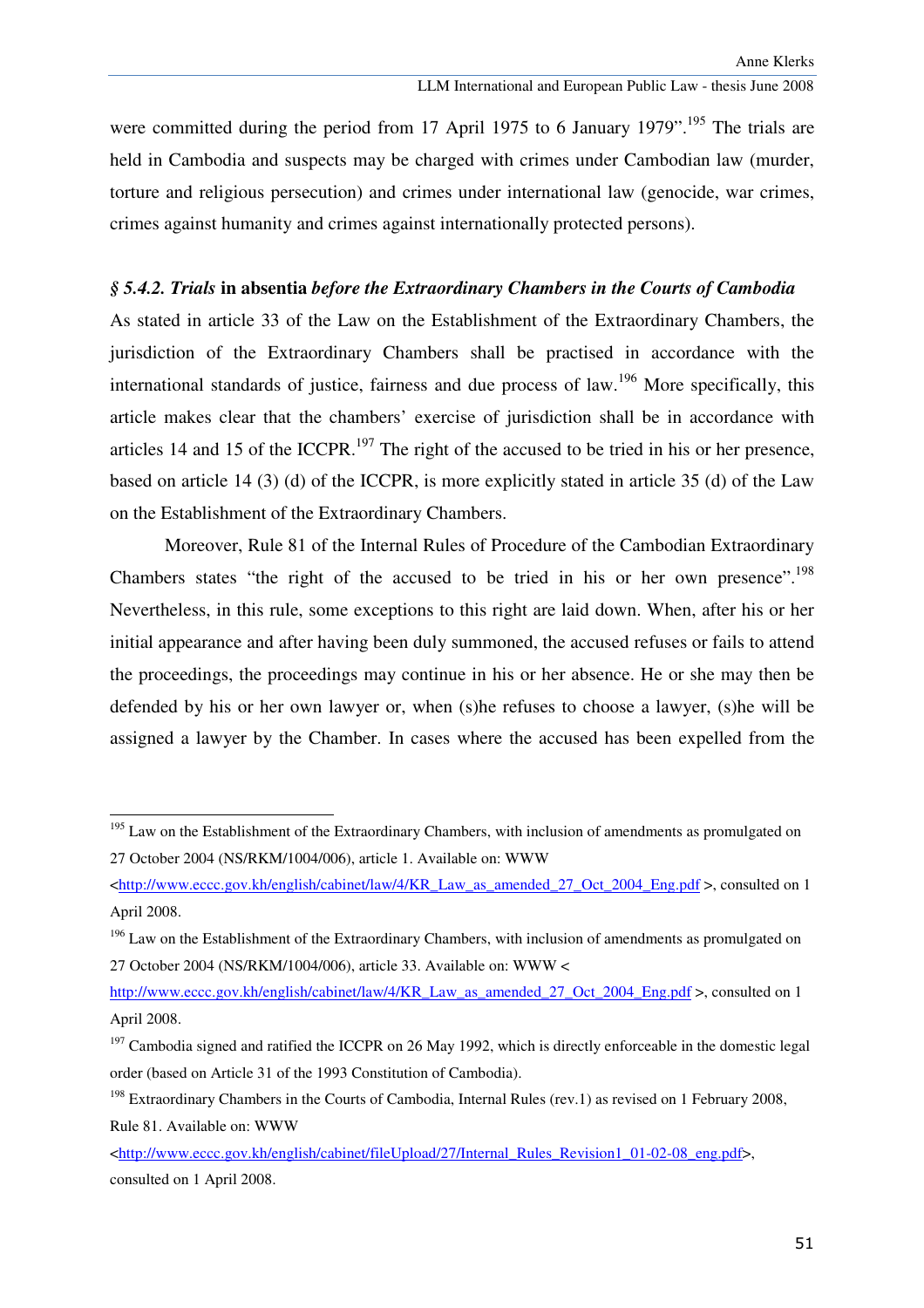proceedings, the accused may remain in telephone contact with his or her lawyer.<sup>199</sup> Based on Rule 81 (5) of the Internal Rules, the Chamber may, upon consent of the accused, resume the proceedings in the absence of the accused when the accused cannot attend the proceedings because of health reasons or other serious concerns. The accused may then be defended by his or her own lawyer or, when (s)he refuses to choose a lawyer, (s)he will be assigned a lawyer by the Chamber. The use of audiovisual means may be used upon request of the accused.

 It can be concluded that based on the Internal Rules and the Law on the Establishment of the Extraordinary Chambers, the accused has the right to be tried in his or her presence. The only possible exceptions to this Rule, thus a proceeding in the absence of the accused, are the ones stated in Rule 81. Up to this moment, there has been no case law on this subject because of the fact that the Extraordinary Chambers have just started prosecution in 2007. Interestingly enough, two of the most powerful leaders of the Khmer Rouge, Ieng Sary and Pol Pot, were tried and found both guilty of the crime of genocide by the People's Revolutionary Tribunal in 1979.<sup>200</sup> Neither of them appeared in court (and hence were tried *in absentia*), nor served any sentence.<sup>201</sup>

## *§ 5.5.1. The Special Court for Sierra Leone*

ł

In 1992, a Liberian rebel group (the Revolutionary United Front) entered Sierra Leone to overthrow the military rulers and to gain control of the diamond mines. The conflict resulted in a civil war, in which child soldiers were recruited to commit gross human rights violations

<sup>&</sup>lt;sup>199</sup> Rule 37 Disruption of Proceedings, Internal Rules (Rev. 1), as revised on 1 February 2008. Available on: WWW <http://www.eccc.gov.kh/english/cabinet/fileUpload/27/Internal\_Rules\_Revision1\_01-02-08\_eng.pdf>, consulted on 30 March 2008.

<sup>&</sup>lt;sup>200</sup> The People's Revolutionary Tribunal was a court in Cambodia, which was especially set up to try Ieng Sary and Pol Pot. See Cambodia – International Center for Transitional Justice-, 'Background', updated March 2008, WWW <http://www.ictj.org/en/where/region3/642.html>, consulted on 20 May 2008.

<sup>&</sup>lt;sup>201</sup> FAQ: Extraordinary Chambers in the Courts of Cambodia, 'Have any of the Khmer Rouge senior leaders been tried before?', 21 July 2006, WWW <http://www.eccc.gov.kh/english/faq.view.aspx?doc\_id=44>,

consulted on 30 March 2008. Nevertheless, since November 2007 Ieng Sary is being prosecuted for Crimes against Humanity and Grave Breaches of the Geneva Conventions of 1948 by the Extraordinary Chambers in the Courts of Cambodia (thus not for the charge of genocide, for which he was already convicted by the People's Revolutionary Tribunal in 1979). On 30 April 2008, the Pre-Trial Chamber decided to deny the request of Ieng Sary for leave to suspend the consideration of his appeal on Provisional Detention. See also: Extraordinary Chambers in the Courts of Cambodia, cases, WWW

 $\text{thtn://www.eccc.gov.kh/english/court doc.list.aspx?courtDocCat=case: docs>}, \text{consider on 26 May 2008}.$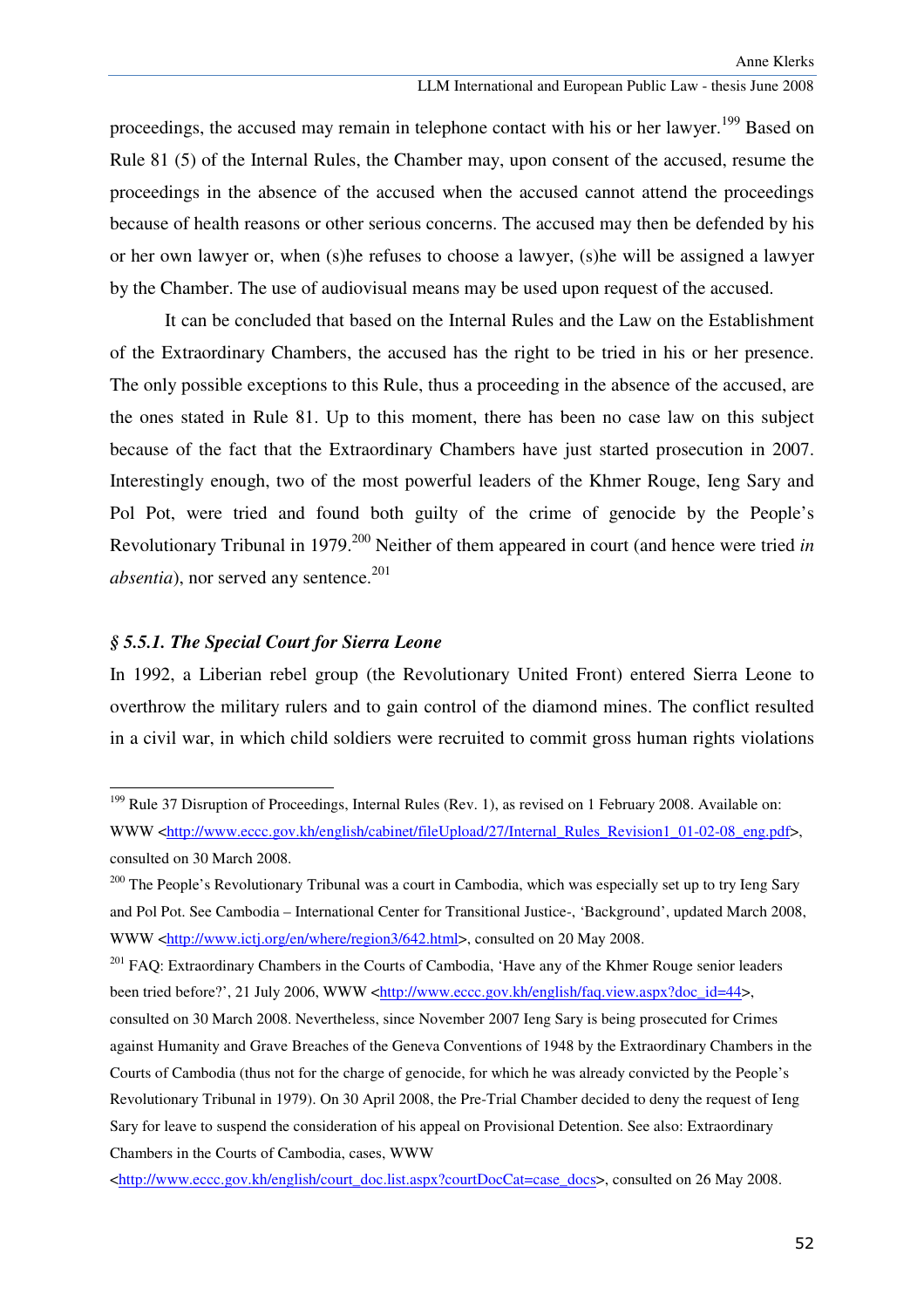such as physical mutilation by amputation of various limbs. The conflict was ended by an intervention of a UN peace-keeping force. $202$ 

 Following the request of the president of Sierra Leone to the Security Council for the establishment of a special court to adjudicate the ones who committed the horrible crimes during the civil war, a Security Council Resolution<sup>203</sup> was adopted to request the Secretary-General of the UN to enter into negotiations with Sierra Leone.<sup>204</sup> On 16 January 2002, an agreement between the Government of Sierra Leone and the UN Secretary-General was signed and the final draft of the Statute for the Special Court for Sierra Leone was agreed upon.

The Special Court for Sierra Leone sits in Freetown<sup>205</sup> and has, based on articles 2-4 of its Statute, jurisdiction over international crimes, namely crimes against humanity; violations of Article 3 common to the Geneva Conventions and of Additional Protocol II; and other serious violations of international humanitarian law. Moreover, on the basis of article 5 of its Statute, the Special Court has jurisdiction over (certain) offences relating to the abuse of girls and offences relating to the wanton destruction of property (which are both crimes under Sierra Leonean law).

The Special Court for Sierra Leone has some unique features. First of all, the Special Court is a separate international organ, which means that it is not part of the domestic legal system of Sierra Leone and the Special Court has, based on article 8 of its Statute, primacy over the national courts of Sierra Leone. Secondly, the judges of the Special Court are mainly international judges appointed by the UN Secretary-General. The UN also appoints the prosecutor and registrar, while the Government of Sierra Leone appoints the minority of the judges and the Deputy Prosecutor.<sup>206</sup> Another unique element is the extension of jurisdiction over persons of 15 years of age.<sup>207</sup> The jurisdiction of the Special Court was extended because of the major role of child soldiers in committing horrendous crimes during the civil war in

 $202$  Cryer and others 2007, p. 150.

 $203$  Security Council Resolution 1315 of 14 August 2000.

 $204$  Cryer and others 2007, p. 150.

<sup>&</sup>lt;sup>205</sup> Note however (and see also below) that for security reasons, the case of Charles Taylor takes place at the International Criminal Court in The Hague.

 $206$  Cryer and others 2007, p. 151.

<sup>&</sup>lt;sup>207</sup> Special Court for Sierra Leone, article 7 of the Statute, WWW < http://www.sc-sl.org/Documents/scslstatute.html>, consulted on 1 April 2008.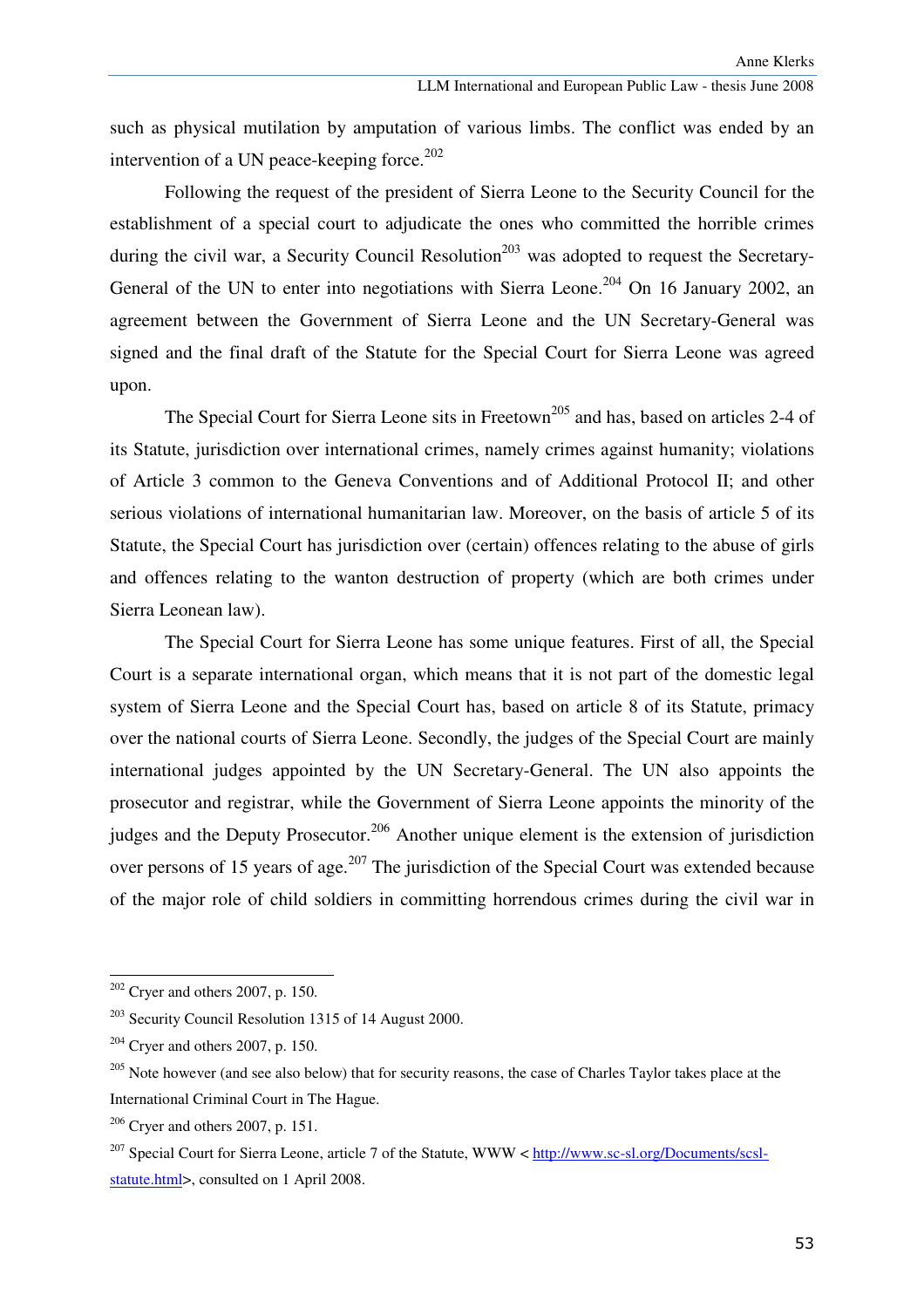Sierra Leone.<sup>208</sup> Although the jurisdiction of the Special Court for Sierra Leone was extended over persons of 15 years of older, the Prosecutor of the Court has made clear that he will not use this provision to prosecute children. He said that: "the children of Sierra Leone have suffered enough both as victims and perpetrators. I am not interested in prosecuting children. I want to prosecute the people who forced thousands of children to commit unspeakable crimes".<sup>209</sup>

Currently, six accused are on trial at the Special Court. Another person indicted is Johnny Paul Koroma. Despite the fact that his whereabouts are unknown, his indictment remains in force.<sup>210</sup> The case of Prosecutor vs. former Liberian president Charles Taylor is at this moment held in The Hague, due to safety concerns.

### *§ 5.5.2. Trials* **in absentia** *before the Special Court for Sierra Leone*

The Statute of the Special Court states in article 17 (4) (d) that the accused has the right to be tried in his or her presence. However, Rule 60 of the Rules of Procedure and Evidence mentions two exceptions to this general rule. It makes clear in subsection (A) that an accused who has made his initial appearance, may be tried in his absence when i) "he has been afforded the right to appear at his own trial but he refuses to do so or ii) is at large and refuses to appear in court".<sup>211</sup> Based on Rule 60 (B), the accused may be represented by his or her own counsel or a counsel appointed by the court. Moreover, as stated in Rule 60 (B), the case may only proceed when the judge or Trial Chamber is satisfied "that the accused has, expressly or impliedly, waived his or her right to be present".

 An example of the use of Rule 60 is the case of Prosecutor of the Special Court vs. Issa Sesay, Morris Kallon and Augustine Gbao. Augustine Gbao made his initial appearance before the court on 16 April 2003. After that, he appeared for his trial on 5 and 6 July 2004. However, on 7 July 2004, he refused to go to court. The court was satisfied, in light of the foregoing findings, that Augustine Gbao had waived his right to be present at trial and the trial

<sup>208</sup> De Bertodano 2003, p. 243.

<sup>209</sup> Special Court for Sierra Leone, Press Release, 'Special Court Prosecutor Says He Will Not Prosecute Children', 2 November 2002, WWW < http://www.sc-sl.org/Press/prosecutor-110202.pdf>, consulted on 5 May 2008.

<sup>&</sup>lt;sup>210</sup> Special Court for Sierra Leone; other cases, WWW <http://www.sc-sl.org/cases-other.html>, consulted on 1 April 2008.

<sup>&</sup>lt;sup>211</sup> Special Court for Sierra Leone, Rules of Procedure and Evidence (amended on 19 November 2007), WWW <http://www.sc-sl.org/Documents/rulesofprocedureandevidence.pdf>, consulted on 4 April 2008.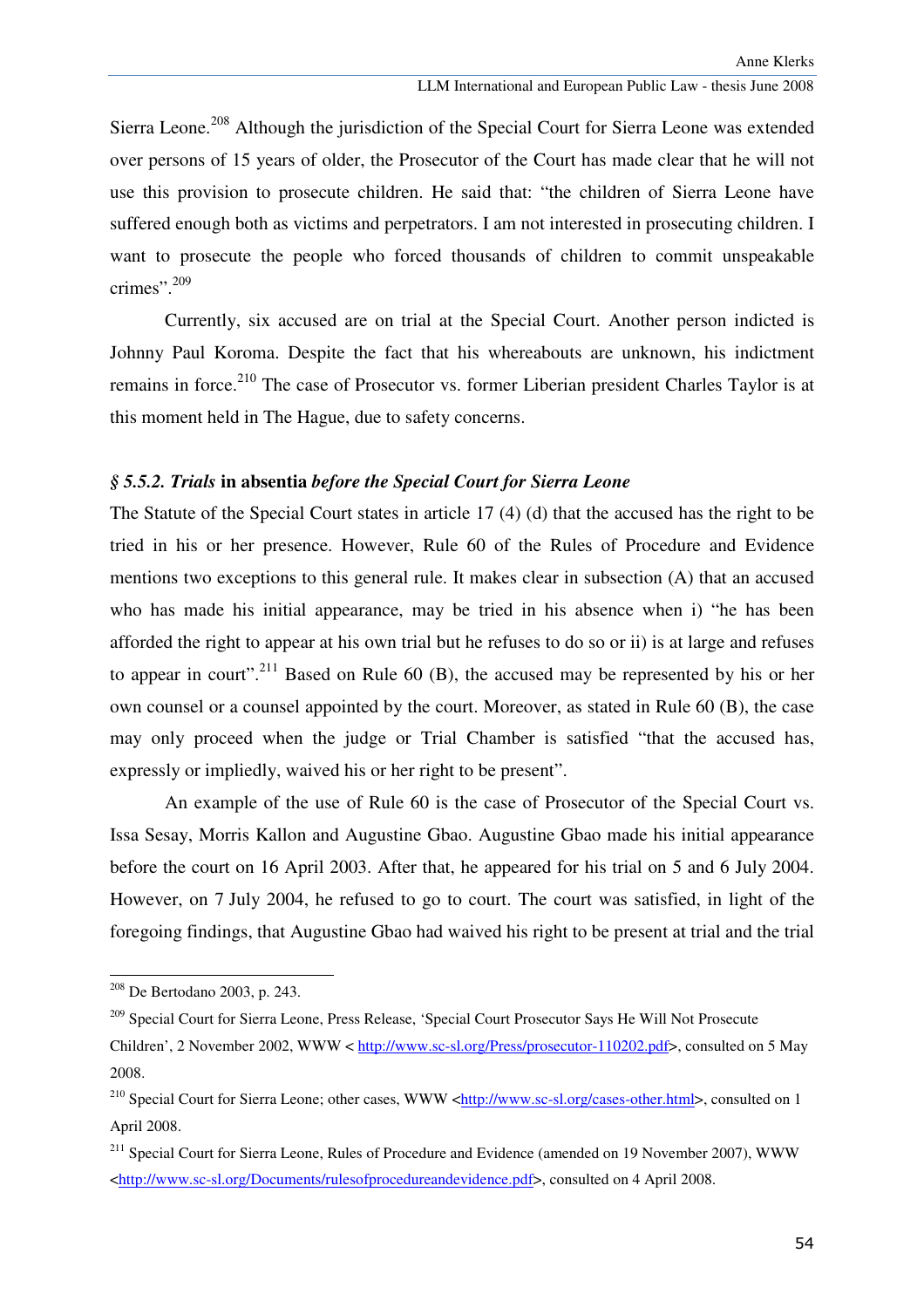proceeded in his absence. The defence team of Augustine Gbao continued to represent him, as allowed for under Rule 60 (B) of the Rules of Procedure and Evidence of the Special Court for Sierra Leone.<sup>212</sup>

### *§ 5.6.1. The Iraqi High Tribunal*

During the terrifying authoritarian regime of Saddam Hussein, wars were fought against Iran, Kuwait and national groups. Especially the Kurds were violently suppressed. In March 2003, the United States, the United Kingdom and several Allies started an attack against Iraq and the regime was defeated in April of that year. Soon afterwards, it was decided to establish a specialised court in order to deal with the crimes of the old regime. On 10 December 2003, the Iraqi Special Tribunal was established by the Interim Governing Council, under authorisation of the Coalition Provisional Authority. Only three days later, Saddam Hussein was found and arrested in the village of Adwar.

 While there were some concerns about the legal basis of the Iraqi Special Tribunal, the Transitional National Assembly annulled the Statute of the Special Tribunal and replaced it by the Statute of the renamed Iraqi High Tribunal on 9 October 2005.<sup>213</sup> The Iraqi High Tribunal is integrated in domestic law and has, according to article 1 of the Statute, jurisdiction over

any Iraqi national or resident of Iraq accused of genocide, crimes against humanity, war crimes or violations of stipulated Iraqi Laws, committed since July 17, 1968 and up until and including May 1, 2003, in the territory of the Republic of Iraq or elsewhere, including crimes committed in connection with Iraq's wars against the Islamic Republic of Iran and the State of Kuwait. This includes jurisdiction over crimes listed in Articles 12 and 13 committed against the people of Iraq (including its Arabs, Kurds, Turcomans, Assyrians and other ethnic groups, and its Shi'ites and Sunnis) whether or not committed in armed conflict. $2^{14}$ 

<sup>&</sup>lt;sup>212</sup> Prosecutor vs. Sesay, Kallon and Gbao (SCSL-04-15-T), 'Ruling on the issue of Refusal of the Third Accused, Augustine Gbao, to Attend Hearing of the Special Court for Sierra Leone on 7 July 2004 and succeeding days', 7 July 2004, available on: WWW < http://www.sc-sl.org/Transcripts/RUF-070704.pdf>, consulted on 4 April 2008.

<sup>213</sup> Mettraux 2007, p. 287.

<sup>&</sup>lt;sup>214</sup> Article 1 of the Statute of the Iraqi High Tribunal, as available on: WWW <http://www.iraqiht.org/en/selection1.html>, consulted on 4 April 2008.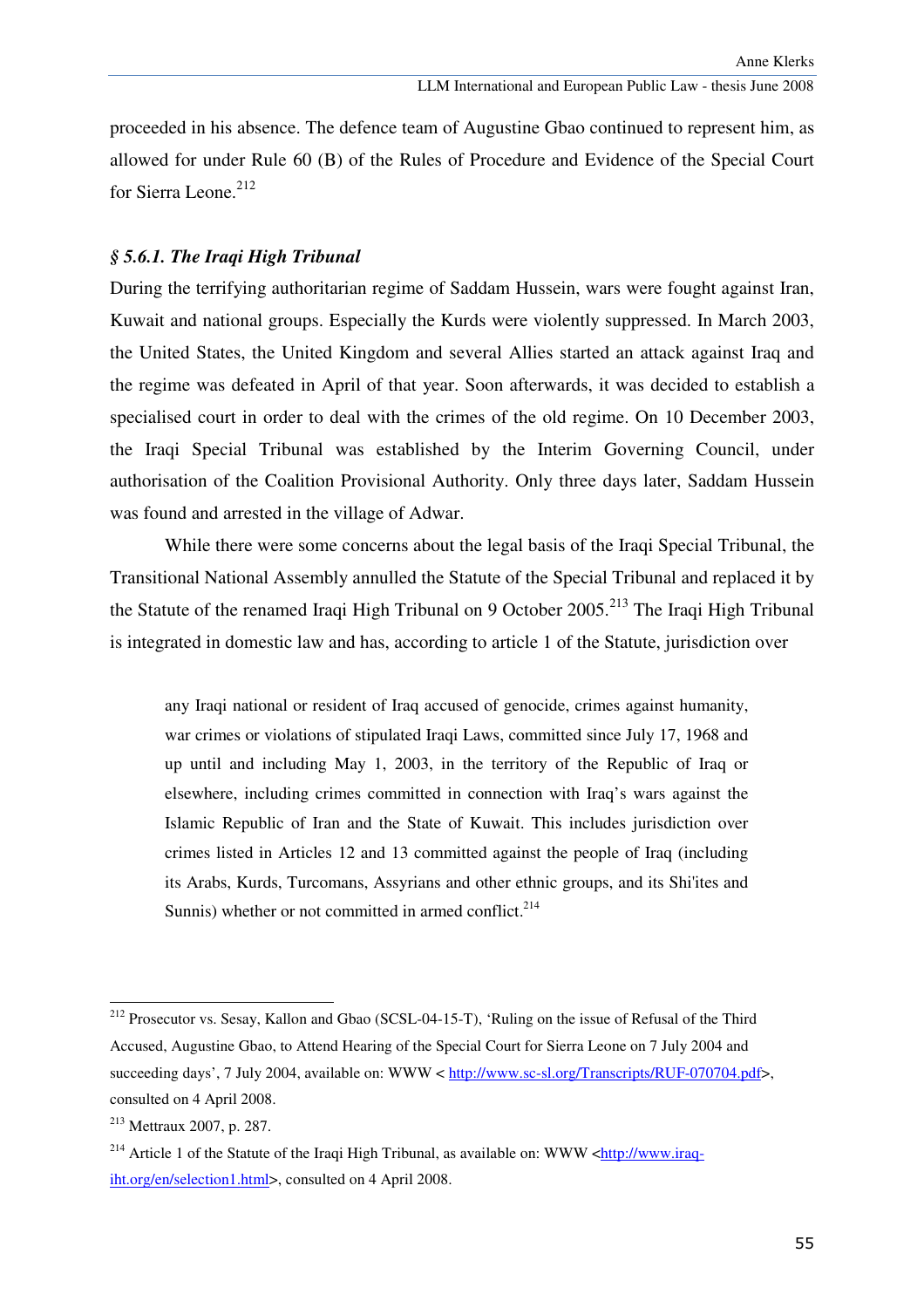Interestingly, unlike the international criminal tribunals or internationalised courts, the Iraqi High Tribunal has a national Prosecutor, its bench is composed exclusively of national judges and it uses the Iraqi Criminal Code to supplement the provisions of its statute and rules.<sup>215</sup> However, in cases concerning a State as one of the plaintiffs, the appointment of non-Iraqi judges is allowed by the Statute. As Michael P. Scharf states it: "the Iraqi High Tribunal is not international enough to call it a hybrid court, but it is an Internationalised domestic tribunal". $^{216}$ 

## *§ 5.6.2. Trials* **in absentia** *before the Iraqi High Tribunal*

The Statute of the Iraqi High Tribunal states in article 20 (d) (4) that "the accused has the right to be tried in his presence".<sup>217</sup> The Rules of Procedure and Evidence are silent on this subject. By only stating the right of the accused to be tried in his presence and not explicitly prohibiting trials *in absentia*, one could say that this implicitly means that the accused can waive his right to be tried in his presence, leading to the fact that a trial can be held in the absence of the accused. The Statute does not provide for a rule on the waiver to be present and there appears to be no case law on this subject (yet). Hence, this means that by only stating the right of the accused to be present, the Iraqi High Tribunal has not made a very strong statement on whether to allow for trials *in absentia*.

## *§ 5.7.1. The Bosnia and Herzegovina War Crimes Chamber*

In the Republic of Bosnia and Herzegovina, the Serbs, Croats and Bosnian Muslims lived together until the conflict erupted. In 1992, the Government of Bosnia wanted to declare its independence and held a referendum whether the three ethnic groups supported this call for independence. The Croats and Bosnian Muslims supported the idea of the Government, but the Serbs did not want take part in the referendum. Upon the positive decisions on independence of the Croats and Bosnian Muslims, the Serbs declared their own Republic, the 'Republica Srpska'. After that, the ethnic groups were involved in several conflicts and this ended in a terrible war.<sup>218</sup>

<sup>215</sup> Scharf 2007, p. 259. Nevertheless, non-Iraqi advisors and experts may work for the Iraqi High Tribunal, as stated in Rule 21 of the Rules of Procedure and Evidence of the Iraqi High Tribunal.

<sup>216</sup> Scharf 2007, p. 259.

<sup>&</sup>lt;sup>217</sup> Iraqi High Tribunal, Statute, WWW <http://www.iraq-iht.org/en/selection7.html>, consulted on 4 April 2008.

<sup>&</sup>lt;sup>218</sup> Center for Balkan Development, 'History of war in Bosnia - historical background', May 1996, WWW <http://www.friendsofbosnia.org/edu\_bos.html>, consulted on 4 April 2008.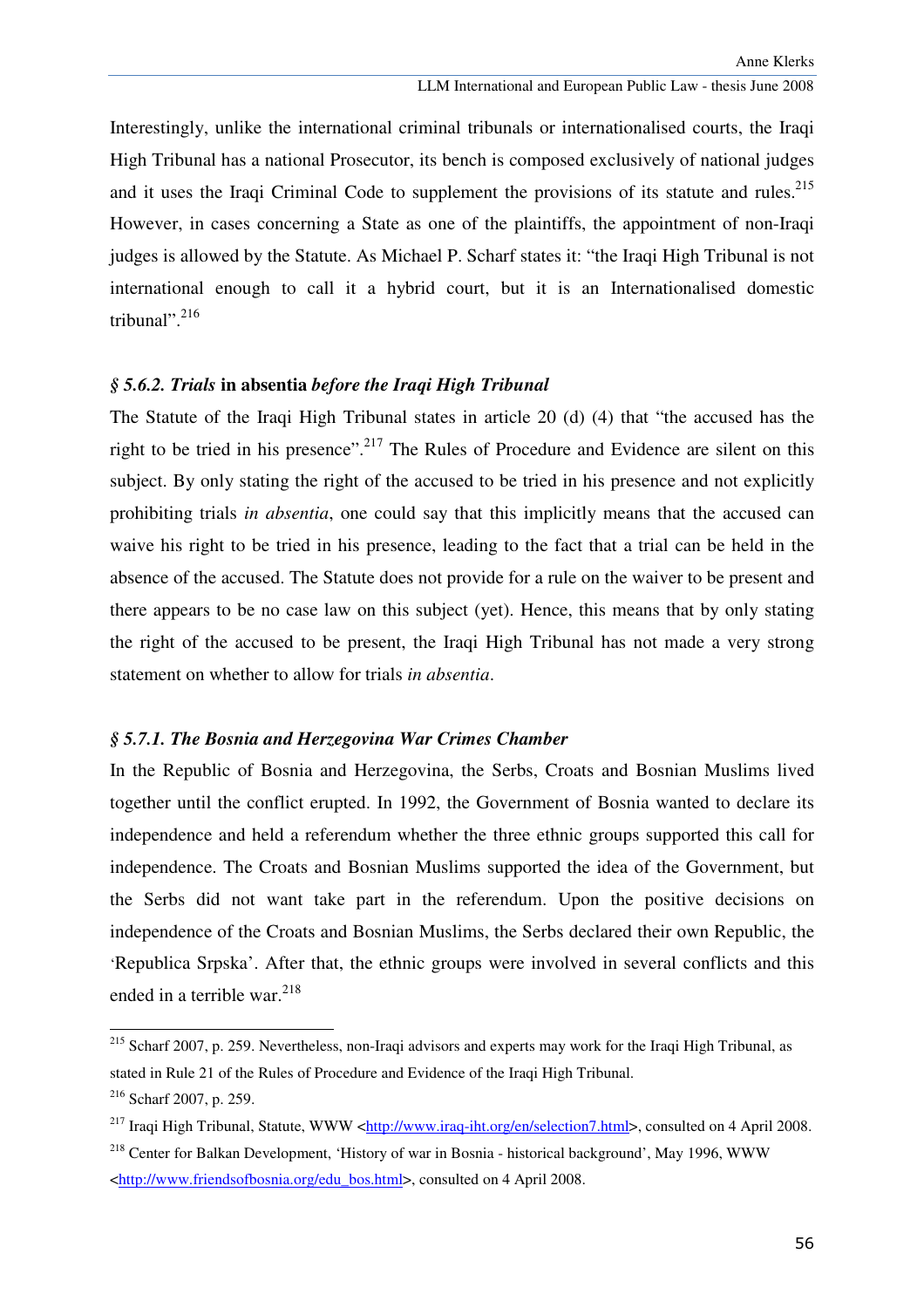The 1995 Dayton Peace Agreement led to a complex political structure and the State of Bosnia was divided in two entities: the Federation of Bosnia and Herzegovina and the Republic of Srpska. The justice system did not work properly at that time, because of loss of skilled judiciary and the lack of proper equipments and facilities. Within this context, the Bosnia and Herzegovina War Crimes was established in the Federation of Bosnia and Herzegovina in 2005.<sup>219</sup>

The jurisdiction of the War Crimes Chamber "has been established as a domestic institution with international components<sup> $220$ </sup> and is seen as an important part of the ICTY completion strategy.<sup>221</sup> Its jurisdiction concerns cases that are referred to the War Crimes Chamber by the ICTY, based on Rule 11*bis* of the ICTY Rules of Procedure and Evidence.<sup>222</sup> Additionally, the War Crimes Chamber handles cases where investigations have not been completed and which have been submitted by the Office of the Prosecutor of the ICTY. $^{223}$ 

 The War Crimes Chamber deals with the most serious war-related crimes in Bosnia and has international judges and prosecutors.<sup>224</sup> The law on which the War Crimes Chamber operates is national law, including criminal and criminal procedure codes introduced by the Office of the High Representative.<sup>225</sup>

ł

<sup>222</sup> Rule 11*bis* enables the ICTY (regardless of whether the accused is in ICTY's custody or not), after an

http://www.hrw.org/reports/2006/ij0206/2.htm >, consulted 4 April 2008.

<sup>&</sup>lt;sup>219</sup> Looking for Justice: The War Crimes Chamber in Bosnia and Herzegovina, 'Background to the establishment and mandate of the War Crimes Chamber', February 2006, WWW

<sup>&</sup>lt;http://www.hrw.org/reports/2006/ij0206/2.htm >, consulted 4 April 2008.

 $220$  Cryer and others 2007, p. 159.

<sup>&</sup>lt;sup>221</sup> Security Council Resolution 1503 of 28 August 2003. The 'completion strategy' makes clear that the tribunal will concentrate solely on high-level cases and leaves the rest of the cases to (national) courts.

indictment has been confirmed, to refer the case to the authorities of another State in whose territory the crime is committed; or in which the accused was arrested; or who has jurisdiction and is willing and adequately prepared to accept such a case.

 $^{223}$  Looking for Justice: The War Crimes Chamber in Bosnia and Herzegovina, 'Background to the establishment and mandate of the War Crimes Chamber', February 2006, WWW <

<sup>&</sup>lt;sup>224</sup> Cryer and others 2007, p. 159 & 160. "Crimes that are not considered to be 'the most serious war-related crimes', are dealt with before the courts of the different cantons or districts of the Federation of Bosnia and Herzegovina".

 $225$  Cryer and others 2007, p. 159.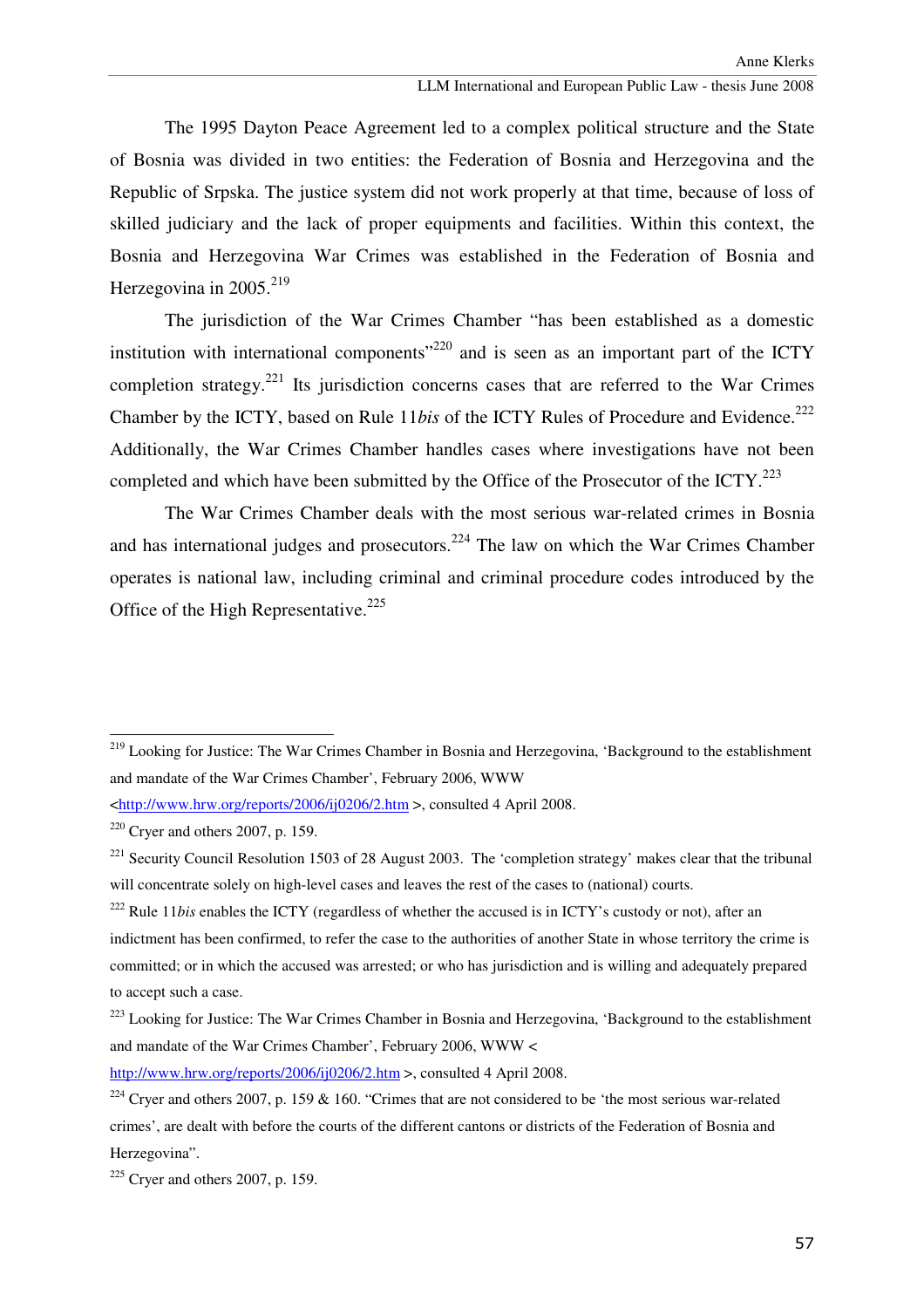## *§ 5.7.2. Trials* **in absentia** *before the Bosnia and Herzegovina War Crimes Chamber*

In order to determine whether trials *in absentia* are allowed for before the Bosnia and Herzegovina War Crimes Chamber, one has to look at the Criminal Procedure Code of Bosnia and Herzegovina.<sup>226</sup> In article 6 of the Code, one can read that the accused has a right to be informed on the charges against him and on the grounds of suspicion, that he must be given the opportunity to give a statement, that all facts and evidence in his favour must be presented and "that the accused shall not be bound to present his defense or to answer questions posed to him". To ensure the presence of the accused and a successful conduct of the criminal proceedings, several measures may be taken, as stated in article 123: summons, apprehension, house arrest, bail and custody.<sup>227</sup> These articles state rights of the accused and try to ensure that the accused is present, but the main article on trials *in absentia* is article 247 of the Criminal Code of Bosnia and Herzegovina. This article firmly states that "an accused may never be tried *in absentia*". Consequently, trials *in absentia* are banned by the Bosnia and Herzegovina War Crimes Chamber.

#### *§ 5.8. Interim conclusions*

ł

Based on the findings from the previous paragraphs, one may make some interim conclusions. First of all, it becomes clear that some of the courts are inspired by article 14 (3) (d) ICCPR. The Iraqi High Tribunal, as a State party to the ICCPR, confirms the right of the accused to be present before the Tribunal, but makes no further statement on allowing for trials *in absentia*. Thus, the accused can still be tried in his absence, by waiving his right to be present. Furthermore, both the law of the Extraordinary Chambers in the Courts of Cambodia and the law of the Special Court for Sierra Leone state the right of the accused to be present, but they also mention exceptions to this right. This means that the right of the accused to be present

<sup>&</sup>lt;sup>226</sup> The Criminal Procedure Code of Bosnia and Herzegovina has been adopted by the Bosnia and Herzegovina Parliamentary Assembly and is published in the Official Gazette of Bosnia and Herzegovina 36/03. The Code can be found on: WWW  $\leq$  http://www.ohr.int/ohr-dept/legal/oth-legist/doc/criminal-procedure-code-ofbih.doc>, consulted on 5 April 2008.

 $227$  A 'summon' can be described as "a court order to appear served to the accused". 'Apprehension' can be defined as "an arrest/seizure in the name of the law". "The confinement of a person who is accused or convicted of a crime to his or her home", is called 'house arrest'. Sometimes an electronically monitored bracelet is used. 'Bail' can be introduced as "a security required by a court for the release of a prisoner who must appear at a future time. This security can, for example, consist of a sum of money". "The custody of a person whose freedom is directly controlled and limited", is called '(physical) custody'. All definitions are obtained from Black's Law Dictionary (8th ed. 2004), Thomson/West.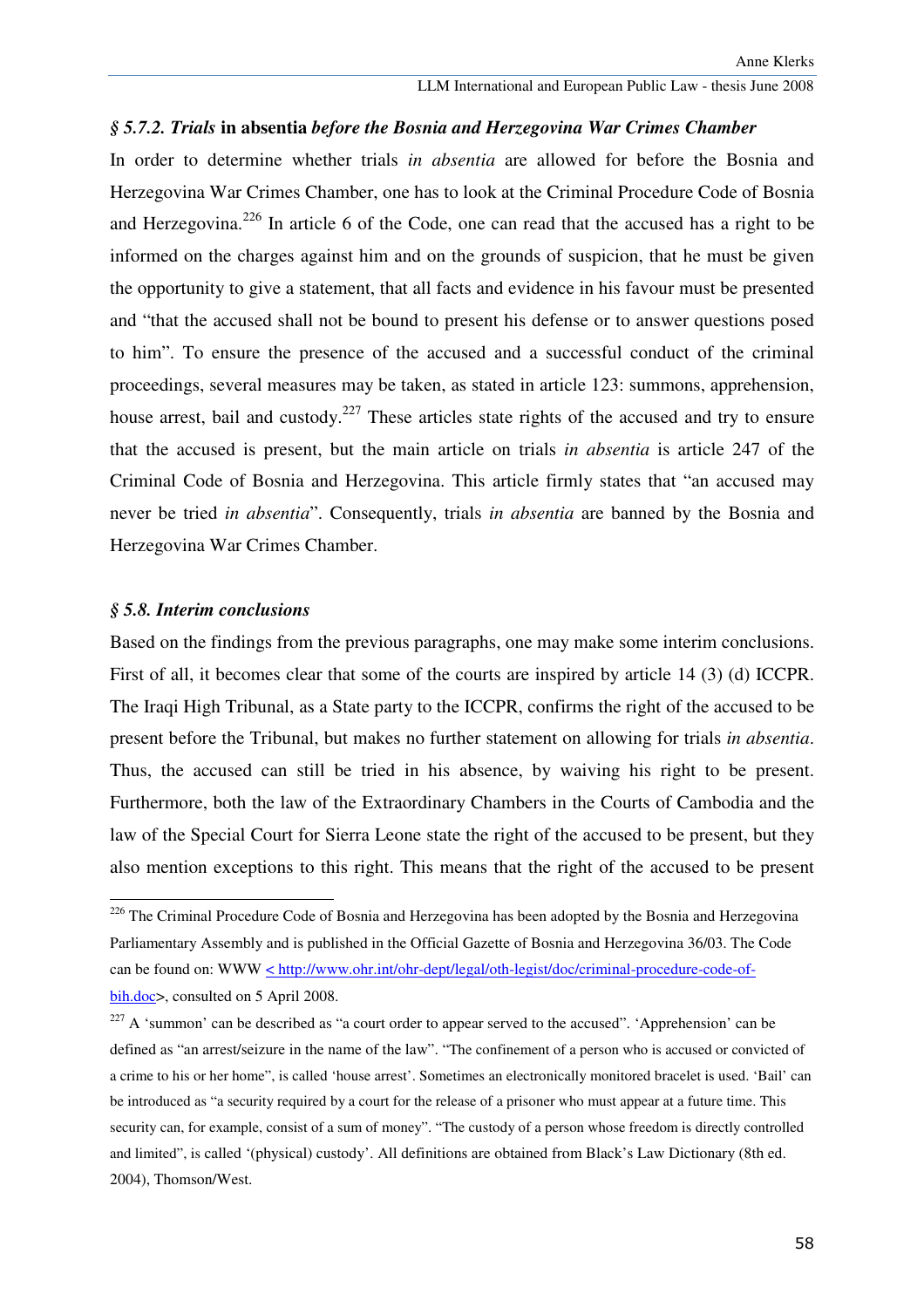can be waived under these exceptional circumstances and that trials *in absentia* are allowed for before the Extraordinary Chambers in the Courts of Cambodia and the Special Court for Sierra Leone.

 The Special Panels for Serious Crimes in Dili (East Timor) make clear in section 5 of Regulation 2000/30 that trials *in absentia* are not allowed for. However, again, there are some exceptions to this rule, which are stated in section 5.2 and section 5.3. This means that trials *in absentia* are allowed for when these exceptions can be applied to a certain situation. A more firmly statement on trials *in absentia* is made by the Internationalised Panels of Kosovo, by stating that trials *in absentia* are prohibited for serious violations of international humanitarian law (as defined in Chapter XVI of the applicable Yugoslav Criminal Code or in the Rome Statute of the International Criminal Court). Whether this implicitly means that trials *in absentia* are allowed for in cases of crimes that are not defined in Chapter XVI of the applicable Yugoslav Criminal Code or in the Rome Statute of the International Criminal Court remains uncertain. The only tribunal which has made a strong and unambiguous statement on trials *in absentia* is the Bosnia and Herzegovina War Crimes Chambers. The accused may *never* be tried *in absentia*, according to article 247 of the Criminal Procedure Code of Bosnia and Herzegovina.

 It can be concluded that, based on the findings of this chapter, it depends on each of the courts whether they have made a (strong) statement on trials *in absentia*. The majority of the courts at least states the right of the accused to be tried in his or her presence, as is also envisaged under article 14 (3) (d) ICCPR. A division based on the way the courts are set up is hard to make, since there seems to be no convincing similarities between the courts that are established in the same way. For example, the Special Panel for Serious Crimes in Dili (East Timor) and the Internationalised Panels of Kosovo are both created as a direct result of international intervention and installation of an international transitional administration, but they do not share the same perception of the *in absentia*-principle. Moreover, a certain development of the *in absentia*-principle cannot be deducted from the law and case law of the different courts either. This is shown by the fact that the Bosnia and Herzegovina War Crimes Chamber and the Iraqi High Tribunal are both established in 2005, but that the former bans trials *in absentia* whereas the latter only states the right of the accused to be tried in his presence. Thus, one cannot argue that a general rule concerning or a certain development of the *in absentia*-principle within the context of these internationalised (domestic) courts can be identified.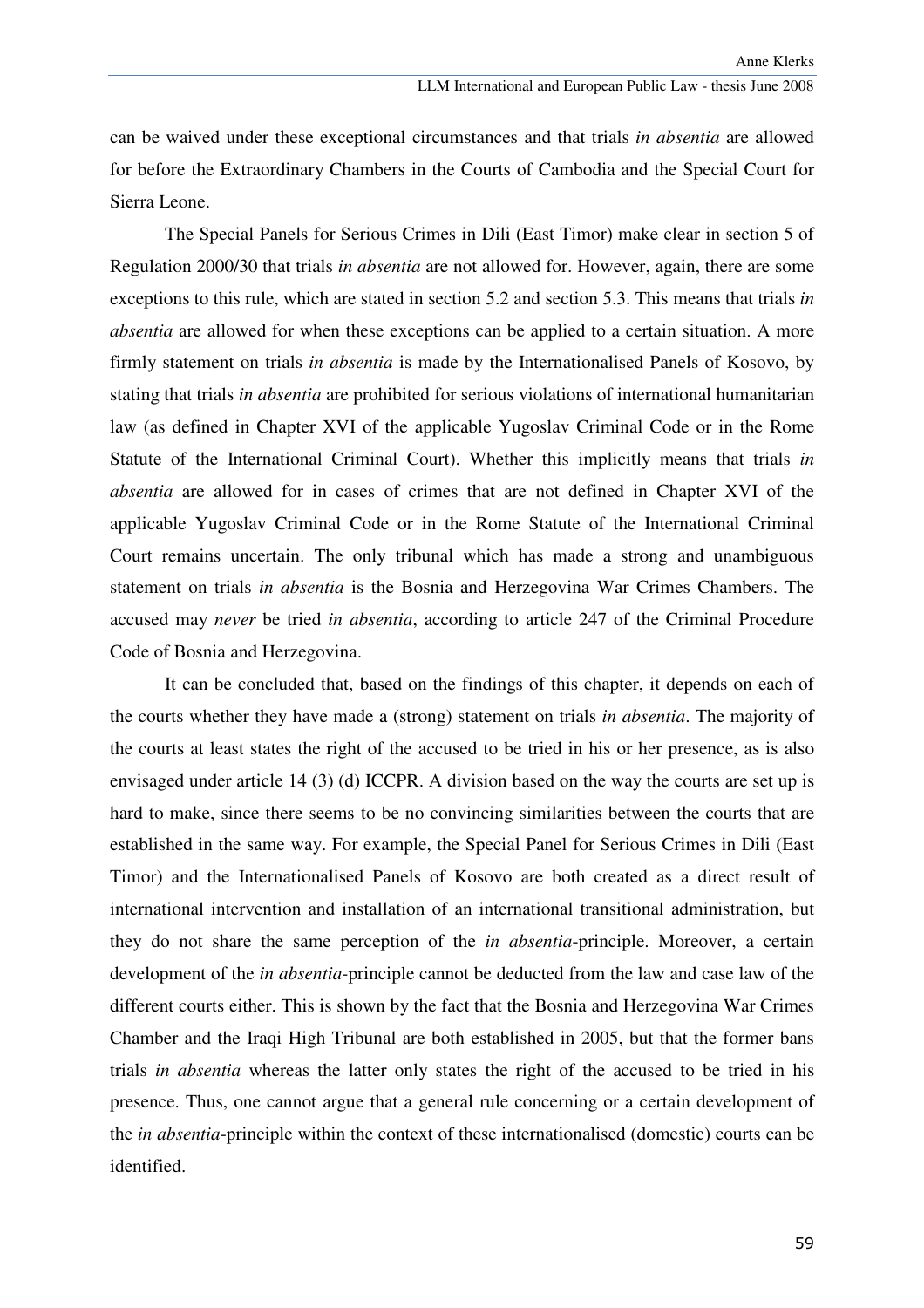# **Chapter 6 – The Special Tribunal for Lebanon**

After having dealt with the international criminal tribunals and internationalised court, in this chapter we will look at the most recent tribunal: the Special Tribunal for Lebanon. Before we will look at the actual tribunal, the violent history of Lebanon's last decades will be discussed. After this, the creation and legal framework of the Special Tribunal for Lebanon will be looked at and it will become clear that this tribunal really is far from ordinary. The possibility of trials *in absentia*, which is at the core of this thesis, will be reviewed. The Special Tribunal for Lebanon has included a novelty on this issue. The chapter will end with a few concluding remarks.

## *§ 6.1. A short overview of the history of conflicts in Lebanon within the last decades*

The Republic of Lebanon has been an area of conflict for many decades. These political and religious conflicts were characterised by large-scale atrocities committed by local and foreign actors, which could easily be defined as war crimes or crimes against humanity.<sup>228</sup> Thousands were killed, wounded, missing and forcibly displaced. These crimes were committed in a context of almost total impunity during the period of war in Lebanon from 1975 until  $2005.<sup>229</sup>$ Officially, the conflict already ended in 1990 with the signing of the peace agreement of Taif, but the Israeli forces continued to attack civilian targets till 2000, when they pulled back from the area of South Lebanon. The Syrian forces however remained in Lebanon and it took until 2005 for them to withdraw under international pressure. Although the Syrian forces had withdrawn from Lebanon, the influence of Syria on the Lebanese Government remained and the control of the Syrian security forces even grew gradually.<sup>230</sup>

On 14 February 2005, the former Lebanese Prime Minister Rafiq Hariri was assassinated by a bomb(ing) attack in Beirut. The explosion did not only take the life of Rafiq Hariri, but also killed more than twenty other people and some hundred more were wounded.<sup>231</sup> Rafiq Hariri was a very powerful politician in Lebanon and served as a Prime Minister from 1992-1998 and in the period of 2000-2004. He was praised for being able to

 $228$  Wierda and others 2007, p. 1067.

 $229$  Wierda and others 2007, p. 1067-1069.

 $230$  Wierda and others 2007, p. 1067-1069.

<sup>&</sup>lt;sup>231</sup> 'The Oddity that is the Hariri Tribunal', M. Milanovíc 19 September 2007, p. 2. Available on the Social Science Research Network: WWW <http://papers.ssrn.com/sol3/papers.cfm?abstract\_id=1014906>, consulted on 27 April 2008.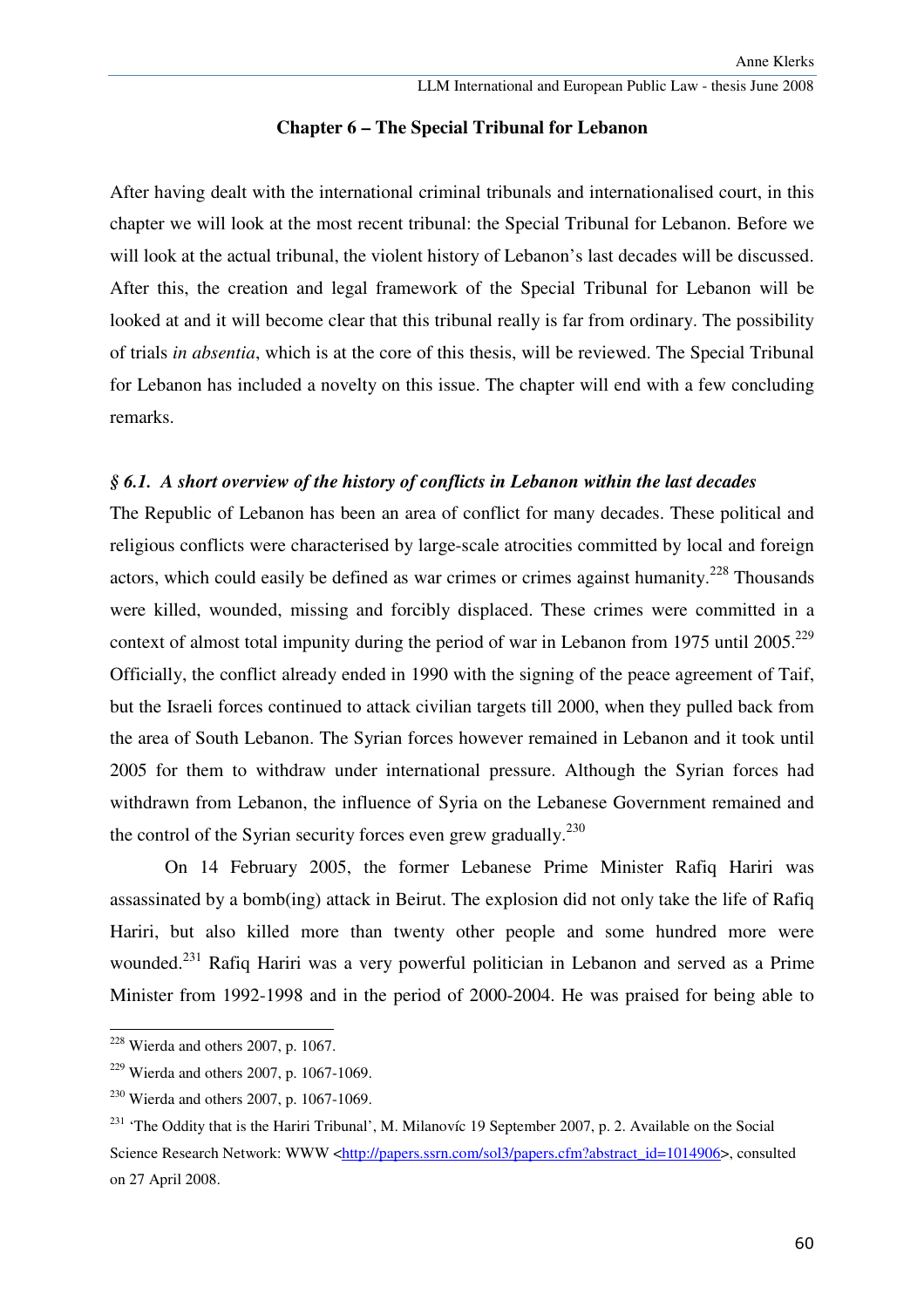restore the Republic of Lebanon after the war, by means of his great leadership. He resigned as Prime Minister in 2004, because of the reassignment of Emile Lahoud as President of the Republic of Lebanon, who is thought to be an accomplice of Syria.<sup>232</sup>

In 2006 the violence was sparked again, when Hezbollah<sup>233</sup> captured two Israeli soldiers to trade them in for Hezbollah militias who were captured by Israel. In reaction to this, Israel immediately started a military offensive, by which many Lebanese civilians were killed.<sup>234</sup> Even up to this day, the conflict between Hezbollah and Lebanese pro-government groups continue. Within the last weeks, clashes were reported in Beirut and Tripoli between groups that support the pro-Western and anti-Syrian Lebanese government and Hezbollah. Notwithstanding this, the Lebanese Government and Hezbollah have concluded a pact in Doha on 21 May 2008, to end the ongoing (political) crisis. Whether this pact is a suitable solution to the crisis will become clear in the near future.

# *§ 6.2. The creation of the Special Tribunal for Lebanon*

The attack of 14 February 2005 was followed by the killings of other prominent public figures, and all were highly condemned by the international community, especially by the Secretary-General of the UN and the Security Council.<sup>235</sup> On 7 April 2005, the Security Council Resolution 1595 established an UN International Independent Investigation Commission (hereinafter: UNIIIC) to assist the Lebanese authorities in their investigation of the attack.<sup>236</sup> The first report of the UNIIIC already made clear the probable involvement of Syrian security officials in the attack on Hariri and the succeeding attacks. On 13 December 2005, after the second report of the UNIIIC, the Lebanese Government asked the UN in a letter "to establish a tribunal of an international character to try all those alleged responsible for the attack of 14 February 2005 in Beirut that killed the former Lebanese Prime Minister

<sup>234</sup> BBC News, 'Country profile: Lebanon', last updated 9 May 2008, WWW

<sup>&</sup>lt;sup>232</sup> 'The oddity that is the Hariri Tribunal', M. Milanovíc 19 September 2007, p. 2. Available on the Social Science Research Network: WWW <http://papers.ssrn.com/sol3/papers.cfm?abstract\_id=1014906>, consulted on 27 April 2008.

<sup>&</sup>lt;sup>233</sup> Hezbollah is a Shi'a anti-Western political and paramilitary organisation, which is supported by Iran and Syria. Nowadays, Hezbollah is Party to the Lebanese Parliament.

<sup>&</sup>lt;http://news.bbc.co.uk/1/hi/world/middle\_east/country\_profiles/791071.stm>, consulted on 21 May 2008. <sup>235</sup> 'The oddity that is the Hariri Tribunal', M. Milanovíc 19 September 2007, p. 2. Available on the Social

Science Research Network: WWW <http://papers.ssrn.com/sol3/papers.cfm?abstract\_id=1014906>, consulted on 27 April 2008.

<sup>&</sup>lt;sup>236</sup> Security Council Resolution 1595 of 7 April 2005.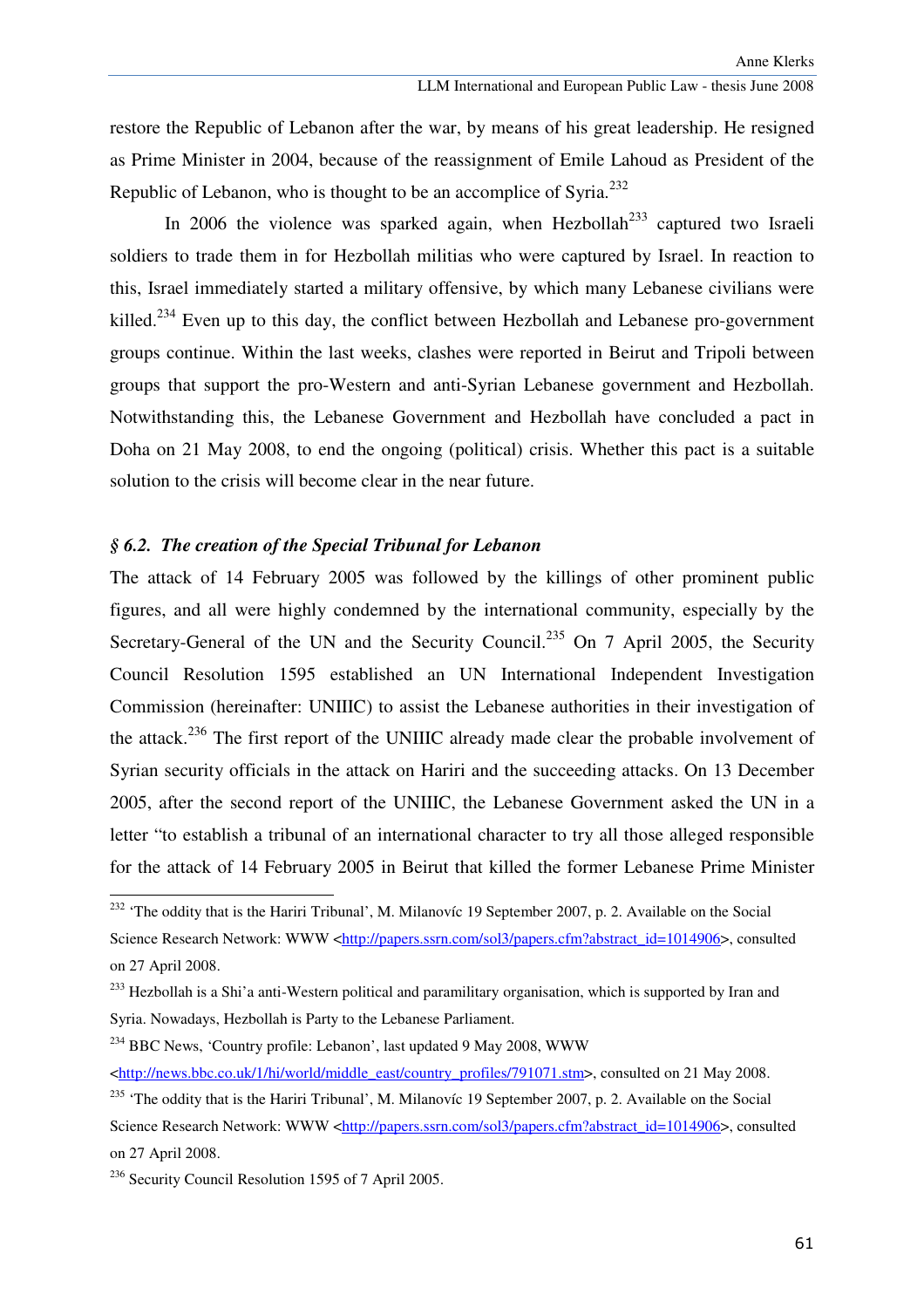Rafig Hariri and 22 others".<sup>237</sup> In response to the letter, the Security Council requested the Secretary-General to provide the needed assistance by consulting the Lebanese Government on the nature and scope of such a tribunal. $^{238}$ 

In the months after the letter of the Lebanese Government, an agreement between the UN and the Lebanese Republic on "setting up a tribunal of an international character based on the highest international standards of criminal justice" was discussed.<sup>239</sup> The UN wanted to set up a treaty-based international institution that would be established by an agreement, just like the Special Court for Sierra Leone.<sup>240</sup> A draft agreement was created in November 2006 and the agreement was duly signed by the Government of Lebanon and the UN. Nevertheless, despite the support of the Lebanese Parliament, the ratification of the agreement never occurred and the Prime Minister of Lebanon decided after several months to ask the Security Council "to deliver a binding decision on the establishment of a Tribunal".<sup>241</sup>

The Security Council, acting under its Chapter VII powers of the UN Charter by stating that the assassination of Hariri and its consequences constitute(s) a threat to international peace and justice, adopted Resolution 1757 of 30 May  $2007<sup>242</sup>$  to authorise the establishment of the tribunal. The Resolution, to which the agreement and the statute of the tribunal were attached, asked the Government of Lebanon to comply with the legal requirements for the entry into force of the Agreement within 10 days.  $243$  However, the Lebanese Government did not live up to the deadline. Notwithstanding this, the provisions of the document annexed to the Resolution and the Statute of the Special court for Lebanon (hereinafter: STL) entered into force on 10 June  $2007$ <sup>244</sup>. The basis for the STL remained to be the agreement between the UN and the Lebanese Republic, although the agreement did not

<sup>237</sup> UN Doc. S/2005/783, Letter dated 13 December 2005 from the Chargé d'affaires a.i. of the Permanent Mission of Lebanon to the United Nations addressed to the Secretary-General.

<sup>238</sup> Security Council Resolution 1644 of 15 December 2005.

<sup>&</sup>lt;sup>239</sup> Security Council Resolution 1664 of 29 March 2006.

<sup>240</sup> Fassbender 2007, 1094.

<sup>241</sup> Swaak-Goldman 2007, p. 989.

<sup>&</sup>lt;sup>242</sup> Security Council Resolution 1757 of 30 May 2007, which can be found on: UN Security Council:

Resolutions, S/RES/1757 (2007), WWW < http://www.un.org/Docs/sc/unsc\_resolutions07.htm>, consulted on 22 May 2008.

<sup>243</sup> Swaak-Goldman 2007, p. 989.

<sup>&</sup>lt;sup>244</sup> Swart 2007, p. 1154.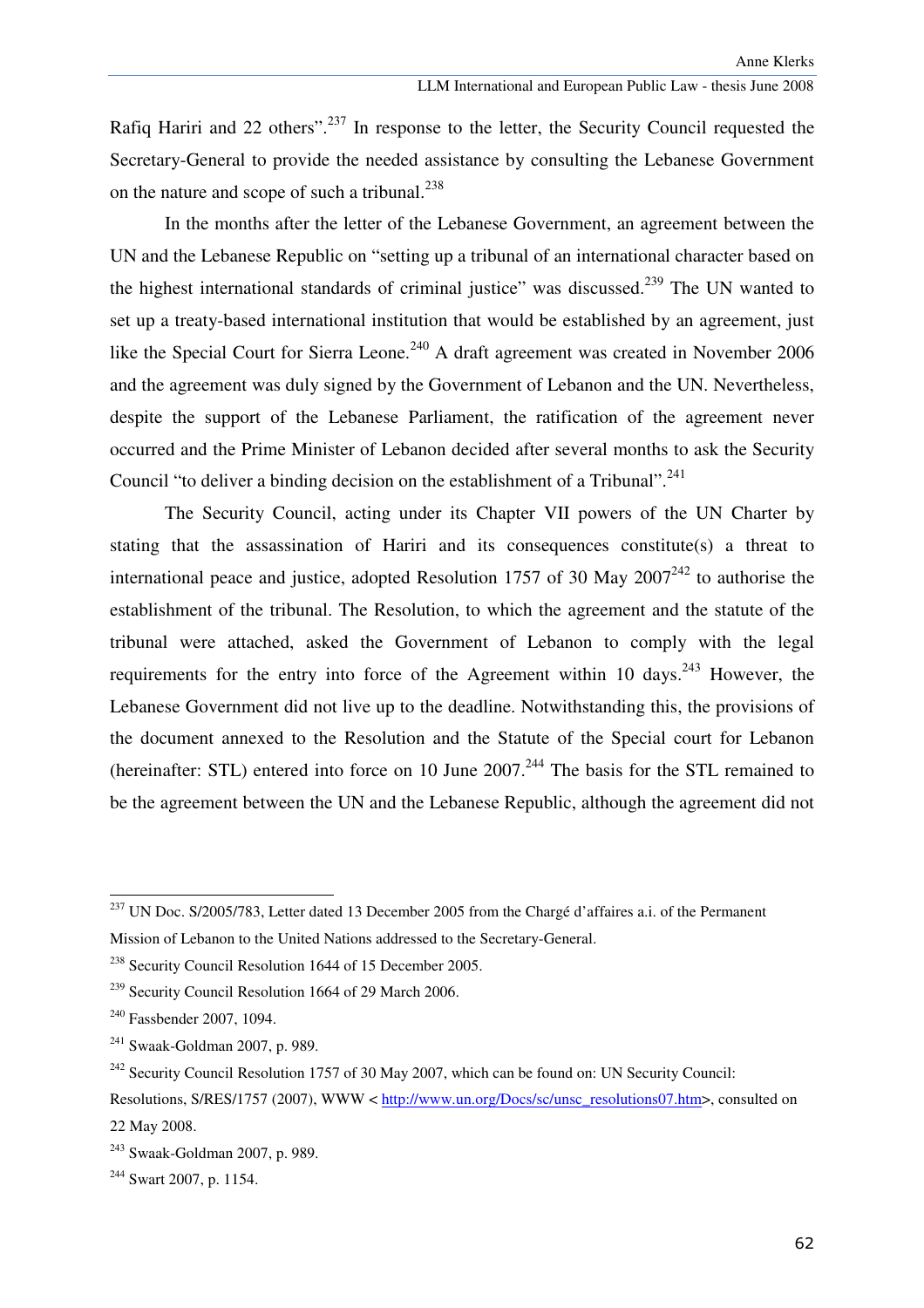entered into force upon ratification of the Lebanese Government, but the Resolution 1757 of the Security Council put the agreement into effect. $245$ 

This is the way the newest tribunal came into being; it all started with an agreement between the Lebanese Government and the UN, and it ended up being the first tribunal, after the ICTY and ICTR, that was established by the Security Council, pursuant to Chapter VII of the UN Charter (but still on the basis of the agreement). Nevertheless, unlike the ICTY and ICTR, the STL is not a subsidiary organ of the Security Council.

## *§ 6.3. The legal framework of the Special Tribunal for Lebanon*

As stated in article 1 of its Statute<sup>246</sup>, the STL has a narrow mandate, relating to a single murder and situations that can be connected to this murder:

The Special Tribunal shall have jurisdiction over persons responsible for the attack of 14 February 2005 resulting in the death of former Lebanese Prime Minister Rafiq Hariri and in the death or injury of other persons. If the Tribunal finds that other attacks that occurred in Lebanon between 1 October 2004 and 12 December 2005, or any later date decided by the Parties and with the consent of the Security Council, are connected in accordance with the principles of criminal justice and are of a nature and gravity similar to the attack of 14 February 2005, it shall also have jurisdiction over persons responsible for such attacks. $247$ 

The narrow mandate of the STL is somewhat peculiar for a tribunal, since the (other) international criminal tribunals or internationalised courts are created to prosecute people responsible for committing gross human rights violations and mass atrocities.<sup>248</sup> Nevertheless, when one looks at the symbolic importance of the Hariri assassination, as it resulted in chaos and polarisation of Lebanese politicians, perhaps it is not that strange that in this situation a tribunal is set up.

<sup>245</sup> Fassbender 2007, p. 1093.

 $^{246}$  The articles of the Statute to which these (next) paragraphs refer to, can all be found in Security Council Resolution 1757 of 30 May 2007. This resolution is available on: UN Security Council: Resolutions, S/RES/1757 (2007), WWW < http://www.un.org/Docs/sc/unsc\_resolutions07.htm>, consulted on 9 May 2008.  $^{247}$  Article 1 of the Statute of the STL.

<sup>&</sup>lt;sup>248</sup> 'The oddity that is the Hariri Tribunal', M. Milanovíc 19 September 2007, p. 6 & 7. Available on the Social Science Research Network: WWW <http://papers.ssrn.com/sol3/papers.cfm?abstract\_id=1014906>, consulted on 27 April 2008.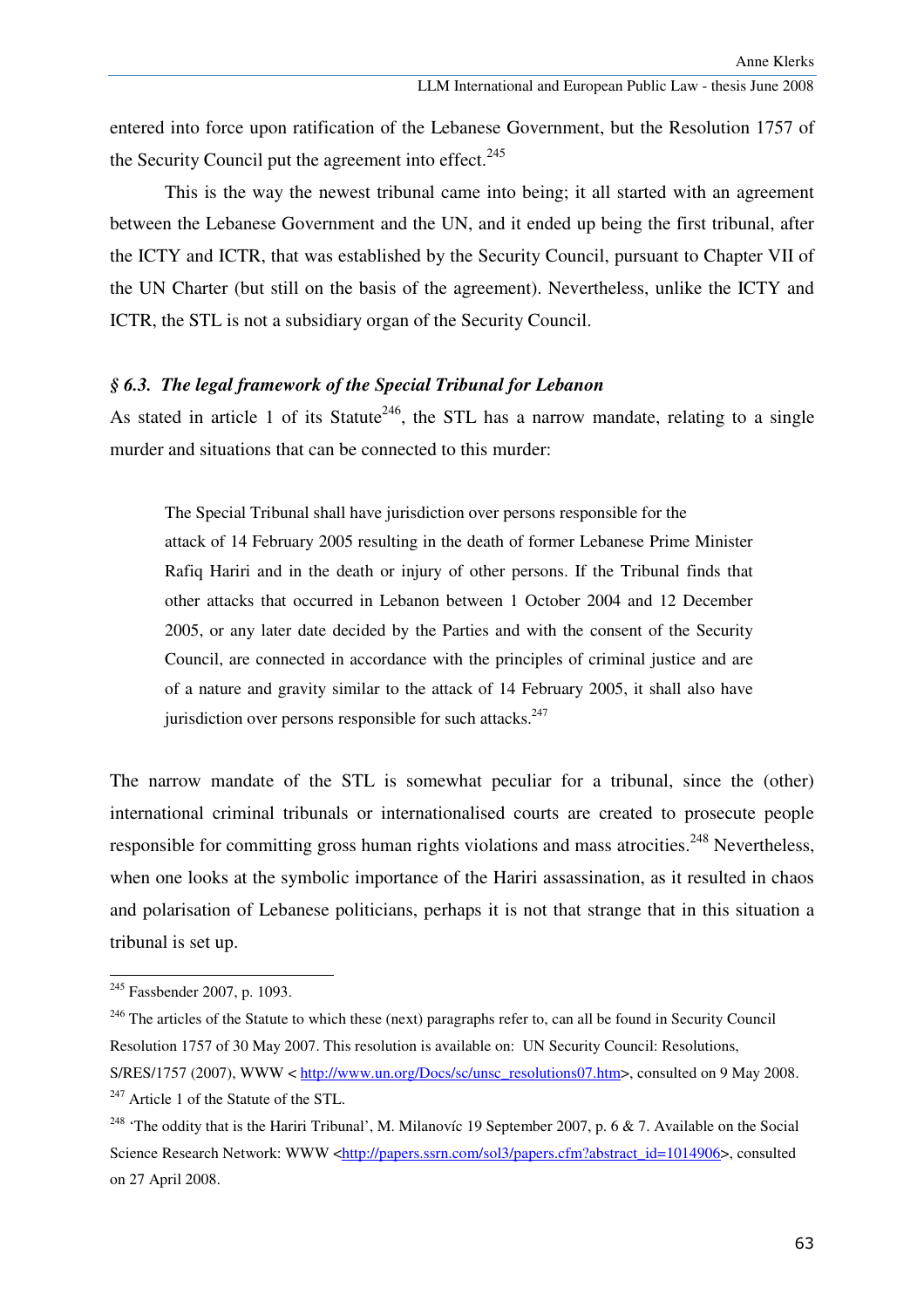Another oddity is the subject-matter jurisdiction of the STL. Article 2 of the Statute of the STL makes clear that the STL is the first court that will try persons who are accused of solely violating domestic (Lebanese) criminal law.<sup>249</sup> The source of substantive law applied by the STL are "provisions of the Lebanese Penal Code relating to acts of terrorism, offences against life and personal integrity, illicit associations and failure to report crimes, offences, and articles 6 and 7 of the Lebanese law of 11 January 1958 on "Increasing the penalties for sedition, civil war and interfaith struggle".<sup>250</sup> While the assassination of Hariri and situations related to it could not be defined as war crimes or other violations of international humanitarian law<sup>251</sup>, there was a discussion during the negotiations of the Statute whether the STL should also have jurisdiction over crimes against humanity. However, this initiative was insufficiently supported by some of the members of the Security Council.<sup>252</sup>

Some other important features of the legal framework of the court are the fact that it has concurrent jurisdiction with the national courts of Lebanon, but that, within its jurisdiction, the STL shall have primacy over the national courts of Lebanon.<sup>253</sup> Moreover, the organs of the STL are the Chamber(s), the Prosecutor; the Registrar and the Defence Office. The Chambers are composed of national judges and international judges, of which the latter are in the majority.<sup>254</sup>

### *§ 6.4. The STL: a national court, an internationalised court or something else?*

The subject-matter jurisdiction concerns only provisions of the Lebanese Penal Code, which is a remarkable innovation and it poses the question as to how to define the STL? Evidently,

<sup>&</sup>lt;sup>249</sup> 'The oddity that is the Hariri Tribunal', M. Milanovíc 19 September 2007, p. 2. Available on the Social Science Research Network: WWW <http://papers.ssrn.com/sol3/papers.cfm?abstract\_id=1014906>, consulted on 27 April 2008.

 $^{250}$  Article 2 of the Statute of the STL.

<sup>&</sup>lt;sup>251</sup> The war crimes that are of common knowledge are those that fall in the category of grave breaches of the Geneva Conventions and Additional Protocol I. These grave breaches provisions can only be applied in international armed conflicts. Nevertheless, war crimes may also be committed in non-international armed conflicts/internal armed conflicts, as made clear by article 3 common to the Geneva Conventions and Additional Protocol II. See also: Ratner 2007, p. 420 & 421 and Prosecutor v. Duŝko Tadić, Decision in Case No. IT-94-1- AR72, 2 October 1995.

<sup>&</sup>lt;sup>252</sup> Report of the Secretary-General on the establishment of a special tribunal for Lebanon, UN Doc. S/2006/893,

<sup>15</sup> November 2006, at par. 23-25.

<sup>253</sup> See Article 4 of its Statute.

<sup>254</sup> Swaak-Goldman 2007, p. 990.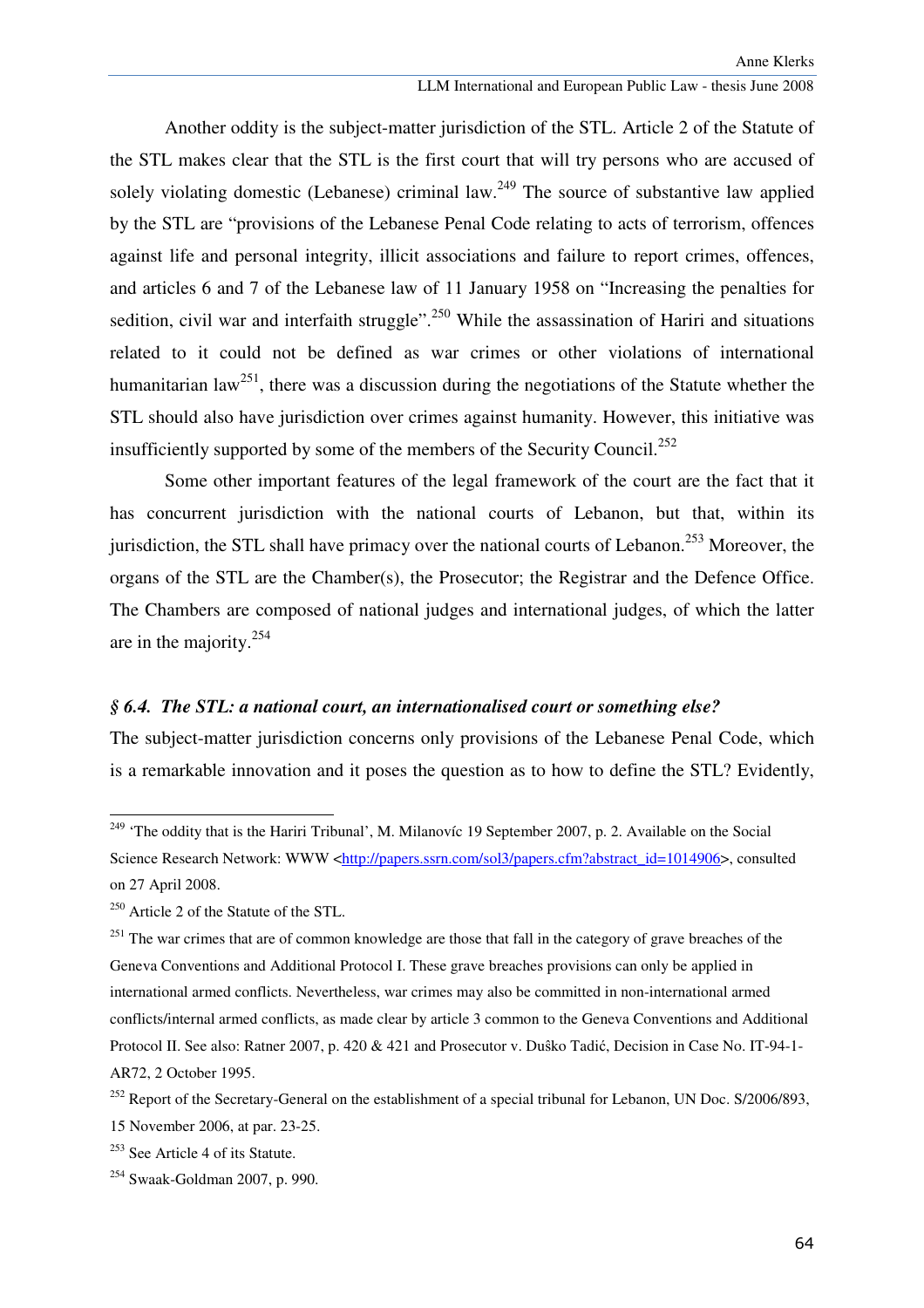the STL is not an international criminal tribunal like the ICTY and ICTR, since the STL applies only national law. But could one argue that, based on its limited (national) jurisdiction, the STL is not an international criminal tribunal at all, but just an ordinary national court? To answer this question one has to take into consideration that the STL will sit outside Lebanon (in Leidschendam, in the Netherlands), that it will have a majority of international judges, that the United Nations was involved in the construction and the entering into force of the Statute of the STL and that, according to article 4 (1) of the STL Statute, the Tribunal will have primacy over national courts in Lebanon.<sup>255</sup> Hence, the argument of the STL being a purely national court is not convincing either.

Can the STL perhaps be seen as an internationalised court? The characteristics of an internationalised court, as made clear in chapter 5, can be described as courts that are mixed in their composition, combine international law and municipal law to deal with crimes and all have a seat in the country concerned. As already stated, the STL does not sit in Lebanon but in Leidschendam, in the Netherlands. Besides this, the STL does not combine international and municipal law, since the STL will try persons who are accused of solely violating domestic (Lebanese) criminal law. This feature of the STL is somewhat odd if one compares the STL with the (other) internationalised courts, of which all have jurisdiction over at least one core international crime. Perhaps the oddity may lead to the conclusion that the STL cannot be considered as a true internationalised court either? Should one consider it then as an internationalised domestic tribunal, similar to the Iraqi High Tribunal $2^{256}$ 

As can be concluded from the arguments mentioned above, the Special Tribunal for Lebanon does not fit within the already existing categories of international criminal tribunals or internationalised courts. Moreover, the STL cannot be seen as a national tribunal. One may only come to one conclusion; that the STL as such constitutes a whole new category of tribunals.

### *§ 6.5. The position of the STL on trials* **in absentia**

In this subsection, the possibility of holding trials *in absentia* before the STL will be discussed. Firstly, the influence of the civil law tradition, the problematic relation with third States in the context of cooperation with the STL and especially the cooperation with Syria

 $255$  Cryer and others 2007, p. 155.

 $^{256}$  Scharf 2007, p. 259. This is unlikely, since the Iraqi High Tribunal has jurisdiction over the crimes of genocide, crimes against humanity, war crimes or violations, while the STL only has a national subject-matter jurisdiction.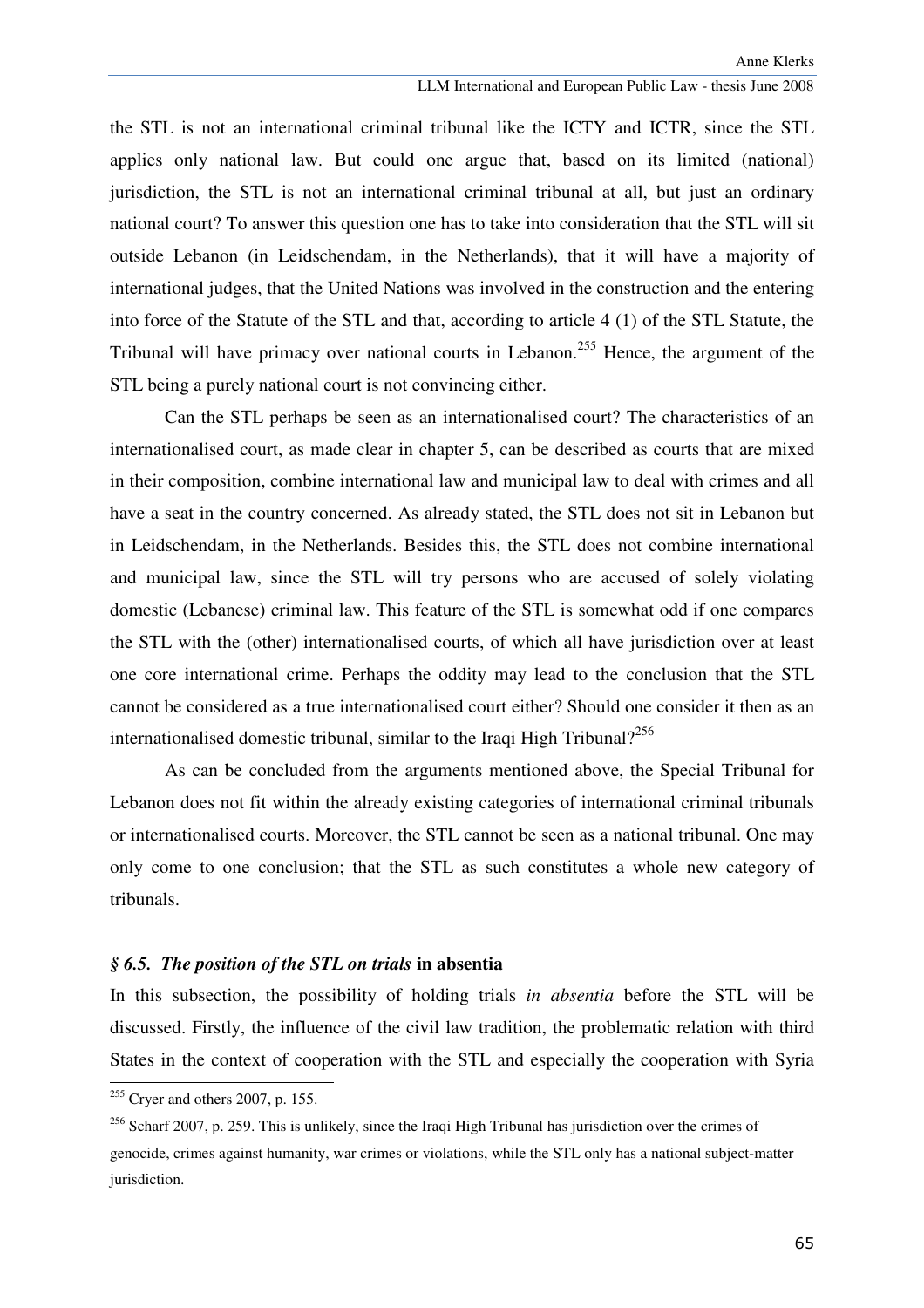will be looked at. Secondly, the framework which allows for holding trials *in absentia* before the STL will be discussed. Thirdly, the right to a retrial will be explored.

#### *§ 6.5.1 The influence of the civil law tradition on the STL: permitting trials* **in absentia**

One of the most eye-catching innovations of the STL is the possibility of holding trials *in absentia*. As stated by the Secretary-General, the inclusion of a provision on trials *in absentia* would be crucial "to ensure that the legal process would not be unduly delayed because of the absence of the accused".<sup>257</sup> The Secretary-General took into consideration the civil law tradition of Lebanon, for the greater part created at a time when Lebanon was under French mandate in 1918-1943.<sup>258</sup>

 This possibility of holding trials *in absentia* may become problematic for countries that do not accept for trials *in absentia* to take place (for example common law countries that adhere to the principle that the accused must be present at trial). The Security Council Resolution 1757, to which the Agreement and the Statute of the STL is attached, neither calls upon third States to cooperate nor does it mention any obligation of third States<sup>259</sup> to cooperate with the STL. This is rather unusual, since the STL is, like the ICTY and ICTR, a tribunal established on the basis of Chapter VII-powers of the Security Council. As a consequence, it is very likely that third States (that do not accept for trials *in absentia* to take place) will refuse to cooperate with the STL (by for example providing for a testimony) because they cannot accept the consequences that flow from a trial *in absentia* before the STL.<sup>260</sup>

This means that, while the STL has personal jurisdiction not being limited to nationality (as made clear in article 1 of its Statute), it might become a problem for the tribunal to try persons of other nationality than the Lebanese nationality, when the Statute lacks a provision on cooperation of third States. Principally, this may be of great concern as to the relationship between Syria and the STL. As already became clear in the first report of the UNIIIC, it is very probable that Syrian citizens or officials were involved in the attack on

<sup>&</sup>lt;sup>257</sup> Report of the Secretary-General on the establishment of a special tribunal for Lebanon, UN Doc. S/2006/893, 15 November 2006, at paragraph 32.

<sup>&</sup>lt;sup>258</sup> Aptel 2007, p. 1108.

<sup>&</sup>lt;sup>259</sup> This is (of course) different for Lebanon. The cooperation of the Government of Lebanon is laid down in article 15 of the Agreement between the United Nations and the Lebanese Republic on the establishment of a Special Tribunal for Lebanon, which is attached to the Security Council Resolution 1757.

<sup>260</sup> Swart 2007, p. 1156.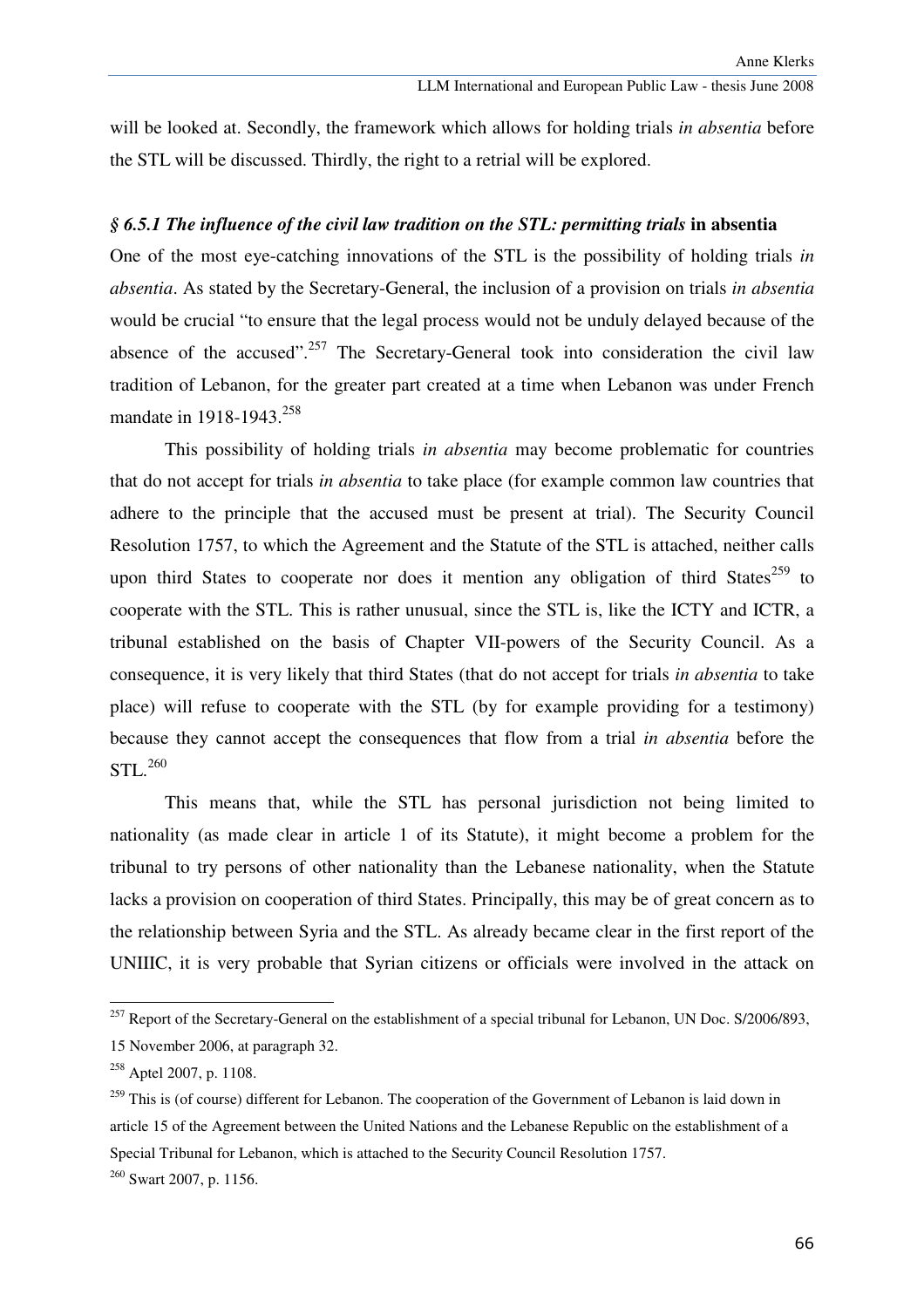Rafiq Hariri and the subsequent attacks. When the STL wants to prosecute Syrian citizens or officials, it will depend on the cooperation of Syria with the tribunal. However, Syria is not obliged to cooperate with the STL. Despite the statement of Syria that it will comply with a request of cooperation, it remains the question whether Syria will actually cooperate with the STL and hence, whether the STL will be able to live up to its goal. $^{261}$ 

#### *§ 6.5.2. Trials* **in absentia** *before the STL*

The possibility of holding trials *in absentia* does not mean that these kinds of trials are allowed for under all circumstances. Article 16 (4) (d) of the Statute of the STL makes clear that subject to the provisions of article 22, the accused has the minimum guarantee to be tried is his or her presence. Following this, article 22 of the Statute of the STL makes clear that a trial proceeding in the absence of the accused shall only be conducted under strict conditions. The article distinguishes three kinds of situations, namely when the accused:

(a) Has expressly and in writing waived his or her right to be present; (b) Has not been handed over to the Tribunal by the State authorities concerned; (c) Has absconded or otherwise cannot be found and all reasonable steps have been taken to secure his or her appearance before the Tribunal and to inform him or her of the charges confirmed by the Pre-Trial Judge. $262$ 

The holding of a trial in absence of the accused, is thus limited to these three situations.

 When the hearings are conducted in the absence of the accused, the STL shall ensure that "the accused has been notified, or served with the indictment, or notice has otherwise been given of the indictment through publication in the media or communication to the State of residence or nationality".<sup>263</sup> Moreover, the STL must ensure that the accused has appointed a defence counsel of his or her own choosing which will be remunerated by the accused, or when it is proved that the accused cannot pay for the defence counsel, the defence counsel

<sup>&</sup>lt;sup>261</sup> It could be possible that the Rules of Procedure and Evidence (that still need to be adopted by the judges of the STL) may clarify this issue or perhaps the Security Council will force Syria to cooperate by means of a Resolution. Another (small) possibility is that the international community may be able to put enough pressure on Syria to cooperate.

 $262$  Article 22 (1), sub a, b, and c of the Statute of the STL.

 $263$  Article 22 (2) (a) of the Statute of the STL.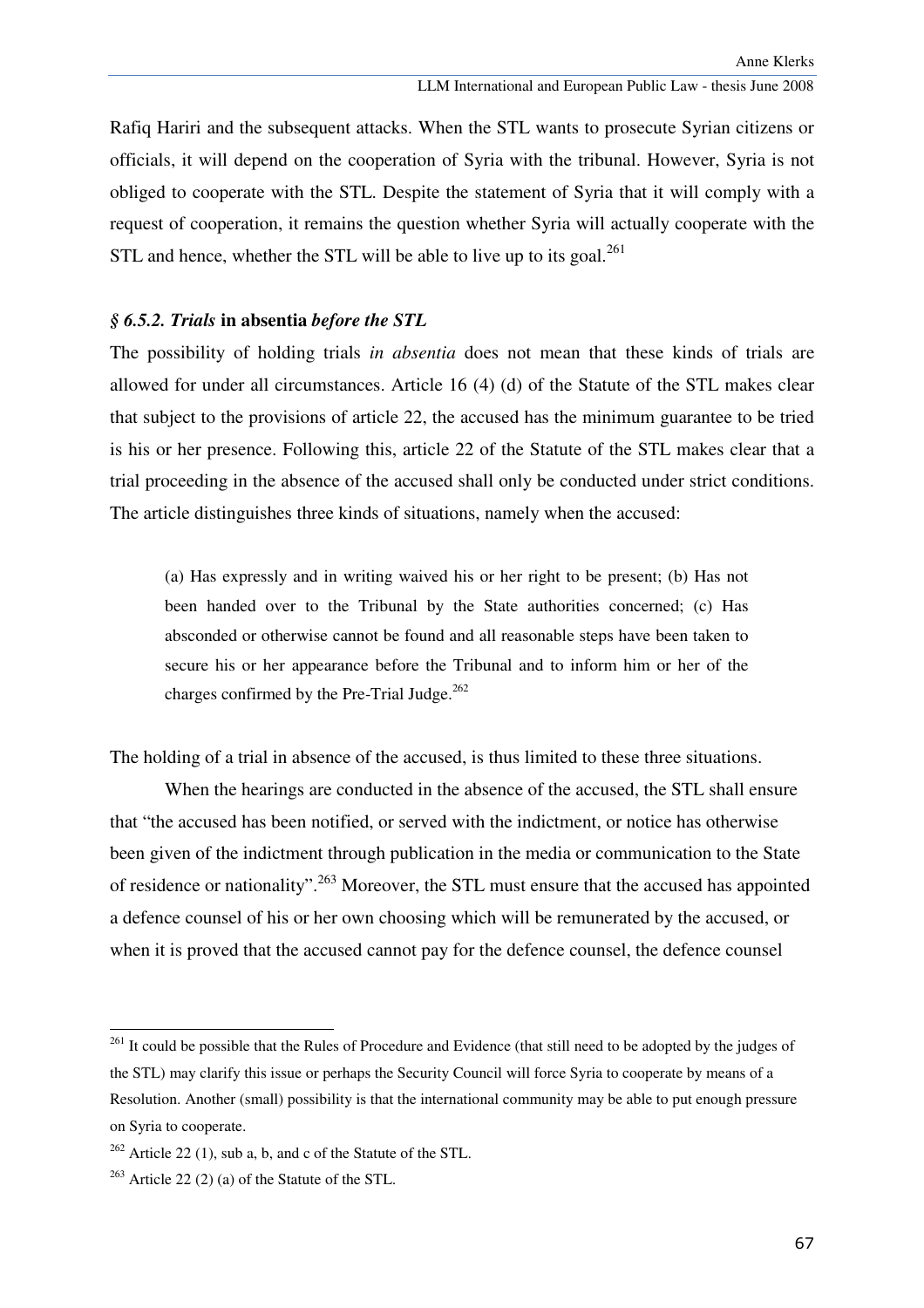will be paid by the Tribunal<sup>264</sup>. Whenever the accused fails or refuses to designate a defence counsel, counsel shall be assigned to him or her by the Defence Office of the STL.<sup>265</sup>

The inclusion of the possibility of trials *in absentia* may be seen as a solution to the potential problem of cooperation of Syria.<sup>266</sup> If Syria decides not to cooperate with the STL and refuses to hand over Syrian citizens or officials, the STL may still conduct a trial *in absentia* and render a judgment on the accused. Nevertheless, one may also pose a different view on the issue of the cooperation of Syria: one could also argue that a trial *in absentia* will only lead to less authority of the STL, since the tribunal may sentence a Syrian official *in absentia*, but it cannot force Syria to comply with this judgment. A sentence without the ability to enforce it may be seen by the public as a weak feature of the STL and this will not be beneficial to the legacy of the STL.

#### *§ 6.5.3. Right to retrial*

The drafters of the Statute endeavoured to create some sort of right for the accused who is convicted *in absentia*. In article 22 (3) of the Statute of the STL, the right to a retrial is laid down, by stating that "In case of conviction in absentia, the accused, if he or she had not designated a defence counsel of his or her choosing, shall have the right to be retried in his or her presence before the Special Tribunal, unless he or she accepts the judgement".<sup>267</sup>

The rationale behind the exception to the right to retrial seems to be clear: when the accused does appoint a defence counsel of his or her own choosing, it is only logical to conclude that the accused then implicitly waived his or her right to be present and hence has no right to a retrial.<sup>268</sup> Nevertheless, it seems very unlikely that the accused, who refuses to surrender to the STL, will waive his or her right to have a retrial by appointing a defence

<sup>264</sup> Article 22 (2) (b) of the Statute of the STL.

 $^{265}$  Article 22 (2) (c) of the Statute of the STL.

<sup>&</sup>lt;sup>266</sup> 'The oddity that is the Hariri Tribunal', M. Milanovíc 19 September 2007, p. 27. Available on the Social Science Research Network: WWW <http://papers.ssrn.com/sol3/papers.cfm?abstract\_id=1014906>, consulted on 10 May 2008.

<sup>&</sup>lt;sup>267</sup> Article 22 (3) of the Statute of the STL.

<sup>&</sup>lt;sup>268</sup> Gaeta 2007, p. 1169-1170. This was also recently decided by the ECtHR, in its case Battisti v. France, in which it made clear that "the Italian and French authorities were free to infer that by appointing two defence counsel, the accused had waived his right to be present at trial". Battisti v. France, Decision of 12 December 2006 on the admissibility of application no. 28796/05 (available on: http://www.echr.oe.int).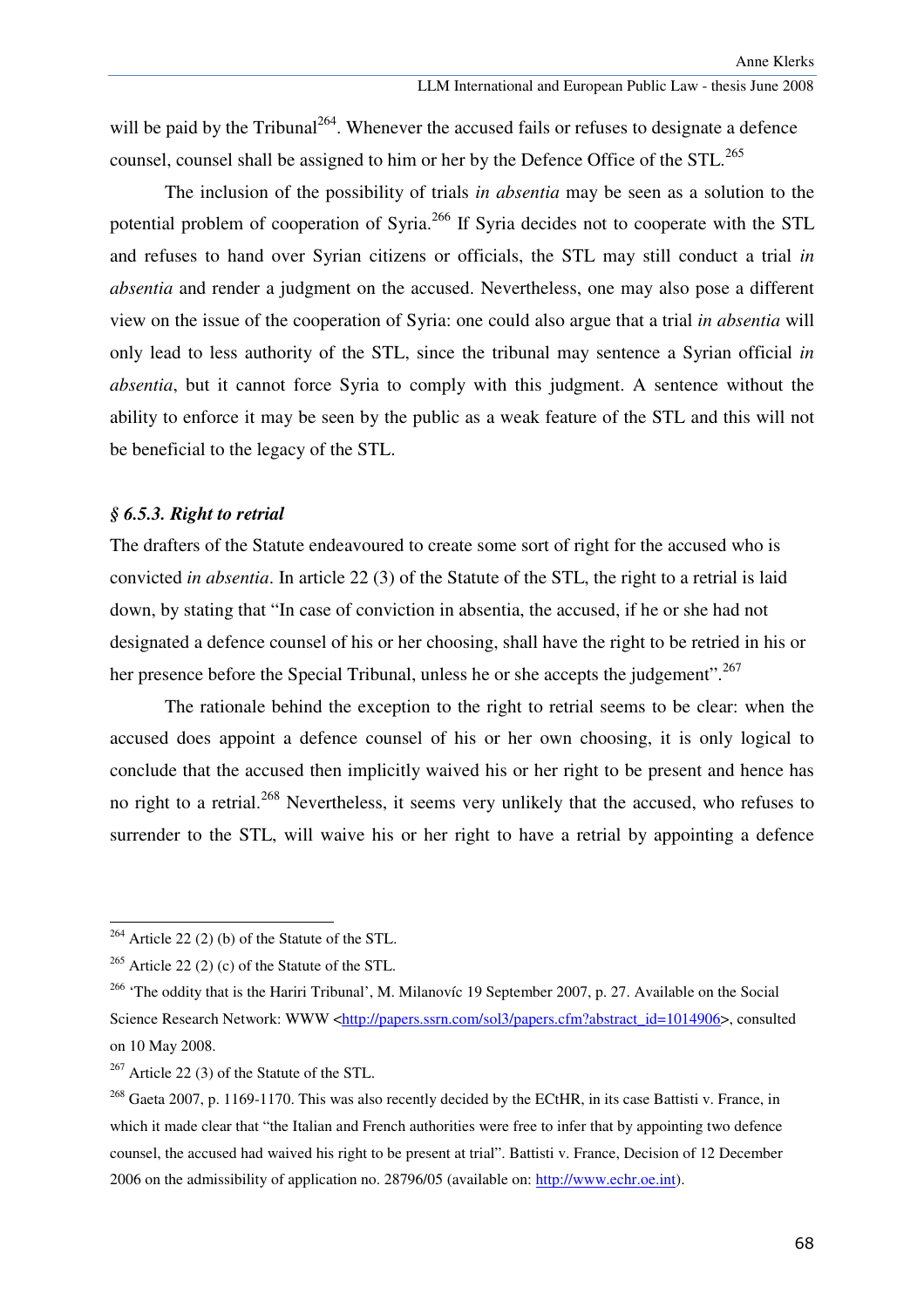counsel and what is even more improbable is that the accused will accept the decision of the trial in his or her absence. $269$ 

 The question that might come to one's mind is whether the right to retrial as stated in article 22 (3) of the Statute of the STL is also applicable in the situation when the accused has expressly and in writing waived his or her right to be present but did not appoint a defence counsel of his or her own choosing. At first, it seems to be rather clear that in this situation, the accused cannot obtain the right to have a retrial on the conviction in a proceeding (s)he wishes not to attend. But this would implicitly mean that the drafters of the Statute assumed that the accused who expressly waives his or her right to be present at trial, "at the same time waives his right to be represented by defence counsel of his own choosing".<sup>270</sup> This is a rather premature presumption, since the two situations can be separated; the one situation (expressly waiving right to be present), may not necessarily lead to the other situation (appointing a defence counsel of own choosing).

Next to this question, one may also wonder what will happen in the case where the State of residence of the accused forcefully prevents the accused from voluntarily turning him- or herself in.<sup>271</sup> When the accused wants to turn him- or herself in and this is forcefully prevented by the State of residence, it should only be fair to grant the accused the right to retrial since it was not due to his or her act that a trial had to be conducted without him or her being present. This option is however not provided for by article 22 (3) of the Statute of the STL, whilst the situation of a State of residence that forcefully prevents the accused to turn himself or herself in is imaginable. It would be wise to have this situation included in article 22 (3) of the Statute of the STL.

 The right of the accused to be retried in his or her presence before the STL is more in general open to question, since it does not make clear which court shall handle the proceeding in retrial.<sup>272</sup> If one looks at article 5 of the Statute of the STL, one may come to the conclusion that the national Lebanese courts are not able to deal with a proceeding in retrial, since the article makes clear that a person who is already tried before the STL may not be tried before the national court of Lebanon. However, article 22 (3) does not state that the STL has the

<sup>&</sup>lt;sup>269</sup> 'The oddity that is the Hariri Tribunal', M. Milanovíc 19 September 2007, p. 27. Available on the Social Science Research Network: WWW <http://papers.ssrn.com/sol3/papers.cfm?abstract\_id=1014906>, consulted on 9 May 2008.

<sup>270</sup> Gaeta 2007, p. 1170-1171.

 $271$  Gaeta 2007, p. 1171.

<sup>272</sup> Gaeta 2007, p. 1172.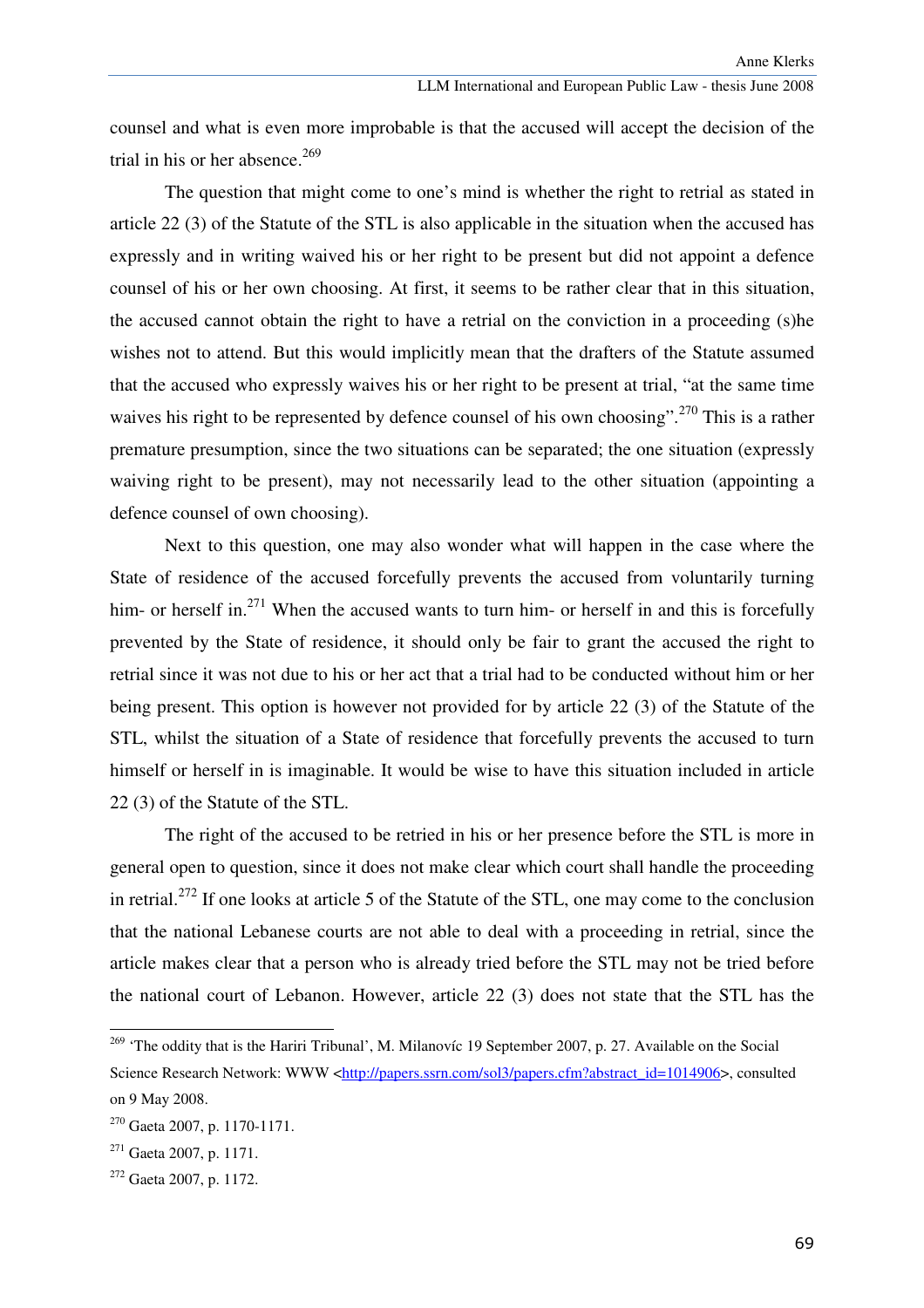exclusive right to conduct the retrial and the Statute of the STL does not explicitly indicate that the ban of article 5 also applies in proceedings in retrial. It seems to be more efficient for the national court of Lebanon to also deal with retrials when the accused has been convicted and can apply for such a trial. One may hereby take into account that the STL is not a permanent institution and that the accused may be captured or otherwise come at the disposal of the national Lebanese courts at a time when the mandate of the STL has already ended.<sup>273</sup> Therefore, it can be concluded that the right to retrial seems to be a generous initiative, but also leads to significant questions which demand swift answers.

#### *§ 6.6. Concluding remarks*

ł

As discussed in this chapter, the STL, which is set up to deal with the perpetrators of the assassination of Hariri and the following attacks, has some exceptional characteristics. Next to the narrow mandate, the limited (national) subject-matter jurisdiction and the lack of the possibility to define the STL according to the existing categories of international criminal tribunals and internationalised courts, the most eye-catching feature of the STL is expressed in article 22 of its Statute. This feature, which breathes an air of civil law tradition and necessity to ensure justice, creates a novelty in the international perspective on the possibility of holding trials *in absentia*.

As became clear in the previous chapters, some of the international criminal tribunals and internationalised courts prohibit the use of trials *in absentia* while others may provide for certain exceptions to the right of the accused to be present, but only after the accused has made his initial appearance. Consequently, this means that a trial before an international criminal tribunal or internationalised court may never commence and also end without the accused ever being present before the tribunal or court.<sup>274</sup> The STL (which as such constitutes

<sup>&</sup>lt;sup>273</sup> Article 21 of the Agreement between the United Nations and the Lebanese Republic on the establishment of a Special Tribunal for Lebanon (which is the basis for the establishment of the STL) makes clear that the STL is not a permanent institution by stating in sub 1 that "this Agreement shall remain in force for a period of three years from the date of the commencement of the functioning of the Special Tribunal". As made clear in article 21 (2) of the Agreement, extension of the period of the Agreement may be consulted with the Security Council by the Parties, only when the activities STL have not been completed. It seems conceivable that the period of the Agreement may be ended, when one or two (or even more) accused that can apply for such a retrial, are still not captured or at disposal of the national courts.

 $274$  The only exception to this rule can be found at the Nuremberg IMT, in article 6: "the accused may be tried in his absence if he has not been found or if the Tribunal, for any reason, finds it necessary, in the interests of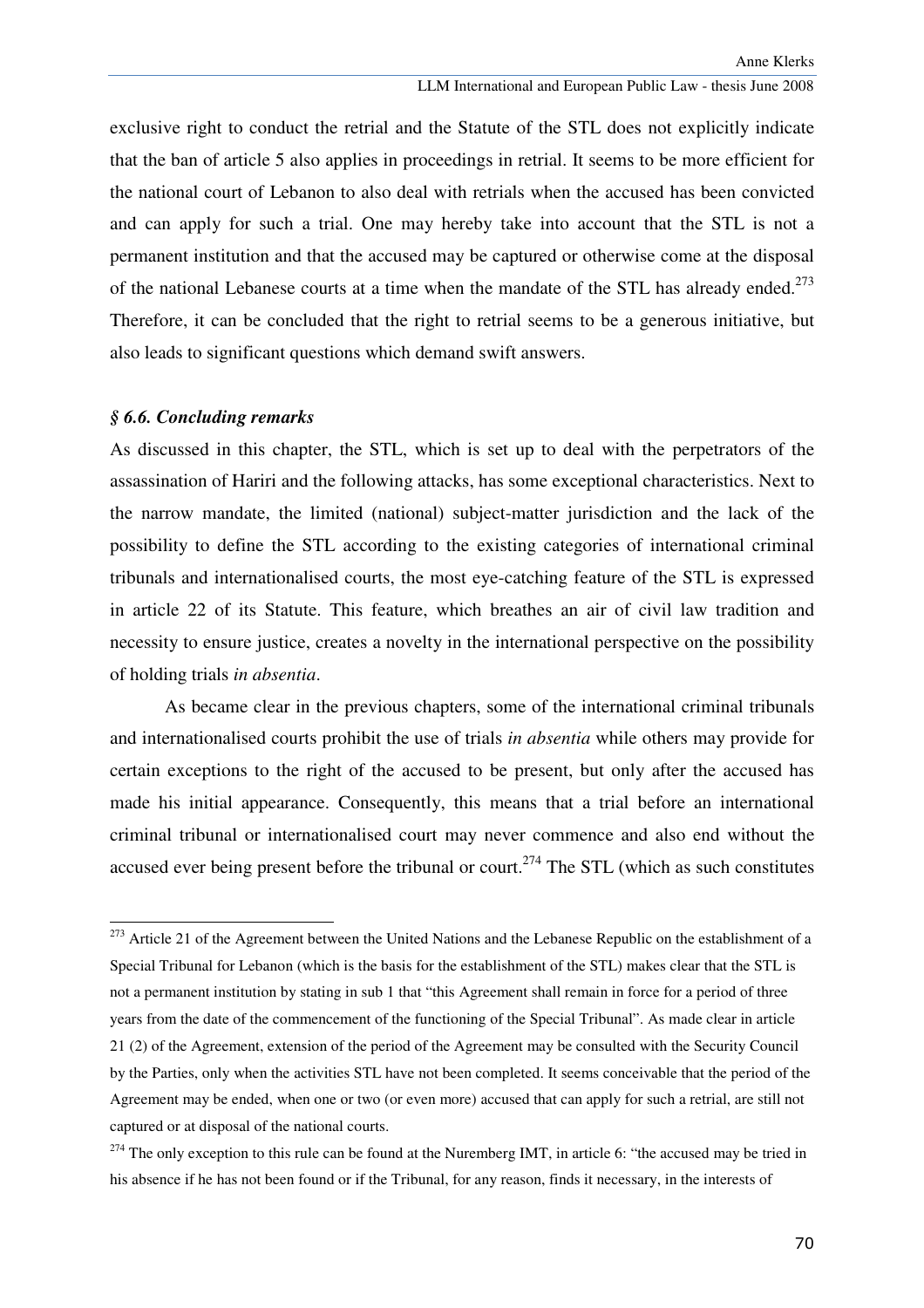#### LLM International and European Public Law - thesis June 2008

a fresh category of tribunals) adds a total new concept by stating that the trial may under stringent circumstances commence and also end without the accused ever attending the trial.<sup>275</sup> One could question whether it is not a bit strange that a tribunal with such peculiarities focusing on the national level provides for a novelty in the international perception of holding trials *in absentia.* However, maybe the question is the answer to this novelty; it is perhaps *because* the STL is the only tribunal that prosecutes persons who are accused of solely violating domestic (Lebanese) criminal law that it was able to add a new perspective on holding trials *in absentia*.

Besides making clear the situations in which trials *in absentia* are allowed for and which fundamental guarantees the accused can rely on, article 22 of the Statute of the STL states the right to retrial. At first, the right to retrial seems to be a generous initiative. Nevertheless, when one will look at this right in detail, some problematic features come to mind. Does the express waiver of the right to be present also comes down to the appointment of a defence counsel of own choosing? Is it desirable for the right to retrial to apply in situations where the State of residence forcefully prevents the accused to surrender to the requesting authorities? And above all, which court will deal with the proceeding in retrial?

It can be concluded that the trials *in absentia* have entered a new era in which a proceeding may begin *and* end without the accused ever being present before the tribunal. Whether this provision will actually be applied by the STL will only become clear in the near future when the STL will begin its work (it is estimated that the STL will begin its work on 15 June 2008). Yet, even if the provision will actually be used, this will not instantly mean that the STL will become successful. Moreover, for the STL to become truly effective, some other problems that have been disclosed need to be dealt with. Nevertheless, when these problems are resolved, the tribunal with all its peculiarities might end up becoming very successful.

What remains to conclude is that this tribunal as such constitutes a total new category of tribunals, it has many distinctive features and it is not afraid to enter the world of trials *in absentia* with a fresh perspective.

 $\overline{a}$ 

justice, to conduct the hearing in his absence". Nevertheless, to construct a recent development in the holding of trials *in absentia*, one shall all the more look at the possibility of trials *in absentia* since the creation of the ICTY. <sup>275</sup> Gaeta 2007, p. 1168.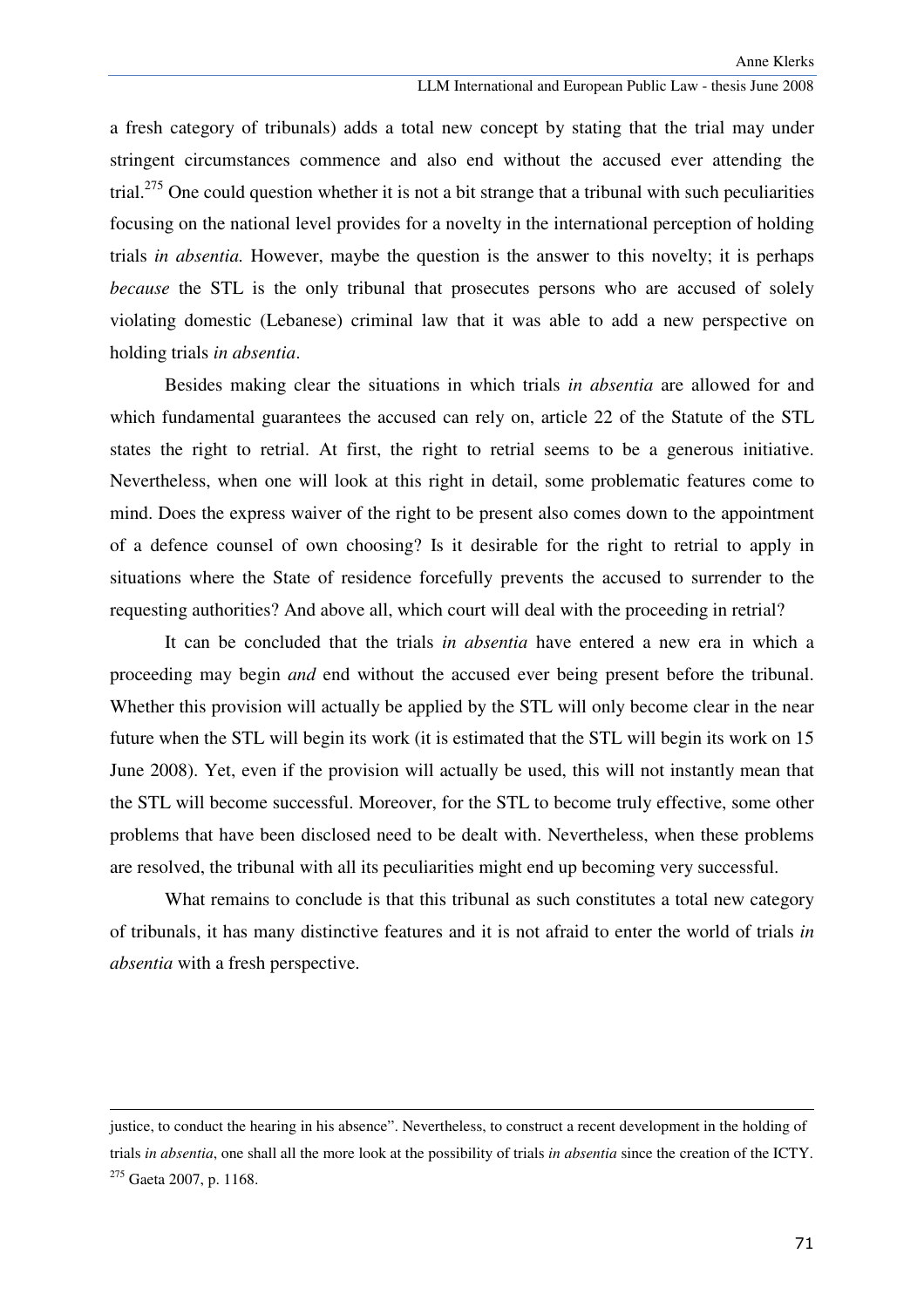# **Chapter 7 - Conclusion**

In this thesis, I examined the position of the *in absentia*-principle in international (criminal) law and the influence of the Special Tribunal for Lebanon on this position. The main question was:

# *What is the exact position of the* **in absentia***-principle in international (criminal) law and what is the influence of the Special Tribunal for Lebanon on this position?*

To be able to find an answer to this question, I explored the international criminal tribunals and internationalised courts which are set up since the Nuremberg International Military Tribunal. I looked at the way they deal(t) with the possibility of holding trials *in absentia* by examining the law and case law of these tribunals and courts*.*

There is a general framework in which the trials *in absentia* play a role, which is formed by the national traditions of the common law and the civil law systems, the International Covenant on Civil and Political Rights and the European Convention on Human Rights and Fundamental Freedoms. Despite the *sui generis* character of the international criminal tribunals and internationalised courts, they seem to be in some way or another influenced by the civil law or common law tradition. In the case of the Nuremberg International Military Tribunal, the influence of the civil law tradition is greatly visible in its position on allowing for trials *in absentia*. Next to this, the other international criminal tribunals (the ICTY, ICTR and ICC) take into account the international human rights documents, by stating the right of the accused to be present at his or her trial, but at the same time they make some exception to this principle (in the Rule 61 proceeding and the exception of article 61 (2) of the Rome Statute). By providing for such exceptions, the other international criminal tribunals on the one hand show their *sui generis* character, since these kinds of exceptions are unique. But on the other hand, at least in relation to the exception that is created by the ICC, one can notice that this international criminal tribunal is slightly influenced by the civil law system concerning its view on trials *in absentia*, since it provides for a confirmation hearing in the absence of the accused by a pre-trial chamber who may itself request such a hearing. This indicates an (even though small) inquisitorial character of the ICC.

As to the internationalised courts, the majority stresses the right of the accused to be present, as also envisaged under article 14 (3) (d) of the ICCPR and they are obviously more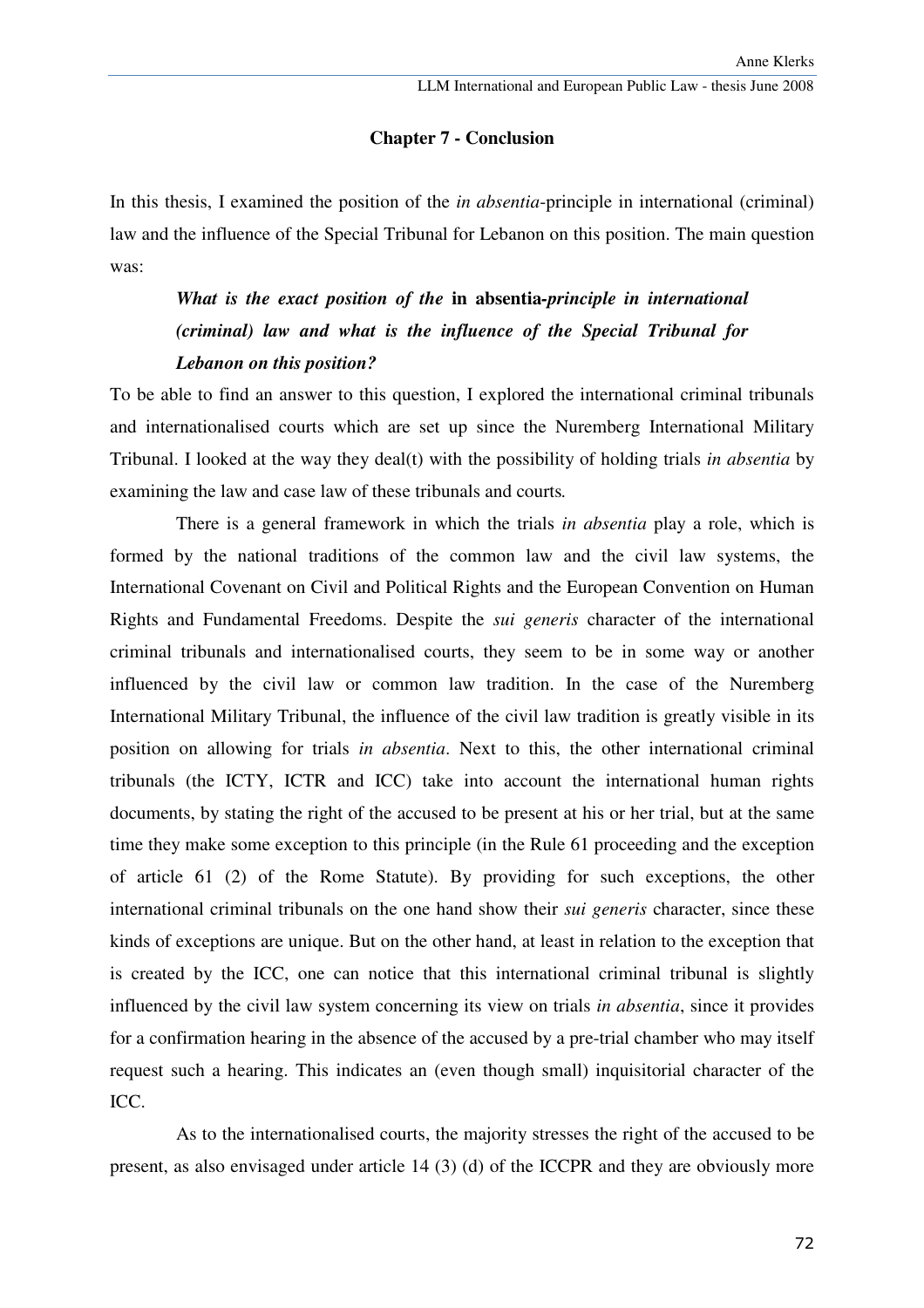influenced by their own domestic systems, since they combine international law and municipal law to deal with crimes. The influence of their own domestic system makes that these internationalised courts all hold their own unique view on the possibility of trials *in absentia*. The total new category of tribunals, as provided for by the recently set up Special Tribunal for Lebanon, is highly influenced by a domestic system (in the case of the STL, the civil law system). It keeps into account the international right of the accused to be present, but it grants significant exceptions to this right based on its own civil law system.

In order to make concluding observations, the exact position of the *in absentia*principle in international (criminal) law needs to be further examined As became clear from the previous chapters, the position of the *in absentia*-principle differs in each international criminal tribunal and internationalised court. In the aftermath of the Second World War, when the Nuremberg International Military Tribunal and the Tokyo Military Tribunal were set up, there appeared to be no prohibition on the use of trials *in absentia*. Yet, at the time the ICTY was established in 1993 and the ICTR in 1994 was set up, the international criminal tribunals did not follow the practice of the Nuremberg and Tokyo IMTs. It was decided to rule out the possibility of holding trials *in absentia* in the Statutes of the ICTY and ICTR. However, a compromise was created in Rule 61, in order to provide for a procedure in case of failure to execute an arrest warrant. The case law showed that a Rule 61 decision does not necessarily leads to the arrest of the indicted person and the tribunal may not rely on the decision taken in a Rule 61 proceeding. Hence, the ICTY and ICTR do not provide for trials *in absentia*, only for a (not really effective) compromise in Rule 61. After that, the ICC was discussed with yet another unique position on the possibility of holding trials *in absentia* that was (again) not based on the experiences of the previously established international criminal tribunals. The Rome Statute provides for a preliminary confirmation of charges in absence of the accused on the pre-trial level, but prohibits the use of trials *in absentia* at the actual trial stage, unless the accused is removed (under strict conditions) because of disruptive behaviour.

Next to the ICTY and ICTR and the permanent court of the ICC, the internationalised courts were created. They are mixed in their composition and combine international law and municipal law to deal with crimes. The internationalised courts do not provide for procedures similar as those of the ICTY and ICTR, nor do they follow the reasoning of the ICC in its possibility of confirming charges in a hearing in the absence of the accused at the pre-trial stage. They all have created their own unique view on the possibility of holding trials *in absentia*. As became clear, it depends on each of the courts whether they have made a (strong)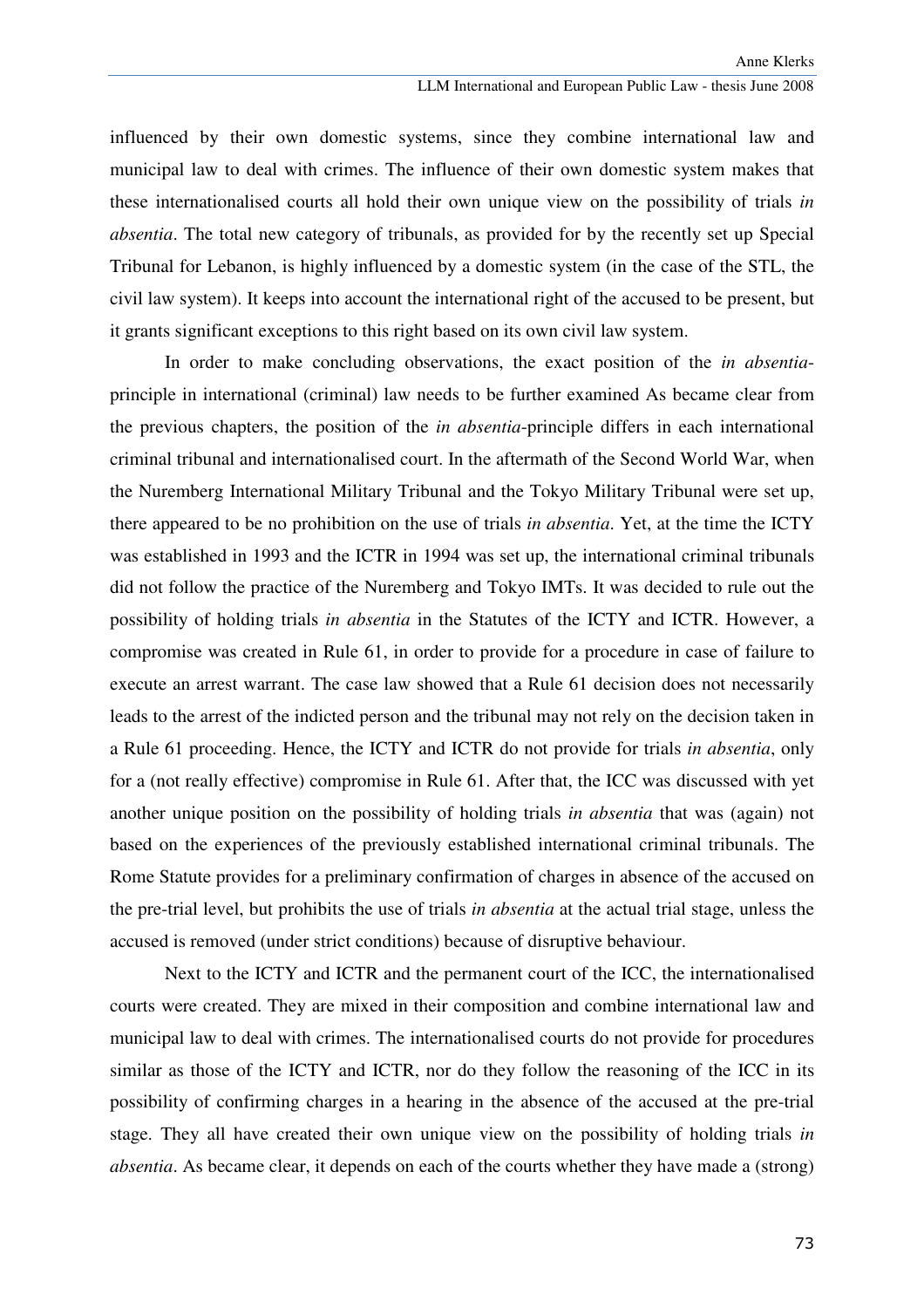statement on trials *in absentia*. The majority of the courts at least states the right of the accused to be tried in his or her presence, as is also envisaged under article 14 (3) (d) ICCPR, article 21 (4) (d) of the ICTY Statute, article 20 (4) (d) of the ICTR Statute and article 63 (1) of the Rome Statute. A division based on the way the courts are set up is impossible, since there seems to be no convincing similarities between the courts that are established in rather the same way. Moreover, a certain development of the *in absentia*-principle cannot be deducted from the law and case law of the different courts.

 The exact position of trials *in absentia* in international (criminal) law has been described in these last paragraphs and it can be concluded from the abovementioned findings, that it is hard to construct a general rule on the exact position of trials *in absentia* in international (criminal) law. One cannot say that there is a development in the prohibition of trials *in absentia* as is sometimes suggested in literature<sup>276</sup>, since it really depends on each international criminal tribunal or internationalised court itself whether they allow for trials *in absentia* to take place (under certain conditions) and it does not depend on whether the court is very recently established or not. Nevertheless, one may note that the recently established international criminal tribunals and internationalised courts only provide for a trial *in absentia* when the accused has been present at least during a (preliminary) phase of the trial.

 To be able to provide a full overview of the position of the *in absentia*-principle in international (criminal) law, we looked at the most recently established tribunal, namely the Special Tribunal for Lebanon. This tribunal has some exceptional characteristics, namely a narrow mandate, limited (national) subject-matter jurisdiction and the tribunal as such creates a total new category of tribunals (next to the categories of international criminal tribunals or internationalised courts). The most eye-catching feature of the STL is the possibility of holding trials *in absentia*, as mentioned in article 22 of the Statute of this tribunal. As appears from the examination of the STL and the comparison with the previous established international criminal tribunals and internationalised courts, one can conclude that the STL at least adds a total new concept to the context of the international criminal tribunals and internationalised courts on trials *in absentia* in recent years, by stating that the trial may under

ı

<sup>&</sup>lt;sup>276</sup> As was for example stated in the Report of Human Rights Watch to the Secretariat of the Rules and Procedure Committee of the Extraordinary Chambers of the Courts of Cambodia, 17 November 2006. This report stresses that there is an increasing international acceptance of a standard prohibiting these sort of proceedings [proceedings of trials *in absentia*]. This report is available on: 'Report of Human Rights Watch to the Secretariat of the Rules and Procedure Committee of the Extraordinary Chambers of the Courts of Cambodia', 17 November 2006, WWW <http://www.hrw.org/backgrounder/ij/cambodia1106/>, consulted on 10 May 2008.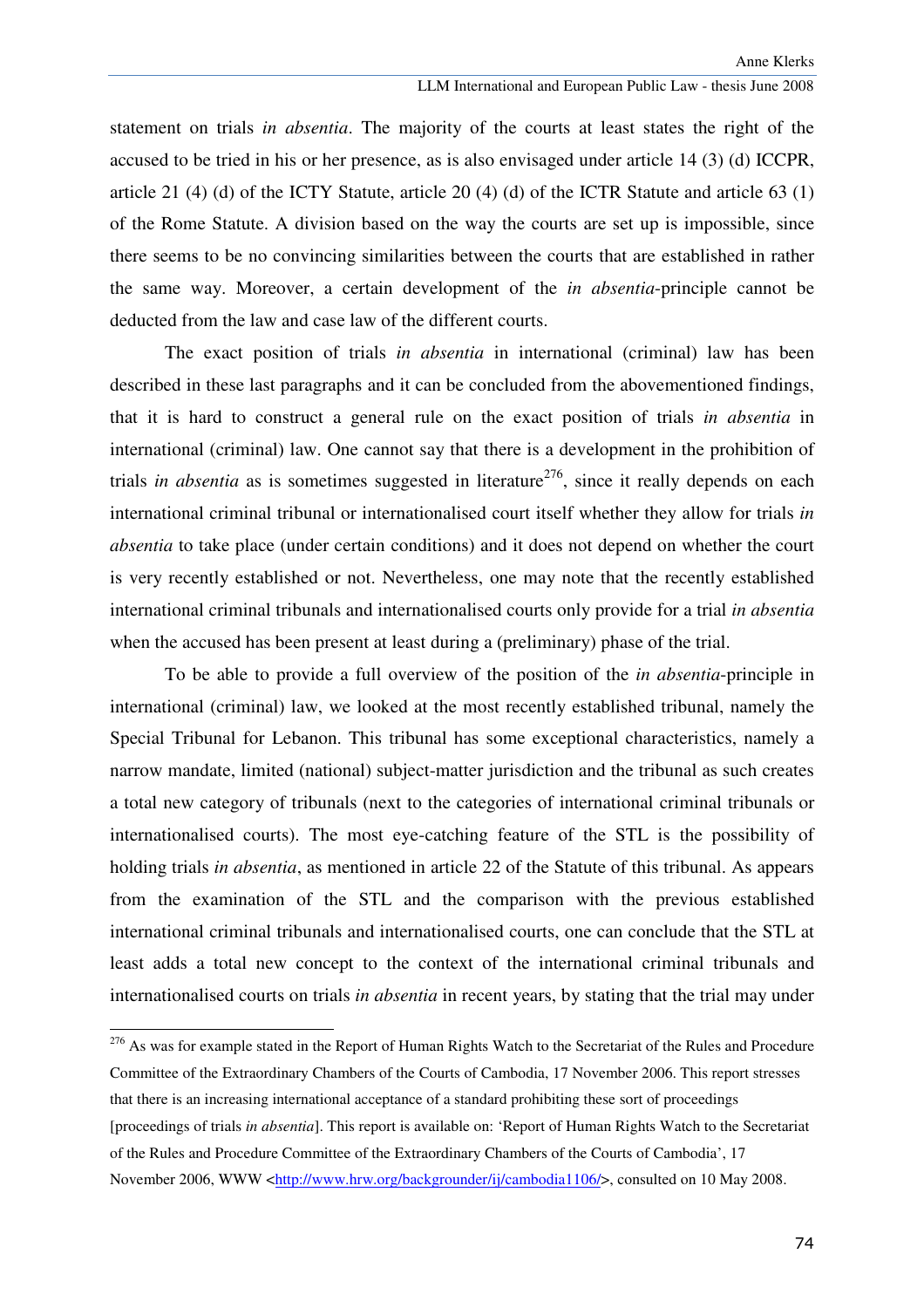stringent circumstances commence *and* also end without the accused ever attending the trial. This possibility creates a new position of the *in absentia-*principle in international (criminal) law.

The conditions of the STL for a trial to be held in the absence of the accused, as stressed in article 22 (2), are exclusive, because the criteria set by this provision cannot really be compared to the conditions as laid down by the earlier established international criminal tribunals and internationalised courts, since these tribunals and courts all start from the assumption that the accused at least has been present at a (preliminary) stage of the trial.

Perhaps one could say that, because the STL is the only tribunal that prosecutes persons who are accused of solely violating domestic (Lebanese) criminal law, it was able to add a new perspective on holding trials *in absentia*. That would mean that it depends on the kind of tribunal which position it holds in international (criminal) law towards the *in absentia*principle. Nevertheless, it is most probable that even if the STL was able to prosecute war crimes and crimes against humanity, it would then still provide for trials *in absentia* in the same way as it does now. Moreover, as shown in the previous chapters of this thesis, the already existing categories of international criminal tribunals and internationalised courts do not have a single view on the possibility of trials *in absentia*. Each tribunal or court has set its own perspective on the possibility of holding trials *in absentia* and there seems to be no convincing similarities between, for example, the internationalised courts that are established in the same way.

Based on the aforesaid findings, one may stress that as a general rule, the recently established international criminal tribunals and internationalised courts that do provide for the possibility of holding trials *in absentia* only may do so when the accused has appeared in the preliminary stage of the trial. The innovation that is added to this position is stated by the STL, which provides for a trial (under stringent conditions) to commence *and* also end without the accused ever attending the trial. This makes clear that there in fact is a development within the context of trials *in absentia*, not in the prohibition thereof, but one that actually weakens the development of prohibiting trials *in absentia*.

As to the future of the position of trials *in absentia*, it is difficult to make a prediction but I will try to make some remarks. It is possible that one will look more and more to the national tradition of the country (as was done at the set up of the STL) and maybe more tribunals will be created, like the STL, that are highly influenced by their own domestic system. But there appears to be no guideline to predict this kind of development, so it could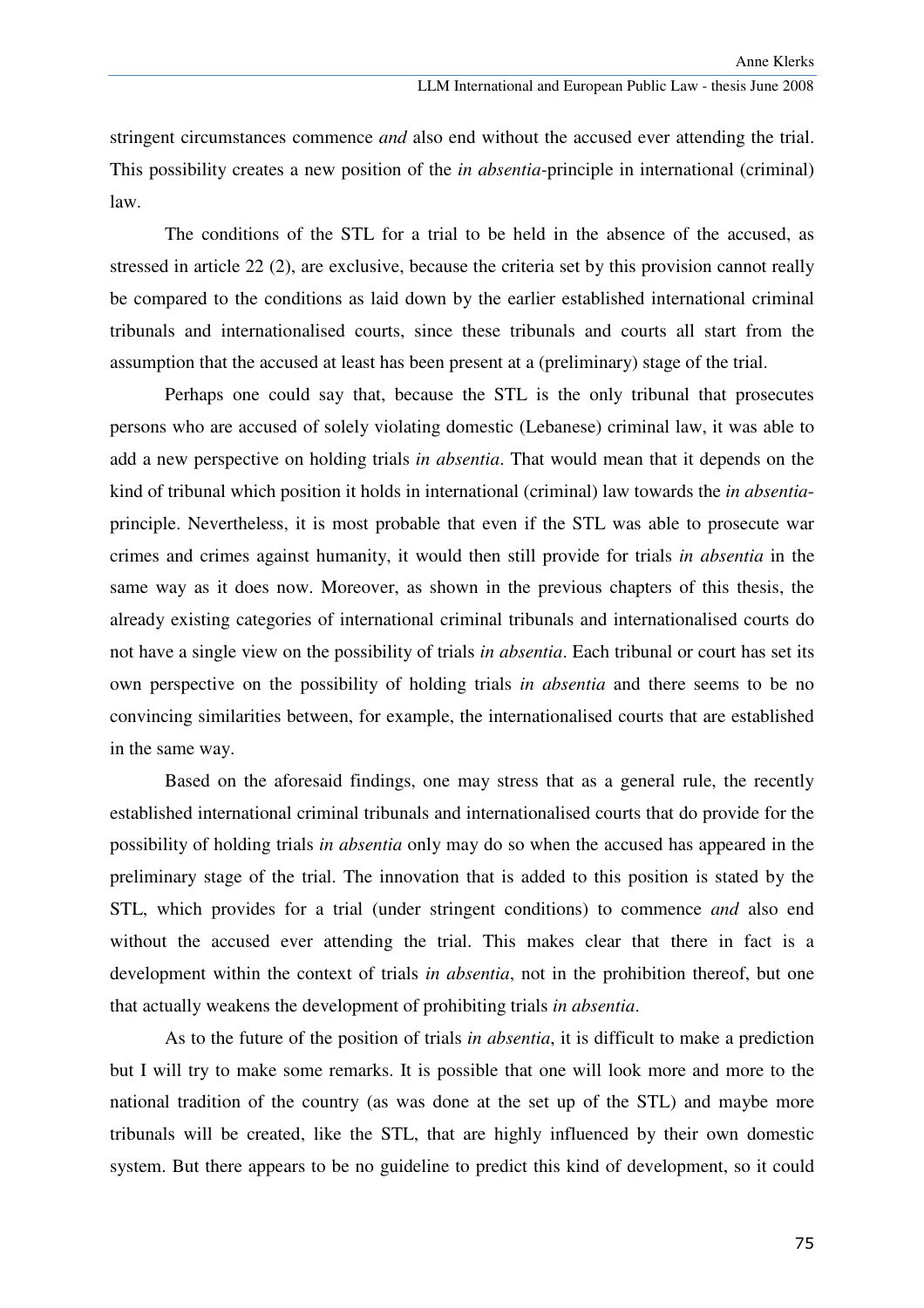also be possible that the STL remains a unique kind of tribunal. Anyhow, the STL itself will first have to deal with some problematic features in order to successfully prosecute and try persons *in absentia*. This means that one will have to wait and see whether the STL will actually use the possibility of sentencing the accused *in absentia* and even if the provision will actually be used, this will not instantly mean that the STL will become successful.

What remains to conclude is that the STL, by providing for a trial (under stringent conditions) to commence *and* also end without the accused ever attending the trial, really added a new element to the *in absentia*-principle and it has certainly made clear that there in fact is a development within the context of trials *in absentia*, not in the prohibition thereof, but one that actually weakens the development of prohibiting trials *in absentia*.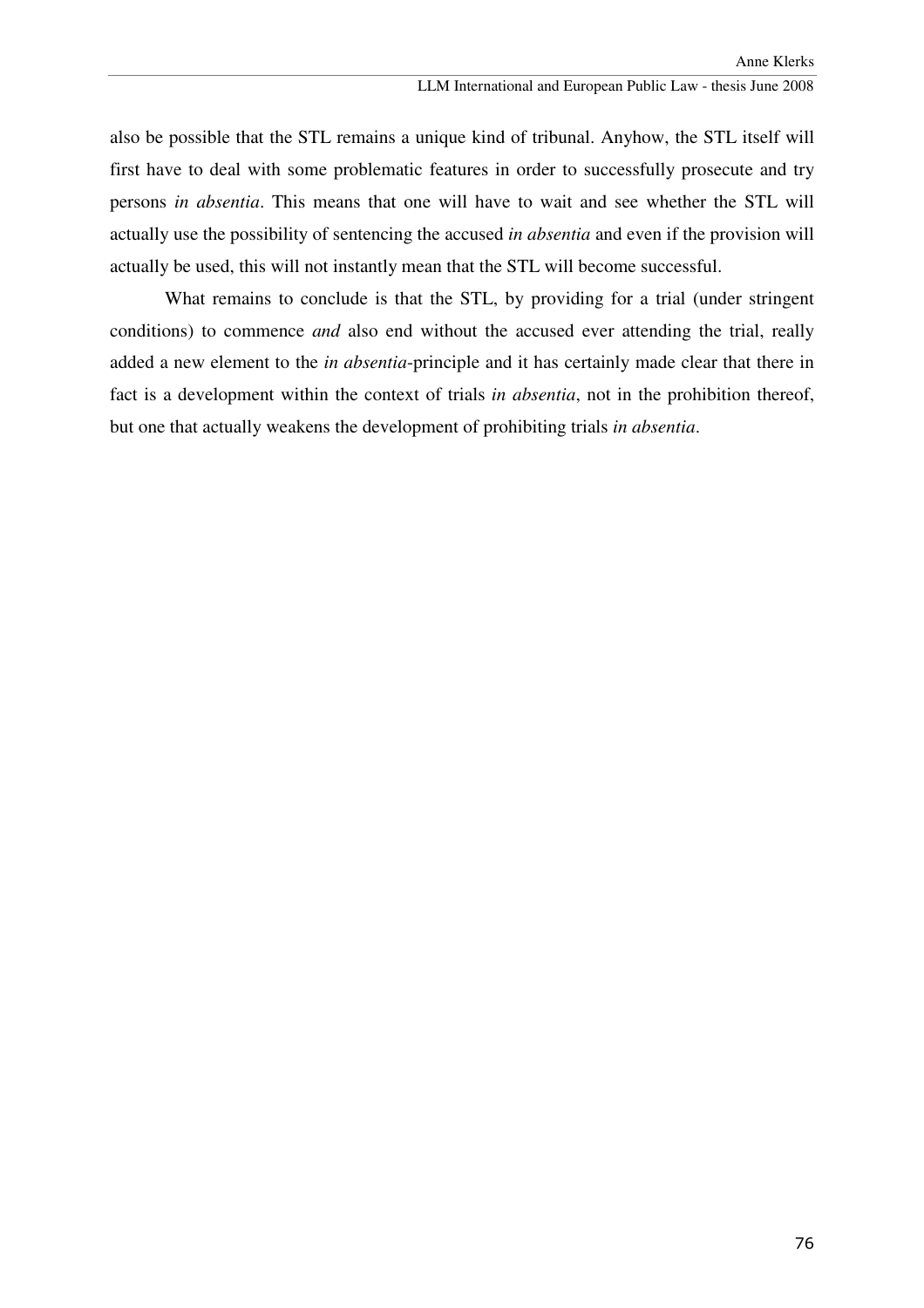## **Bibliography**

### Books

Braeckman 2007

Colette Braeckman, *'Incitement to Genocide'*, in: Roy Gutan and others (ed.), Crimes of War; What the public should know, New York/London: W.W. Norton & Company 2007.

Cassese 2003

Antonio Cassese*, International Criminal Law*, Oxford: Oxford University Press 2003.

Cryer and others 2007 R. Cryer and others, *An Introduction to International Criminal Law and Procedure*, Cambridge: Cambridge University Press 2007.

#### Figá-Talamanca 1998

Niccoló A. Figá-Talamanca, '*Trials in absentia and the International Criminal Court'*, in: Flavia Lattanzi (ed.), The International Criminal Court: comments on the Draft Statute, Universitá degli studi di teramo, Collana di studi e documenti di diritto internazionale e comunitario 1998.

#### Meron 2007

Theodor Meron, *'Customary Law'*, in: Roy Gutan and others (ed.), Crimes of War; What the public should know, New York/London: W.W. Norton & Company 2007.

### Ratner 2007

Steven R. Ratner, '*Categories of War Crimes'*, in: Roy Gutan and others (ed.), Crimes of War; What the public should know, New York/London: W.W. Norton & Company 2007.

Tomuschat 2003

C. Tomuschat, *Human Rights; between idealism and realism*, Oxford: Oxford University Press 2003.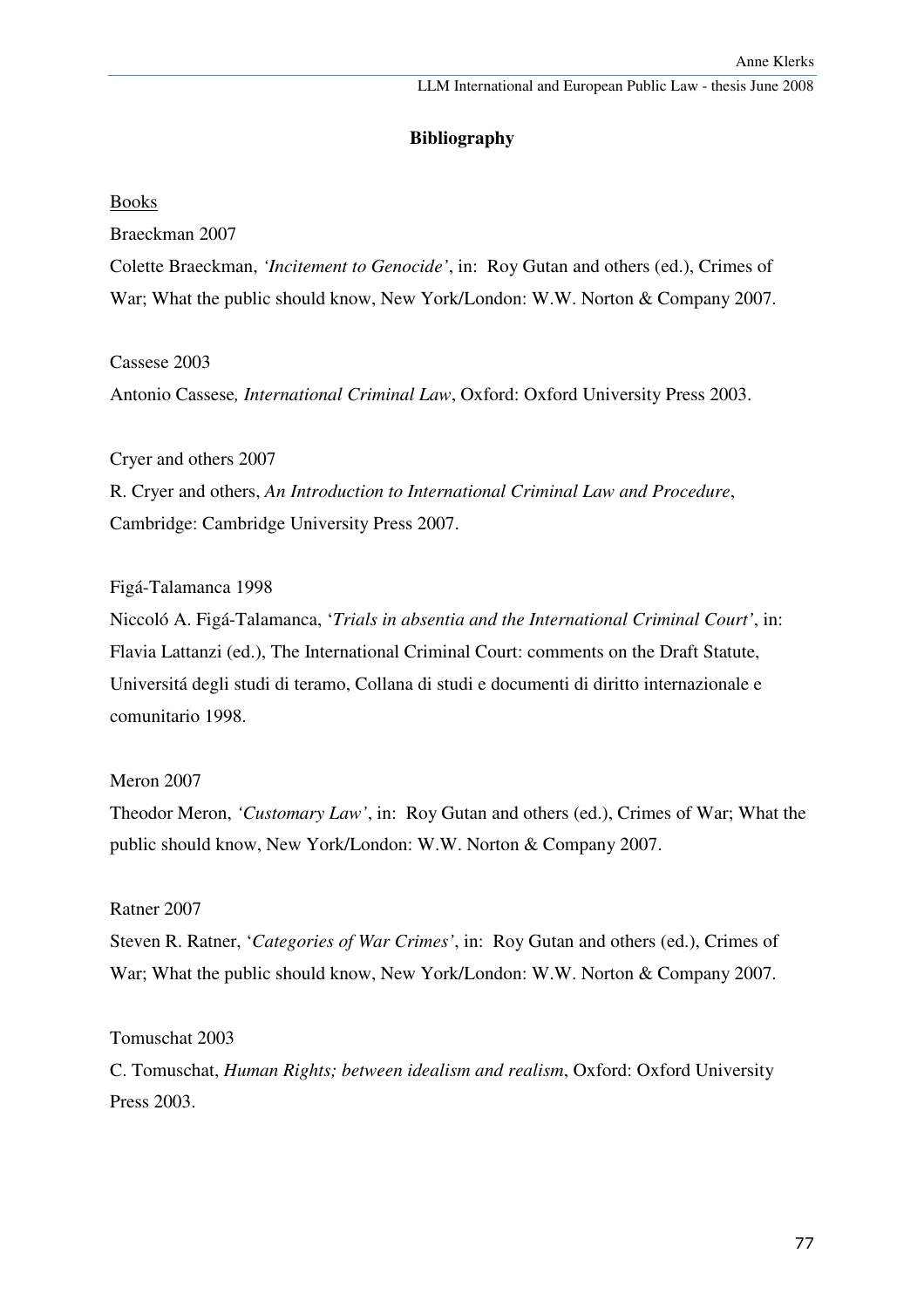# Articles

Aptel 2007

Cécile Aptel, 'Some Innovations in the Statute of the Special Tribunal for Lebanon', *Journal of International Criminal Justice*, vol. 5 (2007), p. 1107-1124.

Arbour 2004

Louise Arbour, 'The Crucial Years', *Journal of International Criminal Justice*, vol. 2 (2004), p. 396-204.

Brown 1998-1999

Daniel J. Brown, 'The International Criminal Court and trial *in absentia*', *Brooklyn Journal of International Law*, vol. 24 (1998-1999), p. 763-796.

Cherif Bassiouni 1997

M. Cherif Bassiouni, 'From Versailles to Rwanda in Seventy-Five Years, The Need to Establish an International Criminal Court', *Harvard Human Rights Law Journal*, vol. 10 (1997), p. 11-62.

Biddle 1947

Francis Biddle, 'The Nurnberg Trial', *Virginia Law Review*, vol. 6 (1947), p. 679-696.

De Bertodano 2003

Sylvia de Bertodano, 'Current Developments in Internationalized Courts', *Journal of International Criminal Justice*, vol. 1 (2003), p. 226-244.

Fassbender 2007

Bardo Fassbender, 'Reflections on the International Legality of the Special Tribunal for Lebanon', *Journal of International Criminal Justice*, vol. 5 (2007), p. 1091-1105.

Furuya 1999

Shuichi Furuya, 'Rule 61 Procedure in the International Criminal Tribunal for the former Yugoslavia: A lesson for the ICC', *Leiden Journal of International Law*, vol. 12 (1999), p. 635-669.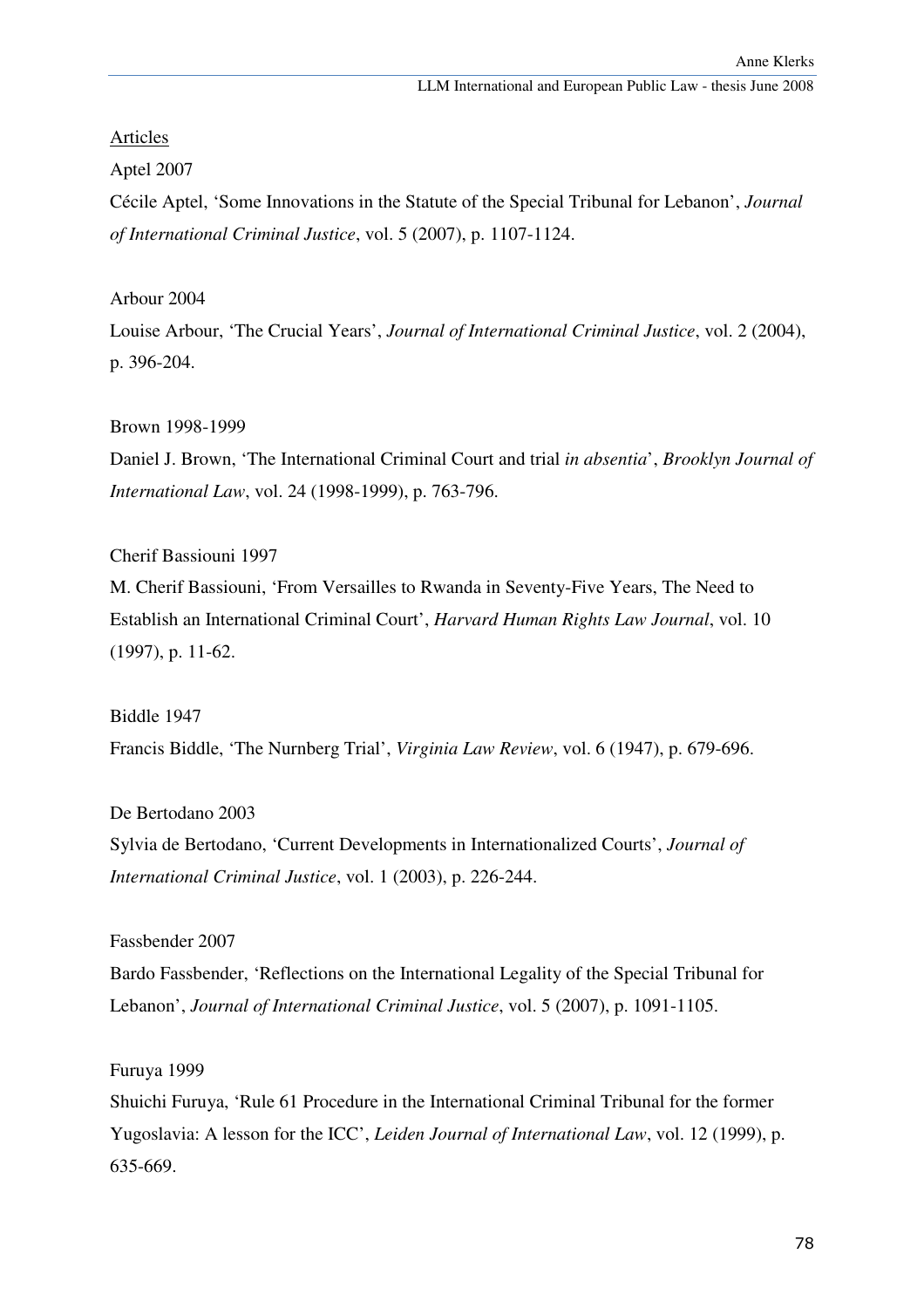Gaeta 2007

Paola Gaeta, 'To Be (Present) or Not To Be (Present); Trials *In absentia* before the Special Tribunal for Lebanon', *Journal of International Criminal Justice*, vol. 5 (2007), p. 1165-1174.

## Harmon & Gaynor 2004

Mark B. Harmon & Fergal Gaynor, 'Prosecuting Massive Crimes with Primitive Tools: Three Difficulties Encountered by Prosecutors in International Proceedings', *Journal of International Criminal Justice*, vol. 2 (2004), p. 403-426.

### Hildreth 1998

Brian T. Hildreth, 'Hunting the Hunters: The United Nations Unleashes Its Latest Weapon in the Fight Against Fugitive War Crimes Suspects – Rule 61', *Tulane Journal of International & Comparative Law*, vol. 6 (1998), p. 499-524.

### McDonald 2004

Gabrielle Kirk McDonald, 'Problems, Obstacles and Achievements of the ICTY', *Journal of International Criminal Justice*, vol. 2 (2004), p 558-571.

### Mettraux 2007

Guénaël Mettraux, 'The 2005 Revision of the Statute of the Iraqi Special Tribunal', *Journal of International Criminal Justice*, vol. 5 (2007), p. 287-293.

### Scharf 2007

Michael P. Scharf, 'The Iraqi High Tribunal; A Viable Experiment in International Justice?', *Journal of International Criminal Justice*, vol. 5 (2007), p. 258-263.

### Stamhuis 2001

Evert F. Stamhuis, '*In absentia* Trials and the Right to Defend: The Incorporation of a European Human Rights Principle into the Dutch Criminal Justice System', *Victoria University of Wellington law review*, vol. 32 (2001), p. 715-728.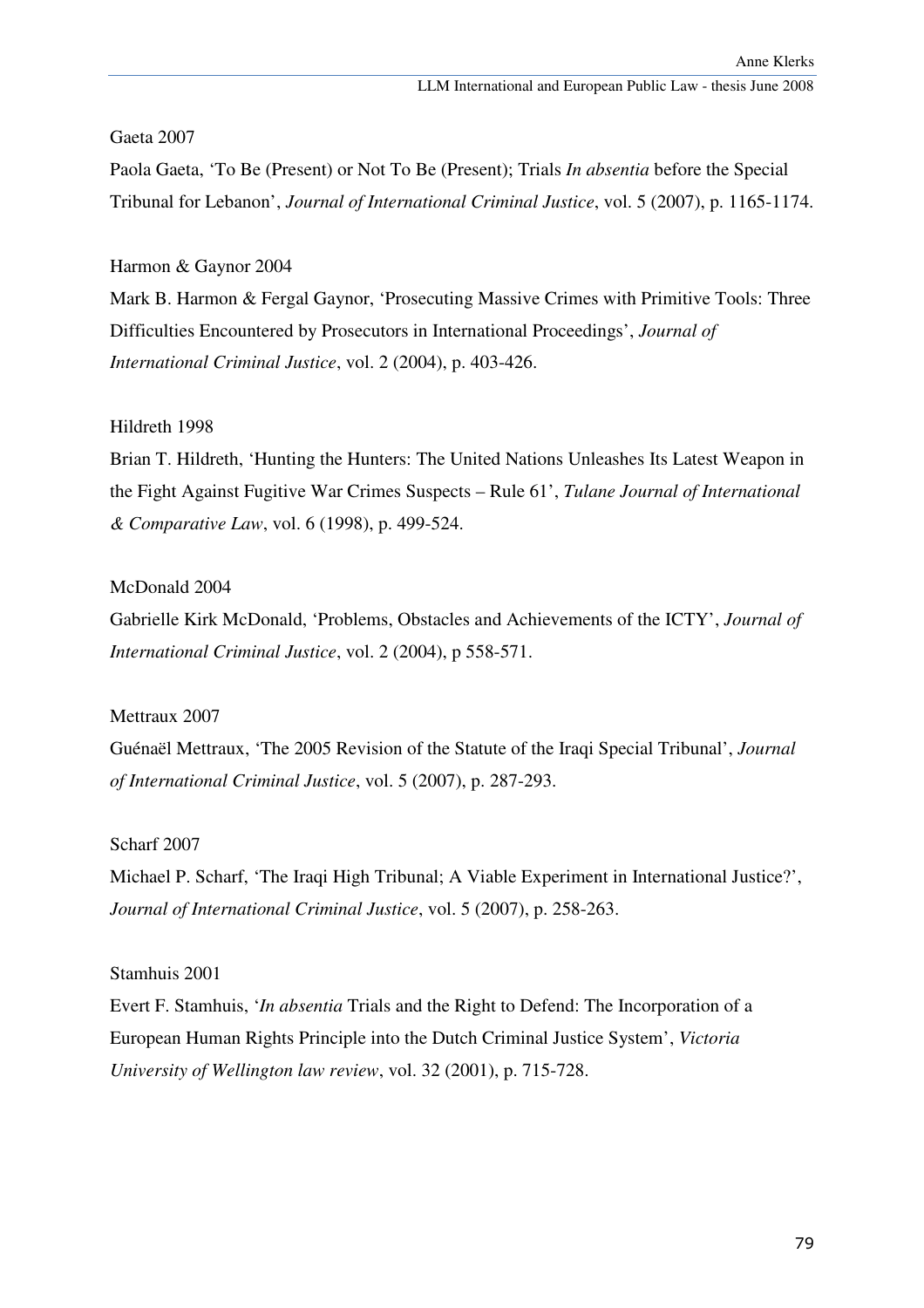#### Starygin & Selth 2005

Stan Starygin & Johanna Selth, 'Cambodia and the Right to be Present: Trials *In absentia* in the Draft Criminal Procedure Code', *Singapore Journal of Legal Studies* 2005), p. 170-188.

#### Swaak-Goldman 2007

Olivia Swaak-Goldman, 'Introductory note to Security Council Resolution 1757 establishing the Special Tribunal for Lebanon', *International Legal Materials*, vol. 46 (2007), p. 989-991.

### Swart 2007

Bert Swart, 'Cooperation Challenges for the Special Tribunal for Lebanon'*, Journal of International Criminal Justice*, vol. 5 (2007), p. 1153-1163.

#### Sun 2007

Shiyan Sun, 'The Understanding and Interpretation of the ICCPR in the Context of China's Possible Ratification', *Chinese Journal of International law*, vol. 6 (2007), p. 17-42.

#### Tiribelli 2006

Carlo Tiribelli, 'Judgment *in absentia* in International Criminal Law: its admissibility before the Ad Hoc Tribunals, the International Criminal Court and the European Arrest Warrant', *Sri Lanka Journal of International Law* vol. 18 (2006), p. 369-385.

#### Tomuschat 2006

Christian Tomuschat, 'The Legacy of Nuremberg', *Journal of International Criminal Justice*, vol. 4 (2006), p. 830-844.

#### Quintal 1998

Anne Quintal, 'Rule 61. The Voice of the Victims Screams Out for Justice', *Columbia Journal of Transnational Law* vol. 36 (1998), p. 723-759.

Wierda and others 2007

Marieke Wierda and others, 'Early Reflections on Local Perceptions, Legitimacy and Legacy of the Special Tribunal for Lebanon', *Journal of International Criminal Justice*, vol. 5 (2007), p. 1065-1081.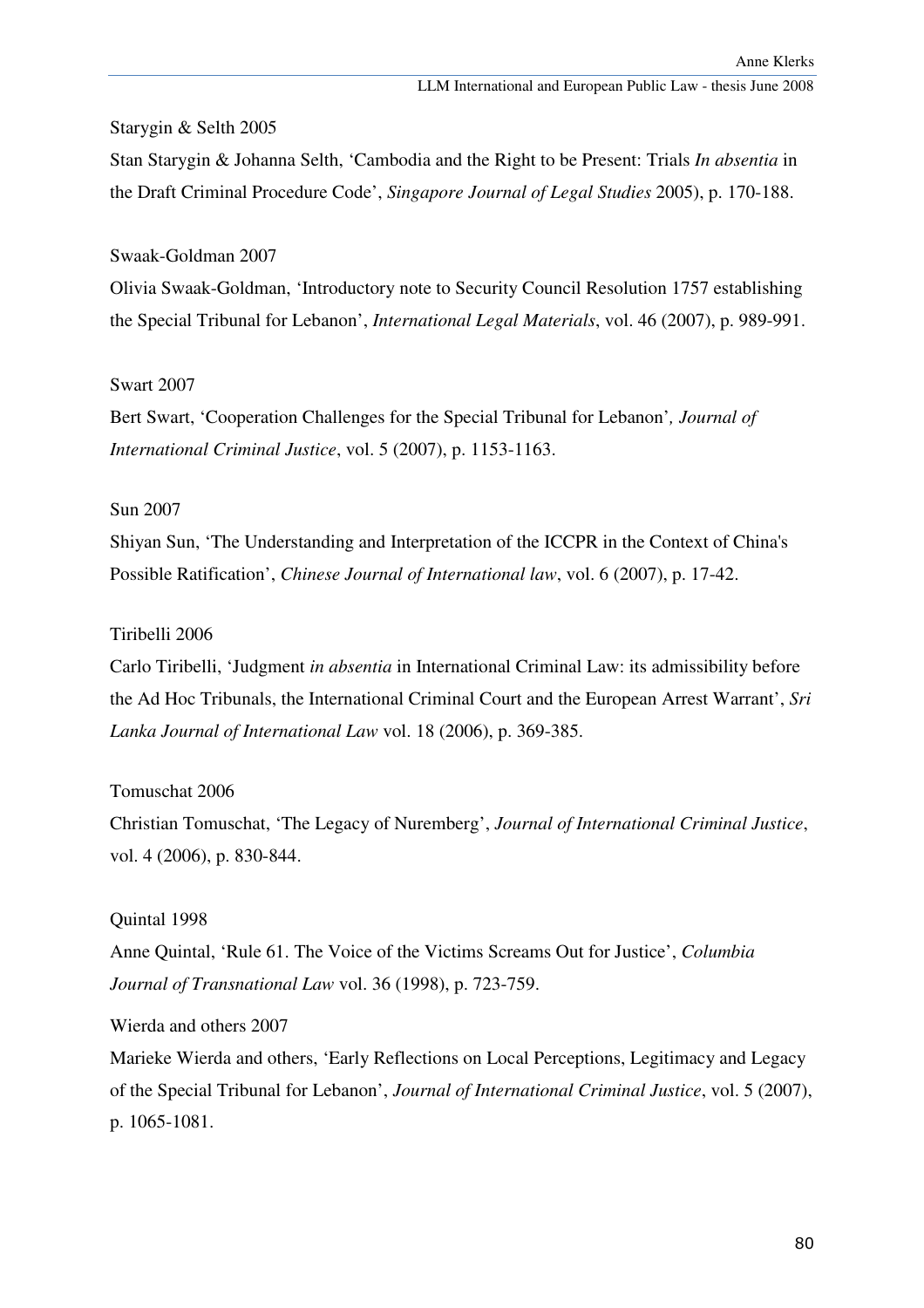Internet sources

Amnesty International USA, Fair Trials Manual, Chapter 21. The right to be present at trial and appeal, WWW

<http://www.amnestyusa.org/Fair\_Trials\_Manual/211\_The\_right\_to\_be\_present\_at\_trial/page .do?id=1104724&n1=3&n2=35&n3=843>.

Avalon Project: the Charter of the International Military Tribunal for the Far East, WWW <http://www.yale.edu/lawweb/avalon/imtfech.htm >.

Avalon Project: Charter of the Nuremberg International Military Tribunal, WWW < http://www.yale.edu/lawweb/avalon/imt/proc/imtconst.htm#art12>.

Avalon Project: Judgement Bormann, WWW <http://www.yale.edu/lawweb/avalon/imt/proc/judborma.htm>.

Avalon Project: Judgement: Sentences, WWW <http://www.yale.edu/lawweb/avalon/imt/proc/judsent.htm>.

Avalon Project: Nazi conspiracy and aggression – Chapter IV, WWW <http://www.yale.edu/lawweb/avalon/imt/document/nca\_vol1/chap\_04.htm>.

BBC News, 'Bormann's body identified', 4 May 1998, WWW <http://news.bbc.co.uk/1/hi/world/europe/87452.stm>.

BBC News, 'Country profile: Lebanon', last updated 9 May 2008, WWW <http://news.bbc.co.uk/1/hi/world/middle\_east/country\_profiles/791071.stm>.

BBC News, 'Kosovo MPs proclaim independence', 17 January 2008, WWW <http://news.bbc.co.uk/1/hi/world/europe/7249034.stm >.

BBC News, 'Timeline Break-up of Yugoslavia', last updated on 22 May 2006, WWW < http://news.bbc.co.uk/1/hi/world/europe/4997380.stm>.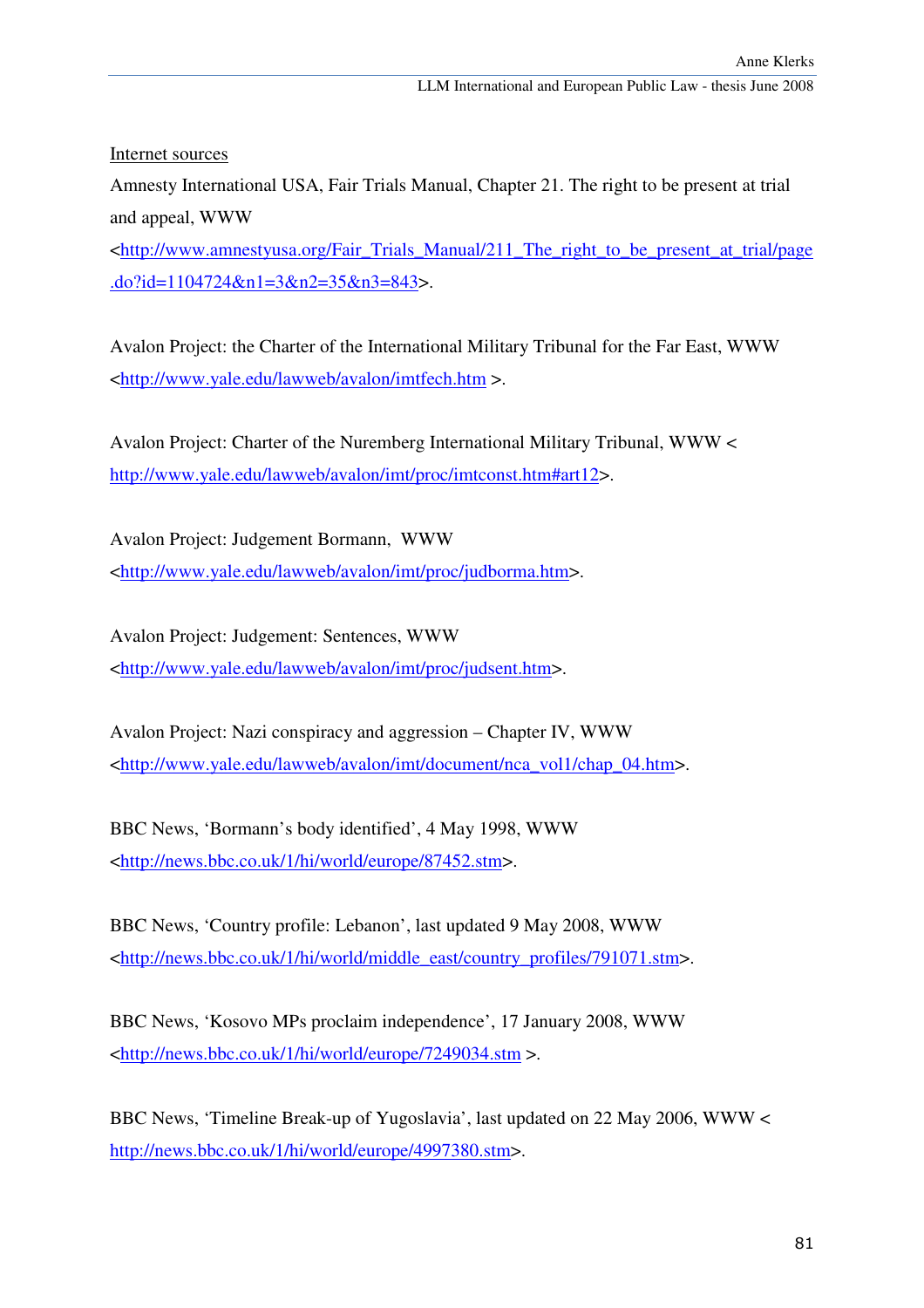BBC News, 'Q&A: Kosovo's future', 10 March 2008, WWW <http://news.bbc.co.uk/2/hi/europe/6386467.stm>.

Cambodia – International Center for Transitional Justice-, 'Background', updated March 2008, WWW <http://www.ictj.org/en/where/region3/642.html>.

Case information sheet, "Bosnia and Herzegovina" & "Srebrenica", Karadžic case (IT-95- 5/18). The case information sheet can be found on: WWW <http://www.un.org/icty/glance/karadzic.htm>.

Case information sheet, "Bosnia and Herzegovina" & "Srebrenica", Mladić case (IT-95-5/18). The case information sheet can be found on: WWW <http://www.un.org/icty/glance/mladic.htm>.

Case information sheet, "Stupni Do" (IT-95-14/1) Ivica Rajic. The case information sheet can be found on: WWW < http://www.un.org/icty/cases-e/cis/rajic/cis-rajic.pdf>.

Center for Balkan Development, 'History of war in Bosnia - historical background', May 1996, WWW < http://www.friendsofbosnia.org/edu\_bos.html>.

Criminal Procedure Code of Bosnia and Herzegovina, adopted by Bosnia and Herzegovina Parliamentary Assembly and published in the Official Gazette of Bosnia and Herzegovina 36/03. The Code can be found on: WWW < http://www.ohr.int/ohr-dept/legal/othlegist/doc/criminal-procedure-code-of-bih.doc>.

European Court of Human Rights, historical background, WWW <http://www.echr.coe.int/ECHR/EN/Header/The+Court/The+Court/History+of+the+Court/>.

Extraordinary Chambers in the Courts of Cambodia, cases, WWW < http://www.eccc.gov.kh/english/court\_doc.list.aspx?courtDocCat=case\_docs>.

Extraordinary Chambers in the Courts of Cambodia, Introduction, WWW <http://www.eccc.gov.kh/english/about\_eccc.aspx>.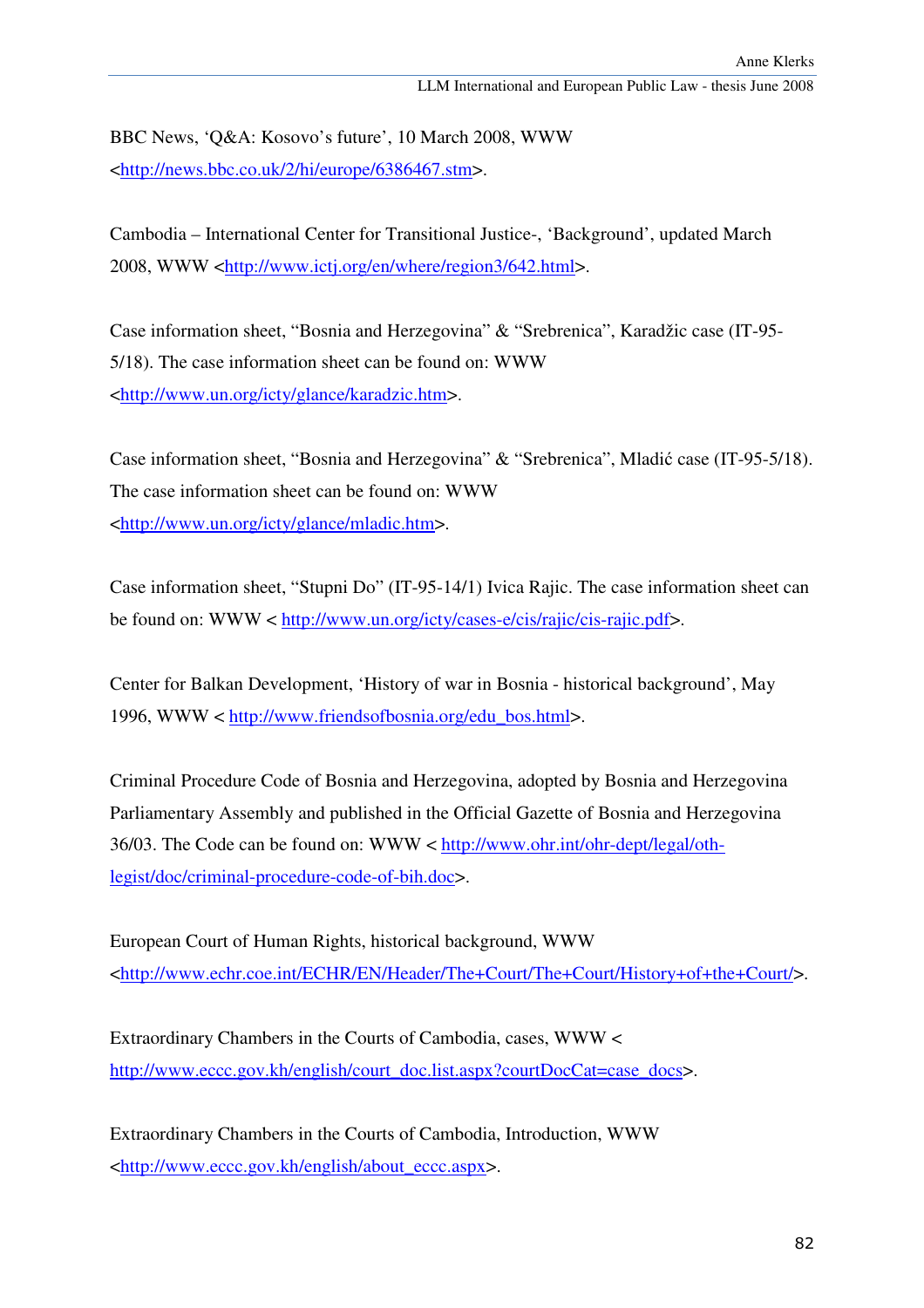Extraordinary Chambers in the Courts of Cambodia, Internal Rules (rev.1) as revised on 1 February 2008, Rule 81. Available on: WWW

<http://www.eccc.gov.kh/english/cabinet/fileUpload/27/Internal\_Rules\_Revision1\_01-02- 08\_eng.pdf>.

FAQ: Extraordinary Chambers in the Courts of Cambodia, 'Have any of the Khmer Rouge senior leaders been tried before?', 21 July 2006, WWW <http://www.eccc.gov.kh/english/faq.view.aspx?doc\_id=44>.

Federal Rules of Criminal Procedure (USA), Rule 43 (c) (1), WWW <http://www.law.cornell.edu/rules/frcrmp/Rule43.htm>.

International Criminal Court, Assembly of States Parties, WWW < http://www.icccpi.int/asp.html>.

International Criminal Court, Democratic Republic of the Congo, WWW < http://www.icccpi.int/cases/RDC.html>.

International Criminal Court, Establishment of the Court, WWW < http://www.icccpi.int/about/ataglance/establishment.html>.

International Criminal Court, Fact sheet; the ICC at a glance, WWW < http://www.icccpi.int/library/about/ataglance/ICC-Ataglance\_en.pdf>.

International Criminal Court, Frequently Asked Questions, WWW < http://www.icccpi.int/about/ataglance/faq.html>.

International Criminal Court, International Cooperation, WWW <http://www.icccpi.int/about/ataglance/cooperation.html>.

International Criminal Court, situations and cases, WWW < http://www.icccpi.int/cases.html>.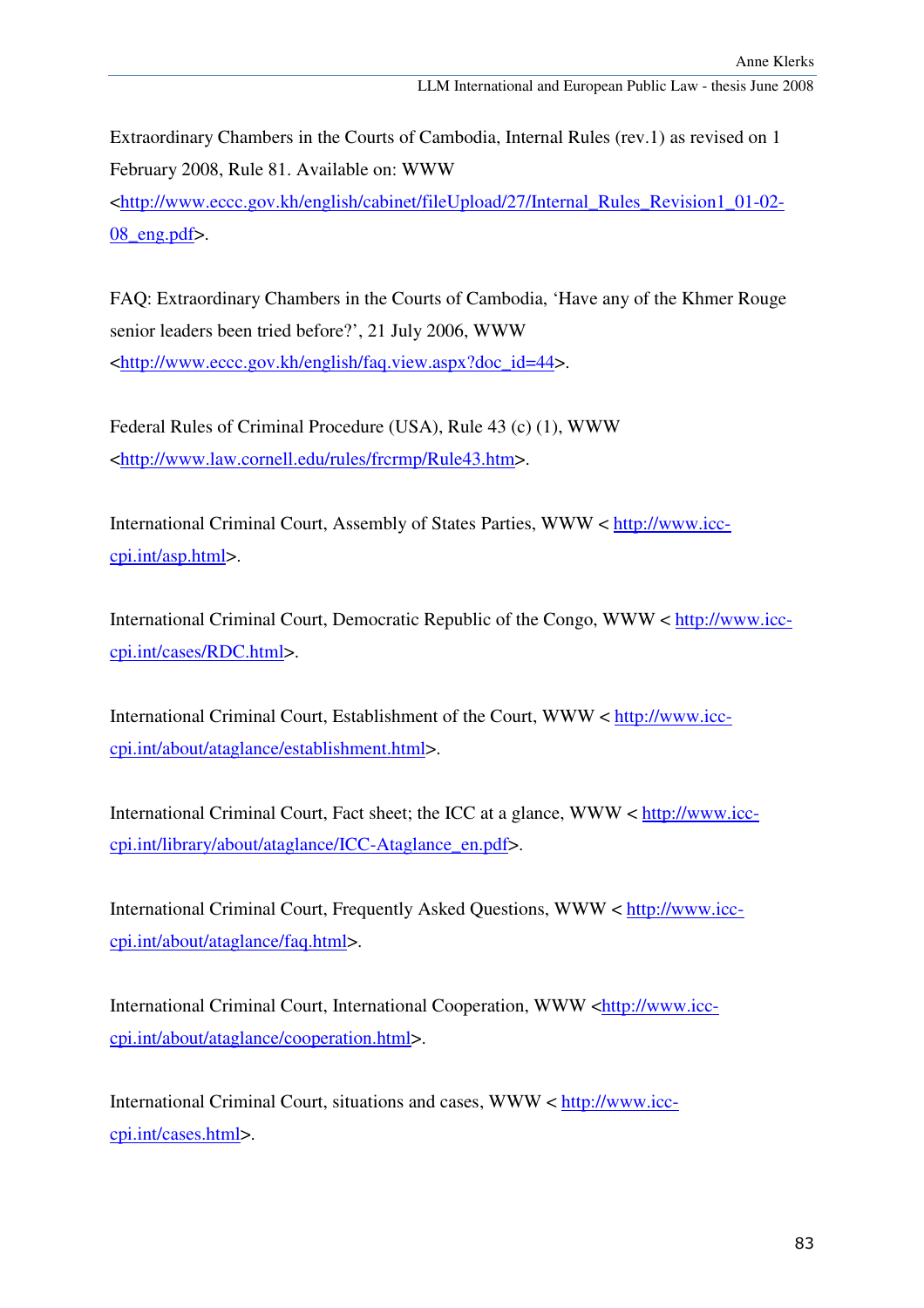International Law Commission, Introduction, WWW < http://www.un.org/law/ilc/>.

International Criminal Law Society, the International Criminal Law Tribunals for the former Yugoslavia and Rwanda, WWW <http://www.icls.de/index.html>.

International Criminal Tribunal for the former Yugoslavia at a glance, organs of the tribunals, WWW < http://www.un.org/icty/glance-e/index-t.htm >.

International Criminal Tribunal for the former Yugoslavia, Basic Legal Documents, WWW <http://www.un.org/icty/legaldoc-e/index-t.htm>.

International Criminal Tribunal for the former Yugoslavia, judgements, WWW < http://www.un.org/icty/cases-e/index-t.htm>.

International Criminal Tribunal for Rwanda, general information, WWW < http://69.94.11.53/default.htm >.

International Criminal Tribunal for Rwanda, Status of cases WWW <http://69.94.11.53/default.htm>.

Iraqi High Tribunal, Statute, WWW <http://www.iraq-iht.org/en/selection7.html>.

Law on the Establishment of the Extraordinary Chambers, with inclusion of amendments as promulgated on 27 October 2004 (NS/RKM/1004/006), article 1. Available on: WWW < http://www.eccc.gov.kh/english/cabinet/law/4/KR\_Law\_as\_amended\_27\_Oct\_2004\_Eng.pdf  $\mathbf{L}$ 

Looking for Justice: The War Crimes Chamber in Bosnia and Herzegovina, 'Background to the establishment and mandate of the War Crimes Chamber', February 2006, WWW  $\langle \frac{http://www.hrw.org/reports/2006/ij0206/2.htm}{http://www.hrw.org/reports/2006/ij0206/2.htm}$ 

Membership of the Security Council, WWW <http://www.un.org/sc/members.asp >.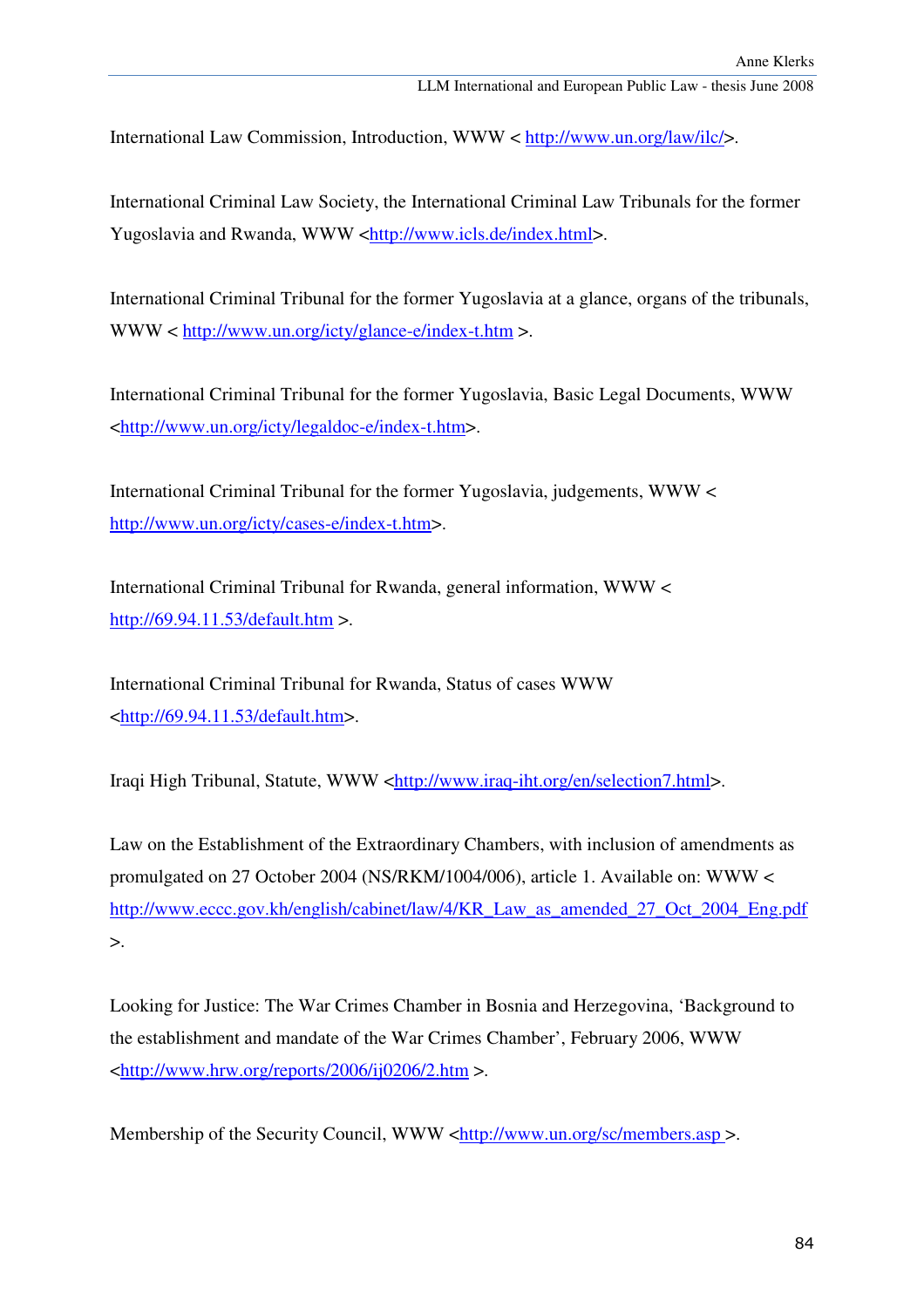Office for the High Representative and EU Special Representative, 'Dayton Peace Agreement - General Framework Agreement', 14 December 1995, WWW <http://www.ohr.int/dpa/default.asp?content\_id=379>.

Official Journal of the International Criminal Court, Elements of Crimes, WWW < http://www.icc-cpi.int/about/Official\_Journal.html>.

'Proclamation Defining Terms for Japanese Surrender Issued', at Potsdam, 26 July 1945, paragraph 10, WWW <http://www.ndl.go.jp/constitution/e/etc/c06.html>.

Prosecutor vs. Sesay, Kallon and Gbao (SCSL-04-15-T), 'Ruling on the issue of Refusal of the Third Accused, Augustine Gbao, to Attend Hearing of the Special Court for Sierra Leone on 7 July 2004 and succeeding days', 7 July 2004, available on: WWW < http://www.scsl.org/Transcripts/RUF-070704.pdf>.

'Report of Human Rights Watch to the Secretariat of the Rules and Procedure Committee of the Extraordinary Chambers of the Courts of Cambodia', 17 November 2006, WWW <http://www.hrw.org/backgrounder/ij/cambodia1106/>.

'Report of the Secretary-General pursuant to Paragraph 2 of Security Council Resolution 808 (1993)', UN doc. S/25704, 3 May 1993, paragraph 125, available on: WWW <http://www.un.org/icty/legaldoc-e/basic/statut/s25704.htm#VB>.

Rule 37 Disruption of Proceedings, Internal Rules (Rev. 1), as revised on 1 February 2008. Available on: WWW

<http://www.eccc.gov.kh/english/cabinet/fileUpload/27/Internal\_Rules\_Revision1\_01-02- 08\_eng.pdf>.

Rupert Ticehurst, International Review of the Red Cross no. 317, 'The Martens Clause and The Laws of Armed Conflict', 30 April 1997, WWW <http://www.icrc.org/Web/Eng/siteeng0.nsf/html/57JNHY>.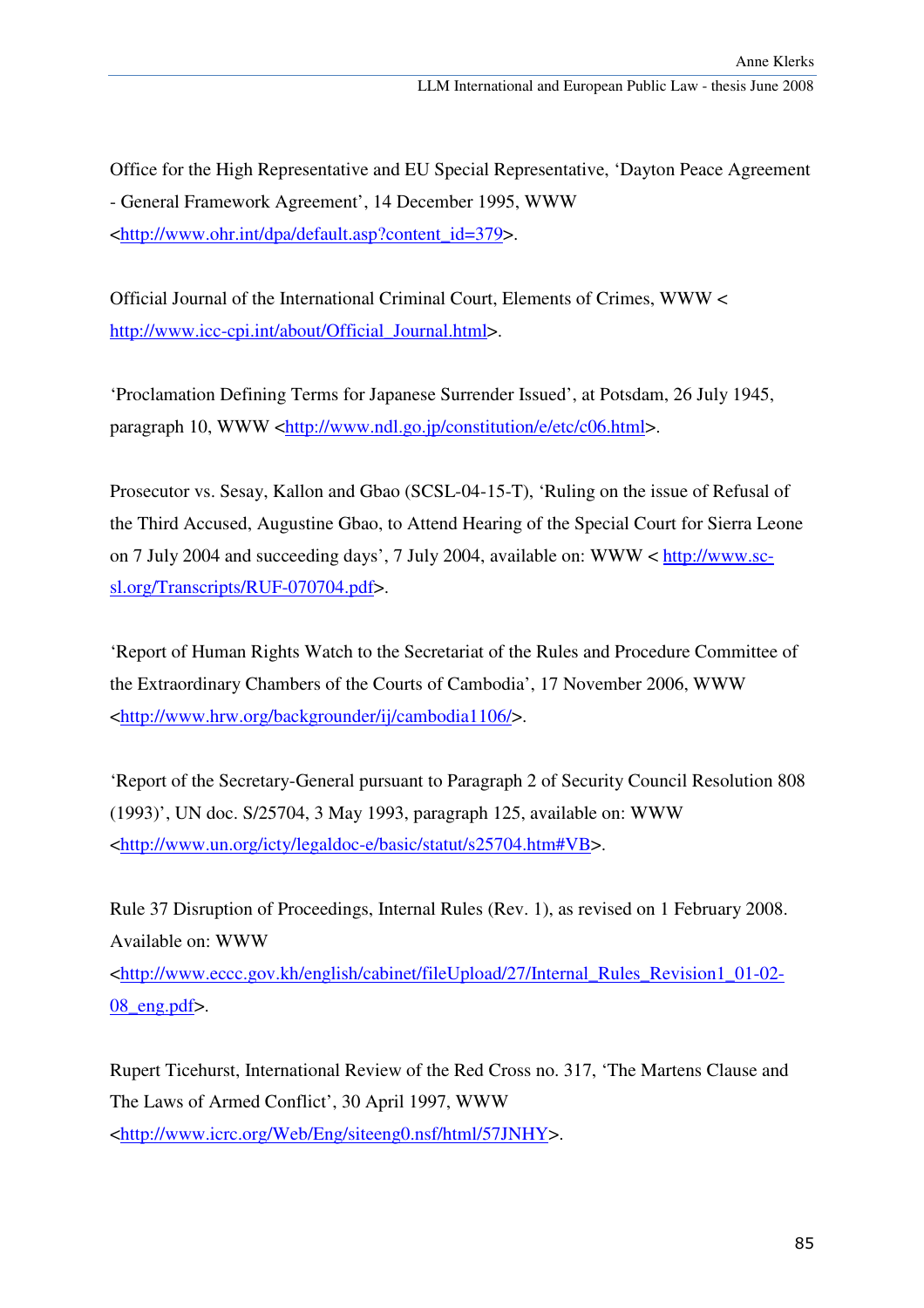Security Council Resolution 1757 of 30 May 2007, which can be found on: UN Security Council: Resolutions, S/RES/1757 (2007), WWW <http://www.un.org/Docs/sc/unsc\_resolutions07.htm>.

SFOR Mission, WWW <http://www.nato.int/sfor/organisation/mission.htm>.

Special Court for Sierra Leone, cases, WWW <http://www.sc-sl.org/Taylor.html>.

Special Court for Sierra Leone; other cases, WWW <http://www.sc-sl.org/cases-other.html>.

Special Court for Sierra Leone, Press Release, 'Special Court Prosecutor Says He Will Not Prosecute Children', 2 November 2002, WWW < http://www.sc-sl.org/Press/prosecutor-110202.pdf>.

Special Court for Sierra Leone, Statute, WWW < http://www.sc-sl.org/Documents/scslstatute.html>.

Special Court for Sierra Leone, Rules of Procedure and Evidence (amended on 19 November 2007), WWW < http://www.sc-sl.org/Documents/rulesofprocedureandevidence.pdf>.

'The Oddity that is the Hariri Tribunal', M. Milanovíc 19 September 2007. Available on the Social Science Research Network: WWW <http://papers.ssrn.com/sol3/papers.cfm?abstract\_id=1014906>.

UN Doc. A/48/10, 'Report of the International Law Commission on the work of its forty-fifth session', 3 May -23 July 1993. Available on: WWW <http://untreaty.un.org/ilc/documentation/english/A\_48\_10.pdf>.

United Nations Human Rights Committee, Office of the High Commissioner for Human Rights, General Comment No. 13 'Equality before the courts and the right to a fair and public hearing by an independent court established by law', twenty-first session, 1984, WWW <http://www.unhchr.ch/tbs/doc.nsf/(Symbol)/bb722416a295f264c12563ed0049dfbd?Opendo cument>, 1996-2001.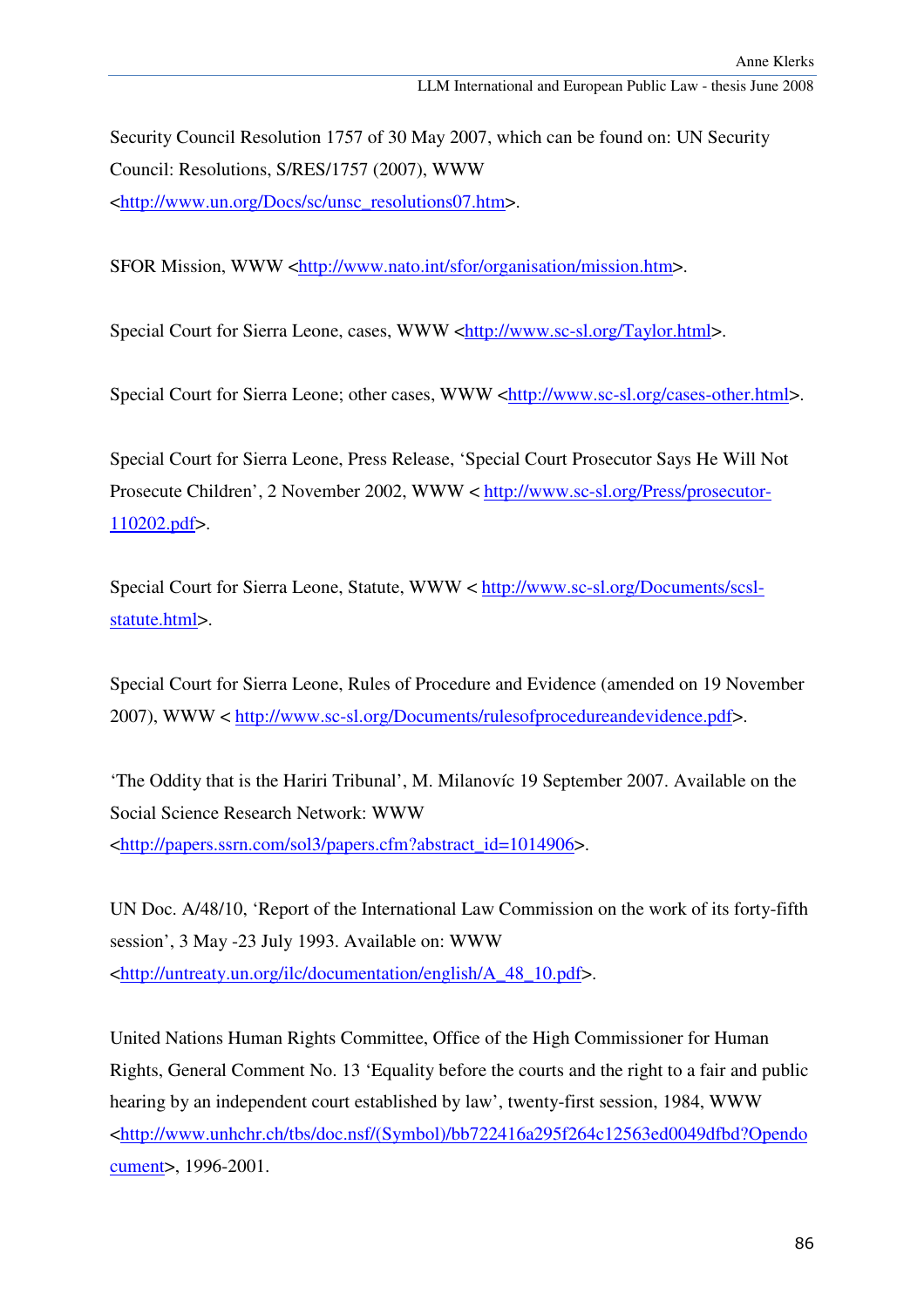UNMIK, Bernard Kouchner, 'Regulation No. 2001/1 on the prohibition of trials *in absentia* for serious violations of international humanitarian law', 12 January 2001, available on: WWW < http://www.unmikonline.org/regulations/2001/reg01-01.html>.

UNMIK Regulations 2000, Reg. No. 2000/6 of 15 February 2000 and Reg. 2000/34 of 29 May 2000, available on: WWW

<http://www.unmikonline.org/regulations/unmikgazette/02english/E2000regs/E2000regs.htm  $>$ .

UNTAET 'Reg. 2000/15', 5 July 2000, section 2, available on: WWW < http://www.un.org/peace/etimor/untaetR/Reg0015E.pdf>.

UNTAET 'Reg. 2000/30 on the Transitional Rules of Criminal Procedure', 25 September 2000, available on: WWW < http://www.un.org/peace/etimor/untaetR/reg200030.pdf>.

# Jurisprudence

# *European Court of Human Rights*

- European Court of Human Rights Series A 89/1985, Colozza v. Italy, 7 EHRR 516.
- European Court of Human Rights Reports 1996-III Court (Chamber), Thomann v. Switzerland.
- Battisti v. France, Decision of 12 December 2006 on the admissibility of application no. 28796/05.

# *International Criminal Tribunal for the former Yugoslavia*

- Prosecutor v. Duŝko Tadić, Decision in Case No. IT-94-1-AR72, 2 October 1995.
- Prosecutor v. Dragan Nikolić a/k/a 'Jenki', Review of Indictment Pursuant to Rule 61 of the Rules of Procedure and Evidence, Case No. IT-94-2-R61, 20 October 1995;
- Prosecutor v. Milan Martić 'RSK', Case No. IT-95-11-R61, 8 March 1996;
- Prosecutor v. Mrksić, Radić and Sljivancanin 'Vukovar Hospital', Review of Indictment Pursuant to Rule 61, Case No. IT-95-13-R61, 3 April 1996;
- Prosecutor v. Radovan Karadžić and Ratko Mladić, Review of Indictment Pursuant to Rule 61, Case No. IT-95-5-R61 and IT-95-18-R61, 11 July 1996;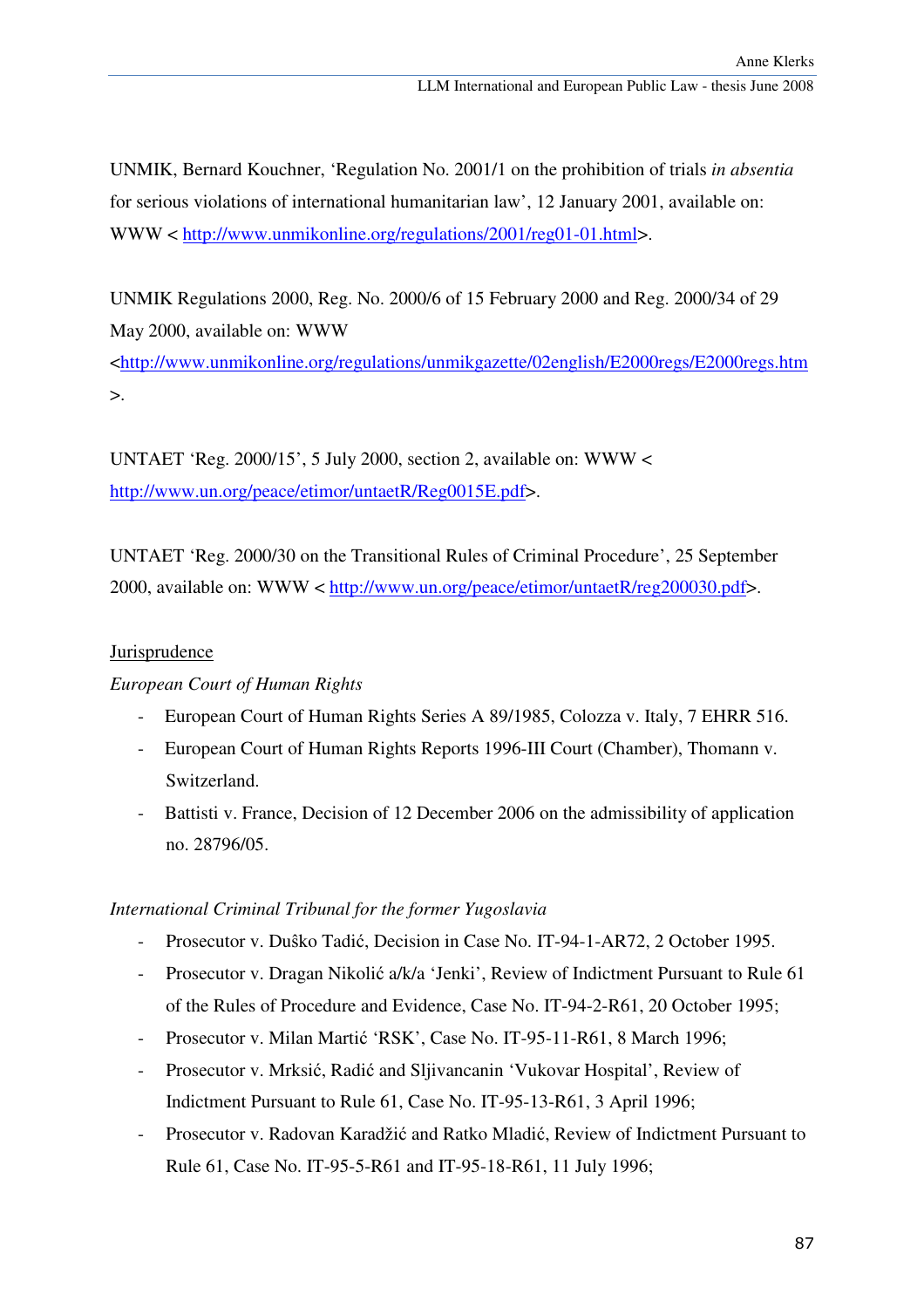- Prosecutor v. Ivica Rajić a/k/a 'Viktor Andrić', Case No. IT-95-12-R61, 13 September 1996.

#### *International Criminal Tribunal for Rwanda*

- Prosecutor v. Jean Bosco Barayagwiza, Case No. ICTR-97-19.

#### *International Criminal Court*

- Prosecutor v. Thomas Lubanga Dyilo, Decision on the Confirmation of Charges, Case No. ICC-01/04-01/06-803, 29 January 2007.

#### *Special Court for Sierra Leone*

- Prosecutor vs. Sesay, Kallon and Gbao (SCSL-04-15-T), 'Ruling on the issue of Refusal of the Third Accused, Augustine Gbao, to Attend Hearing of the Special Court for Sierra Leone on 7 July 2004 and succeeding days', 7 July 2004.

#### *United States - case law*

- Illinois v. Allen (1970) 397 U.S. 370 at 338.
- Lewis v. United States (1892) 146 U.S. 370.

#### Other sources

#### **Law & related sources**

*Black's Law Dictionary (editor in chief: Bryan A. Garner)* 

- Black's Law Dictionary (8th ed. 2004), apprehension, 2004 Thomson/West.
- Black's Law Dictionary (8th ed. 2004), bail, 2004 Thomson/West.
- Black's Law Dictionary (8th ed. 2004), (physical) custody, 2004 Thomson/West.
- Black's Law Dictionary (8th ed. 2004), due process, 2004 Thomson/West.
- Black's Law Dictionary (8th ed. 2004), ex parte, 2004 Thomson/West.
- Black's Law Dictionary (8th ed. 2004), ex post facto law, 2004 Thomson/West.
- Black's Law Dictionary (8th ed. 2004), house arrest, 2004 Thomson/West.
- Black's Law Dictionary (8th ed. 2004), *in absentia*, 2004 Thomson/West.
- Black's Law Dictionary (8th ed. 2004), *sui generis*, 2004 Thomson/West.
- Black's Law Dictionary (8th ed. 2004), summon, 2004 Thomson/West.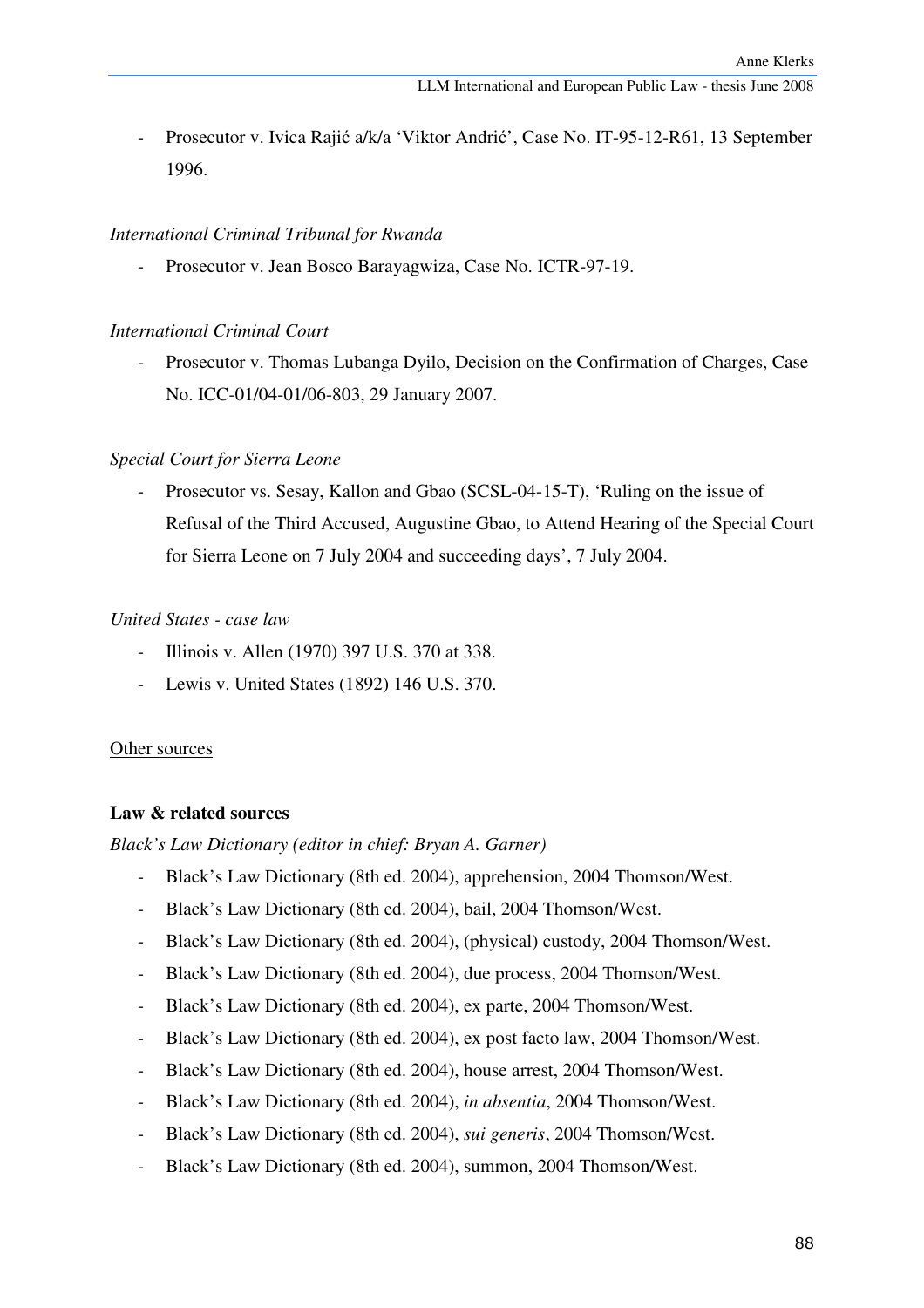*Criminal Code of Bosnia and Herzegovina* 

- Article 6
- Article 123
- Article 247

*European Convention for the Protection of Human Rights and Fundamental Freedoms (entered into force 3 September 1953)* 

- Article  $6(3)(c)$ 

*General Assembly, Resolution 57/228A of 18 December 2002. General Assembly, Resolution 57/228B of 13 May 2003* 

*ICTY Press and Information Office, Information Memorandum on Rule 61, 'Rule 61: the voice of the victims', 27 February 1996.* 

*Internal Rules of the Extraordinary Chambers in the Courts of Cambodia (as revised on 1 February 2008)* 

- Rule 81

*International Covenant on Civil and Political Rights, adopted 16 December 1966 (entered into force 23 March 1976)* 

- Article  $14(3)(d)$
- Article  $14(3)$  (e)

*Law on the establishment of the Extraordinary Chambers in the Courts of Cambodia* 

- Article 33
- Article 35 (d)

*Report of the Secretary-General on the establishment of a special tribunal for Lebanon, UN Doc. S/2006/893, 15 November 2006.* 

### *Resolutions by the UN General Assembly*

- General Assembly, Resolution 57/228A of 18 December 2002.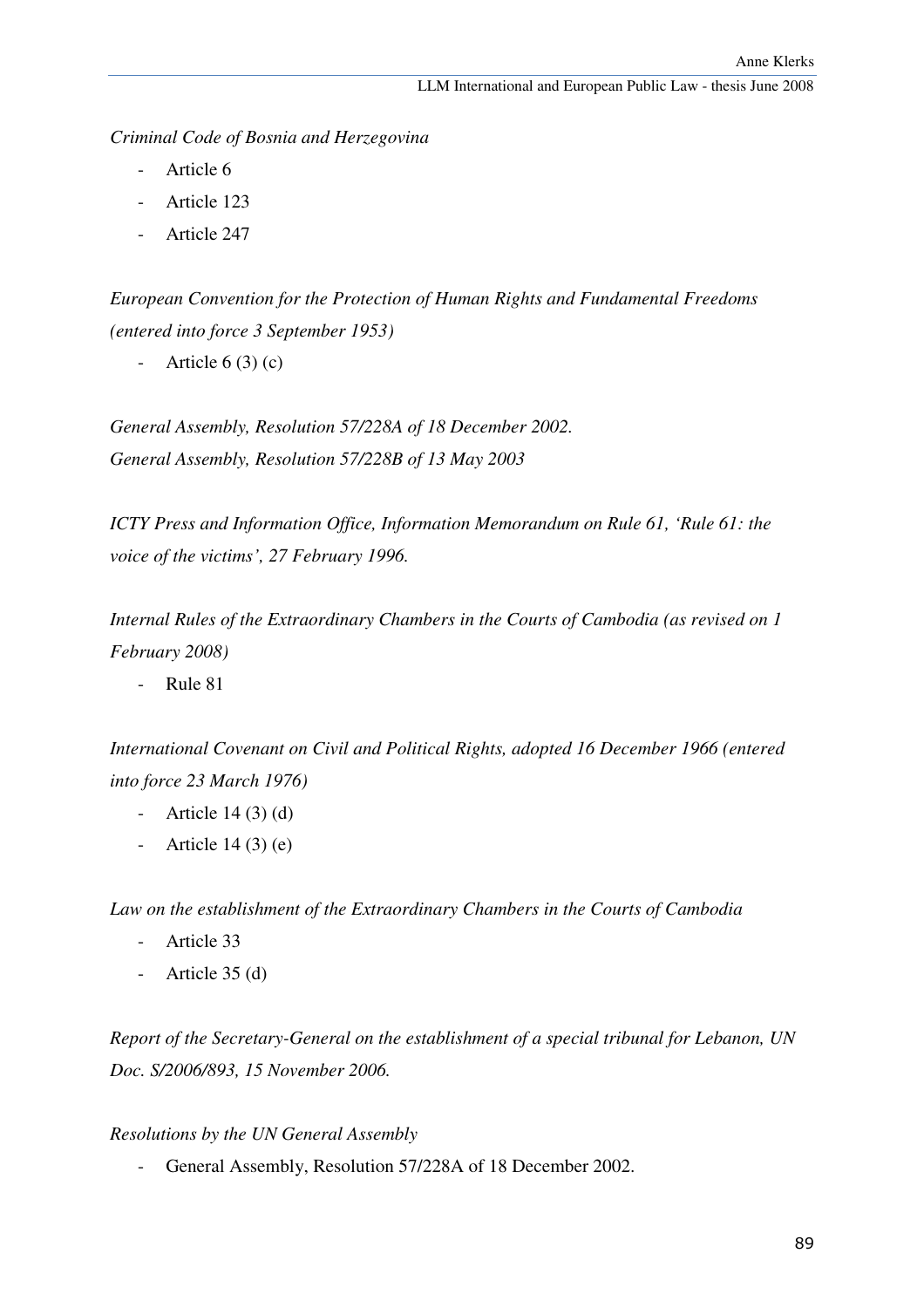General Assembly, Resolution 57/228B of 13 May 2003.

*Rules of Procedure and Evidence of the International Criminal Court (adopted and entered into force on 9 September 2002)*

- Rule 125
- Rule 126

*Rules of Procedure and Evidence of the International Criminal Tribunal for the former Yugoslavia (adopted on 11 February 1994, rev. 37 of 6 July 2006)* 

- Rule 59 (B)
- Rule 61
- Rule 74

*Rules of Procedure and Evidence of the International Criminal Tribunal for Rwanda (adopted on 29 June 1995, last amended on 14 March 2008)*

- Rule 59 (B)
- Rule 61
- Rule 82*bis*

*Rules of Procedure and Evidence of the Special Court for Sierra Leone (entered into force on 16 January 2002)* 

- Rule 60

#### *Security Council Resolutions*

- Security Council Resolution 780 of 6 October 1992.
- Security Council Resolution 827 of 25 May 1993.
- Security Council Resolution 935 of 1 July 1994.
- Security Council Resolution 955 of 8 November 1994.
- Security Council Resolution 1199 of 23 September 1998.
- Security Council Resolution 1244 of 10 June 1999.
- Security Council Resolution 1272 of 25 October 1999.
- Security Council Resolution 1315 of 14 August 2000.
- Security Council Resolution 1503 of 28 August 2003.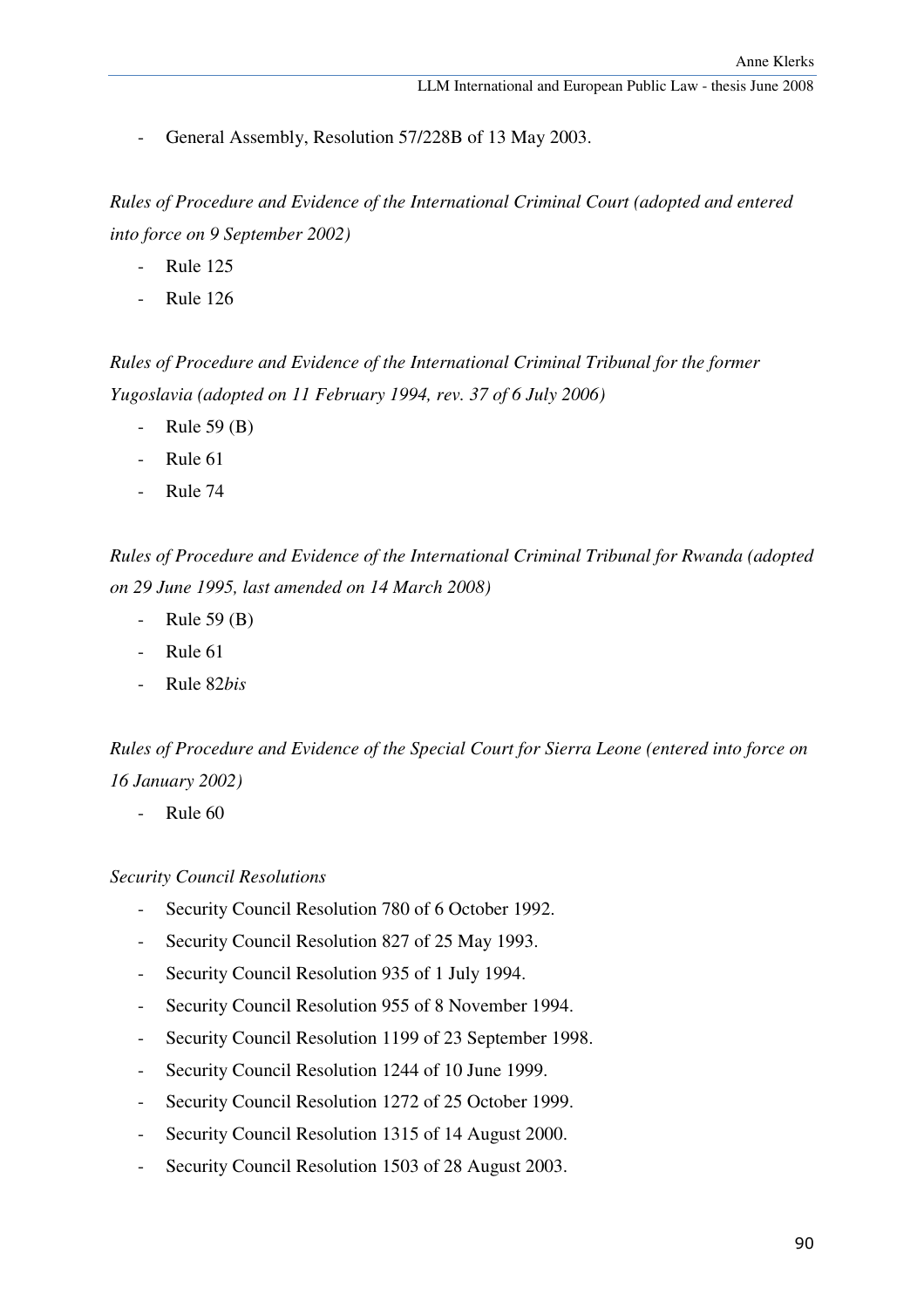- Security Council Resolution 1595 of 7 April 2005.
- Security Council Resolution 1644 of 15 December 2005.
- Security Council Resolution 1664 of 29 March 2006.
- Security Council Resolution 1757 of 30 May 2007

*Statute of the International Criminal Court (adopted on 17 July 1998 and entered into force on 1 July 2000)* 

- Article 5
- Article 6
- Article 7
- Article 8
- Article 12
- Article 13 (b)
- Article 14
- Article 15
- Article 17
- Article 61 (2).
- Article 63
- Article 86
- Article 89

# *Statute of the International Criminal Tribunal for the former Yugoslavia (last updated February 2006)*

- Article 5
- Article  $20(2)$
- Article 21 (4)
- Article 29

### *Statute of the International Criminal Tribunal for Rwanda*

- Article 1
- Article 3
- Article 4
- Article  $19(2)$